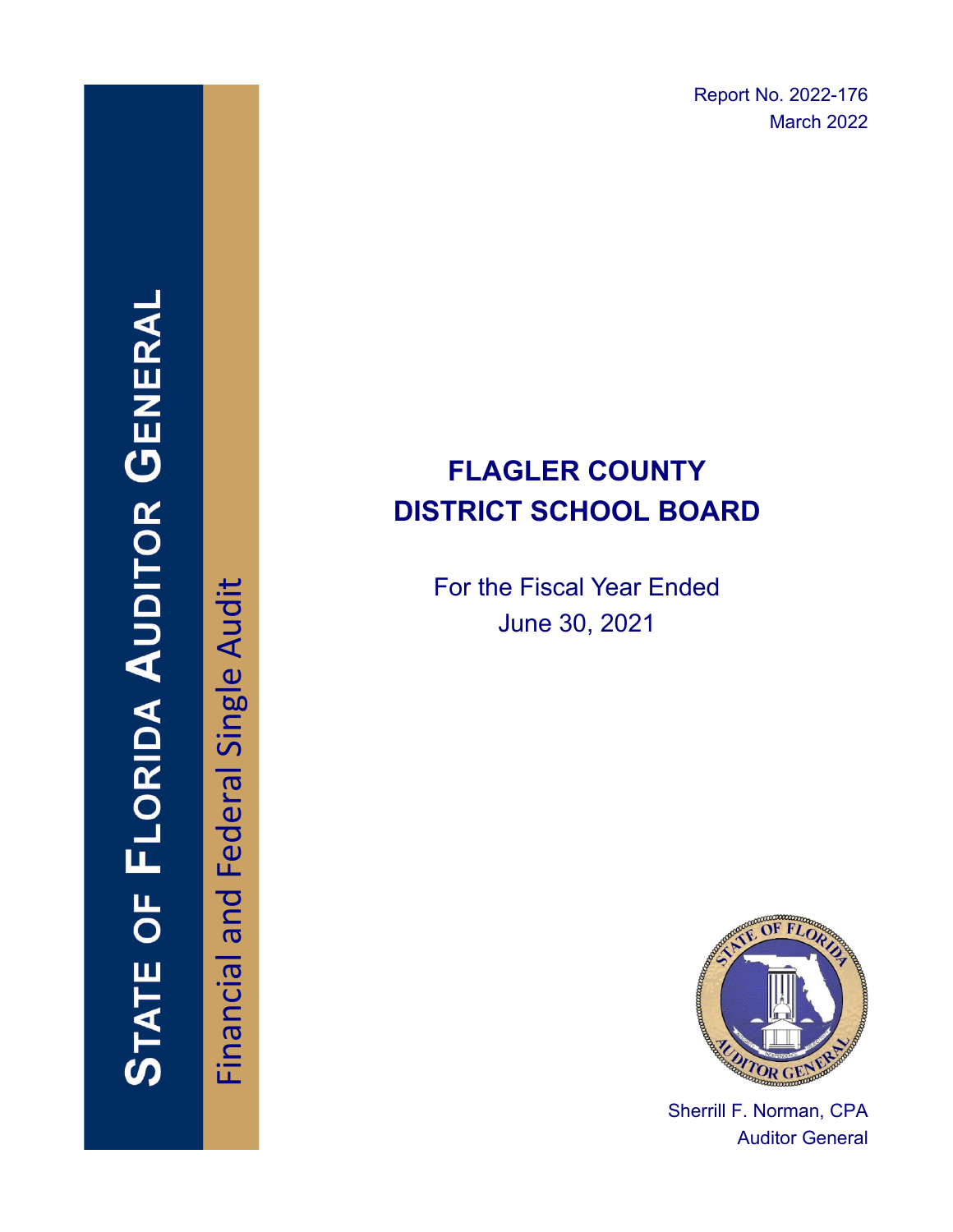#### **Board Members and Superintendent**

During the 2020-21 fiscal year, Cathy Mittelstadt served as Superintendent of the Flagler County Schools and the following individuals served as School Board Members:

|                                           | District No. |
|-------------------------------------------|--------------|
| Jill Woolbright from 11-17-20             | 1            |
| Andy Dance through 11-16-20               | 1            |
| Janet O. McDonald, Chair through 11-16-20 | 2            |
| Dr. Colleen Conklin, Vice Chair           | 3            |
| Trevor Tucker, Chair from 11-17-20        | 4            |
| Cheryl Massaro from 11-17-20              | 5            |
| Dr. Maria P. Barbosa through 11-16-20     | 5            |

The Auditor General conducts audits of governmental entities to provide the Legislature, Florida's citizens, public entity management, and other stakeholders unbiased, timely, and relevant information for use in promoting government accountability and stewardship and improving government operations.

The team leader was Nicole E. Cope, CPA, and the audit was supervised by Keith A. Wolfe, CPA.

Please address inquiries regarding this report to Edward A. Waller, CPA, Audit Manager, by e-mail at tedwaller@aud.state.fl.us or by telephone at (850) 412-2887.

This report and other reports prepared by the Auditor General are available at:

[FLAuditor.gov](http://flauditor.gov/)

Printed copies of our reports may be requested by contacting us at:

**State of Florida Auditor General** 

**Claude Pepper Building, Suite G74 · 111 West Madison Street · Tallahassee, FL 32399-1450 · (850) 412-2722**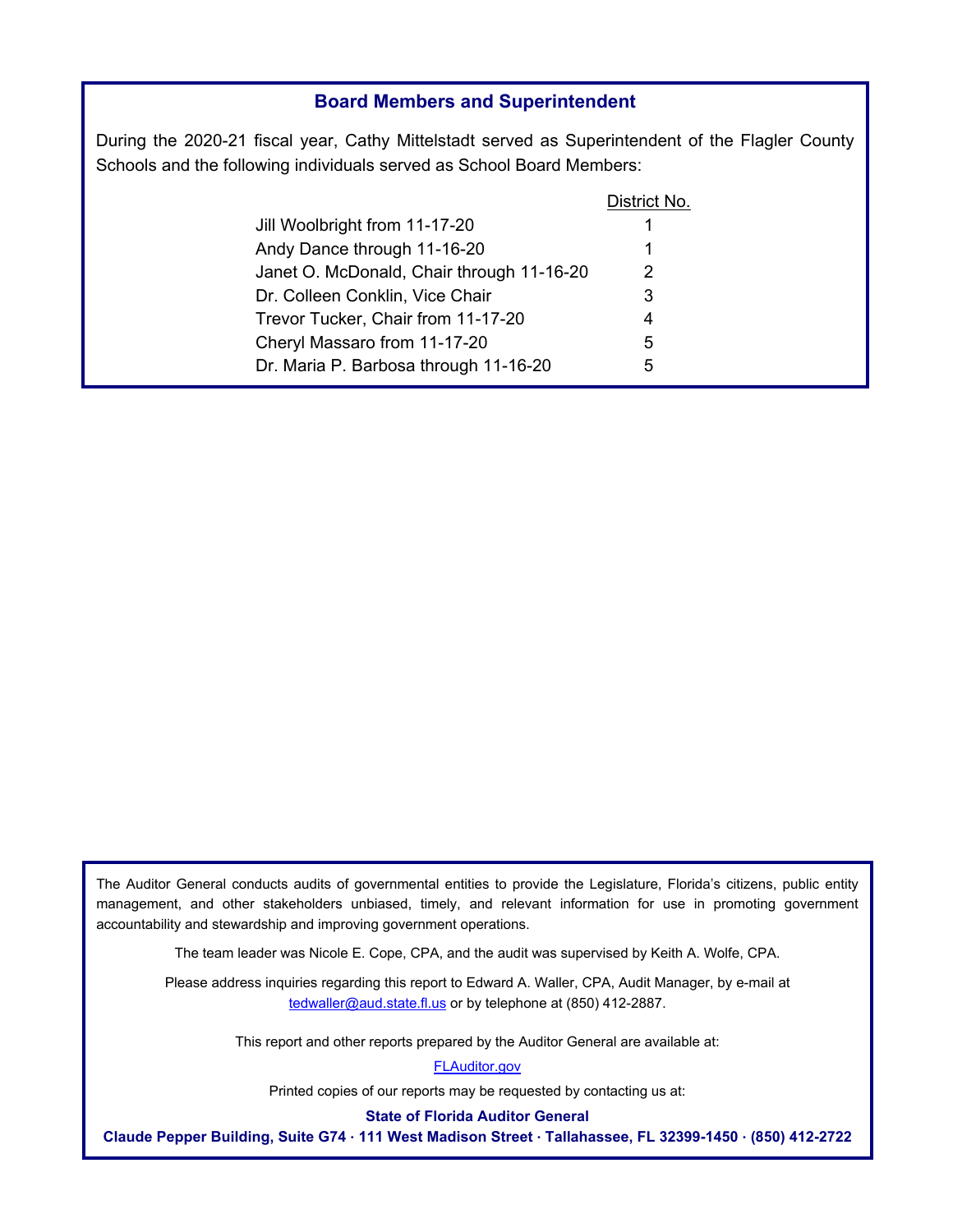# **FLAGLER COUNTY DISTRICT SCHOOL BOARD TABLE OF CONTENTS**

|                                                                                                               | Page<br>No.  |
|---------------------------------------------------------------------------------------------------------------|--------------|
|                                                                                                               | Ť            |
| <b>INDEPENDENT AUDITOR'S REPORT</b>                                                                           |              |
|                                                                                                               | $\mathbf{1}$ |
|                                                                                                               | 3            |
|                                                                                                               | 4            |
| <b>BASIC FINANCIAL STATEMENTS</b>                                                                             |              |
|                                                                                                               | 13           |
|                                                                                                               | 14           |
|                                                                                                               | 16           |
| Reconciliation of the Governmental Funds Balance Sheet                                                        | 18           |
| Statement of Revenues, Expenditures, and Changes in                                                           | 20           |
| Reconciliation of the Governmental Funds Statement of<br>Revenues, Expenditures, and Changes in Fund Balances | 22           |
|                                                                                                               | 23           |
| Statement of Revenues, Expenses, and Changes in Fund                                                          | 24           |
|                                                                                                               | 25           |
|                                                                                                               | 26           |
|                                                                                                               | 27           |
|                                                                                                               | 28           |
| OTHER REQUIRED SUPPLEMENTARY INFORMATION                                                                      |              |
| Budgetary Comparison Schedule - General and Major Special Revenue Funds                                       | 62           |
| Schedule of Changes in the District's Total OPEB Liability and Related Ratios                                 | 64           |
| Schedule of the District's Proportionate Share of the Net Pension Liability - Florida                         | 65           |
| Schedule of District Contributions - Florida Retirement System Pension Plan                                   | 65           |
| Schedule of the District's Proportionate Share of the Net Pension Liability – Health                          | 66           |
| Schedule of District Contributions - Health Insurance Subsidy Pension Plan                                    | 66           |
|                                                                                                               | 67           |
|                                                                                                               | 68           |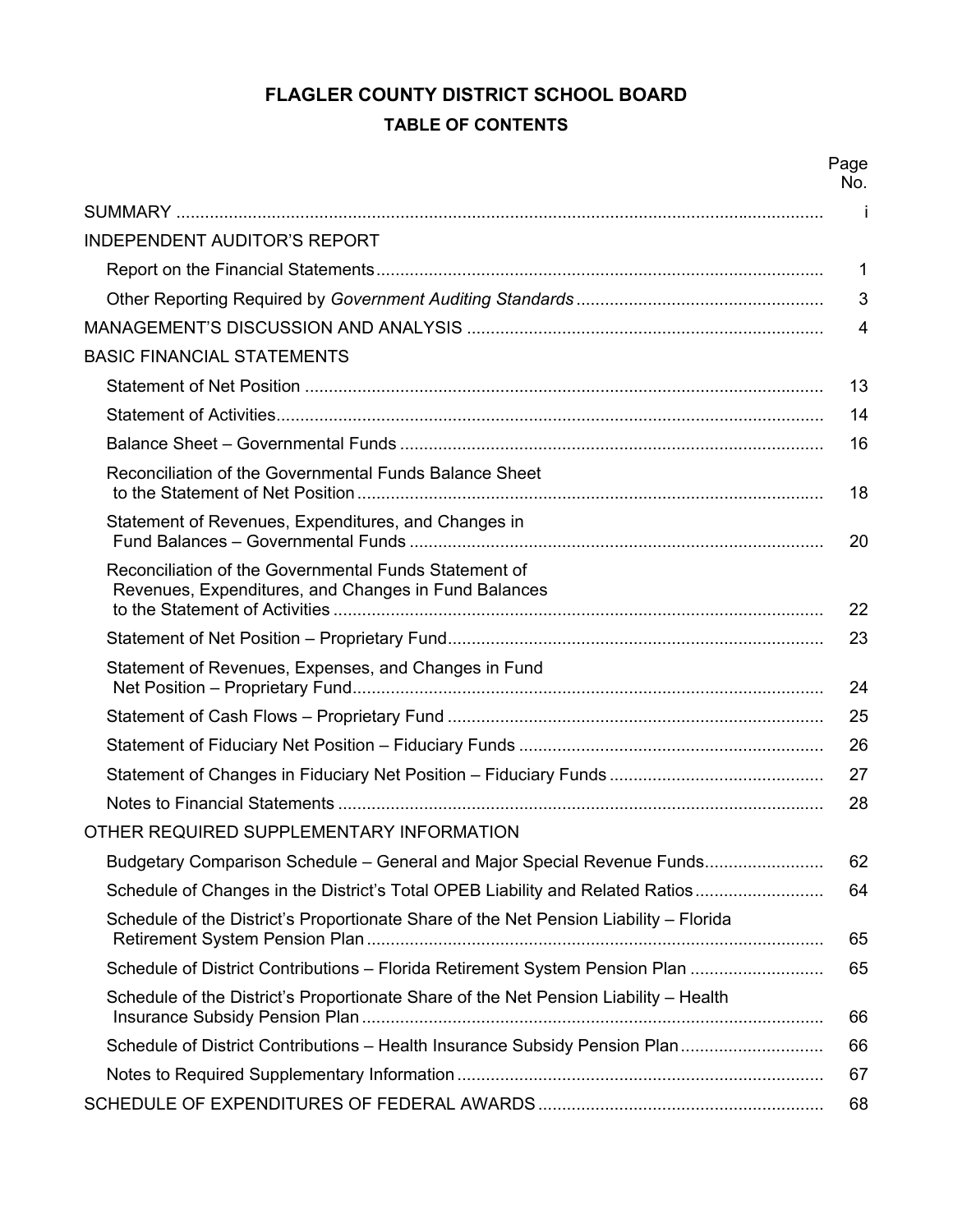# **FLAGLER COUNTY DISTRICT SCHOOL BOARD**

# **TABLE OF CONTENTS (CONTINUED)**

| age |
|-----|
| N٥  |

| INDEPENDENT AUDITOR'S REPORT ON INTERNAL CONTROL OVER<br>FINANCIAL REPORTING AND ON COMPLIANCE AND OTHER MATTERS<br>BASED ON AN AUDIT OF FINANCIAL STATEMENTS PERFORMED | 70 |
|-------------------------------------------------------------------------------------------------------------------------------------------------------------------------|----|
| INDEPENDENT AUDITOR'S REPORT ON COMPLIANCE FOR EACH MAJOR<br>FEDERAL PROGRAM AND REPORT ON INTERNAL CONTROL OVER                                                        | 72 |
|                                                                                                                                                                         | 75 |
|                                                                                                                                                                         | 76 |
|                                                                                                                                                                         | 76 |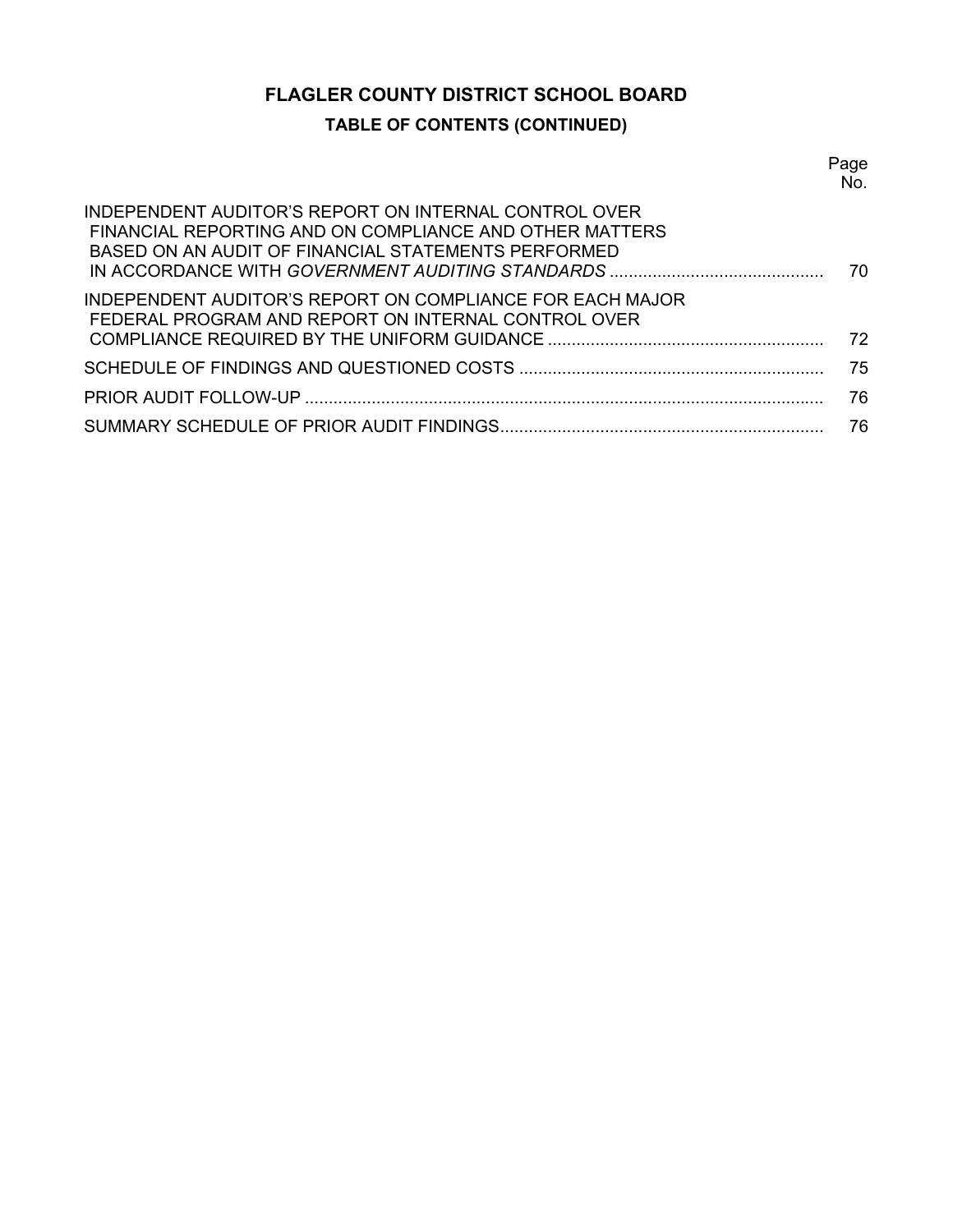#### SUMMARY OF REPORT ON FINANCIAL STATEMENTS

<span id="page-4-0"></span>Our audit disclosed that the basic financial statements of the Flagler County District School Board (District) were presented fairly, in all material respects, in accordance with prescribed financial reporting standards.

SUMMARY OF REPORT ON INTERNAL CONTROL AND COMPLIANCE

Our audit did not identify any deficiencies in internal control over financial reporting that we consider to be material weaknesses.

The results of our tests disclosed no instances of noncompliance or other matters that are required to be reported under *Government Auditing Standards* issued by the Comptroller General of the United States.

#### SUMMARY OF REPORT ON FEDERAL AWARDS

We audited the District's compliance with applicable Federal awards requirements. The Special Education Cluster and Education Stabilization Fund were audited as major Federal programs. The results of our audit indicated that the District materially complied with the requirements that could have a direct and material effect on each of its major Federal programs.

#### AUDIT OBJECTIVES AND SCOPE

Our audit objectives were to determine whether the School Board and its officers with administrative and stewardship responsibilities for District operations:

- Presented the District's basic financial statements in accordance with generally accepted accounting principles;
- Established and implemented internal control over financial reporting and compliance with requirements that could have a direct and material effect on the financial statements or on the District's major Federal programs; and
- Complied with the various provisions of laws, rules, regulations, contracts, and grant agreements that are material to the financial statements, and those applicable to the District's major Federal programs.

The scope of this audit included an examination of the District's basic financial statements and the accompanying Schedule of Expenditures of Federal Awards, as of and for the fiscal year ended June 30, 2021. We obtained an understanding of the District's environment, including its internal control, and assessed the risk of material misstatement necessary to plan the audit of the basic financial statements and Federal awards. We also examined various transactions to determine whether they were executed, in both manner and substance, in accordance with governing provisions of laws, rules, regulations, contracts, and grant agreements.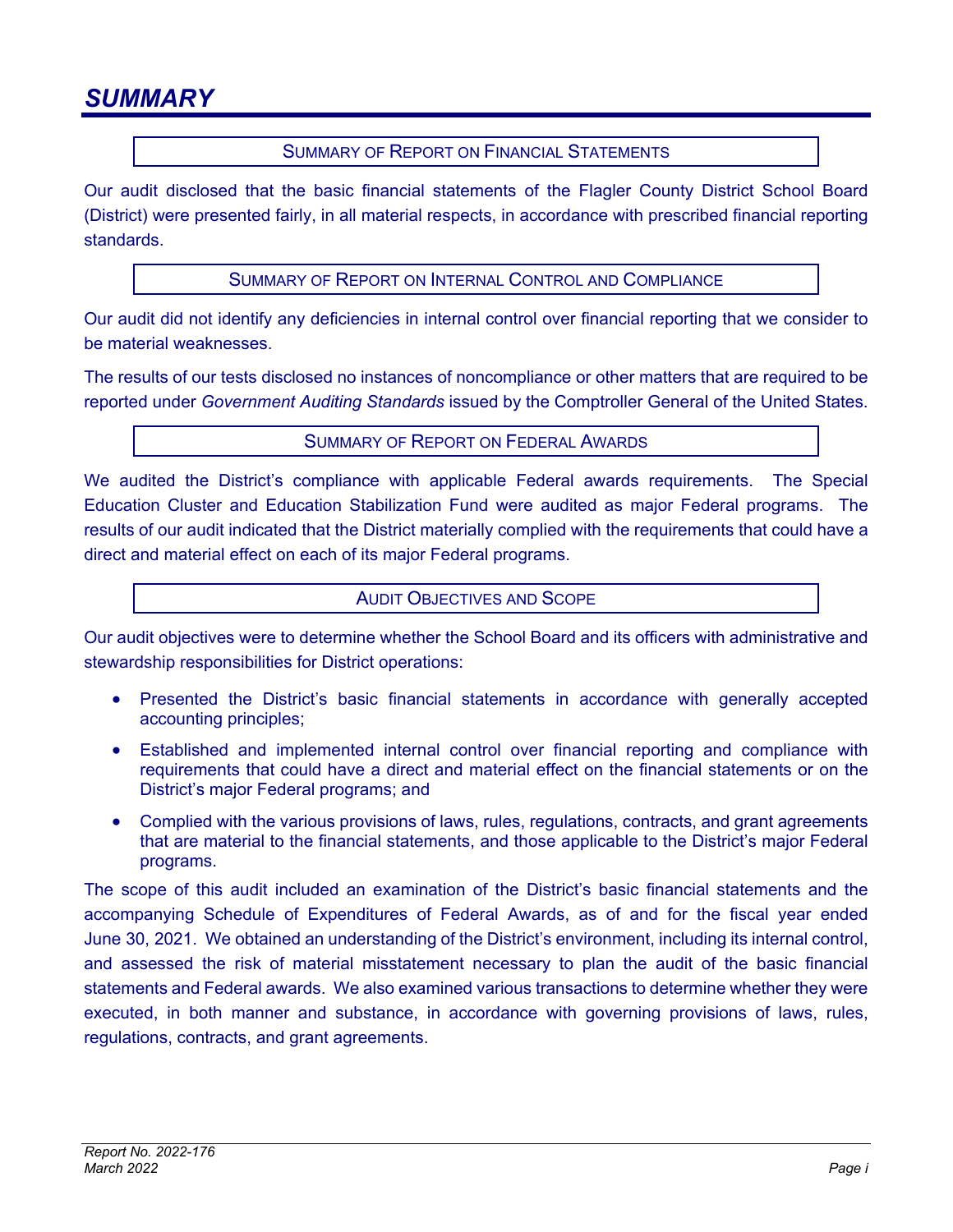#### AUDIT METHODOLOGY

We conducted our audit in accordance with auditing standards generally accepted in the United States of America; applicable standards contained in *Government Auditing Standards*, issued by the Comptroller General of the United States; and Title 2 U.S. *Code of Federal Regulations* Part 200, *Uniform Administrative Requirements, Cost Principles, and Audit Requirements for Federal Awards*.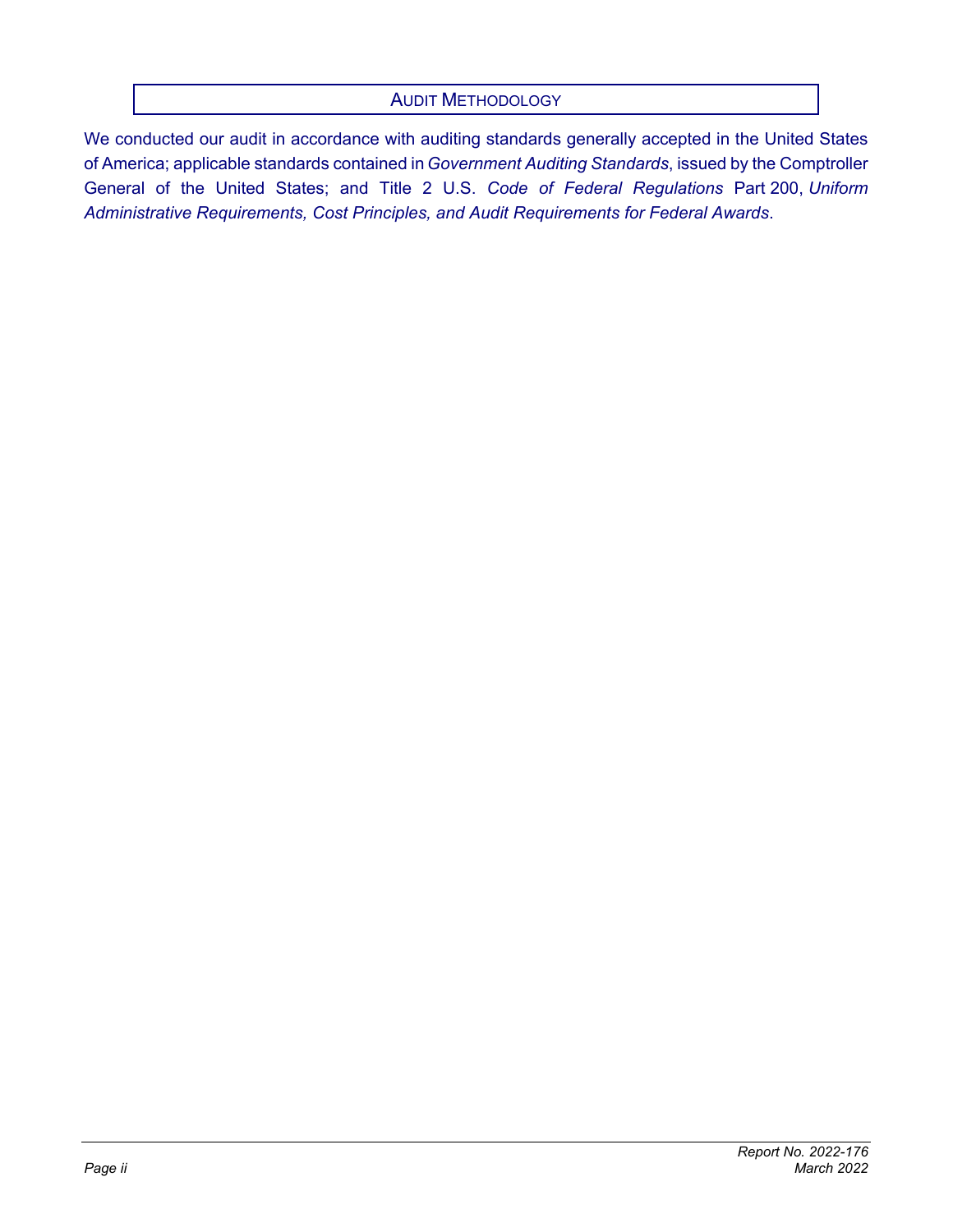<span id="page-6-0"></span>

Sherrill F. Norman, CPA Auditor General

# **AUDITOR GENERAL STATE OF FLORIDA**

Claude Denson Pepper Building, Suite G74 111 West Madison Street Tallahassee, Florida 32399-1450



Phone: (850) 412-2722 Fax: (850) 488-6975

The President of the Senate, the Speaker of the House of Representatives, and the Legislative Auditing Committee

# **INDEPENDENT AUDITOR'S REPORT**

#### **Report on the Financial Statements**

We have audited the accompanying financial statements of the governmental activities, the aggregate discretely presented component units, each major fund, and the aggregate remaining fund information of the Flagler County District School Board, as of and for the fiscal year ended June 30, 2021, and the related notes to the financial statements, which collectively comprise the District's basic financial statements as listed in the table of contents.

#### *Management's Responsibility for the Financial Statements*

Management is responsible for the preparation and fair presentation of these financial statements in accordance with accounting principles generally accepted in the United States of America; this includes the design, implementation, and maintenance of internal control relevant to the preparation and fair presentation of financial statements that are free from material misstatement, whether due to fraud or error.

#### *Auditor's Responsibility*

Our responsibility is to express opinions on these financial statements based on our audit. We did not audit the financial statements of the school internal funds, which represent 22 percent, 0 percent, 31 percent, 7 percent, and 8 percent, respectively, of the assets, liabilities, net position and fund balance, additions and revenues, and deductions and expenditures of the aggregate remaining fund information. In addition, we did not audit the financial statements of the aggregate discretely presented component units, which represent 100 percent of the transactions and account balances of the aggregate discretely presented component units columns. The financial statements of the school internal funds and the aggregate discretely presented component units were audited by other auditors whose reports have been furnished to us, and our opinions, insofar as they relate to the amounts included for those financial statements, are based solely on the reports of the other auditors. We conducted our audit in accordance with auditing standards generally accepted in the United States of America and the standards applicable to financial audits contained in *Government Auditing Standards*, issued by the Comptroller General of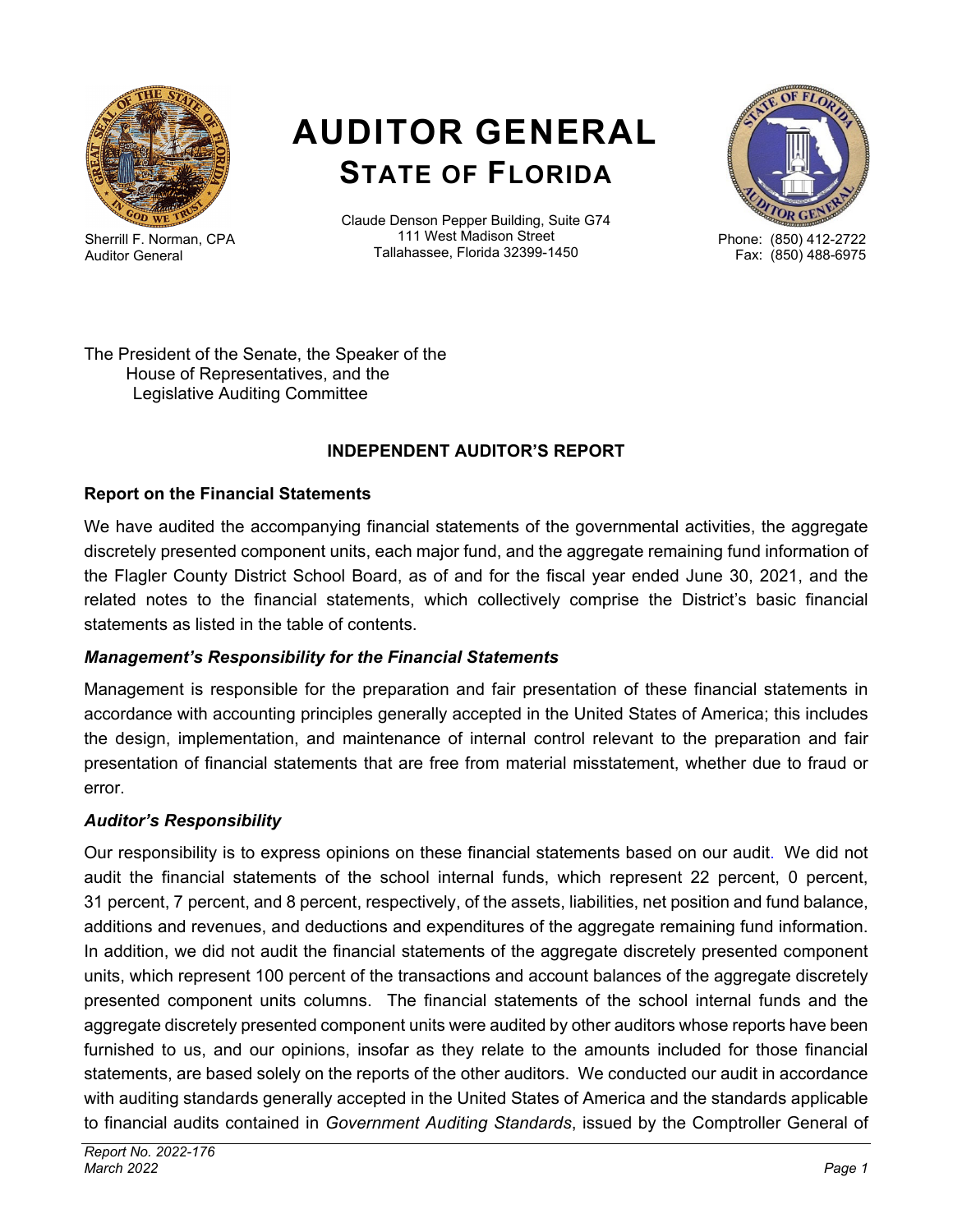the United States. Those standards require that we plan and perform the audit to obtain reasonable assurance about whether the financial statements are free from material misstatement.

An audit involves performing procedures to obtain audit evidence about the amounts and disclosures in the financial statements. The procedures selected depend on the auditor's judgment, including the assessment of the risks of material misstatement of the financial statements, whether due to fraud or error. In making those risk assessments, the auditor considers internal control relevant to the entity's preparation and fair presentation of the financial statements in order to design audit procedures that are appropriate in the circumstances, but not for the purpose of expressing an opinion on the effectiveness of the entity's internal control. Accordingly, we express no such opinion. An audit also includes evaluating the appropriateness of accounting policies used and the reasonableness of significant accounting estimates made by management, as well as evaluating the overall presentation of the financial statements.

We believe that the audit evidence we have obtained is sufficient and appropriate to provide a basis for our audit opinions.

#### *Opinions*

In our opinion, based on our audit and the reports of other auditors, the financial statements referred to above present fairly, in all material respects, the respective financial position of the governmental activities, the aggregate discretely presented component units, each major fund, and the aggregate remaining fund information of the Flagler County District School Board, as of June 30, 2021, and the respective changes in financial position and, where applicable, cash flows thereof for the fiscal year then ended in accordance with accounting principles generally accepted in the United States of America.

# *Emphasis of Matter*

As discussed in Note II. to the financial statements, the District implemented Governmental Accounting Standards Board Statement No. 84, *Fiduciary Activities*, which is a change in accounting principle that addresses accounting and financial reporting for fiduciary activities. This affects the comparability of amounts reported for the 2020-21 fiscal year with amounts reported for the 2019-20 fiscal year. Our opinion is not modified with respect to this matter.

# *Other Matters*

# *Required Supplementary Information*

Accounting principles generally accepted in the United States of America require that **MANAGEMENT'S DISCUSSION AND ANALYSIS**, the **Budgetary Comparison Schedule – General and Major Special Revenue Funds**, **Schedule of Changes in the District's Total OPEB Liability and Related Ratios**, **Schedule of the District's Proportionate Share of the Net Pension Liability – Florida Retirement System Pension Plan**, **Schedule of District Contributions – Florida Retirement System Pension Plan**, **Schedule of the District's Proportionate Share of the Net Pension Liability – Health Insurance Subsidy Pension Plan**, **Schedule of District Contributions – Health Insurance Subsidy Pension Plan**, and **Notes to Required Supplementary Information**, as listed in the table of contents, be presented to supplement the basic financial statements. Such information, although not a part of the basic financial statements, is required by the Governmental Accounting Standards Board who considers it to be an essential part of financial reporting for placing the basic financial statements in an appropriate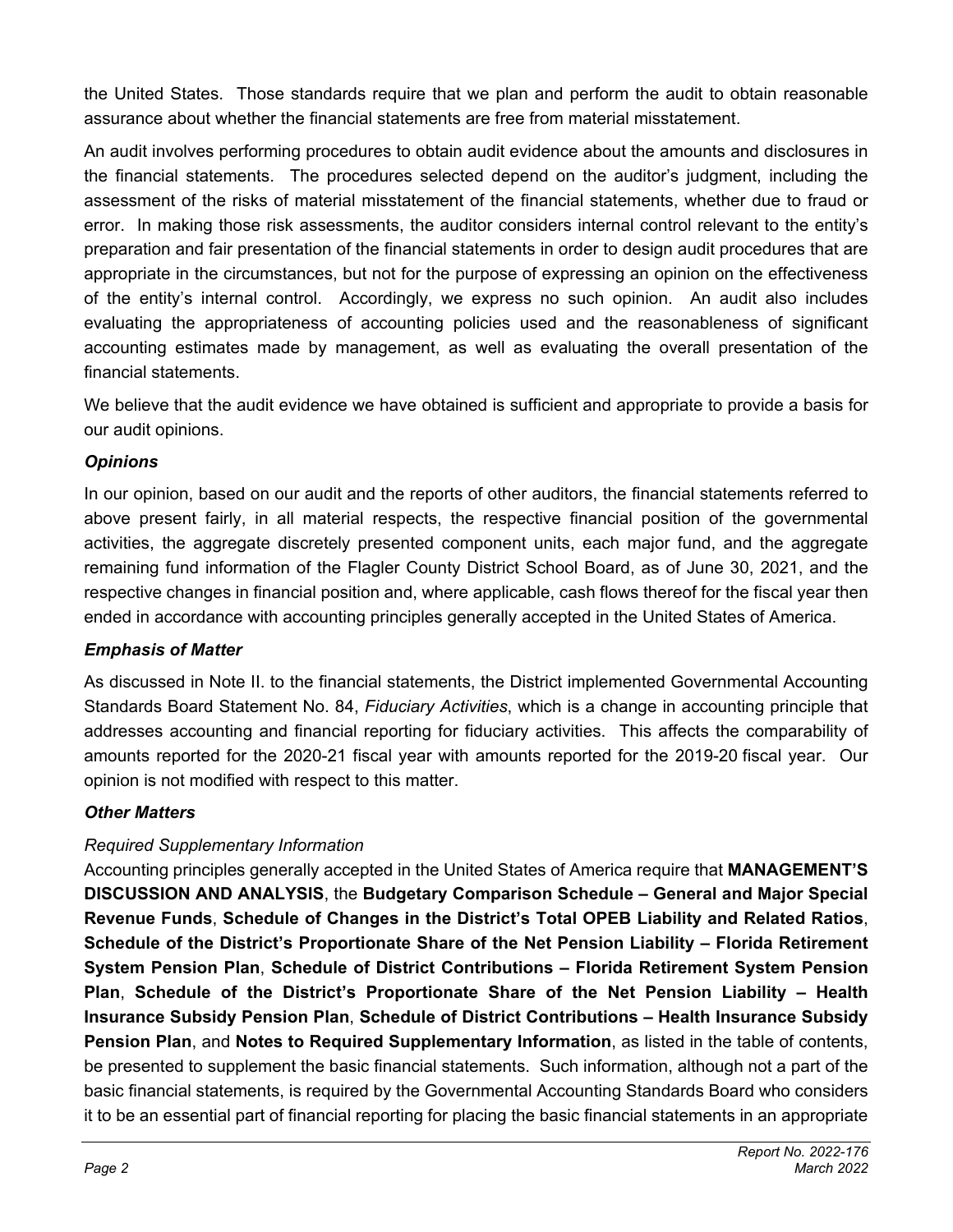<span id="page-8-0"></span>operational, economic, or historical context. We have applied certain limited procedures to the required supplementary information in accordance with auditing standards generally accepted in the United States of America, which consisted of inquiries of management about the methods of preparing the information and comparing the information for consistency with management's responses to our inquiries, the basic financial statements, and other knowledge we obtained during our audit of the basic financial statements. We do not express an opinion or provide any assurance on the information because the limited procedures do not provide us with sufficient evidence to express an opinion or provide any assurance.

#### *Supplementary Information*

Our audit was conducted for the purpose of forming opinions on the financial statements that collectively comprise the District's basic financial statements. The accompanying **SCHEDULE OF EXPENDITURES OF FEDERAL AWARDS**, as required by Title 2 U.S. *Code of Federal Regulations* Part 200, *Uniform Administrative Requirements, Cost Principles, and Audit Requirements for Federal Awards*, is presented for purposes of additional analysis and is not a required part of the basic financial statements.

The accompanying **SCHEDULE OF EXPENDITURES OF FEDERAL AWARDS** is the responsibility of management and was derived from and relates directly to the underlying accounting and other records used to prepare the basic financial statements. Such information has been subjected to the auditing procedures applied in the audit of the basic financial statements and certain additional procedures, including comparing and reconciling such information directly to the underlying accounting and other records used to prepare the basic financial statements or to the basic financial statements themselves, and other additional procedures in accordance with auditing standards generally accepted in the United States of America. In our opinion, the accompanying **SCHEDULE OF EXPENDITURES OF FEDERAL AWARDS** is fairly stated, in all material respects, in relation to the basic financial statements as a whole.

#### **Other Reporting Required by** *Government Auditing Standards*

In accordance with *Government Auditing Standards*, we have also issued our report dated March 24, 2022, on our consideration of the District's internal control over financial reporting and on our tests of its compliance with certain provisions of laws, rules, regulations, contracts, and grant agreements and other matters included under the heading **INDEPENDENT AUDITOR'S REPORT ON INTERNAL CONTROL OVER FINANCIAL REPORTING AND ON COMPLIANCE AND OTHER MATTERS BASED ON AN AUDIT OF FINANCIAL STATEMENTS PERFORMED IN ACCORDANCE WITH**  *GOVERNMENT AUDITING STANDARDS*. The purpose of that report is solely to describe the scope of our testing of internal control over financial reporting and compliance and the results of that testing, and not to provide an opinion on the effectiveness of the District's internal control over financial reporting or on compliance. That report is an integral part of an audit performed in accordance with *Government Auditing Standards* in considering the District's internal control over financial reporting and compliance.

Respectfully submitted,

Norman

Sherrill F. Norman, CPA Tallahassee, Florida March 24, 2022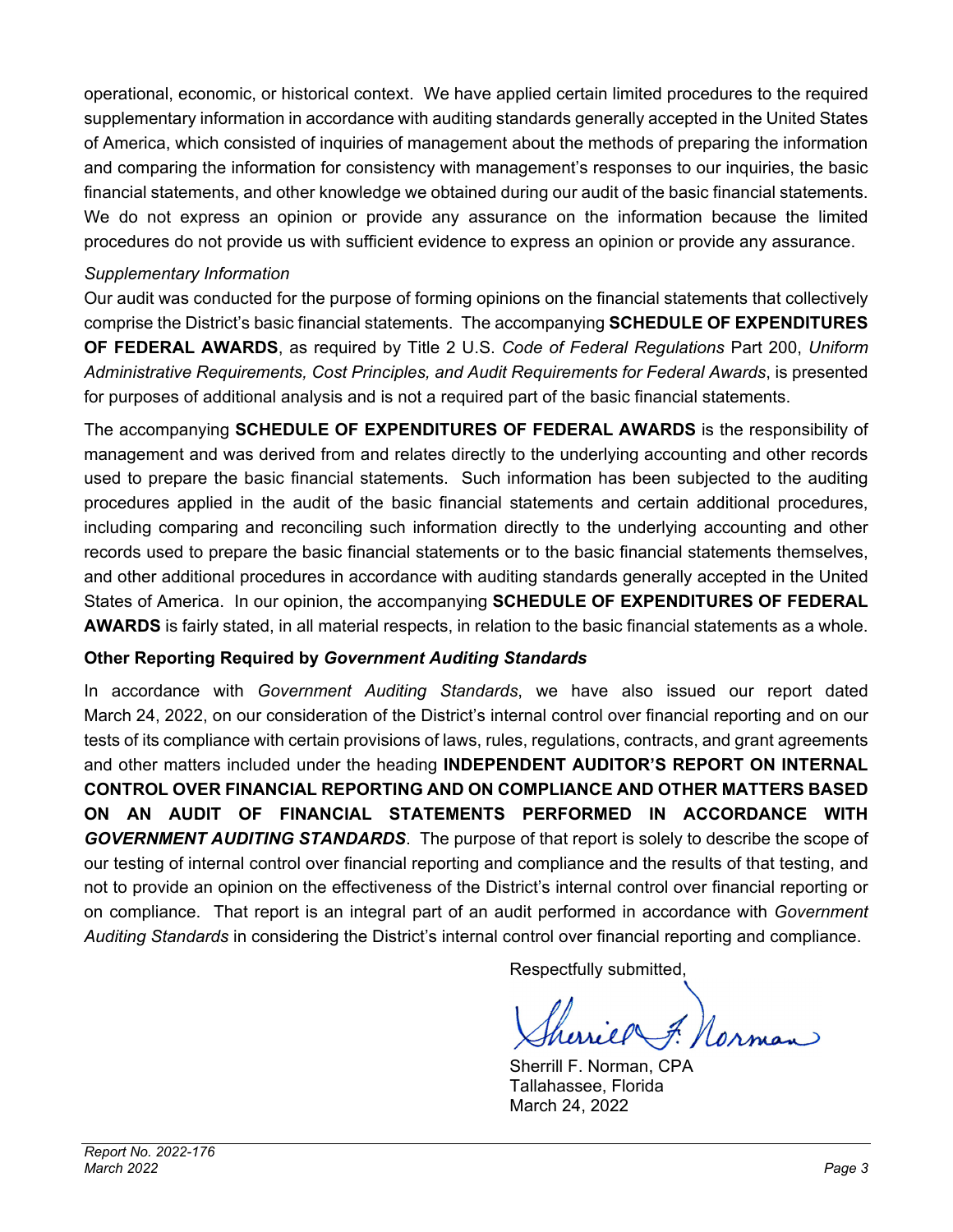# <span id="page-9-0"></span>*MANAGEMENT'S DISCUSSION AND ANALYSIS*

The management of the Flagler County District School Board has prepared the following discussion and analysis to provide an overview of the District's financial activities for the fiscal year ended June 30, 2021. The information contained in the Management's Discussion and Analysis (MD&A) is intended to highlight significant transactions, events, and conditions and should be considered in conjunction with the District's financial statements and notes to financial statements found immediately following the MD&A.

#### FINANCIAL HIGHLIGHTS

Key financial highlights for the 2020-21 fiscal year are as follows:

- As of June 30, 2021, the assets and deferred outflows of resources exceed the liabilities and deferred inflows of resources by \$121,224,371.
- General revenues total \$144,855,153, or 95 percent of all revenues. Program specific revenues in the form of charges for services, operating grants and contributions, and capital grants and contributions total \$7,308,816, or 5 percent of all revenues.
- Expenses total \$151,362,927. Only \$7,308,816 of these expenses was offset by program specific revenues, with the remainder paid from general revenues.
- At the end of the current fiscal year, the fund balance of the General Fund totals \$9,931,816, which is \$615,711 more than the prior fiscal year balance. The General Fund assigned and unassigned fund balances totaled \$8,318,358, or 8 percent of total General Fund revenues.
- The total debt decreased by \$4,069,950, or 8 percent. The key factor in this decrease was the annual principal payments applied against the outstanding balances.

#### OVERVIEW OF FINANCIAL STATEMENTS

The basic financial statements consist of three components: (1) government-wide financial statements; (2) fund financial statements; and (3) notes to financial statements. This report also includes supplementary information intended to furnish additional details to support the basic financial statements.

#### **Government-Wide Financial Statements**

The government-wide financial statements provide both short-term and long-term information about the District's overall financial condition in a manner similar to those of a private-sector business. The statements include a statement of net position and a statement of activities that are designed to provide consolidated financial information about the governmental activities of the District presented on the accrual basis of accounting. The statement of net position provides information about the District's financial position, its assets, liabilities, and deferred inflows/outflows of resources, using an economic resources measurement focus. Assets plus deferred outflows of resources, less liabilities and deferred inflows of resources, equals net position, which is a measure of the District's financial health. The statement of activities presents information about the change in the District's net position, the results of operations, during the fiscal year. An increase or decrease in net position is an indication of whether the District's financial health is improving or deteriorating.

The government-wide statements present the District's activities in the following categories: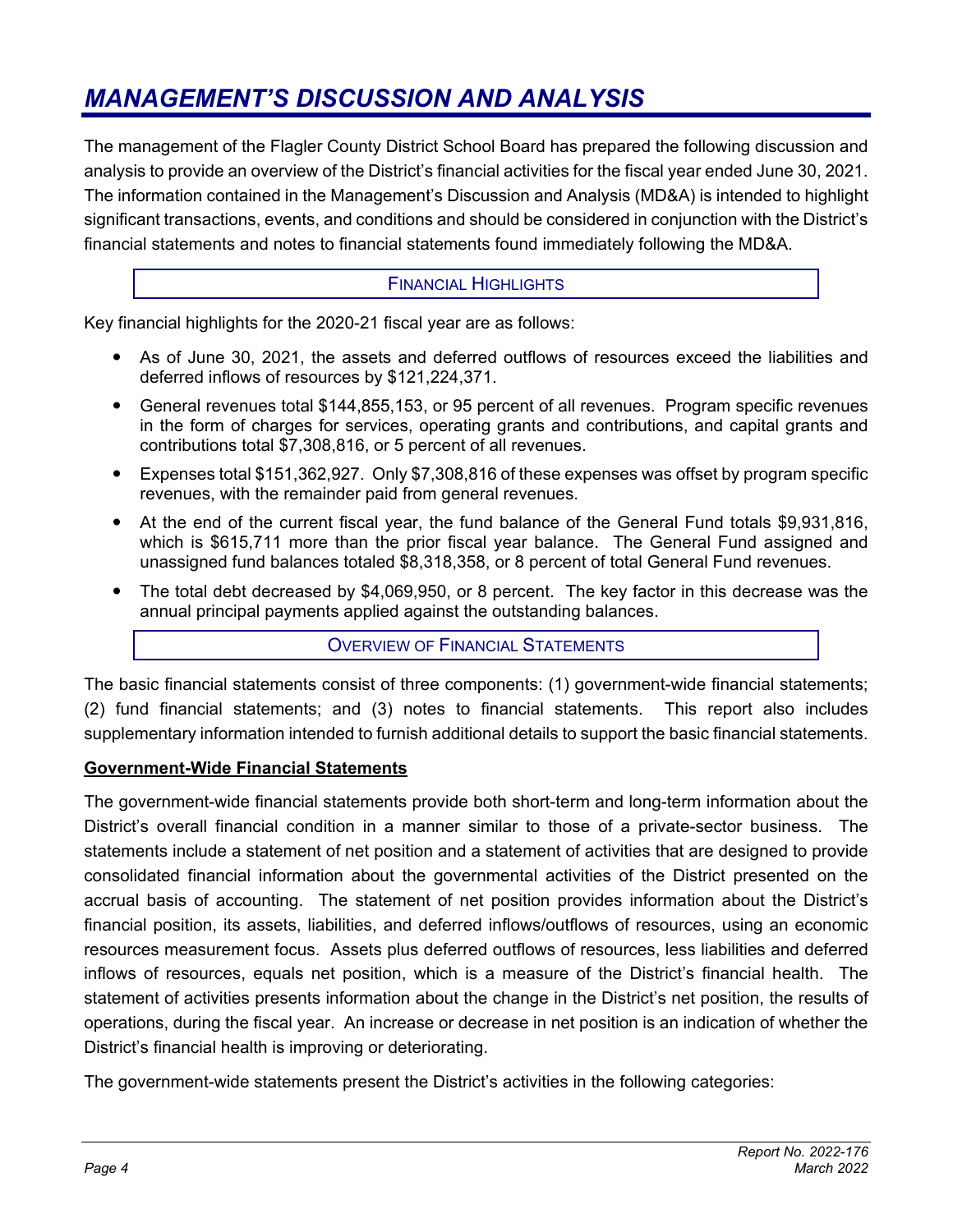- Governmental activities This represents most of the District's services, including its educational programs such as basic, vocational, adult, and exceptional education. Support functions such as transportation and administration are also included. Local property taxes and the State's education finance program provide most of the resources that support these activities.
- Component units The District presents three separate legal entities in this report, including Flagler County Education Direct-Support Organization, Inc.; The Flagler Auditorium Governing Board, Inc.; and the Imagine Schools at Town Center charter school. Although legally separate organizations, the component units are included in this report because they meet the criteria for inclusion provided by generally accepted accounting principles. Financial information for these component units is reported separately from the financial information presented for the primary government.

The Flagler County School Board Leasing Corporation (Leasing Corporation), although also a legally separate entity, was formed to facilitate financing for the acquisition of facilities and equipment for the District. Due to the substantive economic relationship between the District and the Leasing Corporation, the Leasing Corporation has been included as an integral part of the primary government.

#### **Fund Financial Statements**

Fund financial statements are one of the components of the basic financial statements. A fund is a grouping of related accounts that is used to maintain control over resources that have been segregated for specific activities or objectives. The District uses fund accounting to ensure and demonstrate compliance with finance-related legal requirements and prudent fiscal management. Certain funds are established by law while others are created by legal agreements, such as bond covenants. Fund financial statements provide more detailed information about the District's financial activities, focusing on its most significant or "major" funds rather than fund types. This is in contrast to the entitywide perspective contained in the government-wide statements. All of the District's funds may be classified within one of the broad categories discussed below.

**Governmental Funds**: Governmental funds are used to account for essentially the same functions reported as governmental activities in the government-wide financial statements. However, unlike the government-wide financial statements, governmental fund financial statements focus on near-term inflows and outflows of spendable resources, as well as on balances of spendable resources available at the end of the fiscal year. Such information may be useful in assessing a government's near-term financing requirements.

Because the focus of governmental funds is narrower than that of the government-wide financial statements, it is useful to compare the information presented for governmental funds with similar information presented for governmental activities in the government-wide financial statements. By doing so, readers may better understand the long-term impact of the government's near-term financing decisions. Both the governmental funds balance sheet and the governmental funds statement of revenues, expenditures, and changes in fund balances provide a reconciliation to facilitate this comparison between governmental funds and governmental activities.

The governmental funds balance sheet and statement of revenues, expenditures, and changes in fund balances provide detailed information about the District's most significant funds. The District's major funds are the General Fund, Special Revenue – Other Fund, Special Revenue – Federal Education Stabilization Fund, Debt Service – Other Fund, Capital Projects – Local Capital Improvement Fund, and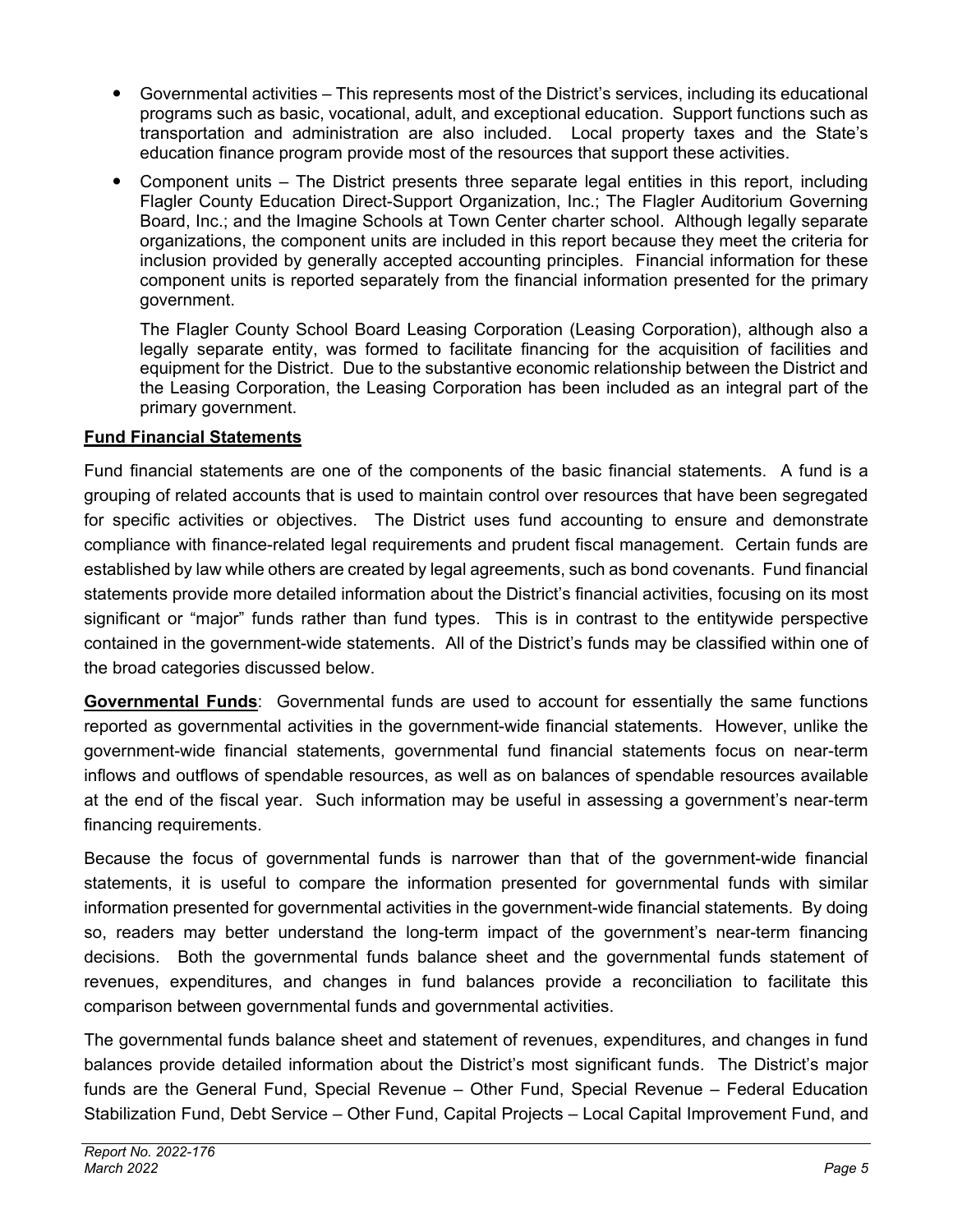Capital Projects – Other Fund. Data from the other governmental funds are combined into a single, aggregated presentation.

The District adopts an annual appropriated budget for its governmental funds. A budgetary comparison schedule has been provided for the General and major Special Revenue Funds to demonstrate compliance with the budget.

**Proprietary Funds**: Proprietary funds, such as internal service funds, may be established to account for activities in which a fee is charged for services. Internal service funds are used to report activities that provide goods and services to support the District's other programs and functions through user charges. The District uses an internal service fund to account for its self-insurance health program. Since these services predominantly benefit governmental rather than business-type functions, the internal service fund has been included within governmental activities in the government-wide financial statements. The internal service fund is presented in a single column in the proprietary fund financial statements.

**Fiduciary Funds**: Fiduciary funds are used to report assets held in a trustee or fiduciary capacity for the benefit of external parties, such as student activity funds. Fiduciary funds are not reflected in the government-wide statements because the resources are not available to support the District's own programs. In its fiduciary capacity, the District is responsible for ensuring that the assets reported in these funds are used only for their intended purposes.

The District uses a private-purpose trust fund to account for scholarship funds established by private donors.

The District uses custodial funds to account for resources held for student activities and groups.

#### **Notes to Financial Statements**

The notes provide additional information that is essential for a full understanding of the data provided in the government-wide and fund financial statements.

# **Other Information**

In addition to the basic financial statements and accompanying notes, this report also presents required supplementary information concerning the District's total other postemployment benefits (OPEB) and net pension liabilities.

GOVERNMENT-WIDE FINANCIAL ANALYSIS

As noted earlier, net position over time may serve as a useful indicator of a government's financial health. The following is a summary of the District's net position as of June 30, 2021, compared to net position as of June 30, 2020: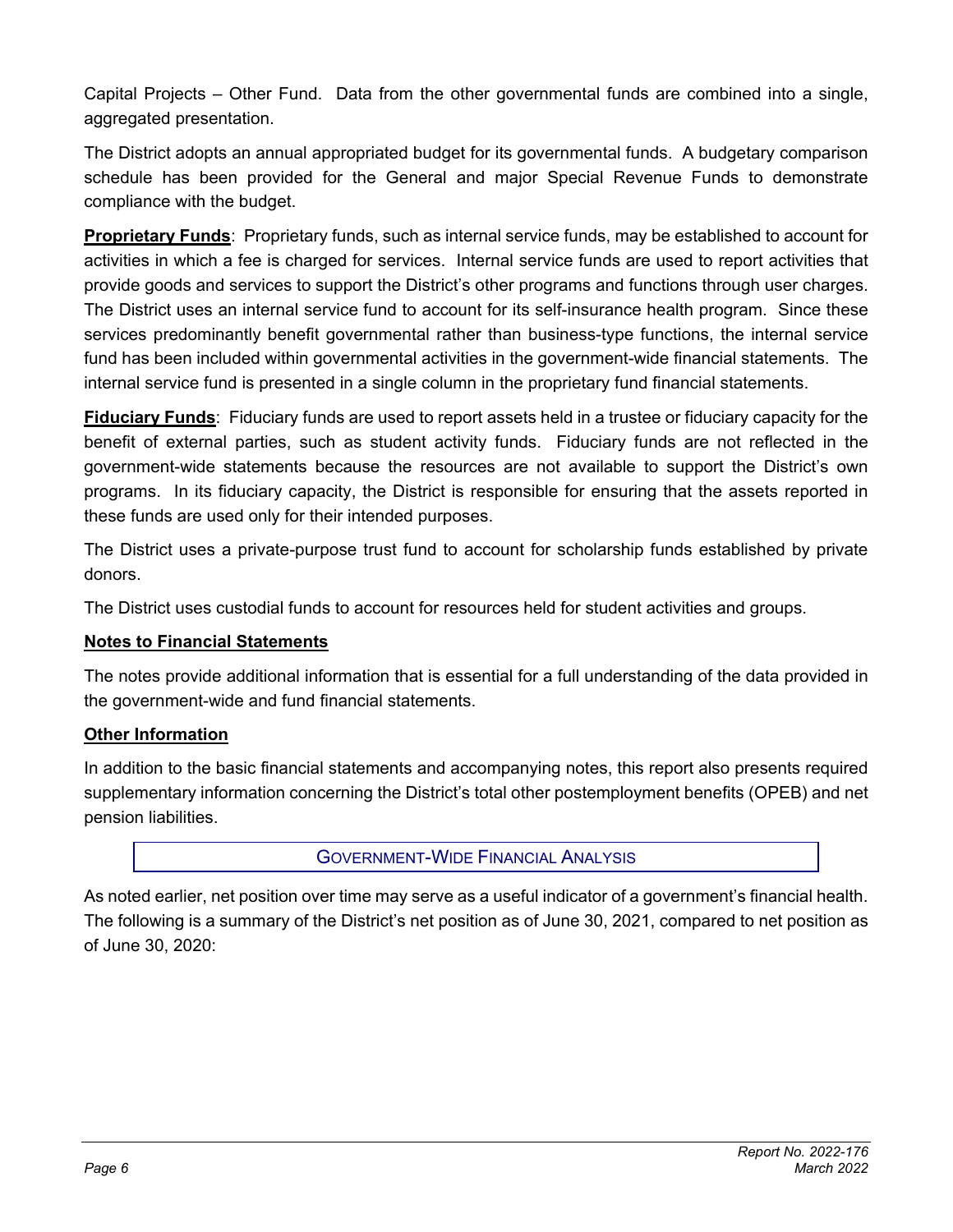|                                                                                           | Governmental<br><b>Activities</b>         |                                             |  |  |  |
|-------------------------------------------------------------------------------------------|-------------------------------------------|---------------------------------------------|--|--|--|
|                                                                                           | $6 - 30 - 21$                             | 6-30-20                                     |  |  |  |
| <b>Current and Other Assets</b><br><b>Capital Assets</b>                                  | 69,641,094<br>\$<br>173,443,895           | \$<br>57,274,959<br>180,656,905             |  |  |  |
| Total Assets                                                                              | 243,084,989                               | 237,931,864                                 |  |  |  |
| <b>Deferred Outflows of Resources</b>                                                     | 31,418,677                                | 28,367,702                                  |  |  |  |
| Long-Term Liabilities<br><b>Other Liabilities</b>                                         | 143,775,318<br>6,237,326                  | 133,418,070<br>5,410,803                    |  |  |  |
| <b>Total Liabilities</b>                                                                  | 150,012,644                               | 138,828,873                                 |  |  |  |
| <b>Deferred Inflows of Resources</b>                                                      | 3,266,651                                 | 7,047,364                                   |  |  |  |
| Net Position:<br>Net Investment in Capital Assets<br>Restricted<br>Unrestricted (Deficit) | 130,538,870<br>49,853,106<br>(59,167,605) | 133,900,799<br>39, 145, 722<br>(52,623,192) |  |  |  |
| <b>Total Net Position</b>                                                                 | \$121,224,371                             | \$120,423,329                               |  |  |  |

## **Net Position, End of Year**

The largest portion of the District's net position is investment in capital assets (e.g., land; buildings; furniture, fixtures, and equipment), less any related debt still outstanding. The District uses these capital assets to provide services to students; consequently, these assets are not available for future spending. Although the investment in capital assets is reported net of related debt, the resources used to repay the debt must be provided from other sources, since the capital assets cannot be used to liquidate these liabilities.

The restricted portion of the District's net position represents resources that are subject to external restrictions on how they may be used, such as State required carryover programs, debt service, and capital projects.

The deficit unrestricted net position was the result, in part, of accruing \$5,310,772 in compensated absences payable, \$1,944,000 in special termination benefits payable, \$3,270,494 in other postemployment benefits payable, and \$88,319,004 in net pension liability.

The key elements of the changes in the District's net position for the fiscal years ended June 30, 2021, and June 30, 2020, are as follows: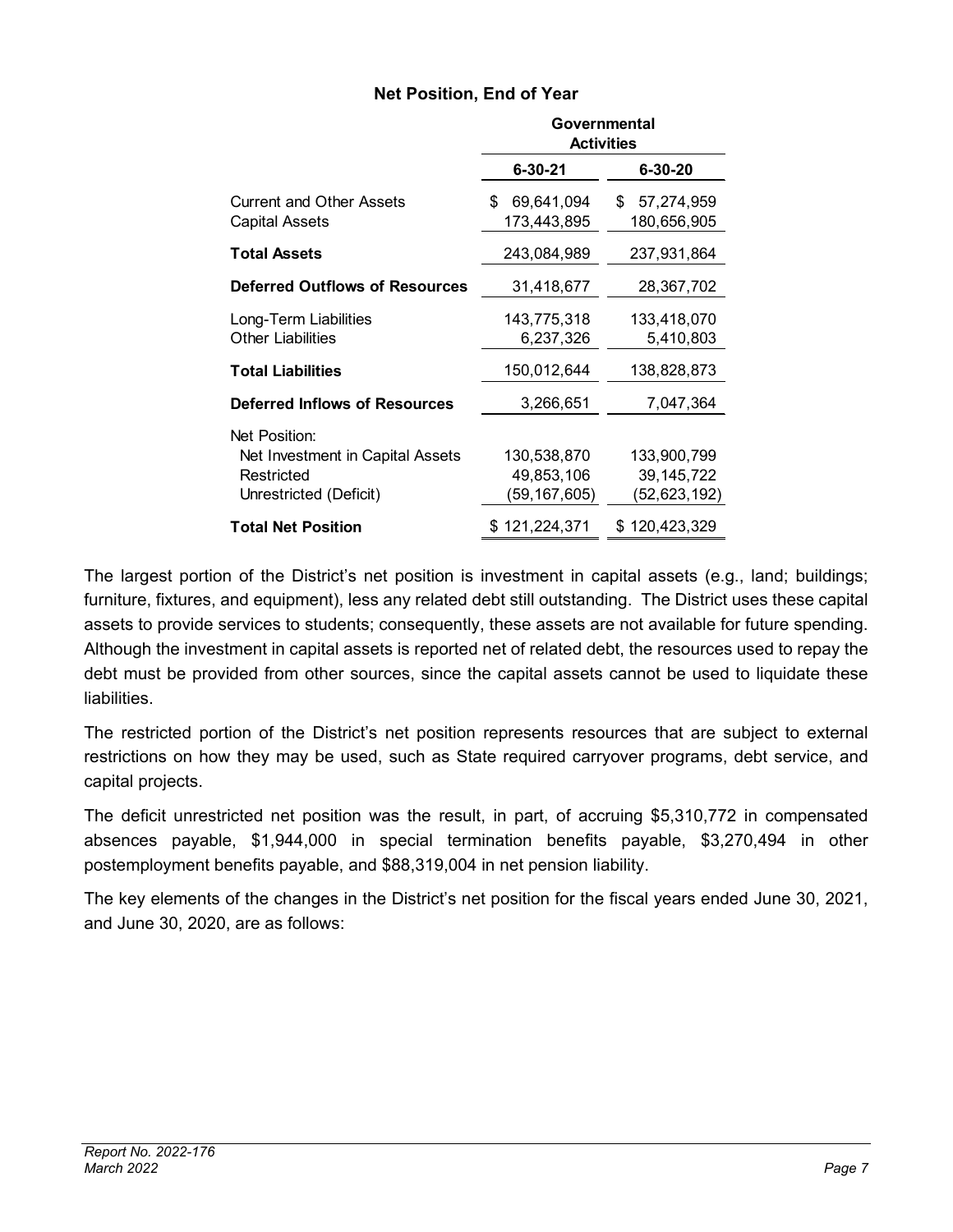#### **Operating Results for the Fiscal Year Ended**

|                                                 | Governmental      |                   |  |  |  |
|-------------------------------------------------|-------------------|-------------------|--|--|--|
|                                                 | <b>Activities</b> |                   |  |  |  |
|                                                 | $6 - 30 - 21$     | $6 - 30 - 20$     |  |  |  |
| Program Revenues:                               |                   |                   |  |  |  |
| <b>Charges for Services</b>                     | \$<br>1,896,116   | 2,398,659<br>\$   |  |  |  |
| <b>Operating Grants and Contributions</b>       | 4,602,085         | 4,025,167         |  |  |  |
| <b>Capital Grants and Contributions</b>         | 810,615           | 859,492           |  |  |  |
| <b>General Revenues:</b>                        |                   |                   |  |  |  |
| Property Taxes, Levied for Operational Purposes | 47,790,542        | 47,251,691        |  |  |  |
| Property Taxes, Levied for Capital Projects     | 15,922,099        | 15,069,327        |  |  |  |
| <b>Local Sales Taxes</b>                        | 7,747,343         | 6,335,027         |  |  |  |
| <b>Grants and Contributions Not Restricted</b>  |                   |                   |  |  |  |
| to Specific Programs                            | 62,604,354        | 59,713,195        |  |  |  |
| Unrestricted Investment Earnings                | 232,279           | 762,578           |  |  |  |
| Miscellaneous                                   | 10,558,536        | 5,891,960         |  |  |  |
| <b>Total Revenues</b>                           | 152, 163, 969     | 142,307,096       |  |  |  |
|                                                 |                   |                   |  |  |  |
| Functions/Program Expenses:<br>Instruction      | 82,081,033        | 80,582,368        |  |  |  |
| <b>Student Support Services</b>                 | 11,545,355        | 10,708,746        |  |  |  |
| <b>Instructional Media Services</b>             | 1,047,229         | 1,045,686         |  |  |  |
| Instruction and Curriculum Development Services | 2,439,806         | 1,820,167         |  |  |  |
| <b>Instructional Staff Training Services</b>    | 1,424,006         | 1,394,285         |  |  |  |
| Instruction-Related Technology                  | 915,833           | 914,689           |  |  |  |
| Board                                           | 685,527           | 707,781           |  |  |  |
| <b>General Administration</b>                   | 674,756           | 673,257           |  |  |  |
| <b>School Administration</b>                    | 6,270,675         | 6,216,551         |  |  |  |
| Facilities Acquisition and Construction         | 13,764,137        | 11,852,798        |  |  |  |
| <b>Fiscal Services</b>                          | 716,462           | 925,233           |  |  |  |
| <b>Food Services</b>                            | 5,511,522         | 5,985,392         |  |  |  |
| <b>Central Services</b>                         | 1,358,290         | 1,500,942         |  |  |  |
| <b>Student Transportation Services</b>          | 5,301,698         | 5,426,980         |  |  |  |
| Operation of Plant                              | 9,649,470         | 9,022,187         |  |  |  |
| Maintenance of Plant                            | 3,344,777         | 3,275,933         |  |  |  |
| <b>Administrative Technology Services</b>       | 790,116           | 802,627           |  |  |  |
| <b>Community Services</b>                       | 2,138,327         | 1,964,525         |  |  |  |
| Unallocated Interest on Long-Term Debt          | 1,703,908         | 1,895,047         |  |  |  |
| <b>Total Functions/Program Expenses</b>         | 151,362,927       | 146,715,194       |  |  |  |
| <b>Change in Net Position</b>                   | 801,042           | (4,408,098)       |  |  |  |
| Net Position - Beginning                        | 120,423,329       | 124,831,427       |  |  |  |
| <b>Net Position - Ending</b>                    | 121,224,371<br>\$ | \$<br>120,423,329 |  |  |  |

The largest revenue source is property taxes (42 percent). Revenues from State sources (34 percent) for current operations are primarily received through the Florida Education Finance Program (FEFP) funding formula. The FEFP funding formula utilizes student enrollment data and is designed to maintain equity in funding across all Florida school districts, taking into consideration the District's funding ability based on the local property tax base.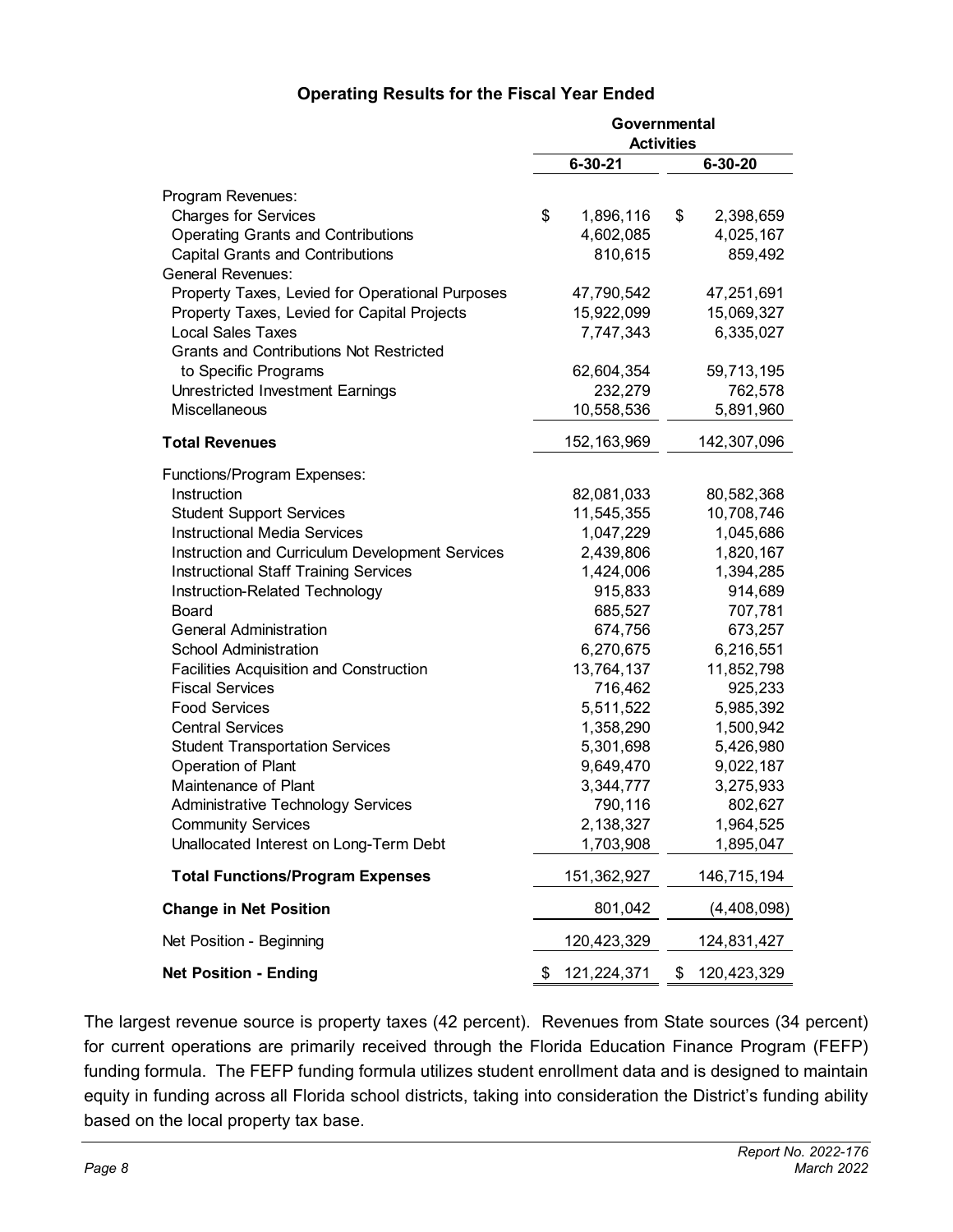Total property tax revenues increased by \$1,391,623 (2 percent) as a result of an increase in taxable assessed values. In addition, total sales tax revenue increased by \$1,412,316 (22 percent).

Grants and contributions not restricted to specific programs increased by \$2,891,159, (5 percent) as a result of the Federal education stimulus grant funds received in the current year.

Miscellaneous revenue increased by \$4,666,576 (79 percent) primarily as a result of an increase in local impact fee revenue due to increased construction within the District.

Instruction expenses increased by \$1,498,665 (2 percent), as a result of increases to salaries and benefits and additional funds allocated to classroom instruction.

Facilities acquisition and construction expenses increased by \$1,911,339 (16 percent) as a result of an increase in noncapitalized remodeling and renovation projects incurred during the current fiscal year.

FINANCIAL ANALYSIS OF THE DISTRICT'S FUNDS

#### **Governmental Funds**

The focus of the District's governmental funds is to provide information on near-term inflows, outflows, and balances of spendable resources. Such information is useful in assessing the District's financing requirements. Specifically, unassigned fund balance may serve as a useful measure of a government's net resources available for discretionary use as it represents the portion of fund balance that has not been limited to a particular purpose by an external party, the District, or a group or individual delegated authority by the Board to assign resources for particular purposes.

The total fund balances of governmental funds increased by \$11,330,206 during the fiscal year to \$58,583,897 at June 30, 2021. Approximately 2 percent (\$1,200,000) is assigned for school operations and 12 percent is unassigned fund balance (\$7,092,717), which is available for spending at the District's discretion. The remainder of the fund balance is nonspendable or restricted to indicate that it is (1) not in spendable form (\$503,972), or (2) restricted for particular purposes (\$49,787,208).

#### **Major Governmental Funds**

The General Fund is the District's chief operating fund. At the end of the current fiscal year, assigned fund balance is \$1,200,000 and unassigned fund balance is \$7,118,358, while the total fund balance is \$9,931,816. As a measure of the General Fund's liquidity, it may be useful to compare the total assigned and unassigned fund balances to General Fund total revenues. The total assigned and unassigned fund balance is 8 percent of total General Fund revenues, while total fund balance represents 10 percent of total General Fund revenues. During the current fiscal year, total fund balance increased by \$615,711 primarily due to changes in property tax revenues.

The Special Revenue – Other Fund has total revenues and expenditures of \$7,281,652 each and the funding was mainly used for instruction and instruction-related expenditures. Because grant revenues are not recognized until expenditures are incurred, this fund generally does not accumulate fund balance.

The Special Revenue – Federal Education Stabilization Fund, has total revenues and expenditures of \$2,902,192 each and the funding was mainly used for instruction and instruction-related expenditures.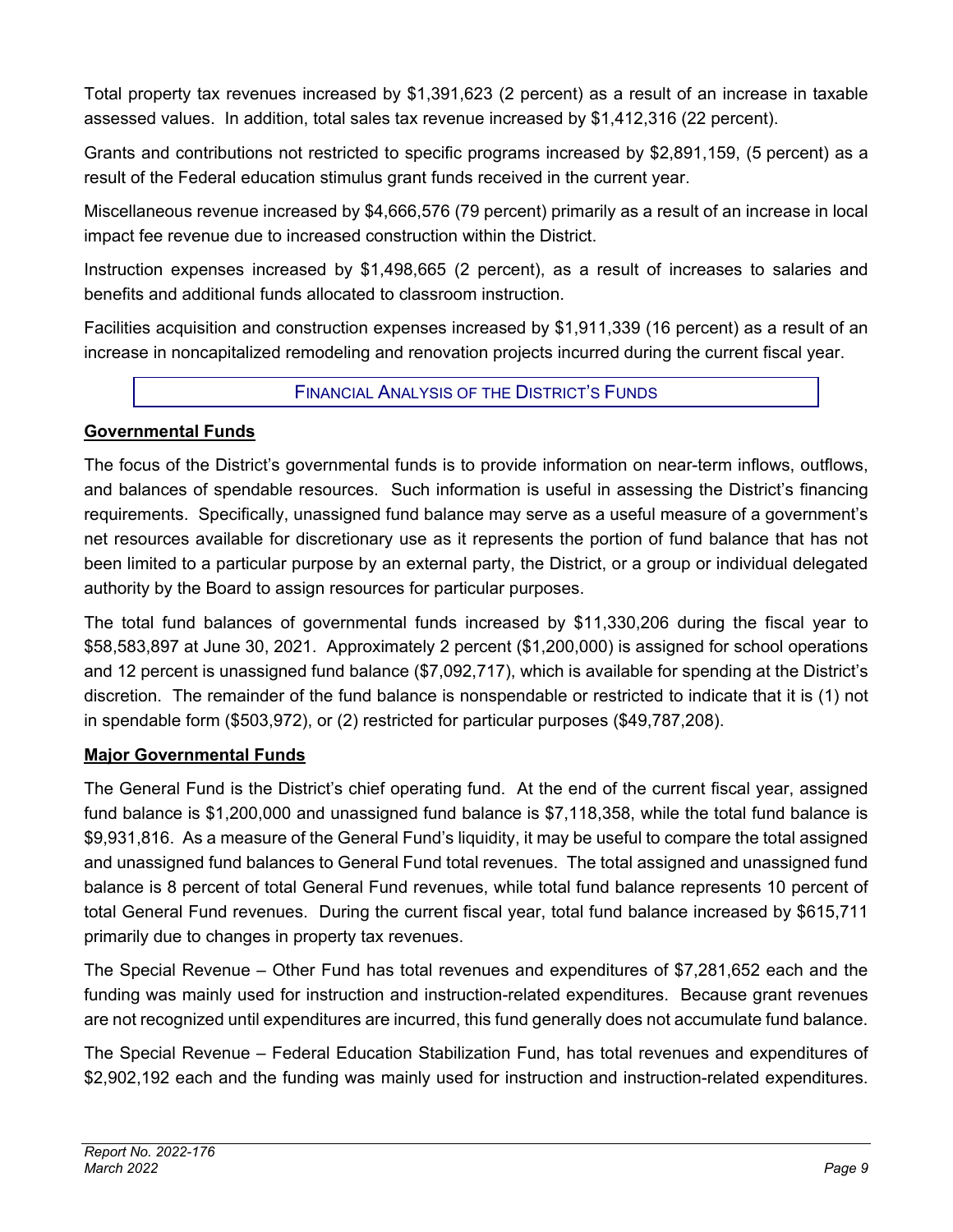Because grant revenues are not recognized until expenditures are incurred, this fund generally does not accumulate a fund balance.

The Debt Service – Other Fund has a total fund balance of \$9,278,841, which is restricted for principal, interest, and related cost of debt service. The June 30, 2021 fund balance is reasonably consistent with the ending fund balance of the prior fiscal year.

The Capital Projects – Local Capital Improvement Fund has a total fund balance of \$8,699,607. These funds are restricted, in part, for the acquisition, construction, and maintenance of capital assets, and includes encumbrances of \$845,000 earmarked for projects at various sites. During the current fiscal year, total fund balance increased by \$2,473,228 primarily due to increases in property tax revenues and decreases in facilities acquisition and construction and other capital outlay expenditures.

The Capital Projects – Other Fund has a total fund balance of \$29,216,126, which is restricted for the acquisition, construction, and maintenance of capital assets. The June 30, 2021 fund balance increased by \$7,681,950 when compared to the prior fiscal year, and is primarily due to additional impact fee revenue earned in the current year.

GENERAL FUND BUDGETARY HIGHLIGHTS

The District's budget is prepared according to Florida law and is on the modified accrual basis of accounting. The most significant budgeted fund is the General Fund. Schools are allocated budgets based on student enrollment.

During the 2020-21 fiscal year, the District amended its General Fund budget several times, which resulted in a decrease in total budgeted revenues of \$2,101,072, or 2 percent. At the same time, final appropriations are less than the original budgeted amounts by \$3,842,581, or 4 percent. Budget revisions occurred primarily from changes in estimated State funding levels and corresponding adjustments to planned expenditures to ensure maintenance of an adequate fund balance.

Actual revenues and expenditures are in line with the final budgeted amounts. None of the differences are expected to have a significant effect on future services or liquidity.

CAPITAL ASSETS AND LONG-TERM DEBT

# **Capital Assets**

The District's investment in capital assets for its governmental activities as of June 30, 2021, is \$173,443,895 (net of accumulated depreciation). This investment in capital assets includes land; construction in progress; improvements other than buildings; buildings and fixed equipment; furniture, fixtures, and equipment; motor vehicles; audio visual materials; and computer software. There are no major capital construction projects planned at June 30, 2021.

Additional information on the District's capital assets can be found in Notes I.F.4. and III.D. to the financial statements.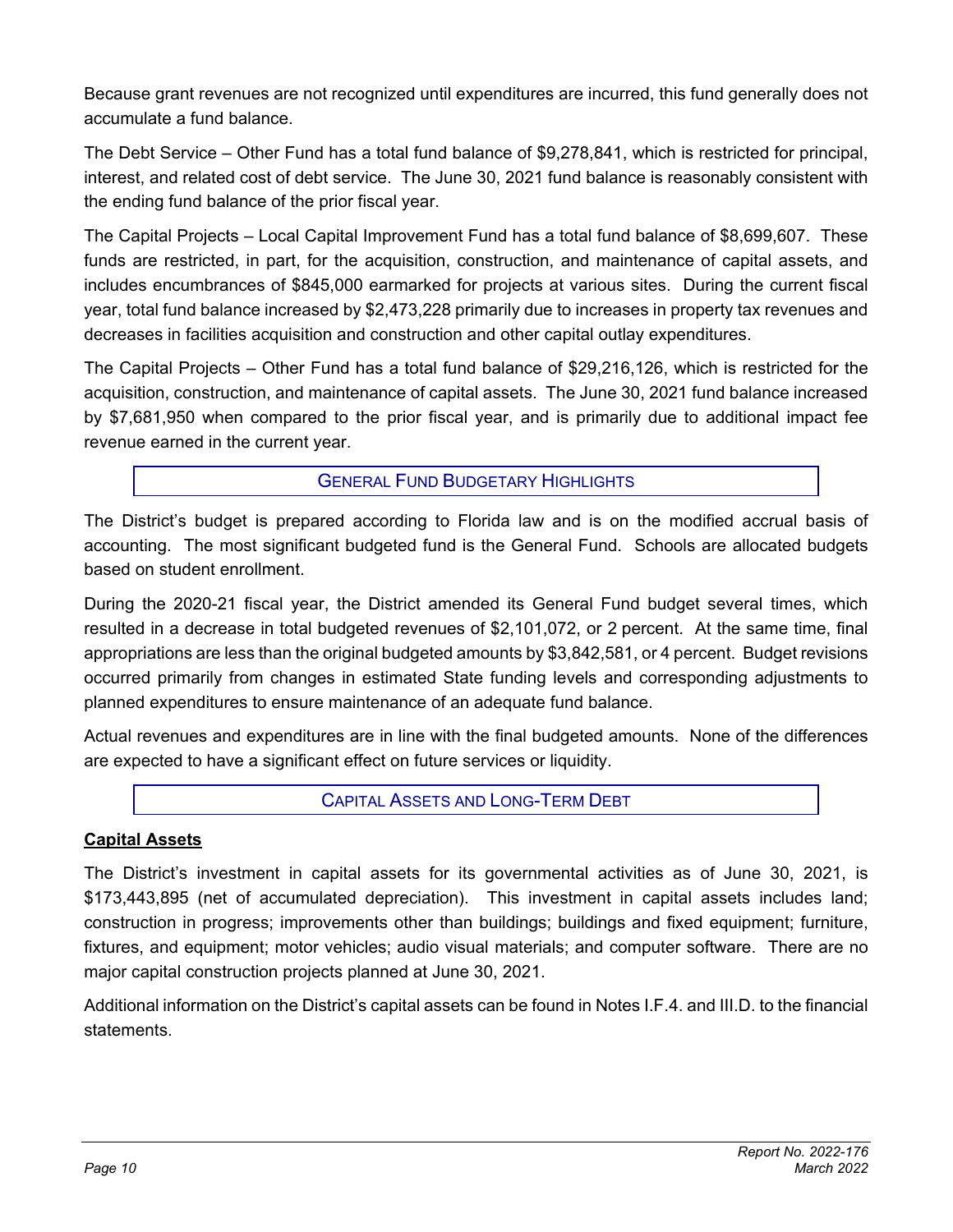## **Long-Term Debt**.

At June 30, 2021, the District had total long-term debt outstanding of \$44,931,048. This amount is comprised of \$1,365,000 of bonds payable and \$43,566,048 of certificates of participation payable. During the current fiscal year, retirement of debt was \$4,069,950.

State school bonds outstanding at June 30, 2021, totaling \$145,000, are secured by a pledge of the District's portion of the State-assessed motor vehicle license tax. The State's full faith and credit is also pledged as security for these bonds. The District's revenue bonds totaling \$1,220,000 are secured solely by specified revenue sources.

Additional information on the District's long-term debt can be found in Notes III.L.1. through III.L.3. to the financial statements.

#### OTHER MATTERS OF SIGNIFICANCE

The District has adopted Board Policy 701, which provides that the adopted annual operating fund budget shall include, if feasible, a combined assigned and unassigned fund balance which is 5 percent to 8 percent of the projected General Fund revenues to cover unforeseen events (e.g., revenue shortfalls, student enrollment under projections, etc.). It is anticipated that the combined assigned and unassigned fund balance in the operating fund will remain in excess of 5 percent of projected General Fund revenues.

#### REQUESTS FOR INFORMATION

This report is designed to provide a general overview of the District's finances for all those with an interest in the District's finances. Questions concerning information provided in the MD&A or other required supplementary information, and financial statements and notes thereto, or requests for additional financial information should be addressed to the Chief Financial Officer, Flagler County District School Board, P.O. Box 755, Bunnell, Florida 32110.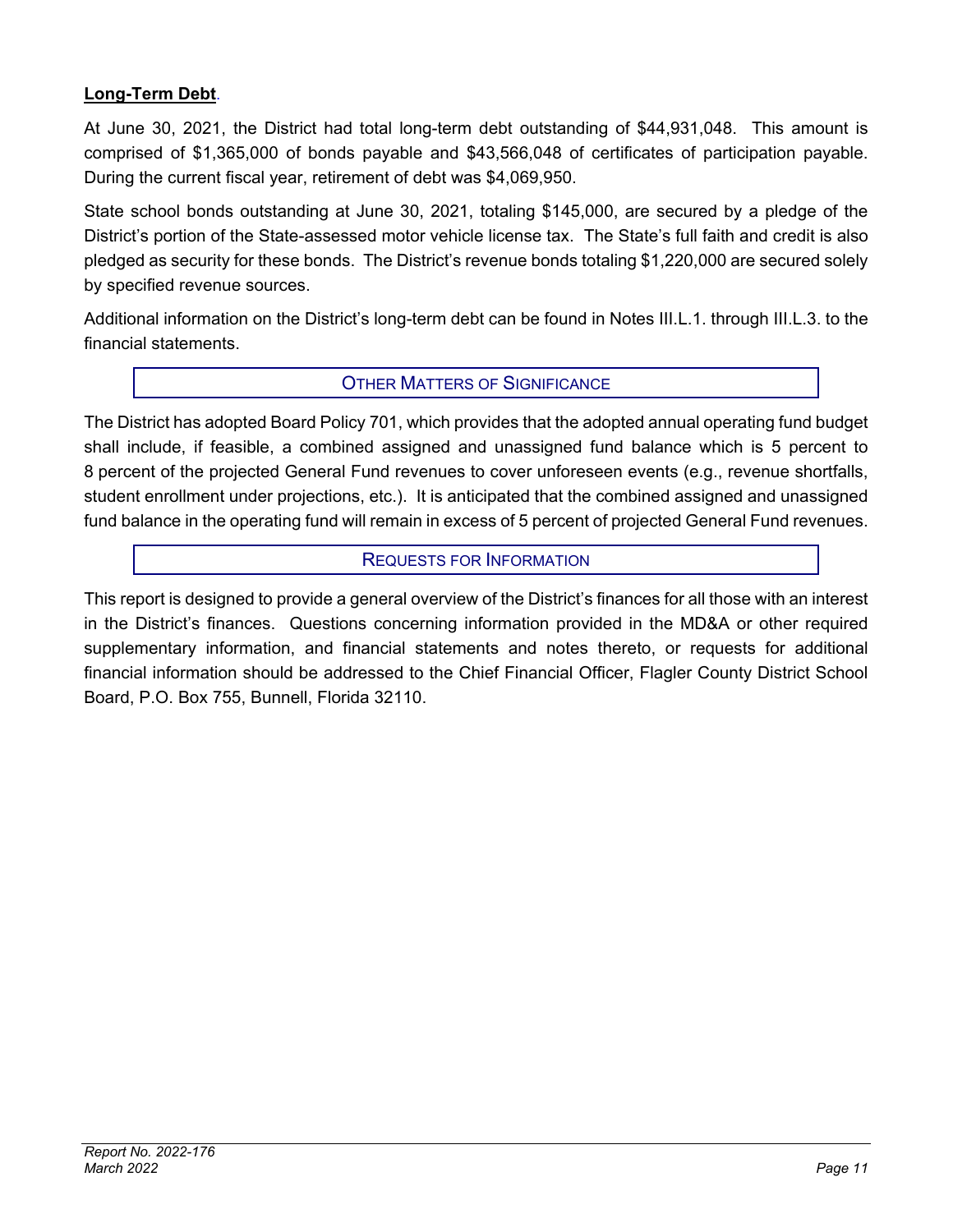THIS PAGE INTENTIONALLY LEFT BLANK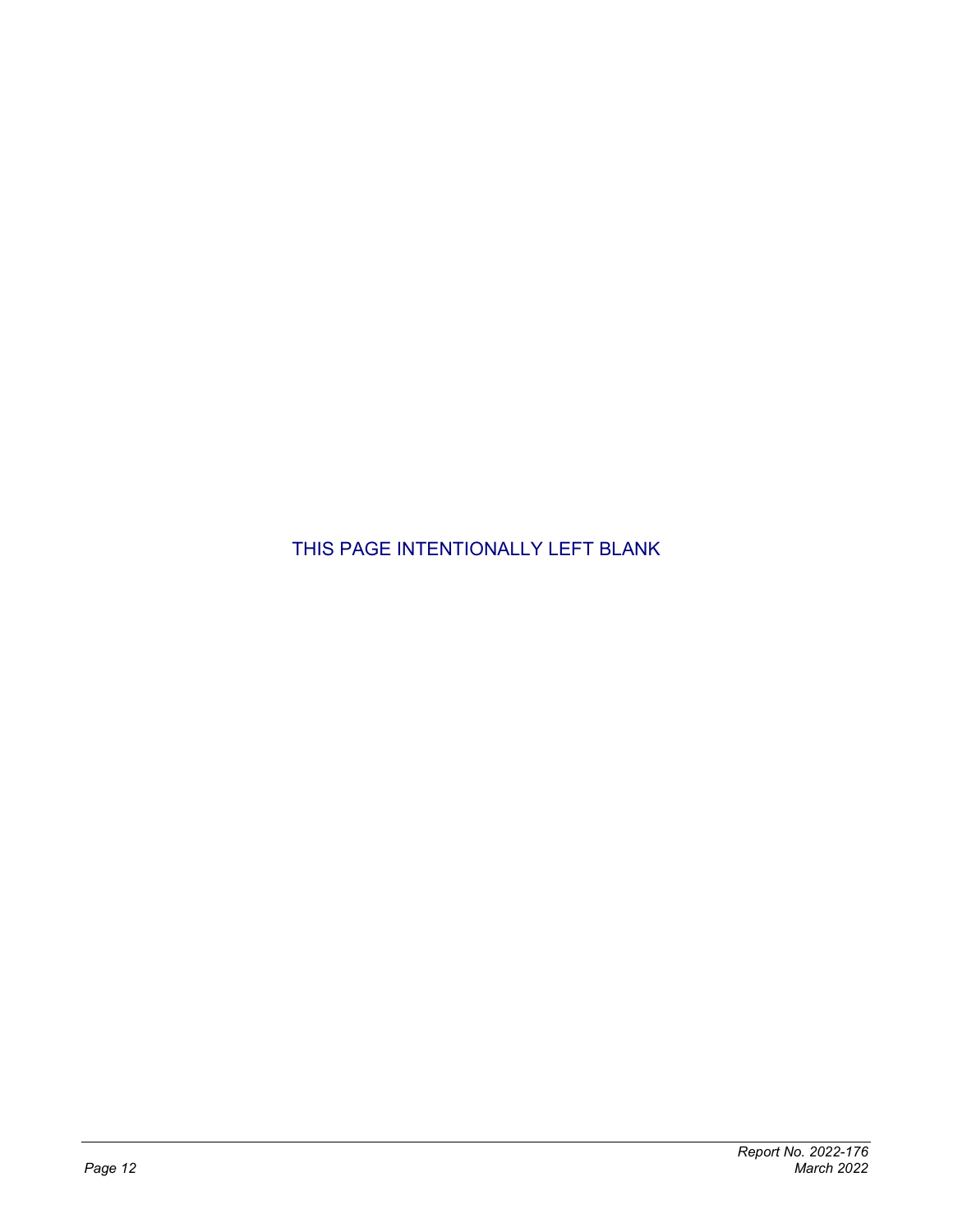# <span id="page-18-0"></span>*BASIC FINANCIAL STATEMENTS*

#### **Flagler County District School Board Statement of Net Position June 30, 2021**

|                                                                          |                                   | <b>Primary Government</b> |    |                           |  |  |
|--------------------------------------------------------------------------|-----------------------------------|---------------------------|----|---------------------------|--|--|
|                                                                          | Governmental<br><b>Activities</b> |                           |    | Component<br><b>Units</b> |  |  |
| <b>ASSETS</b>                                                            |                                   |                           |    |                           |  |  |
| Cash and Cash Equivalents                                                | \$                                | 51,821,831.78             | \$ | 705,909.00                |  |  |
| Investments                                                              |                                   | 2,194.03                  |    | 3,362,229.00              |  |  |
| <b>Accounts Receivable</b>                                               |                                   | 112, 154.34               |    | 35,472.00                 |  |  |
| Due from Other Agencies                                                  |                                   | 6,851,799.03              |    | 558,283.00                |  |  |
| Deposits Receivable                                                      |                                   | 10,012.50                 |    |                           |  |  |
| <b>Prepaid Items</b>                                                     |                                   |                           |    | 566,464.00                |  |  |
| Inventories                                                              |                                   | 503,972.16                |    |                           |  |  |
| <b>Restricted Investments</b>                                            |                                   | 4,741,336.12              |    |                           |  |  |
| Cash with Fiscal Agent                                                   |                                   | 4,536,845.33              |    |                           |  |  |
| <b>Prepaid Insurance Costs</b>                                           |                                   | 38,428.81                 |    |                           |  |  |
| Investment in Real Property                                              |                                   | 1,022,520.00              |    |                           |  |  |
| Capital Assets:                                                          |                                   |                           |    |                           |  |  |
| Nondepreciable Capital Assets                                            |                                   | 9,373,149.21              |    |                           |  |  |
| Depreciable Capital Assets, Net                                          |                                   | 164,070,745.78            |    | 52,570.00                 |  |  |
| <b>TOTAL ASSETS</b>                                                      |                                   | 243,084,989.09            |    | 5,280,927.00              |  |  |
| DEFERRED OUTFLOWS OF RESOURCES                                           |                                   |                           |    |                           |  |  |
| Pensions                                                                 |                                   | 28,672,307.00             |    |                           |  |  |
| <b>OPEB</b>                                                              |                                   | 720,347.00                |    |                           |  |  |
| Net Carrying Amount of Debt Refundings                                   |                                   | 2,026,022.92              |    |                           |  |  |
| TOTAL DEFERRED OUTFLOWS OF RESOURCES                                     |                                   | 31,418,676.92             |    |                           |  |  |
| <b>LIABILITIES</b>                                                       |                                   |                           |    |                           |  |  |
| <b>Accrued Salaries and Benefits</b>                                     |                                   | 618,535.63                |    | 291,155.00                |  |  |
| Payroll Deductions and Withholdings                                      |                                   | 1,311,666.79              |    |                           |  |  |
| <b>Accounts Payable</b>                                                  |                                   | 1,198,218.10              |    | 349,321.00                |  |  |
| Due to Other Agencies                                                    |                                   | 138.78                    |    | 93,689.00                 |  |  |
| Unearned Revenue                                                         |                                   | 2,113,767.17              |    | 48,974.00                 |  |  |
| Estimated Liability for Self-Insurance Program<br>Long-Term Liabilities: |                                   | 995,000.00                |    |                           |  |  |
| Portion Due Within 1 Year                                                |                                   | 10,654,059.00             |    |                           |  |  |
| Portion Due After 1 Year                                                 |                                   | 133, 121, 259.00          |    |                           |  |  |
| <b>TOTAL LIABILITIES</b>                                                 |                                   | 150,012,644.47            |    | 783,139.00                |  |  |
| DEFERRED INFLOWS OF RESOURCES                                            |                                   |                           |    |                           |  |  |
| Pensions                                                                 |                                   | 3,162,015.00              |    |                           |  |  |
| <b>OPEB</b>                                                              |                                   | 104,636.00                |    |                           |  |  |
| <b>TOTAL DEFERRED INFLOWS OF RESOURCES</b>                               |                                   | 3,266,651.00              |    |                           |  |  |
| <b>NET POSITION</b>                                                      |                                   |                           |    |                           |  |  |
| Net Investment in Capital Assets                                         |                                   | 130,538,869.91            |    | 52,570.00                 |  |  |
| Restricted for:                                                          |                                   |                           |    |                           |  |  |
| <b>State Required Carryover Programs</b>                                 |                                   | 1,201,025.26              |    |                           |  |  |
| Debt Service                                                             |                                   | 10,260,306.41             |    |                           |  |  |
| <b>Capital Projects</b>                                                  |                                   | 38,325,876.39             |    |                           |  |  |
| <b>Food Service</b>                                                      |                                   | 65,898.19                 |    |                           |  |  |
| <b>Other Purposes</b>                                                    |                                   |                           |    | 4,085,020.00              |  |  |
| Unrestricted (Deficit)                                                   |                                   | (59, 167, 605.62)         |    | 360,198.00                |  |  |
| <b>TOTAL NET POSITION</b>                                                | \$                                | 121,224,370.54            | \$ | 4,497,788.00              |  |  |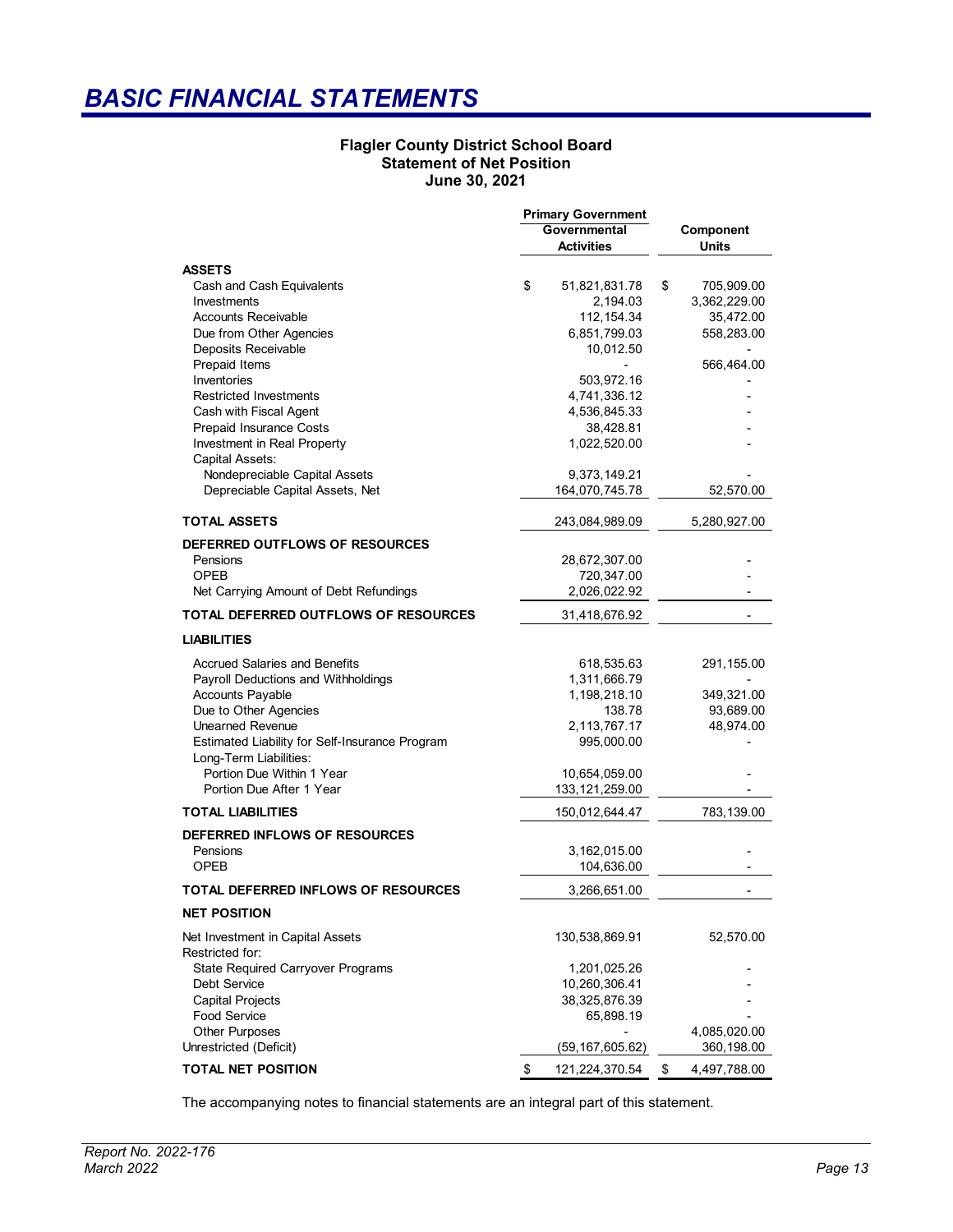#### **Flagler County District School Board Statement of Activities For the Fiscal Year Ended June 30, 2021**

<span id="page-19-0"></span>

|                                                    |    |                |    | <b>Program Revenues</b> |    |                                          |    |                                                        |  |                                                      |  |
|----------------------------------------------------|----|----------------|----|-------------------------|----|------------------------------------------|----|--------------------------------------------------------|--|------------------------------------------------------|--|
|                                                    |    |                |    | <b>Expenses</b>         |    | <b>Charges</b><br>for<br><b>Services</b> |    | Operating<br><b>Grants and</b><br><b>Contributions</b> |  | Capital<br><b>Grants and</b><br><b>Contributions</b> |  |
| <b>Functions/Programs</b>                          |    |                |    |                         |    |                                          |    |                                                        |  |                                                      |  |
| <b>Primary Government</b>                          |    |                |    |                         |    |                                          |    |                                                        |  |                                                      |  |
| <b>Governmental Activities:</b>                    |    |                |    |                         |    |                                          |    |                                                        |  |                                                      |  |
| Instruction                                        | \$ | 82,081,033.39  | \$ | 300,769.03              | \$ |                                          | \$ |                                                        |  |                                                      |  |
| <b>Student Support Services</b>                    |    | 11,545,354.74  |    |                         |    |                                          |    |                                                        |  |                                                      |  |
| <b>Instructional Media Services</b>                |    | 1,047,229.46   |    |                         |    |                                          |    |                                                        |  |                                                      |  |
| Instruction and Curriculum Development Services    |    | 2,439,806.25   |    |                         |    |                                          |    |                                                        |  |                                                      |  |
| <b>Instructional Staff Training Services</b>       |    | 1,424,005.85   |    |                         |    |                                          |    |                                                        |  |                                                      |  |
| Instruction-Related Technology                     |    | 915,833.23     |    |                         |    |                                          |    |                                                        |  |                                                      |  |
| Board                                              |    | 685,527.23     |    |                         |    |                                          |    |                                                        |  |                                                      |  |
| <b>General Administration</b>                      |    | 674.755.84     |    |                         |    |                                          |    |                                                        |  |                                                      |  |
| <b>School Administration</b>                       |    | 6,270,674.73   |    |                         |    |                                          |    |                                                        |  |                                                      |  |
| <b>Facilities Acquisition and Construction</b>     |    | 13,764,137.07  |    |                         |    |                                          |    | 732,747.45                                             |  |                                                      |  |
| <b>Fiscal Services</b>                             |    | 716,461.88     |    |                         |    |                                          |    |                                                        |  |                                                      |  |
| <b>Food Services</b>                               |    | 5,511,522.40   |    | 290,438.18              |    | 4,602,084.84                             |    |                                                        |  |                                                      |  |
| <b>Central Services</b>                            |    | 1,358,289.53   |    |                         |    |                                          |    |                                                        |  |                                                      |  |
| <b>Student Transportation Services</b>             |    | 5,301,698.47   |    |                         |    |                                          |    |                                                        |  |                                                      |  |
| Operation of Plant                                 |    | 9,649,469.73   |    |                         |    |                                          |    |                                                        |  |                                                      |  |
| Maintenance of Plant                               |    | 3,344,776.79   |    |                         |    |                                          |    |                                                        |  |                                                      |  |
| Administrative Technology Services                 |    | 790,116.05     |    |                         |    |                                          |    |                                                        |  |                                                      |  |
| <b>Community Services</b>                          |    | 2,138,326.70   |    | 1,304,908.50            |    |                                          |    |                                                        |  |                                                      |  |
| Unallocated Interest on Long-Term Debt             |    | 1,703,907.50   |    |                         |    |                                          |    | 77,867.68                                              |  |                                                      |  |
| <b>Total Primary Government</b>                    |    | 151,362,926.84 | \$ | 1,896,115.71            | \$ | 4,602,084.84                             | \$ | 810,615.13                                             |  |                                                      |  |
| <b>Component Units</b>                             |    |                |    |                         |    |                                          |    |                                                        |  |                                                      |  |
| <b>Charter School/Direct-Support Organizations</b> | S  | 9,178,628.00   | S  | 1,145,194.00            | S  | 756,826.00                               | \$ | 437,588.00                                             |  |                                                      |  |
|                                                    |    |                |    |                         |    |                                          |    |                                                        |  |                                                      |  |

General Revenues:

Taxes:

 Property Taxes, Levied for Operational Purposes Property Taxes, Levied for Capital Projects Local Sales Taxes

Grants and Contributions Not Restricted to Specific Programs

Unrestricted Investment Earnings

Miscellaneous

#### **Total General Revenues**

#### **Change in Net Position**

Net Position - Beginning

**Net Position - Ending**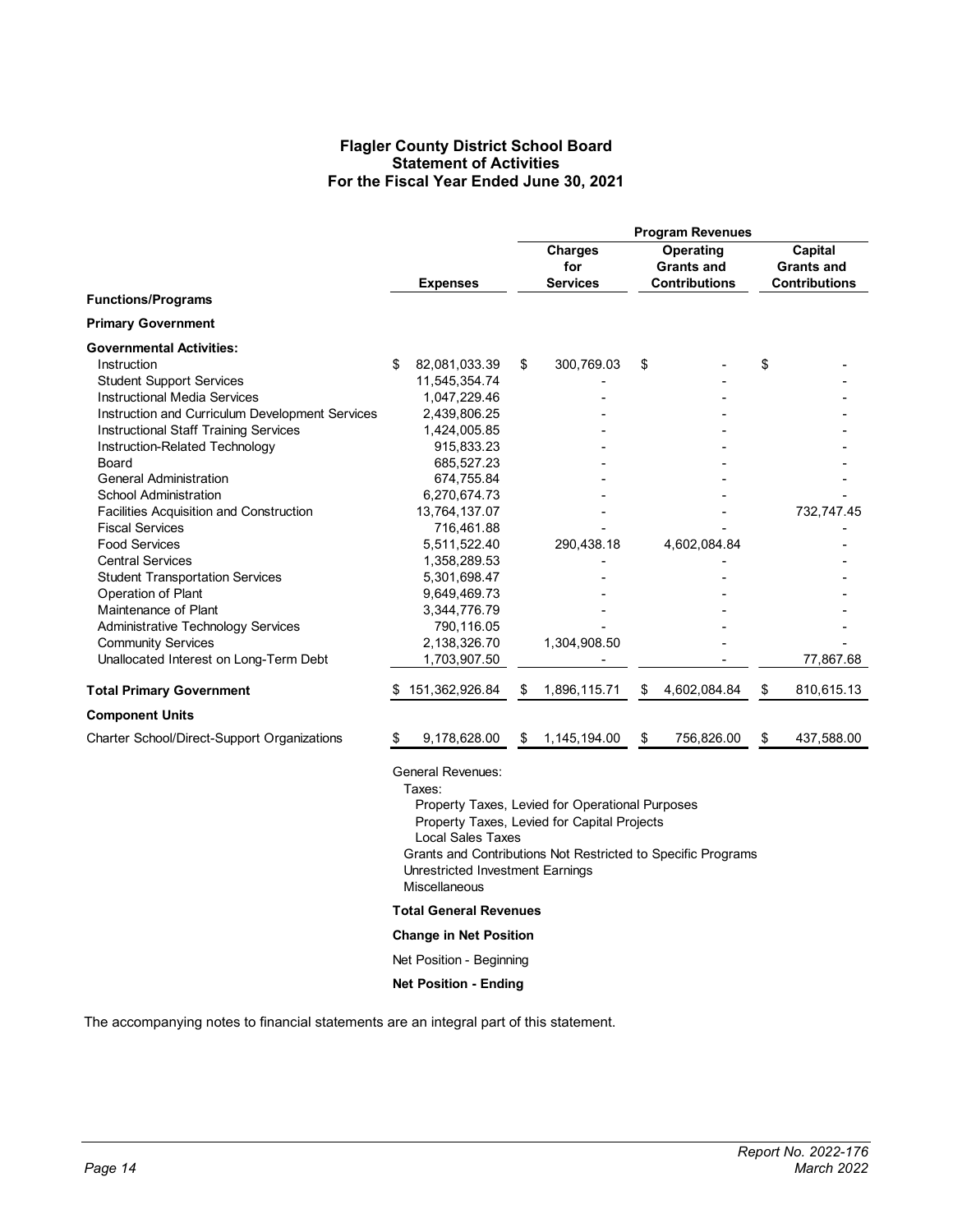| Net (Expense) Revenue and      |                                    |    |                |  |  |  |  |  |
|--------------------------------|------------------------------------|----|----------------|--|--|--|--|--|
| <b>Changes in Net Position</b> |                                    |    |                |  |  |  |  |  |
|                                | <b>Primary Government</b>          |    |                |  |  |  |  |  |
|                                | Governmental                       |    | Component      |  |  |  |  |  |
|                                | <b>Activities</b>                  |    | Units          |  |  |  |  |  |
|                                |                                    |    |                |  |  |  |  |  |
| \$                             | (81,780,264.36)                    | \$ |                |  |  |  |  |  |
|                                | (11, 545, 354.74)                  |    |                |  |  |  |  |  |
|                                | (1,047,229.46)                     |    |                |  |  |  |  |  |
|                                | (2, 439, 806.25)<br>(1,424,005.85) |    |                |  |  |  |  |  |
|                                | (915,833.23)                       |    |                |  |  |  |  |  |
|                                | (685, 527.23)                      |    |                |  |  |  |  |  |
|                                | (674,755.84)                       |    |                |  |  |  |  |  |
|                                | (6,270,674.73)                     |    |                |  |  |  |  |  |
|                                | (13,031,389.62)                    |    |                |  |  |  |  |  |
|                                | (716,461.88)                       |    |                |  |  |  |  |  |
|                                | (618,999.38)                       |    |                |  |  |  |  |  |
|                                | (1,358,289.53)<br>(5,301,698.47)   |    |                |  |  |  |  |  |
|                                | (9,649,469.73)                     |    |                |  |  |  |  |  |
|                                | (3,344,776.79)                     |    |                |  |  |  |  |  |
|                                | (790,116.05)                       |    |                |  |  |  |  |  |
|                                | (833, 418.20)                      |    |                |  |  |  |  |  |
|                                | (1,626,039.82)                     |    |                |  |  |  |  |  |
|                                | (144,054,111.16)                   |    |                |  |  |  |  |  |
|                                |                                    |    |                |  |  |  |  |  |
|                                |                                    |    | (6,839,020.00) |  |  |  |  |  |
|                                |                                    |    |                |  |  |  |  |  |
|                                | 47,790,541.85                      |    |                |  |  |  |  |  |
|                                | 15,922,098.71<br>7,747,342.58      |    |                |  |  |  |  |  |
|                                | 62,604,354.39                      |    | 6,862,040.00   |  |  |  |  |  |
|                                | 232,279.50                         |    | 718,082.00     |  |  |  |  |  |
|                                | 10,558,535.65                      |    | 46,248.00      |  |  |  |  |  |
|                                | 144,855,152.68                     |    | 7,626,370.00   |  |  |  |  |  |
|                                | 801,041.52                         |    | 787,350.00     |  |  |  |  |  |
|                                | 120,423,329.02                     |    | 3,710,438.00   |  |  |  |  |  |
| \$                             | 121,224,370.54                     | \$ | 4,497,788.00   |  |  |  |  |  |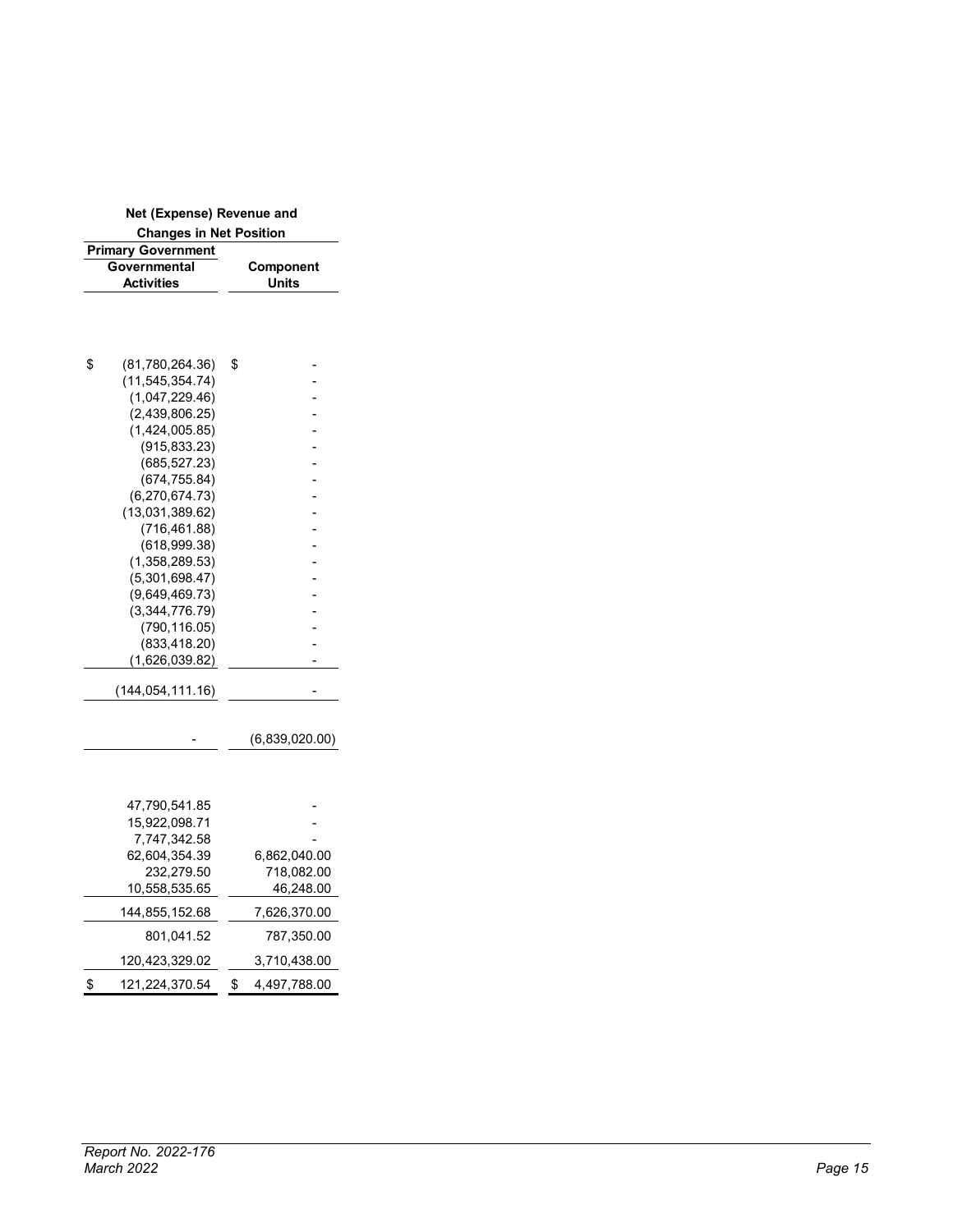#### **Flagler County District School Board Balance Sheet – Governmental Funds June 30, 2021**

<span id="page-21-0"></span>

|                                                                 | General<br><b>Fund</b> | <b>Special Revenue -</b><br><b>Other Fund</b> | <b>Special Revenue -</b><br><b>Federal Education</b><br><b>Stabilization Fund</b> |    |                          |
|-----------------------------------------------------------------|------------------------|-----------------------------------------------|-----------------------------------------------------------------------------------|----|--------------------------|
| <b>ASSETS</b>                                                   |                        |                                               |                                                                                   |    |                          |
| Cash and Cash Equivalents<br>Investments                        | \$<br>8,423,441.49     | \$                                            | 1,346,320.33                                                                      | \$ | 712,989.50               |
| <b>Accounts Receivable</b>                                      | 112,152.33             |                                               |                                                                                   |    |                          |
| Due from Other Funds                                            | 2,600,349.67           |                                               | 1,075.56                                                                          |    |                          |
| Due from Other Agencies                                         | 816,405.35             |                                               | 801,562.65                                                                        |    | 408,128.40               |
| Deposits Receivable                                             | 10,012.50              |                                               |                                                                                   |    |                          |
| Inventories                                                     | 412,432.35             |                                               |                                                                                   |    |                          |
| <b>Restricted Investments</b>                                   |                        |                                               |                                                                                   |    |                          |
| Cash with Fiscal Agent                                          |                        |                                               |                                                                                   |    |                          |
| <b>TOTAL ASSETS</b>                                             | \$<br>12,374,793.69    | \$                                            | 2,148,958.54                                                                      | \$ | 1,121,117.90             |
| <b>LIABILITIES AND FUND BALANCES</b><br>Liabilities:            |                        |                                               |                                                                                   |    |                          |
| <b>Accrued Salaries and Benefits</b>                            | \$<br>409,584.39       | \$                                            | 51,299.06                                                                         | \$ | 152,552.08               |
| Payroll Deductions and Withholdings                             | 1,278,087.59           |                                               | 4,910.98                                                                          |    | 28,209.75                |
| <b>Accounts Payable</b>                                         | 750,459.29             |                                               | 29,069.29                                                                         |    | 66,480.94                |
| Due to Other Funds                                              | 4,707.73               |                                               | 2,021,132.33                                                                      |    | 579,410.84               |
| Due to Other Agencies                                           | 138.78                 |                                               |                                                                                   |    |                          |
| <b>Unearned Revenue</b>                                         |                        |                                               | 42,546.88                                                                         |    | 294,464.29               |
| <b>Total Liabilities</b>                                        | 2,442,977.78           |                                               | 2,148,958.54                                                                      |    | 1,121,117.90             |
| Fund Balances:                                                  |                        |                                               |                                                                                   |    |                          |
| Nonspendable:                                                   |                        |                                               |                                                                                   |    |                          |
| Inventories                                                     | 412,432.35             |                                               |                                                                                   |    |                          |
| Restricted for:                                                 |                        |                                               |                                                                                   |    |                          |
| <b>State Required Carryover Programs</b>                        | 1,201,025.26           |                                               |                                                                                   |    |                          |
| <b>Debt Service</b>                                             |                        |                                               |                                                                                   |    |                          |
| <b>Capital Projects</b><br><b>Total Restricted Fund Balance</b> | 1,201,025.26           |                                               | $\overline{\phantom{0}}$                                                          |    | $\overline{\phantom{a}}$ |
| Assigned for:                                                   |                        |                                               |                                                                                   |    |                          |
| <b>School Operations</b>                                        | 1,200,000.00           |                                               |                                                                                   |    |                          |
| Unassigned Fund Balance                                         | 7,118,358.30           |                                               | $\overline{\phantom{a}}$                                                          |    | $\overline{\phantom{0}}$ |
| <b>Total Fund Balances</b>                                      | 9,931,815.91           |                                               |                                                                                   |    |                          |
| TOTAL LIABILITIES AND FUND BALANCES                             | \$<br>12,374,793.69    | \$                                            | 2,148,958.54                                                                      | \$ | 1,121,117.90             |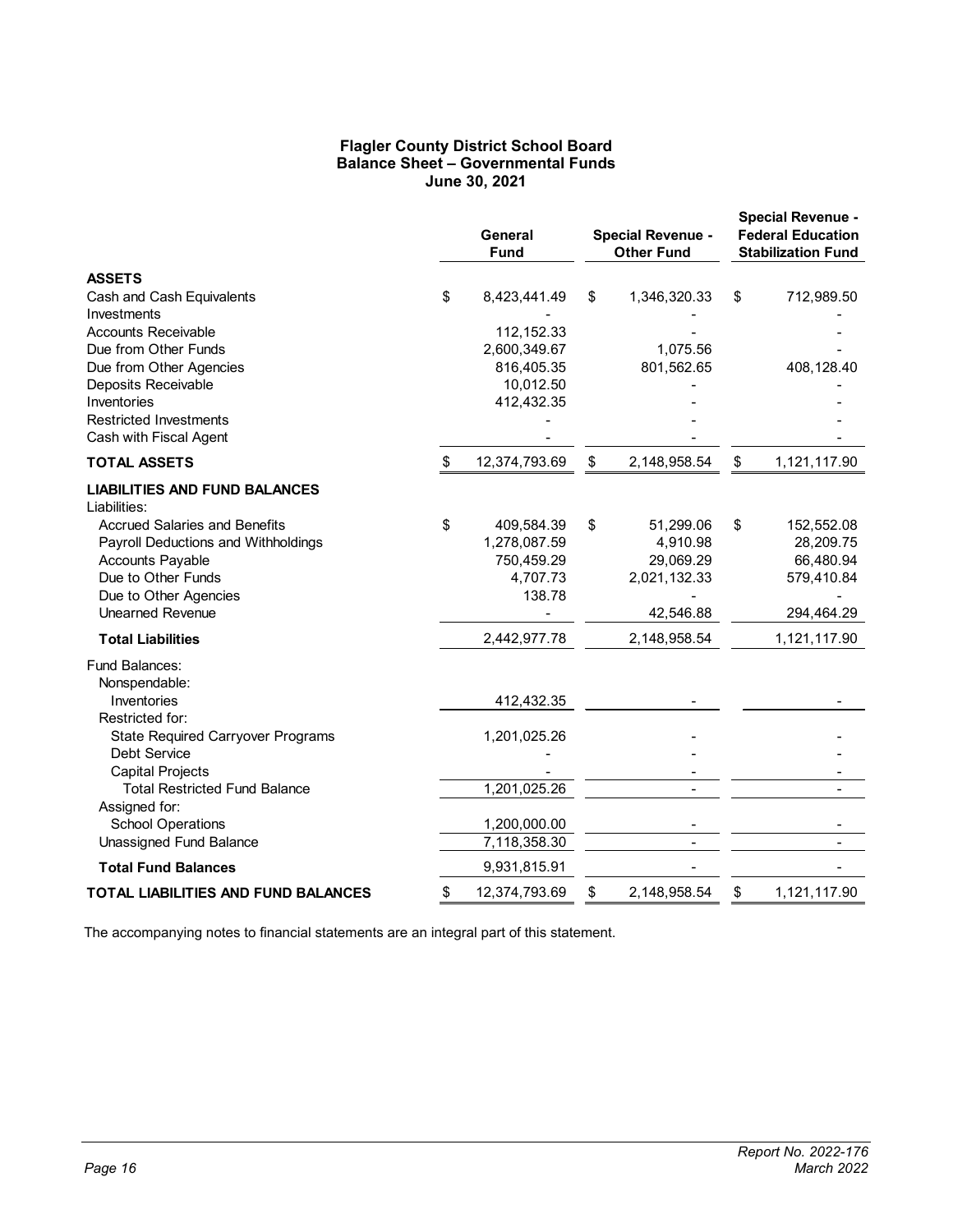| Debt Service -<br><b>Other Fund</b> | <b>Capital Projects -</b><br><b>Local Capital</b><br><b>Improvement Fund</b> |              |    | <b>Capital Projects -</b><br><b>Other Fund</b> |    | Other<br>Governmental<br><b>Funds</b> |    | <b>Total</b><br>Governmental<br><b>Funds</b> |
|-------------------------------------|------------------------------------------------------------------------------|--------------|----|------------------------------------------------|----|---------------------------------------|----|----------------------------------------------|
| \$<br>659.97                        | \$                                                                           | 8,760,923.38 | \$ | 24,602,535.40                                  | \$ | 1,199,157.35                          | \$ | 45,046,027.42                                |
|                                     |                                                                              |              |    |                                                |    | 2,194.03                              |    | 2,194.03                                     |
|                                     |                                                                              |              |    |                                                |    |                                       |    | 112, 152.33                                  |
|                                     |                                                                              |              |    |                                                |    | 193.50                                |    | 2,601,618.73                                 |
|                                     |                                                                              |              |    | 4,623,763.12                                   |    | 201,762.78                            |    | 6,851,622.30                                 |
|                                     |                                                                              |              |    |                                                |    |                                       |    | 10,012.50                                    |
|                                     |                                                                              |              |    |                                                |    | 91,539.81                             |    | 503,972.16                                   |
| 4,741,336.12                        |                                                                              |              |    |                                                |    |                                       |    | 4,741,336.12                                 |
| 4,536,845.33                        |                                                                              |              |    |                                                |    |                                       |    | 4,536,845.33                                 |
| \$<br>9,278,841.42                  | \$                                                                           | 8,760,923.38 | \$ | 29,226,298.52                                  | \$ | 1,494,847.47                          | \$ | 64,405,780.92                                |
|                                     |                                                                              |              |    |                                                |    |                                       |    |                                              |
| \$                                  | \$                                                                           |              | \$ | 5,100.10                                       | \$ |                                       | \$ | 618,535.63                                   |
|                                     |                                                                              |              |    | 458.47                                         |    |                                       |    | 1,311,666.79                                 |
|                                     |                                                                              | 61,316.66    |    | 4,614.37                                       |    | 37,340.20                             |    | 949,280.75                                   |
|                                     |                                                                              |              |    |                                                |    |                                       |    | 2,605,250.90                                 |
|                                     |                                                                              |              |    |                                                |    |                                       |    | 138.78                                       |
|                                     |                                                                              |              |    |                                                |    |                                       |    | 337,011.17                                   |
|                                     |                                                                              | 61,316.66    |    | 10,172.94                                      |    | 37,340.20                             |    | 5,821,884.02                                 |
|                                     |                                                                              |              |    |                                                |    |                                       |    |                                              |
|                                     |                                                                              |              |    |                                                |    | 91,539.81                             |    | 503,972.16                                   |
|                                     |                                                                              |              |    |                                                |    |                                       |    | 1,201,025.26                                 |
| 9,278,841.42                        |                                                                              |              |    |                                                |    | 981,464.99                            |    | 10,260,306.41                                |
|                                     |                                                                              | 8,699,606.72 |    | 29,216,125.58                                  |    | 410,144.09                            |    | 38,325,876.39                                |
| 9,278,841.42                        |                                                                              | 8,699,606.72 |    | 29,216,125.58                                  |    | 1,391,609.08                          |    | 49,787,208.06                                |
|                                     |                                                                              |              |    |                                                |    |                                       |    | 1,200,000.00                                 |
|                                     |                                                                              |              |    |                                                |    | (25, 641.62)                          |    | 7,092,716.68                                 |
| 9,278,841.42                        |                                                                              | 8,699,606.72 |    | 29,216,125.58                                  |    | 1,457,507.27                          |    | 58,583,896.90                                |
| \$<br>9,278,841.42                  | \$                                                                           | 8,760,923.38 | \$ | 29,226,298.52                                  | \$ | 1,494,847.47                          | \$ | 64,405,780.92                                |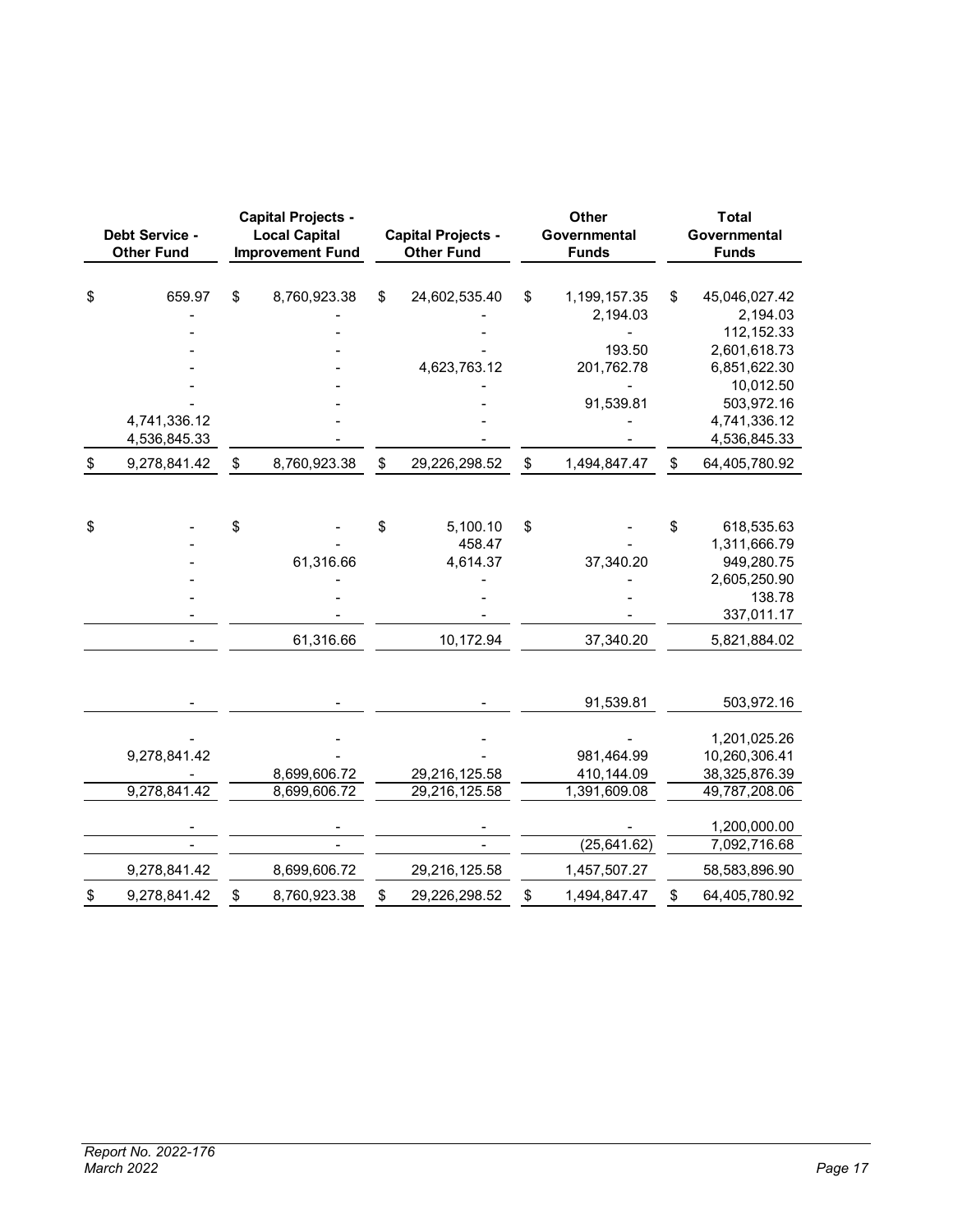#### **Flagler County District School Board Reconciliation of the Governmental Funds Balance Sheet to the Statement of Net Position June 30, 2021**

<span id="page-23-0"></span>

| <b>Total Fund Balances - Governmental Funds</b>                                                                                                                                                                                                                                                                      | \$<br>58,583,896.90  |
|----------------------------------------------------------------------------------------------------------------------------------------------------------------------------------------------------------------------------------------------------------------------------------------------------------------------|----------------------|
| Amounts reported for governmental activities in the statement of net position are different because:                                                                                                                                                                                                                 |                      |
| Capital assets, net of accumulated depreciation, used in governmental activities are not financial<br>resources and, therefore, are not reported as assets in the governmental funds.                                                                                                                                | 173,392,182.99       |
| Investments in real property used in governmental activities is not a financial resource and, therefore,<br>is not reported as an asset in the governmental funds.                                                                                                                                                   | 1,022,520.00         |
| Deferred outflows of resources and deferred inflows of resources related to pensions are applicable<br>to future periods and, therefore, are not reported in the governmental funds.                                                                                                                                 |                      |
| Deferred Outflows Related to Pensions<br>28,672,307.00<br>\$<br>Deferred Inflows Related to Pensions<br>(3, 162, 015.00)                                                                                                                                                                                             | 25,510,292.00        |
| Deferred charges on debt refundings are not financial resources and, therefore, are not reported as<br>assets in the governmental funds. These amounts are reported in the statement of net position and<br>amortized over the life of the refunding debt.                                                           |                      |
| Certificates of Participation Payable, Series 2014A<br>Deferred Outflows: Deferred Charge on Debt Refunding<br>\$<br>1,977,197.28<br>Issuance Costs: Prepaid Insurance, Net<br>38,428.81<br>Certificates of Participation Payable, Series 2015A<br>Deferred Outflows: Deferred Charge on Debt Refunding<br>48,825.64 | 2,064,451.73         |
| Deferred outflows of resources and deferred inflows of resources related to other postemployment<br>benefits (OPEB) are applicable to future periods and, therefore, are not reported in the governmental<br>funds.                                                                                                  |                      |
| Deferred Outflows Related to OPEB<br>\$<br>720,347.00<br>(104, 636.00)<br>Deferred Inflows Related to OPEB                                                                                                                                                                                                           | 615,711.00           |
| Long-term liabilities are not due and payable in the fiscal year and, therefore, are not reported as<br>liabilities in the governmental funds. Long-term liabilities at year end consist of:                                                                                                                         |                      |
| <b>Bonds Payable</b><br>\$<br>(1,365,000.00)<br>Certificates of Participation Payable, Net<br>(43,566,048.00)<br><b>Compensated Absences Payable</b><br>(5,310,772.00)<br>Special Termination Benefits Payable<br>(1,944,000.00)<br>(3,270,494.00)<br>Other Postemployment Benefits Payable                          |                      |
| Net Pension Liability<br>(88, 319, 004.00)<br>Internal service funds are used by management to charge the costs of certain activities, such as<br>insurance, to individual funds. The assets and liabilities of the internal service fund are included in                                                            | (143, 775, 318.00)   |
| governmental activities in the statement of net position.                                                                                                                                                                                                                                                            | 3,810,633.92         |
| <b>Net Position - Governmental Activities</b>                                                                                                                                                                                                                                                                        | \$<br>121,224,370.54 |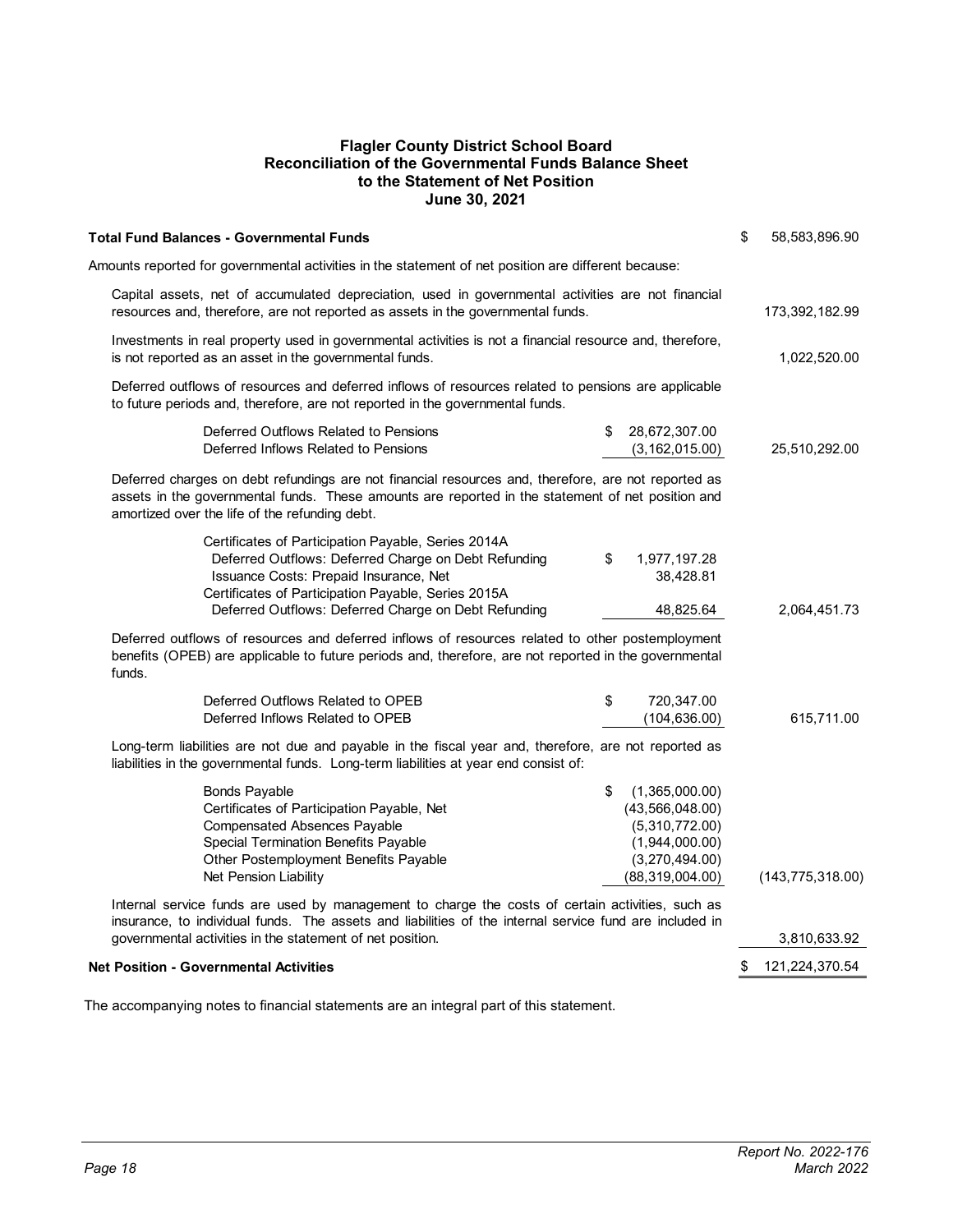THIS PAGE INTENTIONALLY LEFT BLANK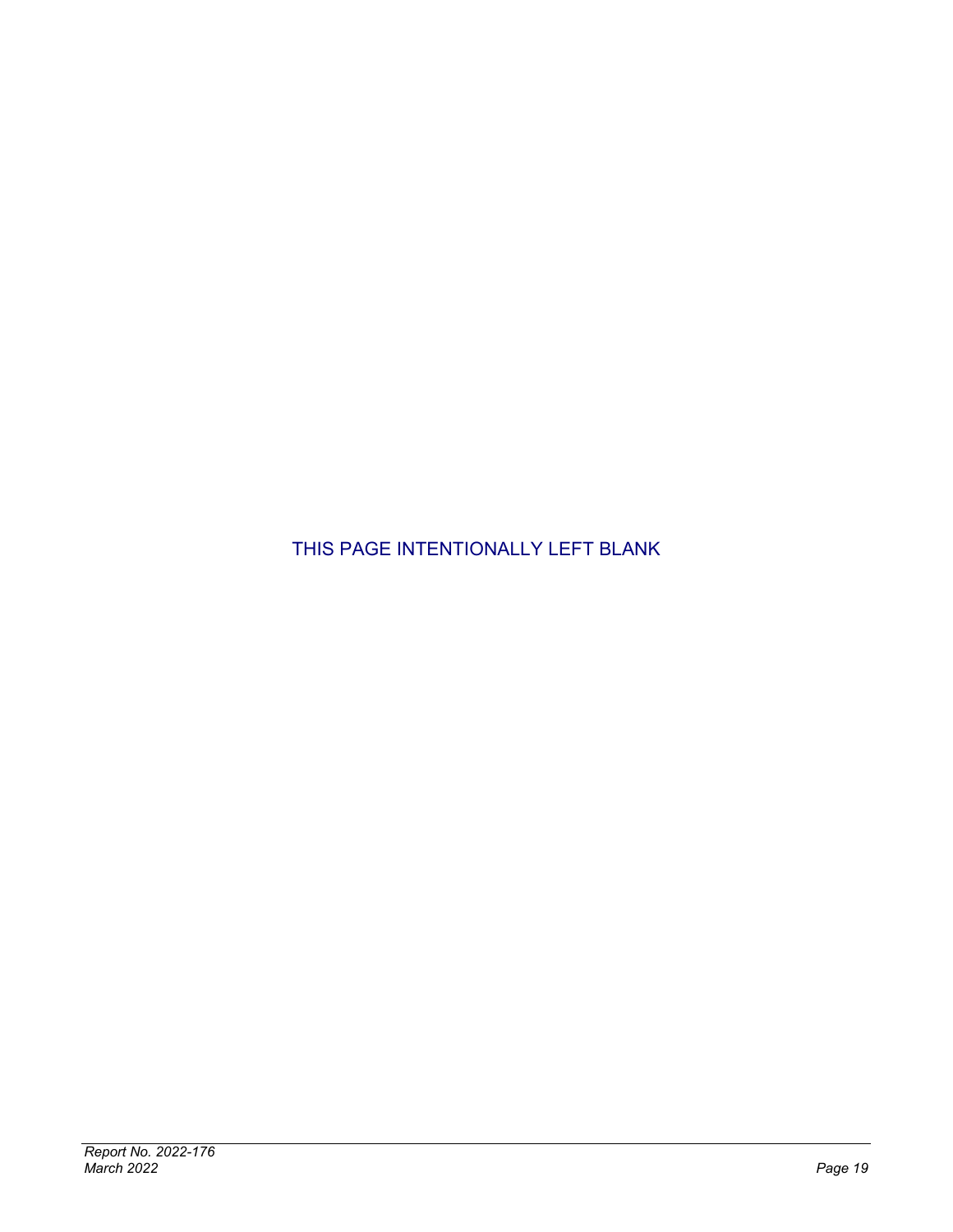#### **Flagler County District School Board Statement of Revenues, Expenditures, and Changes in Fund Balances – Governmental Funds For the Fiscal Year Ended June 30, 2021**

<span id="page-25-0"></span>

|                                                                                                 |    | General<br><b>Fund</b>        | <b>Special Revenue -</b><br><b>Other Fund</b> | <b>Special Revenue -</b><br><b>Federal Education</b><br><b>Stabilization Fund</b> |                        |
|-------------------------------------------------------------------------------------------------|----|-------------------------------|-----------------------------------------------|-----------------------------------------------------------------------------------|------------------------|
| <b>Revenues</b>                                                                                 |    |                               |                                               |                                                                                   |                        |
| Intergovernmental:                                                                              |    |                               |                                               |                                                                                   |                        |
| <b>Federal Direct</b>                                                                           | \$ | 131,613.28                    | \$<br>124,995.01                              | \$                                                                                | 225,952.79             |
| Federal Through State and Local                                                                 |    | 645,984.87                    | 7,156,657.03                                  |                                                                                   | 2,676,239.16           |
| State                                                                                           |    | 50,343,276.73                 |                                               |                                                                                   |                        |
| Local:                                                                                          |    |                               |                                               |                                                                                   |                        |
| <b>Property Taxes</b>                                                                           |    | 47,790,541.85                 |                                               |                                                                                   |                        |
| <b>Local Sales Taxes</b>                                                                        |    |                               |                                               |                                                                                   |                        |
| <b>Impact Fees</b>                                                                              |    |                               |                                               |                                                                                   |                        |
| Charges for Services - Food Service                                                             |    |                               |                                               |                                                                                   |                        |
| Miscellaneous<br><b>Total Local Revenues</b>                                                    |    | 3,034,470.75<br>50,825,012.60 |                                               |                                                                                   |                        |
|                                                                                                 |    |                               |                                               |                                                                                   |                        |
| <b>Total Revenues</b>                                                                           |    | 101,945,887.48                | 7,281,652.04                                  |                                                                                   | 2,902,191.95           |
| <b>Expenditures</b>                                                                             |    |                               |                                               |                                                                                   |                        |
| Current - Education:                                                                            |    |                               |                                               |                                                                                   |                        |
| Instruction                                                                                     |    | 64,981,993.55                 | 3,394,549.10                                  |                                                                                   | 1,753,752.98           |
| <b>Student Support Services</b>                                                                 |    | 8,635,049.06                  | 2,006,664.05                                  |                                                                                   | 215,764.59             |
| <b>Instructional Media Services</b>                                                             |    | 980,036.26                    | 779,458.19                                    |                                                                                   | 403,830.96             |
| Instruction and Curriculum Development Services<br><b>Instructional Staff Training Services</b> |    | 1,106,547.25                  |                                               |                                                                                   |                        |
| Instruction-Related Technology                                                                  |    | 645,560.77                    | 604,387.38                                    |                                                                                   | 76,349.61<br>34,768.33 |
| Board                                                                                           |    | 819,696.51<br>645,430.06      |                                               |                                                                                   |                        |
| <b>General Administration</b>                                                                   |    | 445,242.09                    | 196,917.07                                    |                                                                                   |                        |
| <b>School Administration</b>                                                                    |    | 5,773,778.26                  |                                               |                                                                                   | 45,198.96              |
| <b>Facilities Acquisition and Construction</b>                                                  |    |                               |                                               |                                                                                   |                        |
| <b>Fiscal Services</b>                                                                          |    | 666,546.94                    |                                               |                                                                                   |                        |
| <b>Food Services</b>                                                                            |    | 3,462.91                      |                                               |                                                                                   | 30,397.16              |
| <b>Central Services</b>                                                                         |    | 1,235,883.08                  | 1,122.30                                      |                                                                                   | 26,959.70              |
| <b>Student Transportation Services</b>                                                          |    | 4,461,798.05                  | 1,191.42                                      |                                                                                   | 58,583.87              |
| Operation of Plant                                                                              |    | 9,136,823.11                  |                                               |                                                                                   | 130,021.46             |
| Maintenance of Plant                                                                            |    | 3,021,689.39                  |                                               |                                                                                   |                        |
| <b>Administrative Technology Services</b>                                                       |    | 645,328.62                    |                                               |                                                                                   |                        |
| <b>Community Services</b>                                                                       |    | 1,719,873.87                  | 288,224.78                                    |                                                                                   |                        |
| Fixed Capital Outlay:                                                                           |    |                               |                                               |                                                                                   |                        |
| <b>Facilities Acquisition and Construction</b>                                                  |    |                               |                                               |                                                                                   |                        |
| Other Capital Outlay                                                                            |    | 21,209.59                     | 9,137.75                                      |                                                                                   | 126,564.33             |
| Debt Service:                                                                                   |    |                               |                                               |                                                                                   |                        |
| Principal                                                                                       |    |                               |                                               |                                                                                   |                        |
| Interest and Fiscal Charges                                                                     |    | 48,409.89                     |                                               |                                                                                   |                        |
| <b>Total Expenditures</b>                                                                       |    | 104,994,359.26                | 7,281,652.04                                  |                                                                                   | 2,902,191.95           |
| <b>Excess (Deficiency) of Revenues Over Expenditures</b>                                        |    | (3,048,471.78)                |                                               |                                                                                   |                        |
| <b>Other Financing Sources (Uses)</b>                                                           |    |                               |                                               |                                                                                   |                        |
| Transfers In                                                                                    |    | 3,640,202.67                  |                                               |                                                                                   |                        |
| Sale of Capital Assets                                                                          |    | 9,497.49                      |                                               |                                                                                   |                        |
| Loss Recoveries                                                                                 |    | 14,482.42                     |                                               |                                                                                   |                        |
| <b>Transfers Out</b>                                                                            |    | -                             |                                               |                                                                                   |                        |
| <b>Total Other Financing Sources (Uses)</b>                                                     |    | 3,664,182.58                  | $\overline{\phantom{a}}$                      |                                                                                   |                        |
| <b>Net Change in Fund Balances</b>                                                              |    | 615,710.80                    |                                               |                                                                                   |                        |
| Fund Balances, Beginning                                                                        |    | 9,316,105.11                  | $\overline{a}$                                |                                                                                   |                        |
| <b>Fund Balances, Ending</b>                                                                    | \$ | 9,931,815.91                  | \$<br>0.00                                    | \$                                                                                | 0.00                   |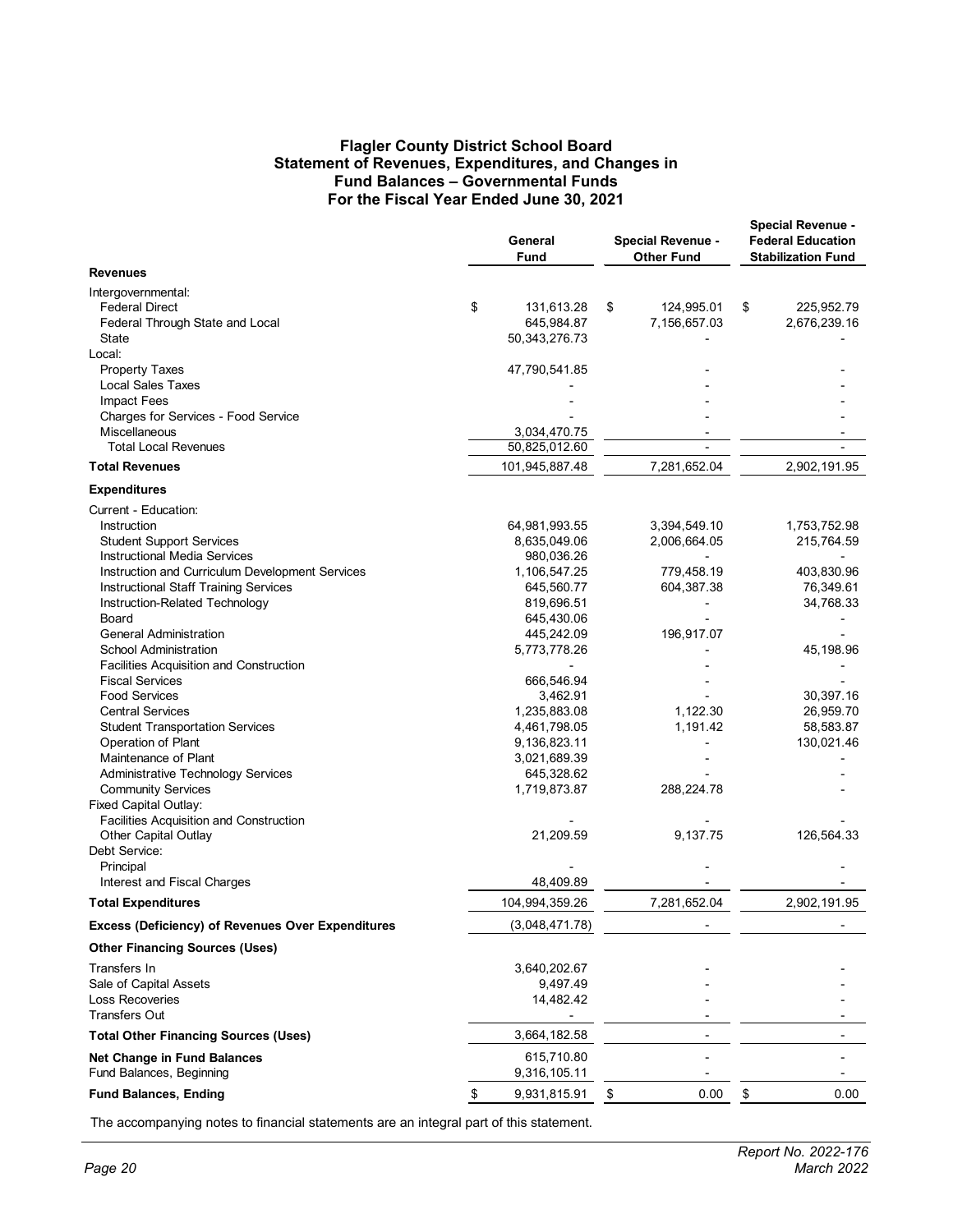| Debt Service -<br><b>Other Fund</b> | <b>Capital Projects -</b><br><b>Local Capital</b><br><b>Improvement Fund</b> | <b>Capital Projects -</b><br><b>Other Fund</b> | Other<br>Governmental<br><b>Funds</b> | <b>Total</b><br>Governmental<br><b>Funds</b> |
|-------------------------------------|------------------------------------------------------------------------------|------------------------------------------------|---------------------------------------|----------------------------------------------|
|                                     |                                                                              |                                                |                                       |                                              |
| \$                                  | \$                                                                           | \$                                             | \$                                    | \$<br>482,561.08                             |
|                                     |                                                                              |                                                | 4,916,277.38                          | 15,395,158.44                                |
|                                     |                                                                              | 189,208.00                                     | 1,189,074.90                          | 51,721,559.63                                |
|                                     | 15,922,098.71                                                                |                                                |                                       | 63,712,640.56                                |
|                                     |                                                                              | 7,747,342.58                                   |                                       | 7,747,342.58                                 |
|                                     |                                                                              | 9,151,478.21                                   |                                       | 9, 151, 478. 21                              |
|                                     |                                                                              |                                                | 290,438.18                            | 290,438.18                                   |
| 117,902.63                          | 21,955.71                                                                    | 45,064.55                                      | 25,620.83                             | 3,245,014.47                                 |
| 117,902.63                          | 15,944,054.42                                                                | 16,943,885.34                                  | 316,059.01                            | 84,146,914.00                                |
| 117,902.63                          | 15,944,054.42                                                                | 17, 133, 093. 34                               | 6,421,411.29                          | 151,746,193.15                               |
|                                     |                                                                              |                                                |                                       |                                              |
|                                     |                                                                              |                                                |                                       | 70,130,295.63                                |
|                                     |                                                                              |                                                |                                       | 10,857,477.70                                |
|                                     |                                                                              |                                                |                                       | 980,036.26                                   |
|                                     |                                                                              |                                                |                                       | 2,289,836.40                                 |
|                                     |                                                                              |                                                |                                       | 1,326,297.76                                 |
|                                     |                                                                              |                                                |                                       | 854,464.84                                   |
|                                     |                                                                              |                                                |                                       | 645,430.06                                   |
|                                     |                                                                              |                                                |                                       | 642,159.16                                   |
|                                     |                                                                              |                                                |                                       | 5,818,977.22                                 |
|                                     | 6,094,427.83                                                                 | 7,278,360.66                                   | 391,348.58                            | 13,764,137.07                                |
|                                     |                                                                              |                                                |                                       | 666,546.94                                   |
|                                     |                                                                              |                                                | 5,219,012.19                          | 5,252,872.26                                 |
|                                     |                                                                              |                                                |                                       | 1,263,965.08                                 |
|                                     |                                                                              |                                                |                                       | 4,521,573.34                                 |
|                                     |                                                                              |                                                |                                       | 9,266,844.57                                 |
|                                     |                                                                              |                                                |                                       | 3,021,689.39                                 |
|                                     |                                                                              |                                                |                                       | 645,328.62                                   |
|                                     |                                                                              |                                                |                                       | 2,008,098.65                                 |
|                                     | 99,165.69                                                                    |                                                |                                       | 99,165.69                                    |
|                                     | 975,271.84                                                                   | 95,283.02                                      | 7,927.78                              | 1,235,394.31                                 |
| 3,610,000.00                        |                                                                              |                                                | 185,000.00                            | 3,795,000.00                                 |
| 1,634,906.50                        |                                                                              |                                                | 72,829.12                             | 1,756,145.51                                 |
| 5,244,906.50                        | 7,168,865.36                                                                 | 7,373,643.68                                   | 5,876,117.67                          | 140,841,736.46                               |
| (5, 127, 003.87)                    | 8,775,189.06                                                                 | 9,759,449.66                                   | 545,293.62                            | 10,904,456.69                                |
| 5,578,615.81                        |                                                                              |                                                |                                       | 9,218,818.48                                 |
|                                     | 65,694.59                                                                    |                                                |                                       | 75,192.08                                    |
|                                     | 336,074.44                                                                   |                                                |                                       | 350,556.86                                   |
|                                     | (6,703,730.48)                                                               | (2,077,500.00)                                 | (437, 588.00)                         | (9,218,818.48)                               |
|                                     |                                                                              |                                                |                                       |                                              |
| 5,578,615.81                        | (6,301,961.45)                                                               | (2,077,500.00)                                 | (437, 588.00)                         | 425,748.94                                   |
| 451,611.94                          | 2,473,227.61                                                                 | 7,681,949.66                                   | 107,705.62                            | 11,330,205.63                                |
| 8,827,229.48                        | 6,226,379.11                                                                 | 21,534,175.92                                  | 1,349,801.65                          | 47,253,691.27                                |
| \$<br>9,278,841.42                  | \$<br>8,699,606.72                                                           | \$<br>29,216,125.58                            | \$<br>1,457,507.27                    | \$<br>58,583,896.90                          |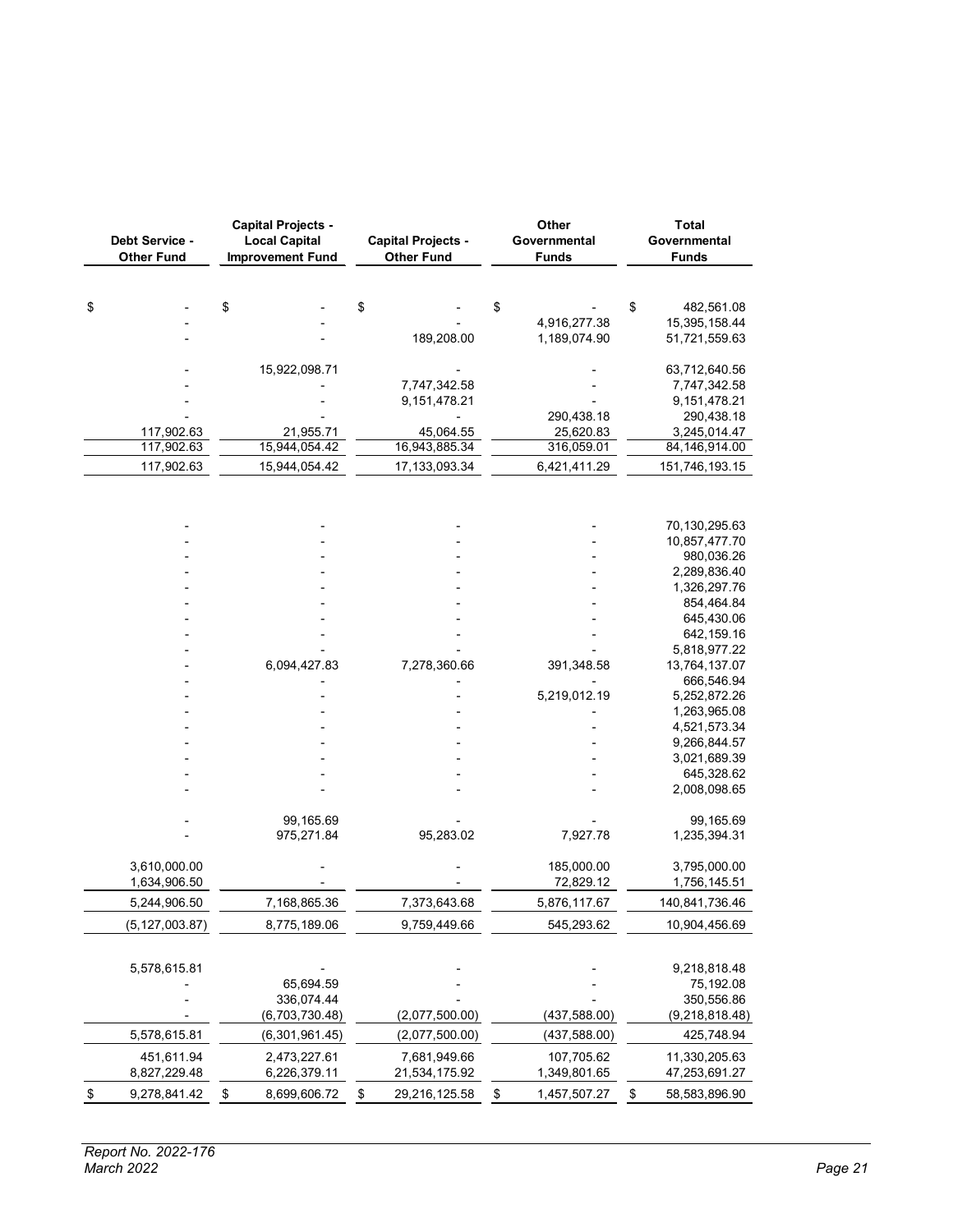#### <span id="page-27-0"></span>**Flagler County District School Board Reconciliation of the Governmental Funds Statement of Revenues, Expenditures, and Changes in Fund Balances to the Statement of Activities For the Fiscal Year Ended June 30, 2021**

| Net Change in Fund Balances - Governmental Funds                                                                                                                                                                                                                                                                                                                                              | 11,330,205.63<br>\$ |
|-----------------------------------------------------------------------------------------------------------------------------------------------------------------------------------------------------------------------------------------------------------------------------------------------------------------------------------------------------------------------------------------------|---------------------|
| Amounts reported for governmental activities in the statement of activities are different because:                                                                                                                                                                                                                                                                                            |                     |
| Capital outlays are reported in the governmental funds as expenditures. However, in the statement of<br>activities, the cost of those assets is allocated over their estimated useful lives as depreciation expense.<br>This is the amount of depreciation expense in excess of capital outlays in the current fiscal year.                                                                   | (7, 179, 181.81)    |
| The loss on the disposal of capital assets during the current fiscal year is reported in the statement of<br>activities. In the governmental funds, the cost of these assets was recognized as an expenditure in the<br>fiscal year purchased. Thus, the change in net position differs from the change in fund balance by the                                                                |                     |
| undepreciated cost of the disposed assets.<br>Certain expenses reported in the statement of activities do not require the use of current financial<br>resources and, therefore, are not reported as expenditures in the governmental funds.                                                                                                                                                   | (7, 973.73)         |
| \$<br>Amortization of Premiums on Debt Refundings<br>274,950.00<br>(3,842.88)<br>Amortization of Certain Issuance Costs on Debt Refundings<br>Amortization of Deferred Charges on Debt Refundings<br>(218, 869.11)                                                                                                                                                                            | 52,238.01           |
| Repayments of long-term debt is an expenditure in the governmental funds, but the repayment reduces<br>long-term liabilities in the statement of net position. This is the amount of repayments in the current fiscal<br>year.                                                                                                                                                                |                     |
| <b>Bonds Payable</b><br>\$<br>185,000.00<br>Certificates of Participation Payable<br>3,610,000.00                                                                                                                                                                                                                                                                                             | 3,795,000.00        |
| In the statement of activities, the cost of compensated absences is measured by the amounts earned<br>during the year, while in the governmental funds, expenditures are recognized based on the amounts<br>actually paid for compensated absences. This is the net amount of compensated absences used in<br>excess of the amount earned in the current fiscal year.                         | 306,302.00          |
| In the statement of activities, the cost of special termination benefits is measured by the amounts earned<br>during the year, which in the governmental funds, expenditures are recognized based on the amounts<br>actually paid for special termination benefits. This is the net amount of special termination benefits paid in<br>excess of the amount earned in the current fiscal year. | 96,000.00           |
| Governmental funds report District OPEB contributions as expenditures. However, in the statement of<br>activities, the cost of OPEB benefits earned net of employee contributions, as determined through an<br>actuarial valuation, is reported as an OPEB expense.                                                                                                                           |                     |
| (204, 227.00)<br>Increase in Total OPEB Liability<br>\$<br>Decrease in Deferred Outflows of Resources - OPEB<br>(194, 633.00)<br>Decrease in Deferred Inflows of Resources - OPEB<br>31,855.00                                                                                                                                                                                                | (367,005.00)        |
| Governmental funds report District pension contributions as expenditures. However, in the statement of<br>activities, the cost of pension benefits earned net of employee contributions is reported as a pension<br>expense.                                                                                                                                                                  |                     |
| <b>FRS Pension Contribution</b><br>\$<br>5,958,204.00<br>1,199,972.00<br><b>HIS Pension Contribution</b><br><b>FRS Pension Expense</b><br>(12, 726, 170.00)<br><b>HIS Pension Expense</b><br>(1,843,944.00)                                                                                                                                                                                   | (7,411,938.00)      |
| Internal service funds are used by management to charge the cost of certain activities, such as insurance,<br>to individual funds. The net revenue of the internal service fund is reported with governmental activities.                                                                                                                                                                     | 187,394.42          |
| <b>Change in Net Position - Governmental Activities</b>                                                                                                                                                                                                                                                                                                                                       | 801,041.52<br>\$    |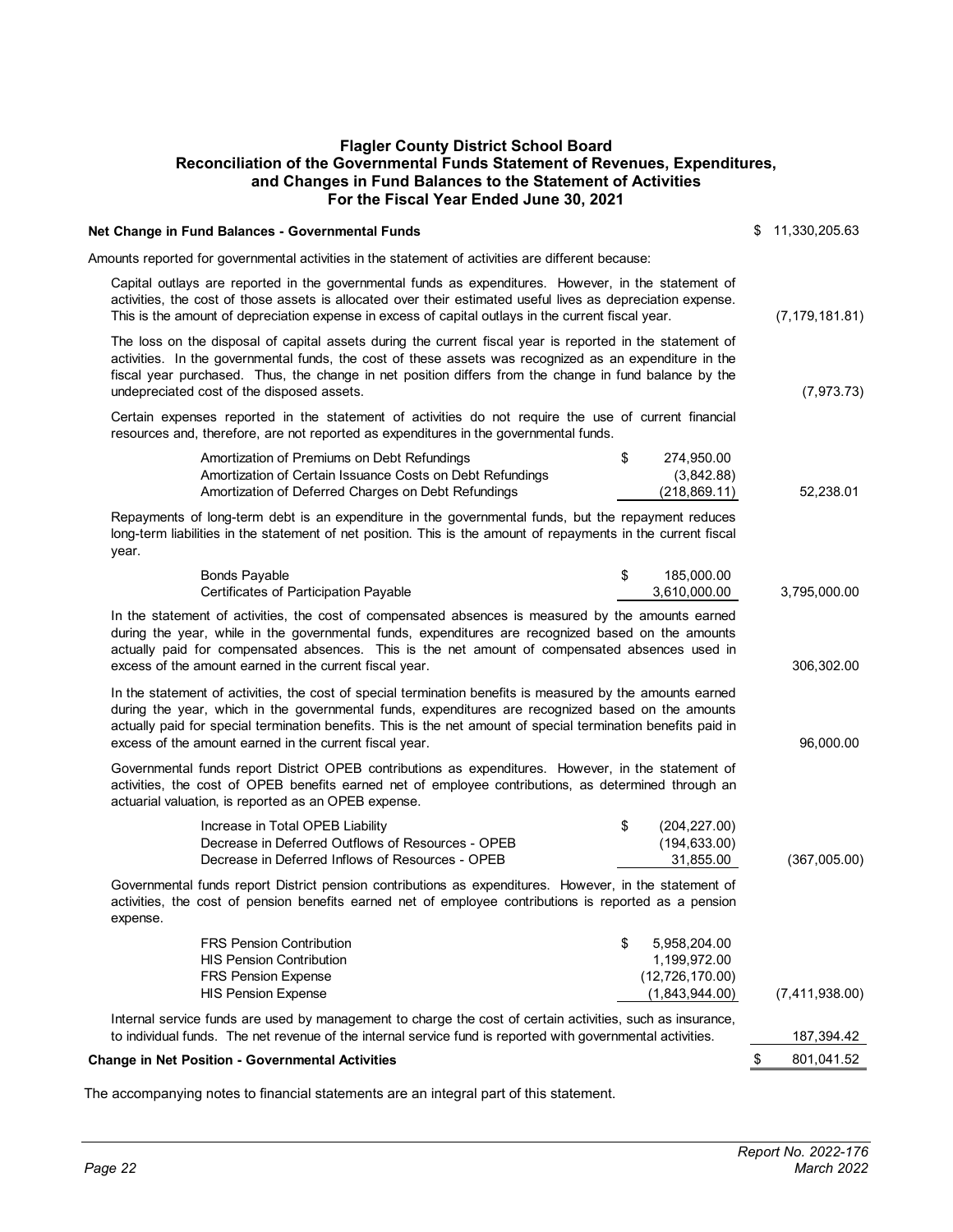#### **Flagler County District School Board Statement of Net Position – Proprietary Fund June 30, 2021**

<span id="page-28-0"></span>

|                                                                                                                                      | <b>Internal Service</b><br><b>Fund</b> |                                            |  |
|--------------------------------------------------------------------------------------------------------------------------------------|----------------------------------------|--------------------------------------------|--|
| <b>ASSETS</b>                                                                                                                        |                                        |                                            |  |
| <b>Current Assets:</b><br>Cash and Cash Equivalents<br><b>Accounts Receivable</b><br>Due from Other Funds<br>Due from Other Agencies | \$                                     | 6,775,804.36<br>2.01<br>3,632.17<br>176.73 |  |
| <b>Total Current Assets</b>                                                                                                          |                                        | 6,779,615.27                               |  |
| Noncurrent Assets:<br>Depreciable Capital Assets, Net                                                                                |                                        | 51,712.00                                  |  |
| <b>TOTAL ASSETS</b>                                                                                                                  |                                        | 6,831,327.27                               |  |
| <b>LIABILITIES</b>                                                                                                                   |                                        |                                            |  |
| <b>Current Liabilities:</b><br><b>Accounts Payable</b><br>Unearned Revenue<br>Estimated Liability for Self-Insurance Program         |                                        | 248,937.35<br>1,776,756.00<br>995,000.00   |  |
| <b>Total Current Liabilities</b>                                                                                                     |                                        | 3,020,693.35                               |  |
| <b>NET POSITION</b>                                                                                                                  |                                        |                                            |  |
| <b>Investment in Capital Assets</b><br>Unrestricted                                                                                  |                                        | 51,712.00<br>3,758,921.92                  |  |
| <b>TOTAL NET POSITION</b>                                                                                                            | \$                                     | 3,810,633.92                               |  |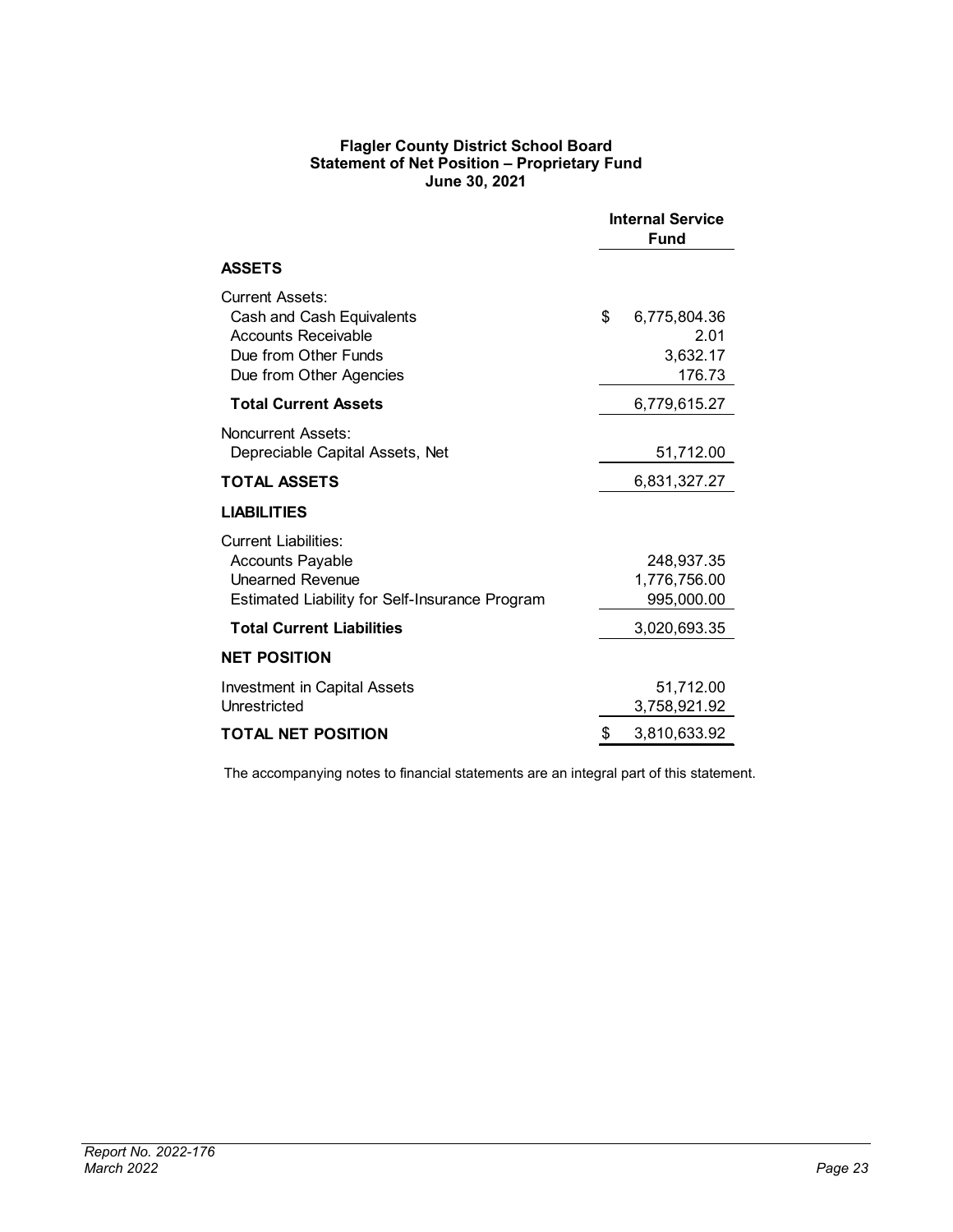#### <span id="page-29-0"></span>**Flagler County District School Board Statement of Revenues, Expenses, and Changes in Fund Net Position – Proprietary Fund For the Fiscal Year Ended June 30, 2021**

|                                                                                            | <b>Internal Service</b><br>Fund           |
|--------------------------------------------------------------------------------------------|-------------------------------------------|
| <b>OPERATING REVENUES</b><br>Premiums<br>Other                                             | \$<br>10,636,421.99<br>555,022.68         |
| <b>Total Operating Revenues</b>                                                            | 11, 191, 444.67                           |
| <b>OPERATING EXPENSES</b><br><b>Purchased Services</b><br>Insurance Claims<br>Depreciation | 1,588,353.56<br>9,389,842.69<br>25,854.00 |
| <b>Total Operating Expenses</b>                                                            | 11,004,050.25                             |
| <b>Operating Income</b>                                                                    | 187,394.42                                |
| <b>Change in Net Position</b><br><b>Total Net Position - Beginning</b>                     | 187,394.42<br>3,623,239.50                |
| <b>Total Net Position - Ending</b>                                                         | \$<br>3,810,633.92                        |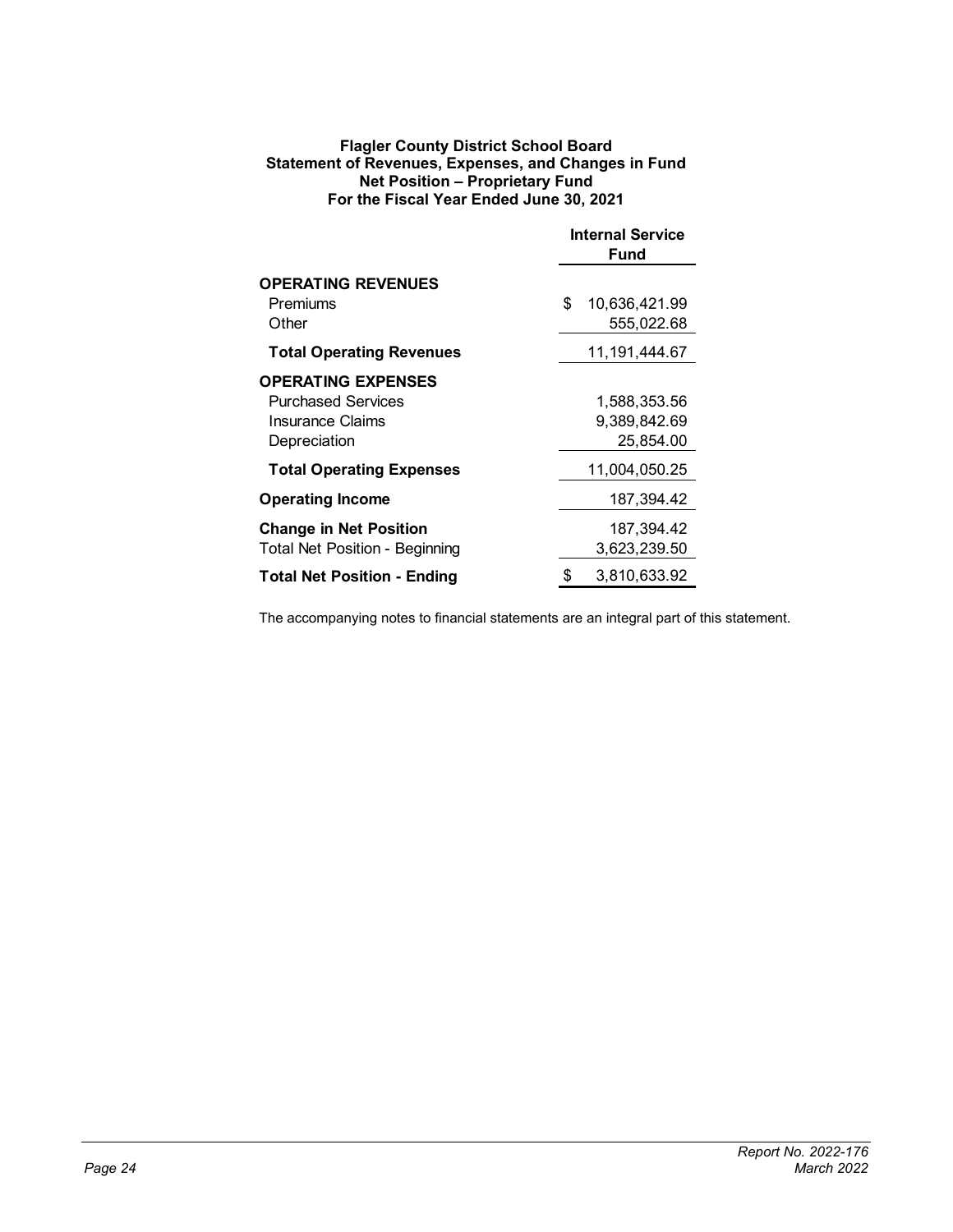#### **Flagler County District School Board Statement of Cash Flows – Proprietary Fund For the Fiscal Year Ended June 30, 2021**

<span id="page-30-0"></span>

|                                                                                                                                                                                          |        | <b>Internal Service</b><br><b>Fund</b>            |
|------------------------------------------------------------------------------------------------------------------------------------------------------------------------------------------|--------|---------------------------------------------------|
| <b>CASH FLOWS FROM OPERATING ACTIVITIES</b><br>Cash Received from Premiums and Other Revenues<br>Cash Payments to Suppliers for Goods and Services<br>Cash Payments for Insurance Claims |        | 11,571,057.24<br>(1,460,339.02)<br>(9,320,842.69) |
| <b>Net Cash Provided by Operating Activities</b>                                                                                                                                         |        | 789,875.53                                        |
| Net Increase in Cash and Cash Equivalents                                                                                                                                                |        | 789,875.53                                        |
| Cash and Cash Equivalents, Beginning                                                                                                                                                     |        | 5,985,928.83                                      |
| <b>Cash and Cash Equivalents, Ending</b>                                                                                                                                                 |        | 6,775,804.36                                      |
| Reconciliation of Operating Income to Net Cash Provided by Operating Activities:<br>As continued because                                                                                 | $\sim$ | 107.001.10                                        |

| Operating Income                                               | \$<br>187,394.42 |
|----------------------------------------------------------------|------------------|
| Adjustments to Reconcile Operating Income to Net Cash Provided |                  |
| by Operating Activities:                                       |                  |
| Depreciation                                                   | 25,854.00        |
| Changes in Assets and Liabilities:                             |                  |
| Accounts Receivable                                            | 348,420.55       |
| Due From Other Agencies                                        | (176.73)         |
| Due from Other Funds                                           | 6,258.75         |
| <b>Accounts Payable</b>                                        | 128,014.54       |
| Unearned Revenue                                               | 25,110.00        |
| Estimated Liability for Self-Insurance Program                 | 69,000.00        |
| <b>Total Adjustments</b>                                       | 602,481.11       |
| Net Cash Provided by Operating Activities                      | \$<br>789.875.53 |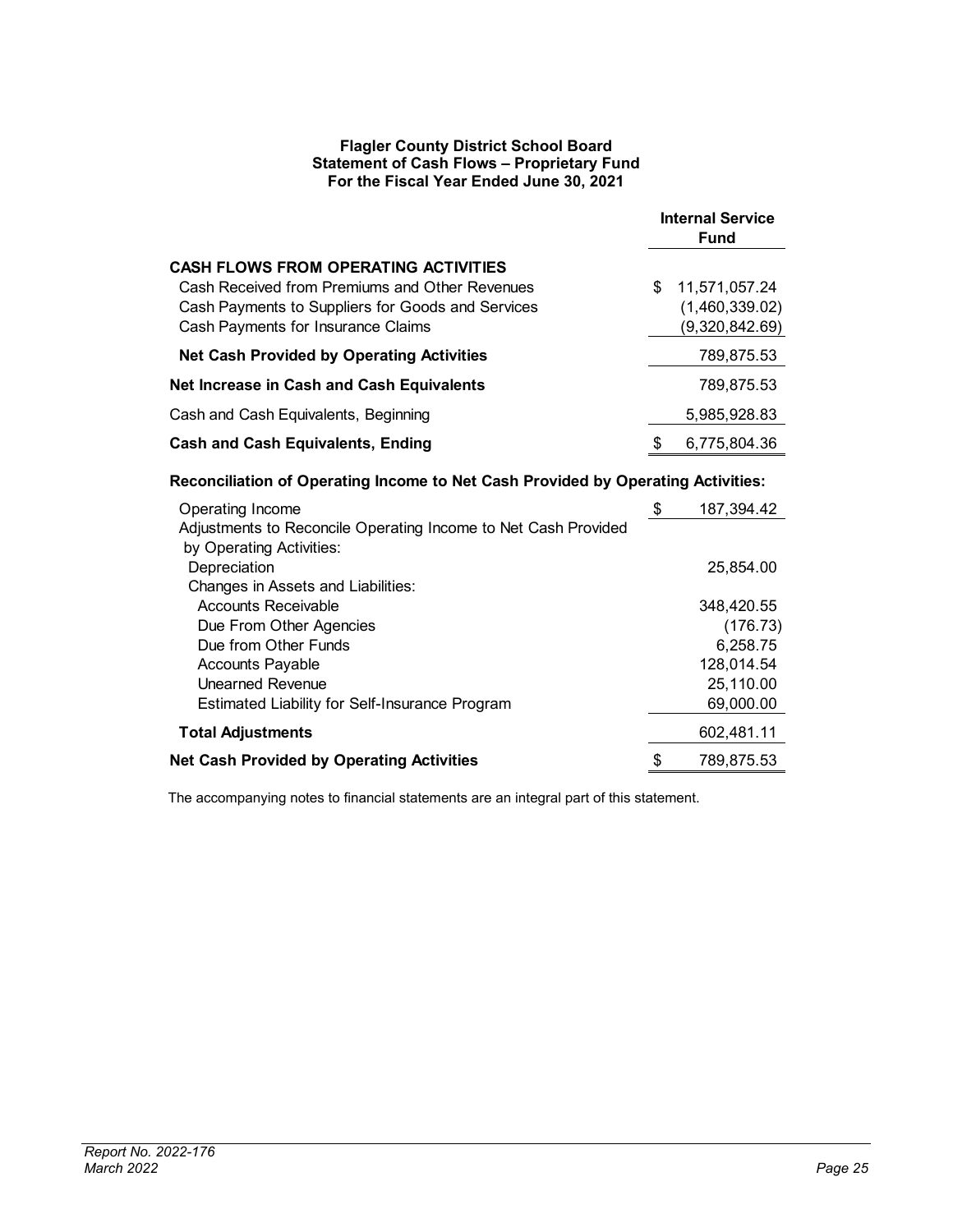#### **Flagler County District School Board Statement of Fiduciary Net Position – Fiduciary Funds June 30, 2021**

<span id="page-31-0"></span>

|                                                            | <b>Private-Purpose</b><br><b>Trust Fund</b> |           | <b>Custodial</b><br><b>Funds</b> |                           |
|------------------------------------------------------------|---------------------------------------------|-----------|----------------------------------|---------------------------|
| <b>ASSETS</b>                                              |                                             |           |                                  |                           |
| Cash and Cash Equivalents<br>Accounts Receivable           | \$                                          | 96,646.66 | \$                               | 2,370,173.00<br>10,250.00 |
| <b>TOTAL ASSETS</b>                                        |                                             | 96,646.66 |                                  | 2,380,423.00              |
| <b>LIABILITIES</b>                                         |                                             |           |                                  |                           |
| <b>Accounts Payable</b>                                    |                                             | 500.00    |                                  |                           |
| <b>NET POSITION</b><br>Held in Trust for Scholarships      |                                             |           |                                  |                           |
| and Other Purposes<br><b>Restricted for Student Groups</b> |                                             | 96,146.66 |                                  | 2,380,423.00              |
| <b>TOTAL NET POSITION</b>                                  |                                             | 96,146.66 | S                                | 2,380,423.00              |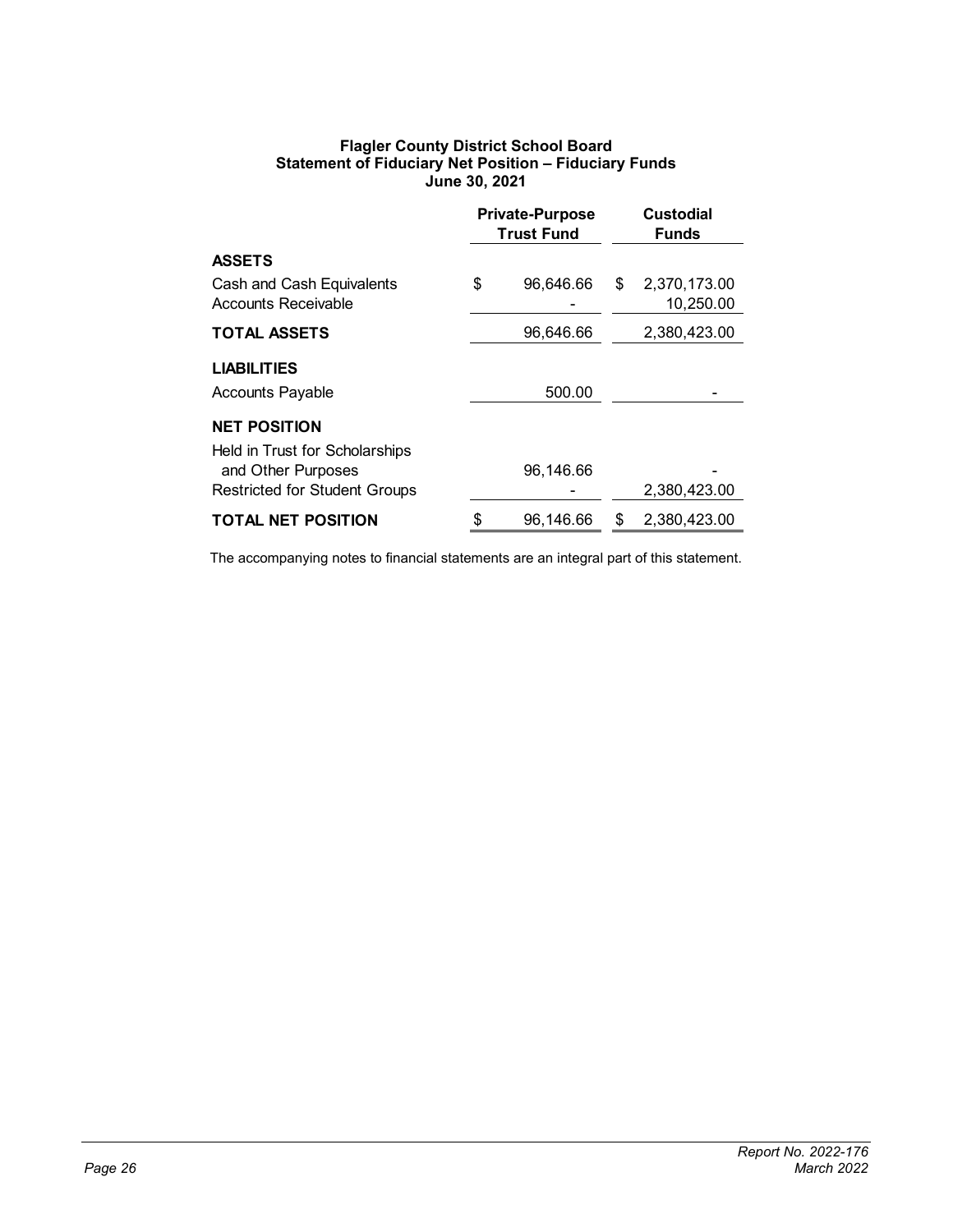#### <span id="page-32-0"></span>**Flagler County District School Board Statement of Changes in Fiduciary Net Position – Fiduciary Funds For the Fiscal Year Ended June 30, 2021**

|                                       | <b>Private-Purpose</b><br><b>Trust Fund</b> |           | <b>Custodial</b><br><b>Funds</b> |               |
|---------------------------------------|---------------------------------------------|-----------|----------------------------------|---------------|
| <b>ADDITIONS</b>                      |                                             |           |                                  |               |
| <b>Athletics</b>                      | \$                                          |           | \$                               | 453,905.00    |
| Music                                 |                                             |           |                                  | 61,852.00     |
| Classes                               |                                             |           |                                  | 64,271.00     |
| Clubs                                 |                                             |           |                                  | 136,626.00    |
| Departments                           |                                             |           |                                  | 174,097.00    |
| Trusts                                |                                             |           |                                  | 266,880.00    |
| General                               |                                             |           |                                  | 190,091.00    |
| <b>Total Additions</b>                |                                             |           |                                  | 1,347,722.00  |
| <b>DEDUCTIONS</b>                     |                                             |           |                                  |               |
| <b>Scholarship Payments</b>           |                                             | 500.00    |                                  |               |
| <b>Athletics</b>                      |                                             |           |                                  | 384,724.00    |
| Music                                 |                                             |           |                                  | 55,879.00     |
| <b>Classes</b>                        |                                             |           |                                  | 72,815.00     |
| Clubs                                 |                                             |           |                                  | 154,563.00    |
| Departments                           |                                             |           |                                  | 232,362.00    |
| <b>Trusts</b>                         |                                             |           |                                  | 290,776.00    |
| General                               |                                             |           |                                  | 306, 151.00   |
| <b>Total Deductions</b>               |                                             | 500.00    |                                  | 1,497,270.00  |
| <b>Change in Net Position</b>         |                                             | (500.00)  |                                  | (149, 548.00) |
| Net Position - Beginning              |                                             | 96,646.66 |                                  |               |
| Adjustment to Beginning Net Position  |                                             |           |                                  | 2,529,971.00  |
| Net Position - Beginning, as Restated |                                             | 96,646.66 |                                  | 2,529,971.00  |
| <b>Net Position - Ending</b>          | \$                                          | 96,146.66 | \$                               | 2,380,423.00  |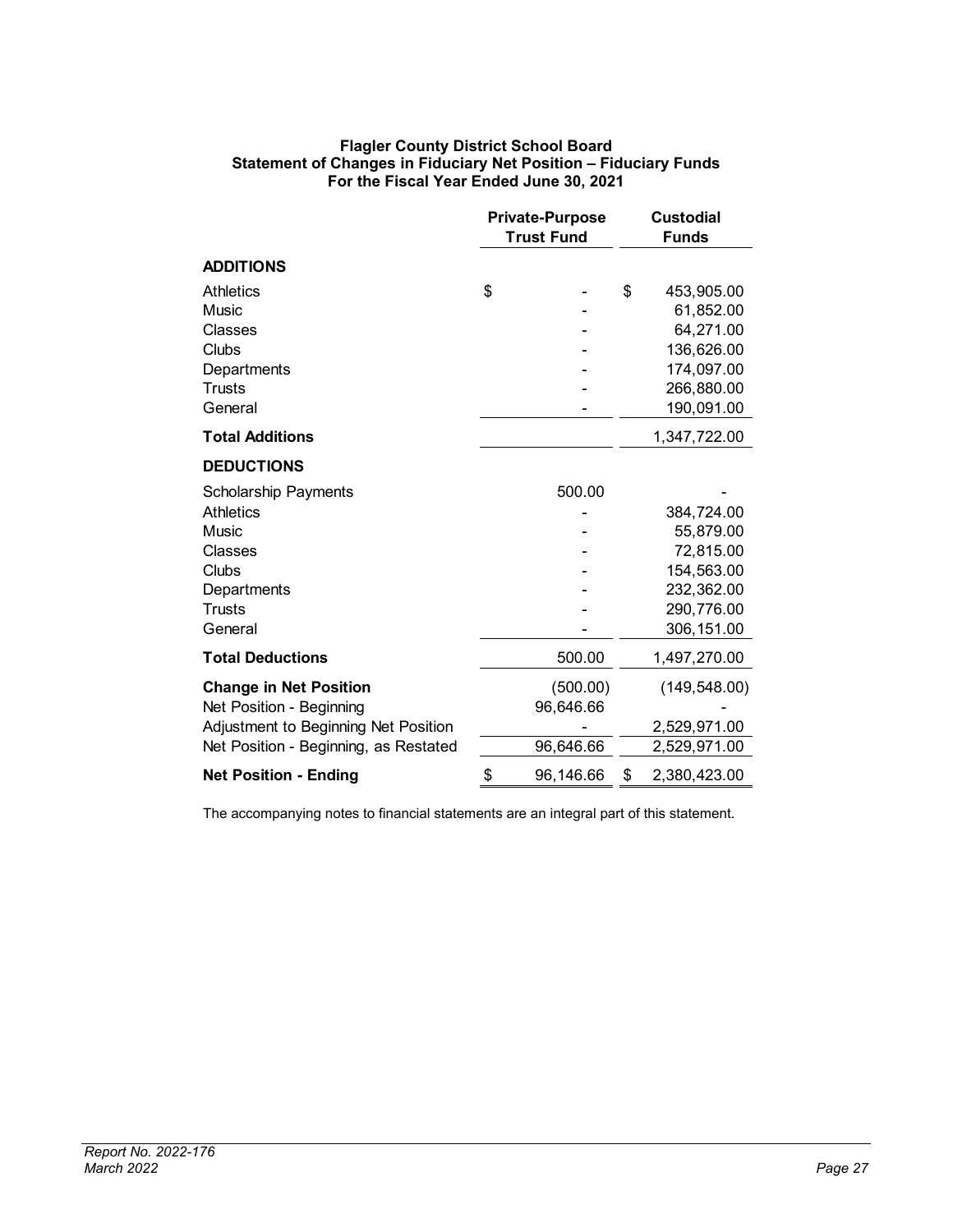# <span id="page-33-0"></span> **SUMMARY OF SIGNIFICANT ACCOUNTING POLICIES**

#### **A. Description of Government-Wide Financial Statements**

The government-wide financial statements (i.e., the statement of net position and the statement of activities) report information on all of the nonfiduciary activities of the primary government and its component units. All fiduciary activities are reported only in the fund financial statements. Governmental activities are normally supported by taxes, intergovernmental revenues, and other nonexchange transactions. The primary government is reported separately from certain legally separate component units for which the primary government is financially accountable.

The statement of activities presents a comparison between direct expenses and program revenues for each function or program of the Flagler County School District's (District) governmental activities. Direct expenses are those that are specifically associated with a service, program, or department and are thereby clearly identifiable to a particular function. Depreciation expense is associated with the District's functions and is allocated to those functions.

#### **B. Reporting Entity**

The Flagler County District School Board (Board) has direct responsibility for operation, control, and supervision of District schools and is considered a primary government for financial reporting. The District is considered part of the Florida system of public education, operates under the general direction of the Florida Department of Education (FDOE), and is governed by State law and State Board of Education (SBE) rules. The governing body of the District is the Board, which is composed of five elected members. The appointed Superintendent of Schools is the executive officer of the Board. Geographic boundaries of the District correspond with those of Flagler County.

Criteria for determining if other entities are potential component units that should be reported within the District's basic financial statements are identified and described in the Governmental Accounting Standards Board's (GASB) *Codification of Governmental Accounting and Financial Reporting Standards*, Sections 2100 and 2600. The application of these criteria provides for identification of any legally separate entities for which the Board is financially accountable and other organizations for which the nature and significance of their relationship with the Board are such that exclusion would cause the District's basic financial statements to be misleading.

Based on the application of these criteria, the following component units are included within the District's reporting entity:

**Blended Component Unit**. A blended component unit is, in substance, part of the District's operations, even though it is a legally separate entity. Thus, a blended component unit is appropriately presented as a fund of the District. The Flagler County School Board Leasing Corporation (Leasing Corporation) was formed to facilitate financing for the acquisition of facilities and equipment as further discussed in Note III.L.1. Due to the substantive economic relationship between the District and the Leasing Corporation, the financial activities of the Leasing Corporation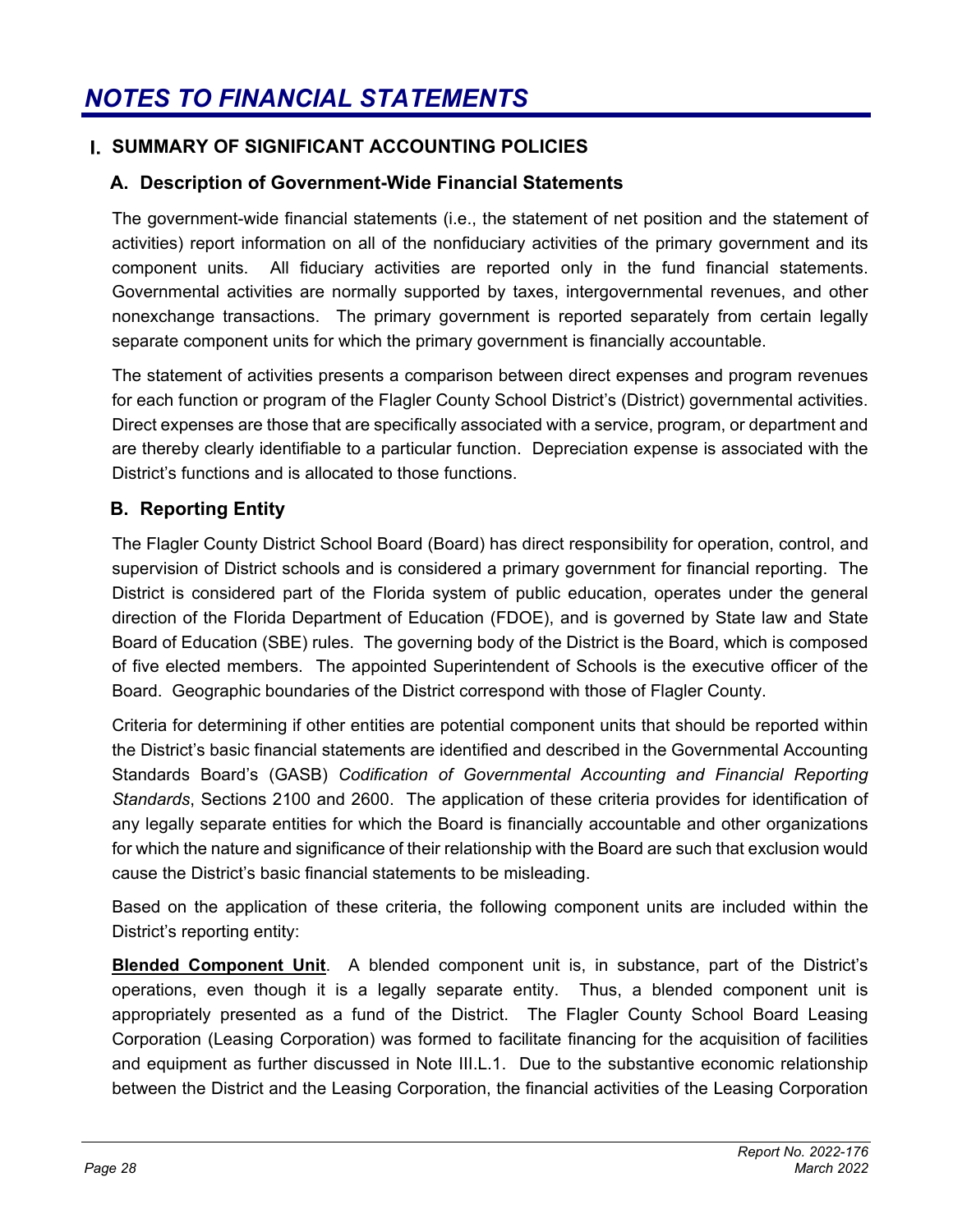are included in the accompanying basic financial statements. Separate financial statements for the Leasing Corporation are not published.

**Discretely Presented Component Units**. The component units columns in the government-wide financial statements include the financial data of the District's other component units. A separate column is used to emphasize that they are legally separate from the District.

The Flagler County Education Direct-Support Organization, Inc. (DSO) and The Flagler Auditorium Governing Board, Inc. (Auditorium), are separate not-for-profit corporations organized and operated as direct-support organizations under Section 1001.453, Florida Statutes, to receive, hold, invest, and administer property and to make expenditures to and for the benefit of the District. Because of the nature and significance of its relationship with the District, the DSO and Auditorium are considered component units.

Imagine Schools at Town Center is a limited liability corporation, organized pursuant to Chapter 605, Florida Statutes, the Florida Revised Limited Liability Company Act, and Section 1002.33, Florida Statutes. The charter school operates under a charter approved by its sponsor, the Flagler County District School Board. The charter school is considered to be a component unit of the District because the District is financially accountable for the charter school as the District established the charter school by approval of the charter, which is tantamount to the initial appointment of the charter school, and there is the potential for the charter school to impose specific financial burdens on the District. In addition, pursuant to the Florida Constitution, the charter school is a public school and the District is responsible for the operation, control, and supervision of public schools within the District.

The financial data reported on the accompanying statements was derived from the DSO, the Auditorium, and the charter school's audited financial statements for the fiscal year ended June 30, 2021. The audit reports are filed in the District's administrative offices at 1769 East Moody Boulevard, Bunnell, Florida 32110.

# **C. Basis of Presentation: Government-Wide Financial Statements**

While separate government-wide and fund financial statements are presented, they are interrelated. The governmental activities column incorporates data from governmental funds and the internal service fund. Separate financial statements are provided for governmental funds, proprietary funds, and fiduciary funds, even though the latter are excluded from the government-wide financial statements.

The effects of interfund activity have been eliminated from the government-wide financial statements except for interfund services provided and used.

# **D. Basis of Presentation: Fund Financial Statements**

The fund financial statements provide information about the District's funds, including the fiduciary fund and blended component units. Separate statements for each fund category – governmental, proprietary, and fiduciary – are presented. The emphasis of fund financial statements is on major governmental funds, each displayed in a separate column. All remaining governmental funds are aggregated and reported as nonmajor funds.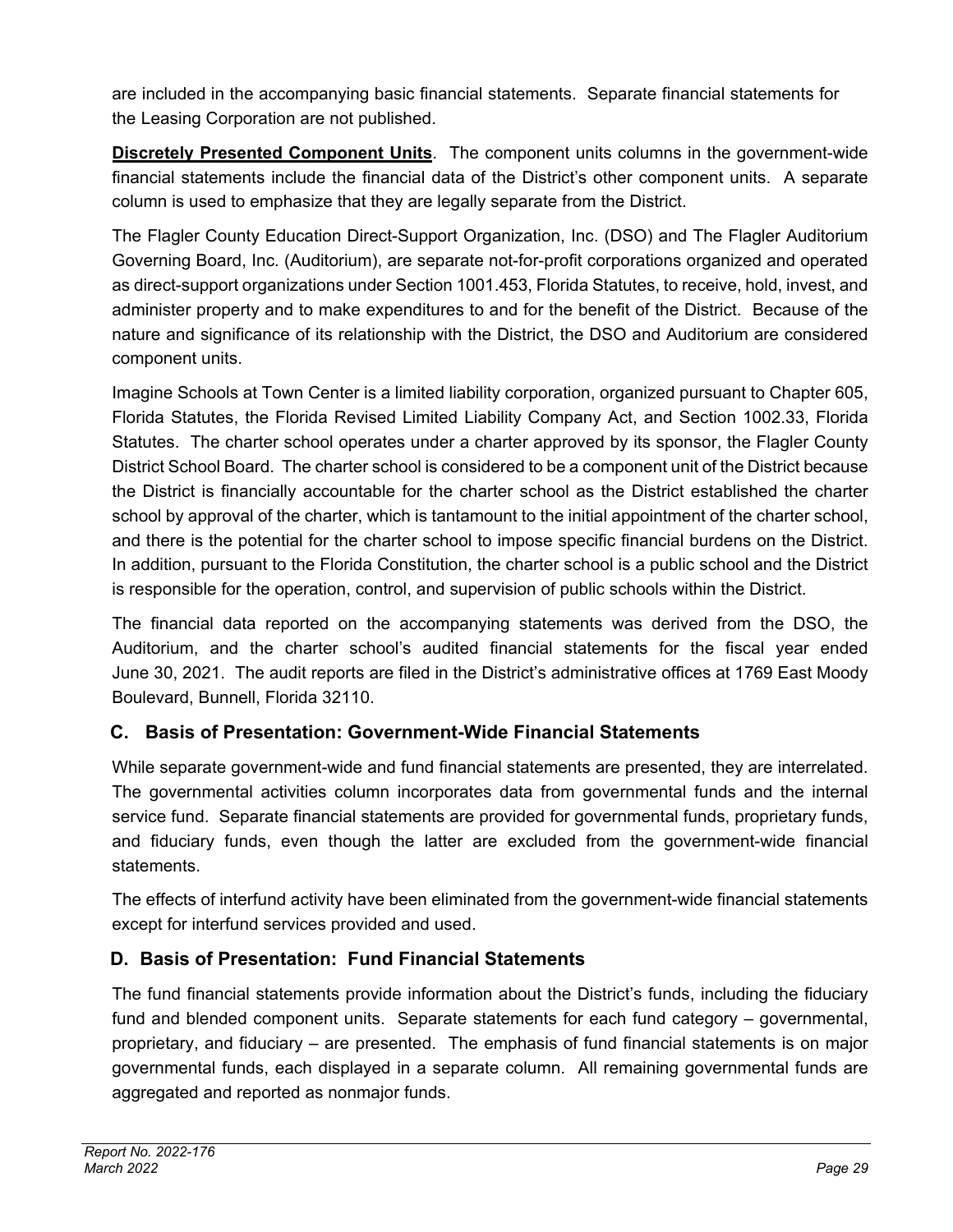The District reports the following major governmental funds:

- General Fund to account for all financial resources not required to be accounted for in another fund and for certain revenues from the State that are legally restricted to be expended for specific current operating purposes.
- Special Revenue Other Fund to account for certain Federal grant program resources.
- Special Revenue Federal Education Stabilization Fund to account for Federal Coronavirus Aid, Relief, and Economic Security (CARES) Act funding provided as emergency relief to address the impact of COVID-19 on elementary and secondary schools.
- Debt Service Other Fund to account for the accumulation of resources for, and the payment of, debt principal, interest, and related costs associated with the District's Certificates of Participation (COPs) and Qualified Zone Academy Bonds (QZAB).
- Capital Projects Local Capital Improvement Fund to account for the financial resources generated by the local capital improvement tax levy to be used for educational capital outlay needs, including new construction, renovation and remodeling projects, new and replacement equipment, motor vehicle purchases, and debt service payments.
- Capital Projects Other Fund to account for various financial resources (e.g., capital outlay sales tax, impact fees) to be used for educational capital outlay needs, including new construction and renovation and remodeling projects.

Additionally, the District reports the following proprietary and fiduciary fund types:

- Internal Service Fund to account for the District's individual self-insurance program.
- Private-Purpose Trust Fund to account for resources of the Olga A. Kozminski Scholarship Trust Fund.
- Custodial Funds to account for resources of the school internal funds, which are used to administer moneys collected at several schools in connection with school, student athletic, class, and club activities.

During the course of operations, the District has activity between funds for various purposes. Any residual balances outstanding at fiscal year end are reported as due from/to other funds. While these balances are reported in fund financial statements, certain eliminations are made in the preparation of the government-wide financial statements. Balances between the funds included in governmental activities (i.e., the governmental and internal service funds) are eliminated so that only the net amount is included as internal balances in the governmental activities column. Further, certain activity occurs during the year involving transfers of resources between funds. In fund financial statements, these amounts are reported at gross amounts as transfers in and out. While reported in fund financial statements, certain eliminations are made in the preparation of the government-wide financial statements. Transfers between the funds included in governmental activities are eliminated so that only the net amount is included as transfers in the governmental activities column.

# **E. Measurement Focus and Basis of Accounting**

The accounting and financial reporting treatment is determined by the applicable measurement focus and basis of accounting. Measurement focus indicates the type of resources being measured such as current financial resources or economic resources. The basis of accounting indicates the timing of transactions or events for recognition in the financial statements.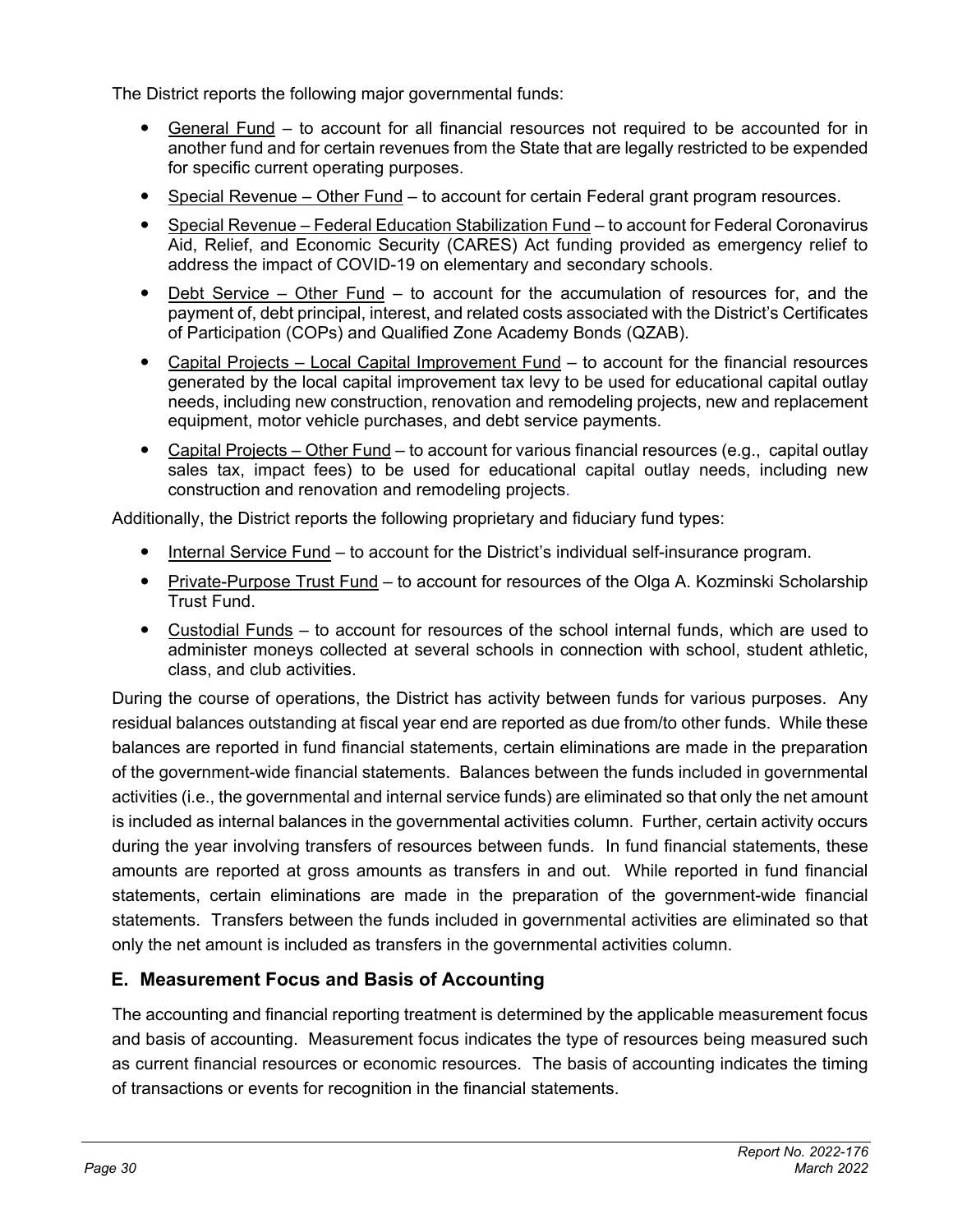The government-wide financial statements are reported using the economic resources measurement focus and the accrual basis of accounting. Revenues are recognized when earned and expenses are recognized when a liability is incurred, regardless of the timing of the related cash flows. Property taxes are recognized in the year for which they are levied. Revenues from grants, entitlements, and donations are recognized as soon as all eligibility requirements imposed by the provider have been met.

The governmental fund financial statements are reported using the current financial resources measurement focus and the modified accrual basis of accounting. Revenues, except for certain grant revenues, are recognized as soon as they are both measurable and available. Revenues are considered to be available when they are collectible within the current period or soon enough thereafter to pay liabilities of the current period. For this purpose, the District considers revenues to be available if they are collected within 60 days of the end of the current fiscal year. When grant terms provide that the expenditure of resources is the prime factor for determining eligibility for Federal, State, and other grant resources, revenue is recognized at the time the expenditure is made. Entitlements are recorded as revenues when all eligibility requirements are met, including any time requirements, and the amount is received during the period or within the availability period for this revenue source (within 60 days of year end). Property taxes, sales taxes, impact fees, and interest associated with the current fiscal period are all considered to be susceptible to accrual and so have been recognized as revenues of the current fiscal period. Expenditures are generally recognized when the related fund liability is incurred, as under accrual accounting. However, debt service expenditures, claims and judgments, special termination benefits, pension benefits, other postemployment benefits, and compensated absences, are only recorded when payment is due. General capital asset acquisitions are reported as expenditures in governmental funds. Issuance of long-term debt and acquisitions under capital leases are reported as other financing sources. Allocations of cost, such as depreciation, are not recognized in governmental funds.

The proprietary and fiduciary funds are reported using the economic resources measurement focus and the accrual basis of accounting.

The DSO and the Auditorium are accounted for as governmental entities engaged in business-type activities using the economic resources measurement focus and the accrual basis of accounting.

The charter school is accounted for as a governmental organization and follows the same accounting model as the District's governmental activities.

# **F. Assets, Liabilities, Deferred Outflows/Inflows of Resources, and Net Position/Fund Balance**

# **Cash and Cash Equivalents**

The District's cash and cash equivalents are considered to be cash on hand, demand deposits, and short-term liquid investments with original maturities of 3 months or less from the date of acquisition. Investments classified as cash equivalents include money market mutual funds and amounts placed with the State Board of Administration (SBA) in Florida PRIME.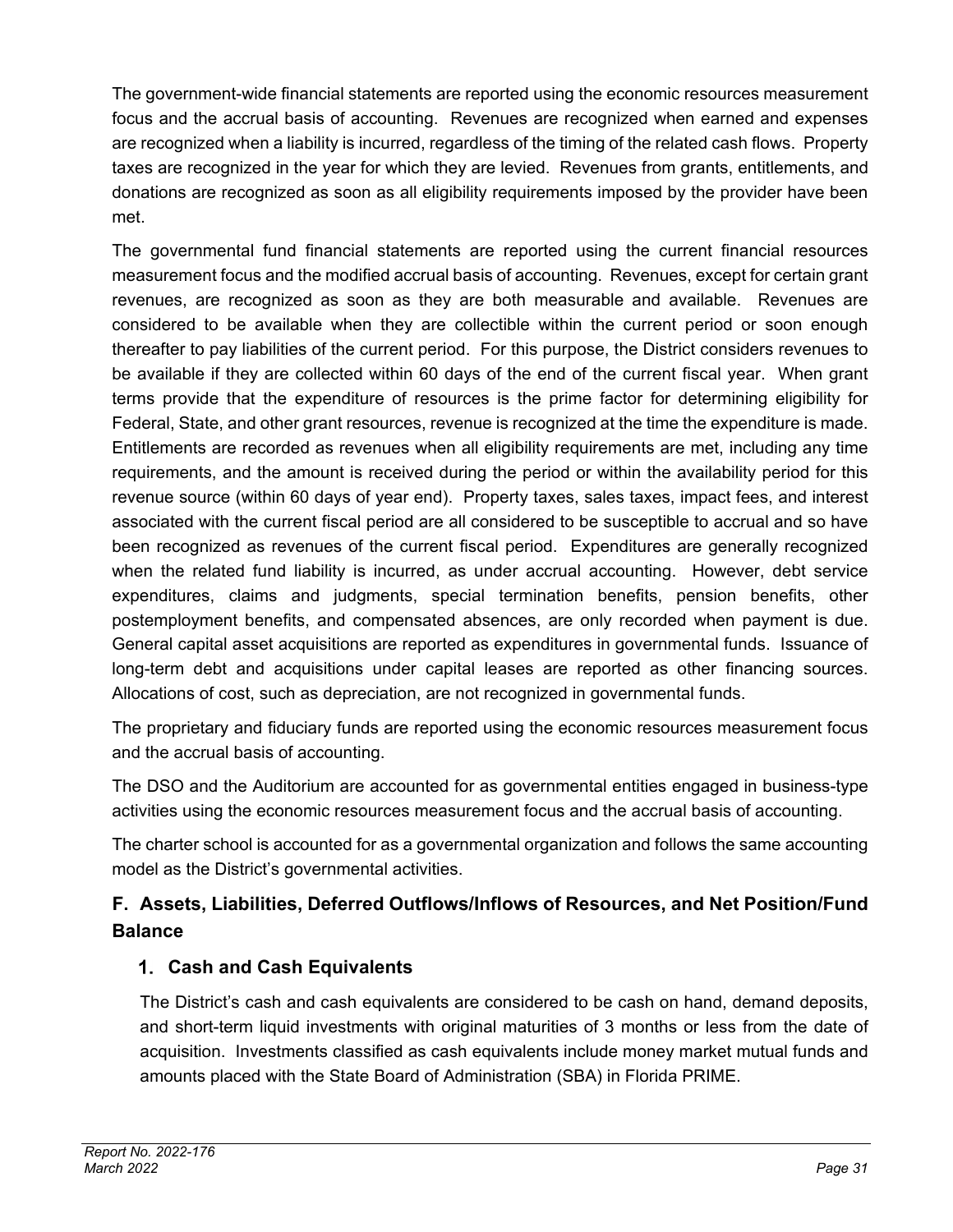Cash deposits are held by banks qualified as public depositories under Florida law. All deposits are insured by Federal depository insurance, up to specified limits, or collateralized with securities held in Florida's multiple financial institution collateral pool as required by Chapter 280, Florida Statutes.

# **Investments**

Investments consist of amounts placed in the SBA debt service accounts for investment of debt service moneys, amounts placed with the SBA for participation in the Florida PRIME investment pool created by Section 218.405, Florida Statutes, and those made locally. The investment pool operates under investment guidelines established by Section 215.47, Florida Statutes.

The District's investment in Florida PRIME, which the SBA indicates is a Securities and Exchange Commission Rule 2a7-like external investment pool, are similar to money market funds in which shares are owned in the fund rather than the underlying investments. This investment is reported at fair value, which is amortized cost.

Investments made locally consist of a money market mutual fund and United States Treasury Securities and are reported at fair value.

Types and amounts of investments held at fiscal year end are described in a subsequent note.

# **Inventories and Prepaid Items**

Inventories consist of expendable supplies held for consumption in the course of District operations. Inventories are stated at cost on the first-in, first-out basis, except that United States Department of Agriculture donated foods are stated at their fair value as determined at the time of donation to the District's food service program by the Florida Department of Agriculture and Consumer Services, Bureau of Food Distribution. The costs of inventories are recorded as expenditures when used rather than purchased.

Certain payments to vendors reflect costs applicable to future accounting periods and are recorded as prepaid items in both the government-wide and fund financial statements. The cost of prepaid items is recorded as expenditures/expenses when consumed rather than when purchased.

# **Capital Assets**

Expenditures for capital assets acquired or constructed for general District purposes are reported in the governmental fund that financed the acquisition or construction. The capital assets so acquired are reported at cost in the government-wide statement of net position but are not reported in the governmental fund financial statements. Capital assets are defined by the District as those having an estimated useful life of more than one year and costing more than \$1,000. Such assets are recorded at historical cost or estimated historical cost if purchased or constructed. Donated assets are recorded at acquisition value at the date of donation.

Capital assets are depreciated using the straight-line method over the following estimated useful lives: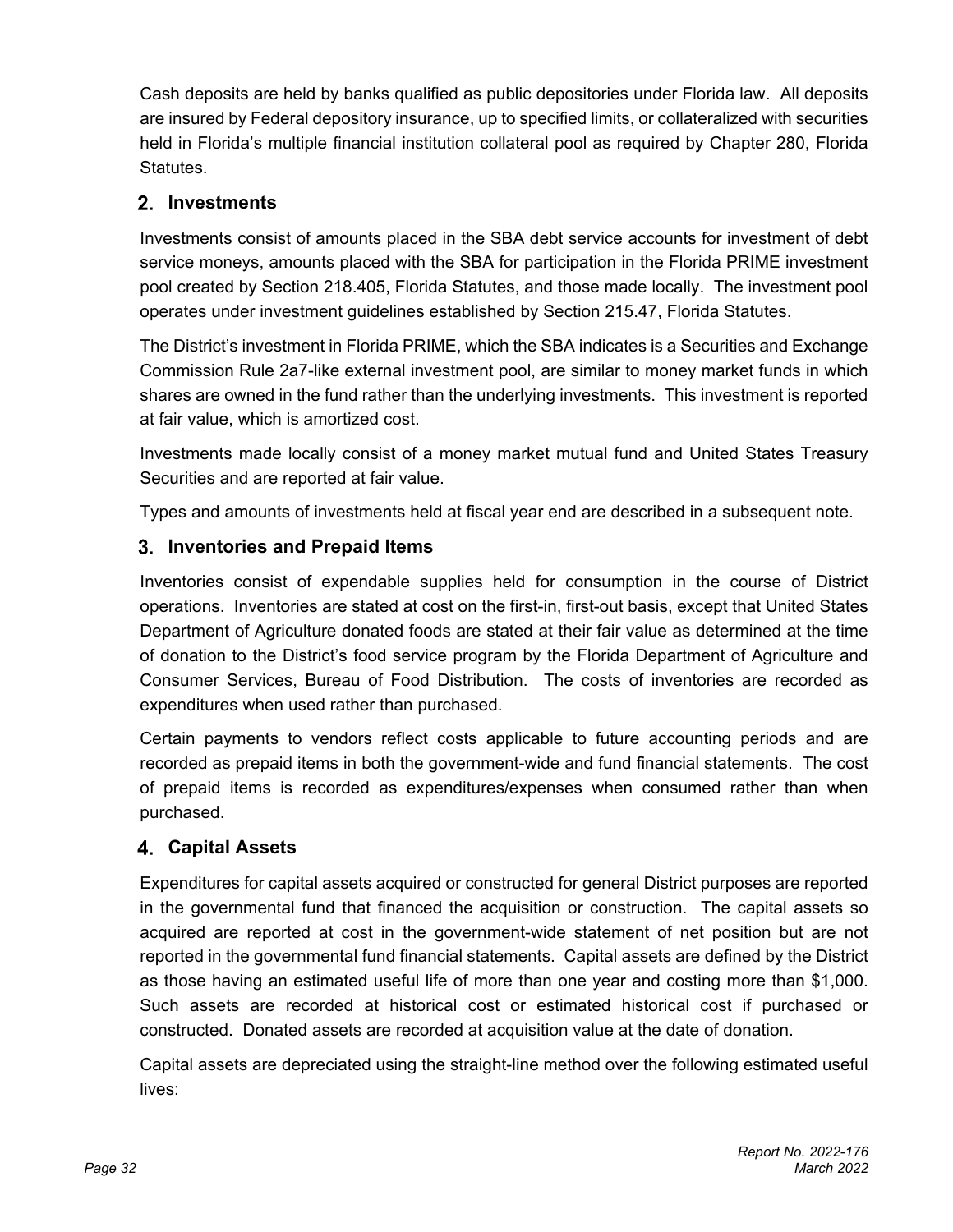| <b>Description</b>                           | <b>Estimated Useful Lives</b> |
|----------------------------------------------|-------------------------------|
| Improvements Other Than Buildings            | 20 years                      |
| <b>Buildings and Fixed Equipment</b>         | 40 years                      |
| Furniture, Fixtures, and Equipment           | 5 years                       |
| <b>Motor Vehicles</b>                        | 10 years                      |
| Audio Visual Materials and Computer Software | 5 years                       |

Current year information relative to changes in capital assets is described in a subsequent note.

# **Pensions**

In the government-wide statement of net position, liabilities are recognized for the District's proportionate share of each pension plan's net pension liability. For purposes of measuring the net pension liability, deferred outflows of resources and deferred inflows of resources related to pensions, and pension expense, information about the fiduciary net position of the Florida Retirement System (FRS) defined benefit plan and the Health Insurance Subsidy (HIS) defined benefit plan and additions to/deductions from the FRS and the HIS fiduciary net position have been determined on the same basis as they are reported by the FRS and the HIS plans. For this purpose, benefit payments (including refunds of employee contributions) are recognized when due and payable in accordance with benefit terms. Investments are reported at fair value.

The District's retirement plans and related amounts are described in a subsequent note.

# **Long-Term Liabilities**

Long-term obligations that will be financed from resources to be received in the future by governmental funds are reported as liabilities in the government-wide statement of net position. Debt premiums and discounts are deferred and amortized over the life of the bonds and COPs using the effective interest method. Bonds and COPs payable are reported net of the applicable premium or discount.

In the governmental fund financial statements, bonds and other long-term obligations are not recognized as liabilities until due.

Changes in long-term liabilities for the current year are reported in a subsequent note.

# **Deferred Outflows/Inflows of Resources**

In addition to assets, the statement of net position reports a separate section for deferred outflows of resources. This separate financial statement element, *deferred outflows of resources*, represents a consumption of net position that applies to future periods and so will not be recognized as an outflow of resources (expense) until then. The District has three items that qualify for reporting in this category. The first is the deferred charge on refunding that results from the difference in the carrying value of refunded debt and its reacquisition price. This amount is deferred and amortized over the shorter of the life of the refunded or refunding debt. The other deferred amounts are related to pensions and other postemployment benefits (OPEB) which are discussed in subsequent notes.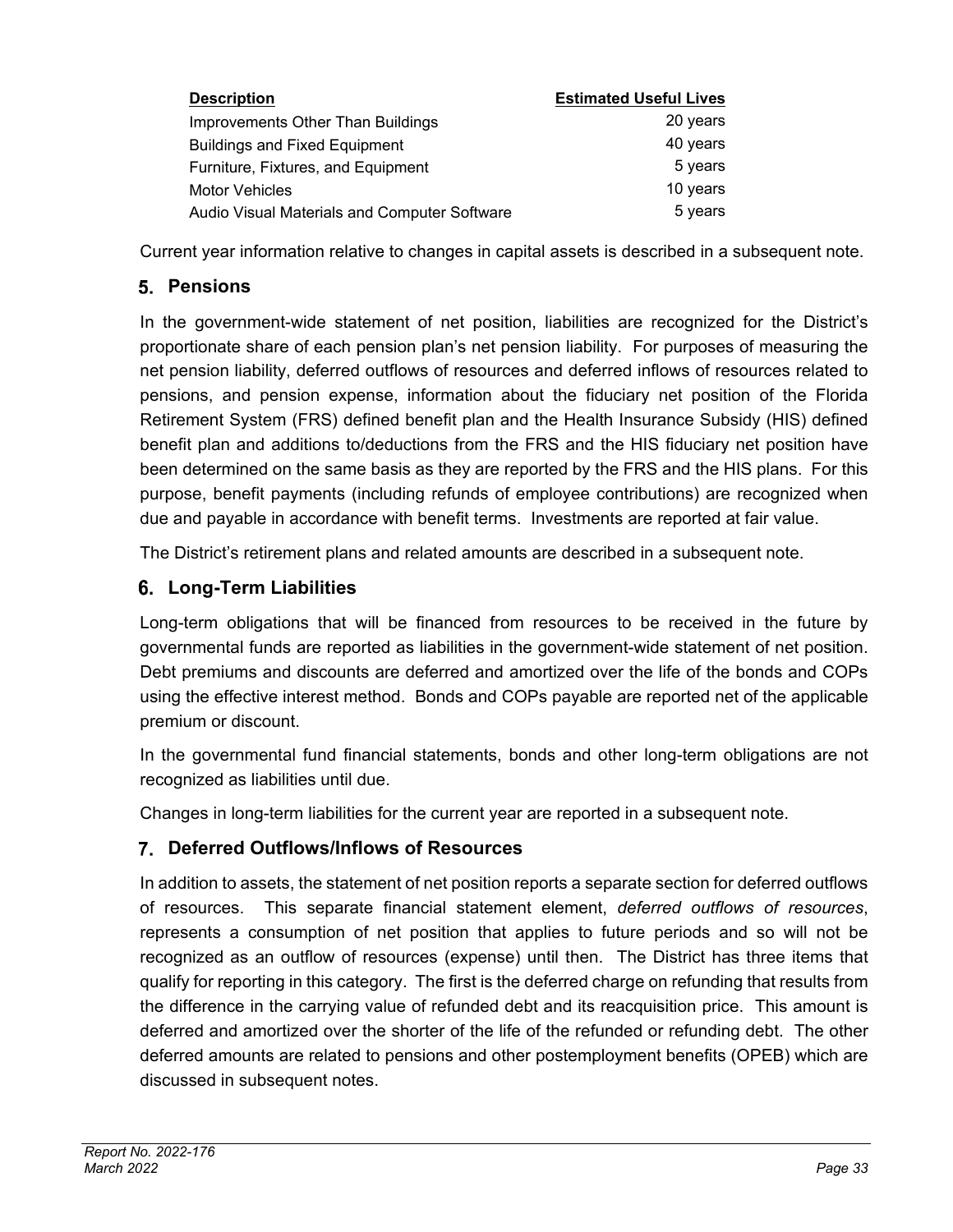In addition to liabilities, the statement of net position reports a separate section for deferred inflows of resources. This separate financial statement element, *deferred inflows of resources*, represents an acquisition of net position that applies to future periods and so will not be recognized as an inflow of resources (revenue) until that time. The District has two items that qualify for reporting in this category. The deferred inflows of resources related to pensions and OPEB are discussed in subsequent notes.

# **Net Position Flow Assumption**

The District occasionally funds outlays for a particular purpose from both restricted (e.g., restricted bond or grant proceeds) and unrestricted resources. To calculate the amounts to report as restricted net position and unrestricted net position in the government-wide and proprietary fund financial statements, a flow assumption must be made about the order in which the resources are considered to be applied. Consequently, it is the District's policy to consider restricted net position to have been depleted before unrestricted net position is applied.

### **Fund Balance Flow Assumptions**

The District may fund outlays for a particular purpose from both restricted and unrestricted resources (the total of committed, assigned, and unassigned fund balance). To calculate the amounts to report as restricted, committed, assigned, and unassigned fund balance in the governmental fund financial statements, a flow assumption must be made about the order in which the resources are considered to be applied. It is the District's policy to consider restricted fund balance to have been depleted before using any of the components of unrestricted fund balance. Further, when components of unrestricted fund balance can be used for the same purpose, committed fund balance is depleted first, followed by assigned fund balance. Unassigned fund balance is applied last.

### **Fund Balance Policies**

Fund balance of governmental funds is reported in various categories based on the nature of any limitations requiring the use of resources for specific purposes. The District itself can establish limitations on the use of resources through either a commitment (committed fund balance) or an assignment (assigned fund balance).

The committed fund balance classification includes amounts that can be used only for the specific purposes determined by a formal action of the District's highest level of decision-making authority. The Board is the highest level of decision-making authority for the District that can, by adoption of a resolution prior to the end of the fiscal year, commit fund balance. Once adopted, the limitation imposed by the resolution remains in place until a similar action is taken (the adoption of another resolution) to remove or revise the limitation. The District reported no committed fund balances at June 30, 2021.

Amounts in the assigned fund balance classification are intended to be used by the District for specific purposes but do not meet the criteria to be classified as committed. As authorized in Board Policy 701, the Chief Financial Officer has the authority to assign fund balance. The Board may also assign fund balance as it does when appropriating fund balance to cover a gap between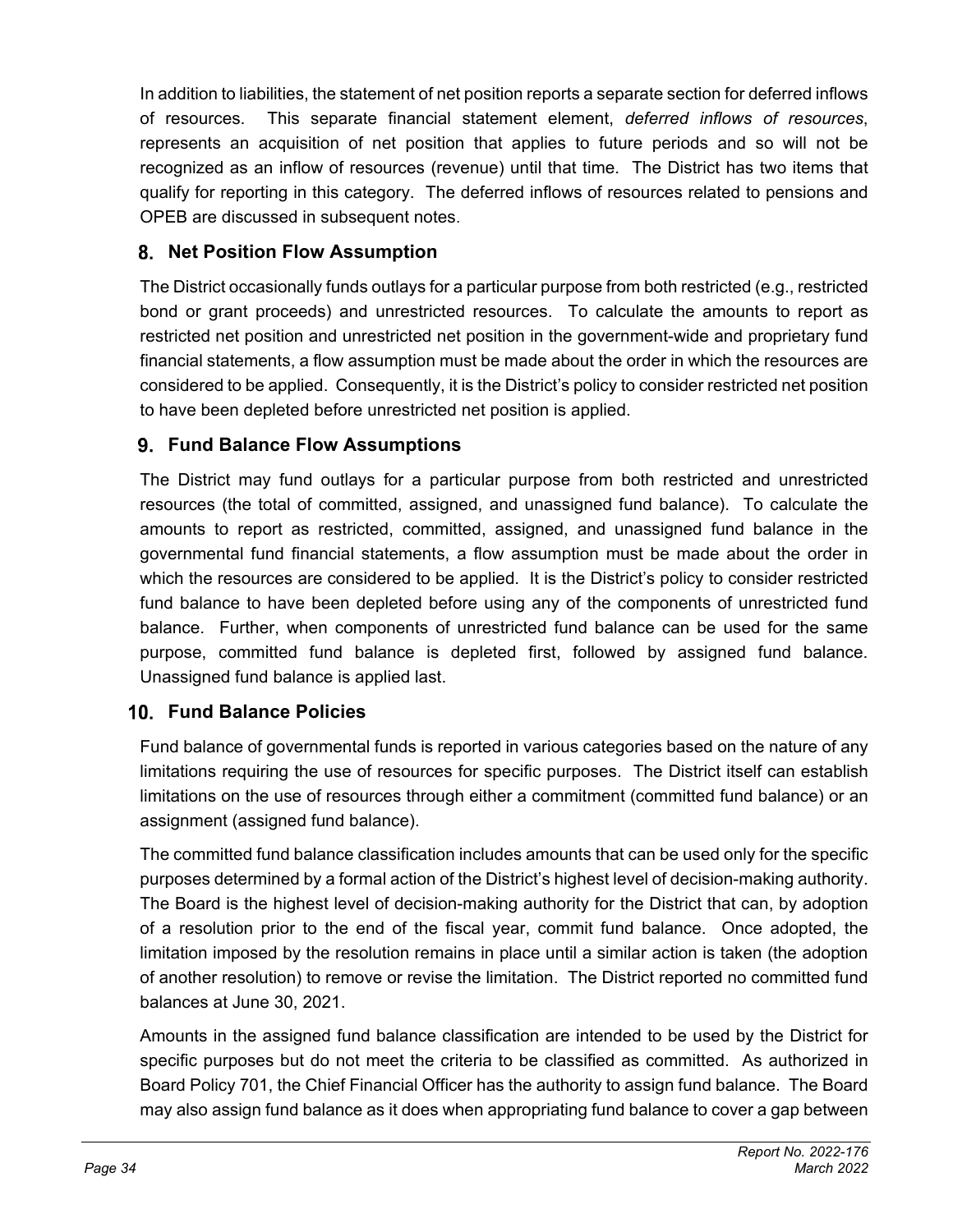estimated revenue and appropriations in the subsequent year's appropriated budget. Unlike commitments, assignments generally only exist temporarily. In other words, an additional action does not normally have to be taken for the removal of an assignment. Conversely, as discussed above, an additional action is essential to either remove or revise a commitment.

In addition, the District has adopted Board Policy 701 which provides that the adopted annual operating fund budget shall include, if feasible, a combined assigned and unassigned fund balance which is 5 percent to 8 percent of the projected General Fund revenues to cover unforeseen events (e.g., revenue shortfalls, student enrollment under projections, etc.). In the event the reserves are needed, it shall be brought before the Board prior to the adoption of the annual operating budget.

# **G. Revenues and Expenditures/Expenses**

# **Program Revenues**

Amounts reported as program revenues include charges paid by the recipient of the goods or services offered by the program and grants and contributions that are restricted to meeting the operational or capital requirements of a particular program. All taxes, including those dedicated for specific purposes, and other internally dedicated resources are reported as general revenues rather than program revenues. Revenues that are not classified as program revenues are presented as general revenues. The comparison of direct expenses with program revenues identifies the extent to which each governmental function is self-financing or draws from the general revenues of the District.

# **State Revenue Sources**

Significant revenues from State sources for current operations include the Florida Education Finance Program administered by the FDOE under the provisions of Section 1011.62, Florida Statutes. In accordance with this law, the District determines and reports the number of full-time equivalent (FTE) students and related data to the FDOE. The FDOE performs certain edit checks on the reported number of FTE and related data and calculates the allocation of funds to the District. The District is permitted to amend its original reporting during specified time periods following the date of the original reporting. The FDOE may also adjust subsequent fiscal period allocations based upon an audit of the District's compliance in determining and reporting FTE and related data. Normally, such adjustments are treated as reductions or additions of revenue in the fiscal year when the adjustments are made.

The State provides financial assistance to administer certain educational programs. SBE rules require that revenue earmarked for certain programs be expended only for the program for which the money is provided, and require that the money not expended as of the close of the fiscal year be carried forward into the following fiscal year to be expended for the same educational programs. The FDOE generally requires that these educational program revenues be accounted for in the General Fund. A portion of the fund balance of the General Fund is restricted in the governmental fund financial statements for the balance of categorical and earmarked educational program resources.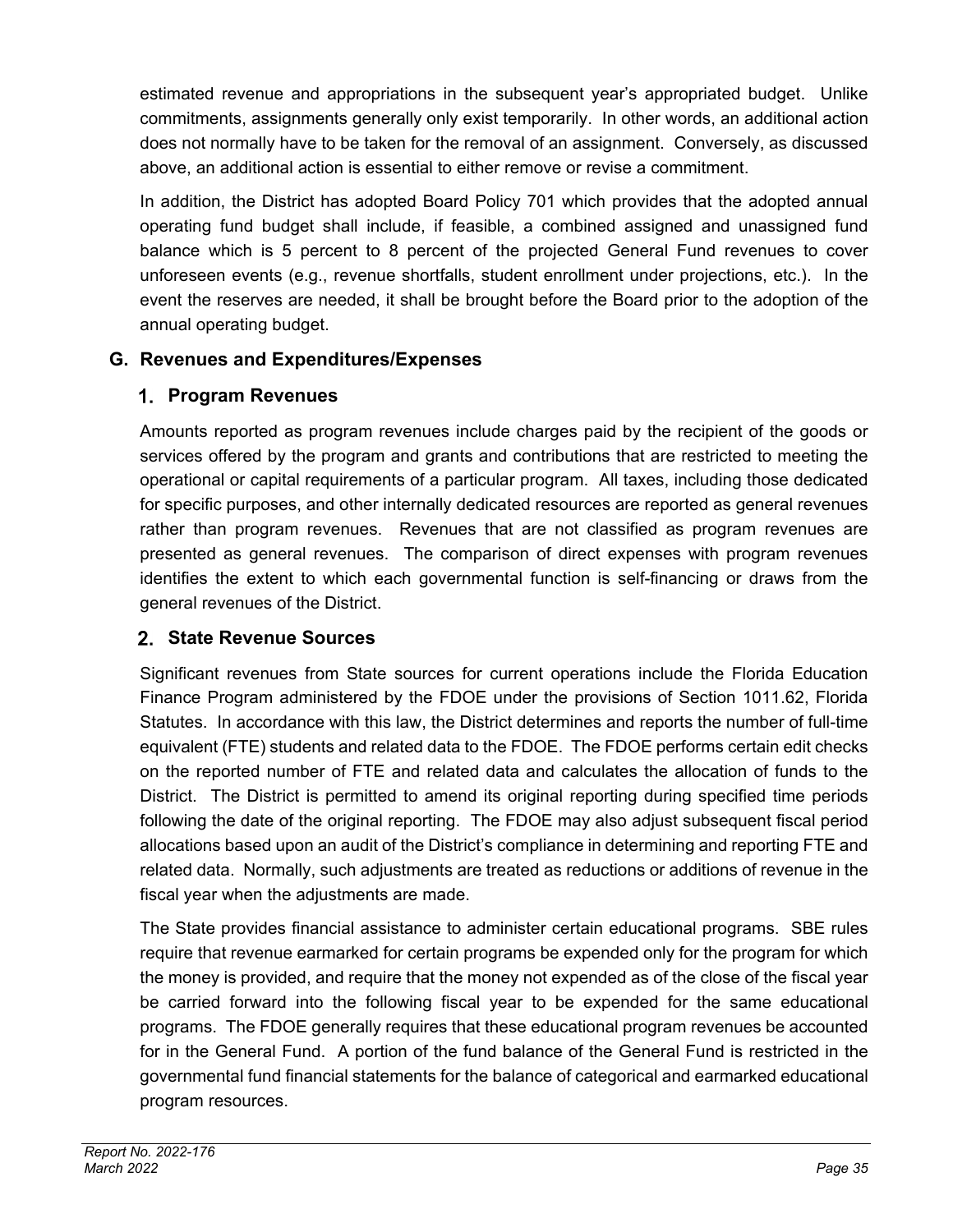The State allocates gross receipts taxes, generally known as Public Education Capital Outlay money, to the District on an annual basis. The District is authorized to expend these funds only upon applying for and receiving an encumbrance authorization from the FDOE.

A schedule of revenue from State sources for the current year is presented in a subsequent note.

# **District Property Taxes**

The Board is authorized by State law to levy property taxes for district school operations, capital improvements, and debt service.

Property taxes consist of ad valorem taxes on real and personal property within the District. Property values are determined by the Flagler County Property Appraiser, and property taxes are collected by the Flagler County Tax Collector.

The Board adopted the 2020 tax levy on September 8, 2020. Tax bills are mailed in October and taxes are payable between November 1 of the year assessed and March 31 of the following year at discounts of up to 4 percent for early payment.

Taxes become a lien on the property on January 1 and are delinquent on April 1 of the year following the year of assessment. State law provides for enforcement of collection of personal property taxes by seizure of the property to satisfy unpaid taxes and for enforcement of collection of real property taxes by the sale of interest-bearing tax certificates to satisfy unpaid taxes. The procedures result in the collection of essentially all taxes prior to June 30 of the year following the year of assessment.

Property tax revenues are recognized in the government-wide financial statements when the Board adopts the tax levy. Property tax revenues are recognized in the governmental fund financial statements when taxes are received by the District, except that revenue is accrued for taxes collected by the Flagler County Tax Collector at fiscal year end but not yet remitted to the District.

Millages and taxes levied for the current year are presented in a subsequent note.

# **Capital Outlay Surtax**

In August 2012, the voters of Flagler County approved a one-half cent school capital outlay surtax on sales authorized under Section 212.055(6), Florida Statutes, effective January 1, 2013, to be collected through December 2022. The proceeds are used to pay for installation and upgrading of technology in the schools, the construction, reconstruction, and improvement of new and existing public schools, land acquisition and improvement costs, and for debt service payments of capital acquisition and improvement projects of educational facilities.

# **Educational Impact Fees**

Flagler County (County) imposes an educational impact fee based on an ordinance adopted by the County Commission in 2004. The educational impact fee is collected for most new residential construction by the County and each municipality within the County based on an interlocal agreement. The fees are to be used solely for the purpose of providing capital improvements to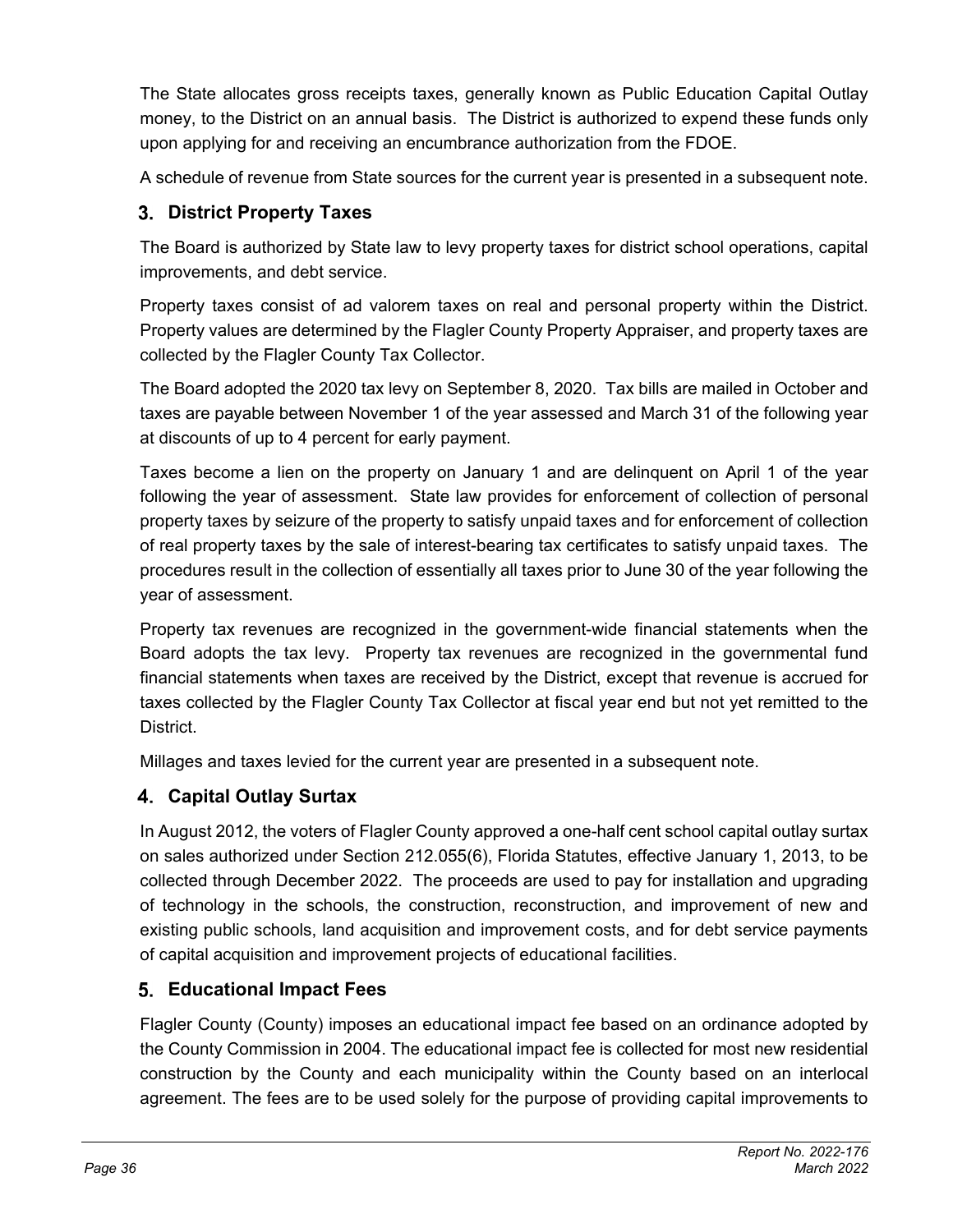the public educational system necessitated by new residential development and are not to be used for any expenditure that would be classified as a maintenance or repair expense. The authorized uses include, but are not limited to, land acquisition; construction; and expansion and equipping of educational sites and education capital facilities necessitated by new residential development.

# **Federal Revenue Sources**

The District receives Federal awards for the enhancement of various educational programs. Federal awards are generally received based on applications submitted to, and approved by, various granting agencies. For Federal awards in which a claim to these grant proceeds is based on incurring eligible expenditures, revenue is recognized to the extent that eligible expenditures have been incurred. The FDOE may require adjustments to subsequent fiscal period expenditures and related revenues based upon an audit of the District's compliance with applicable Federal awards requirements. Normally, such adjustments are treated as reductions of expenditures and related revenues in the fiscal year when the adjustments are made.

# **Compensated Absences**

In the government-wide financial statements, compensated absences (i.e., paid absences for employee vacation leave and sick leave) are accrued as liabilities to the extent that it is probable that the benefits will result in termination payments. A liability for these amounts is reported in the governmental fund financial statements only if it has matured, such as for occurrences of employee resignations and retirements. The liability for compensated absences includes salary-related benefits, where applicable.

# **Proprietary Funds Operating and Nonoperating Revenues and Expenses**

Proprietary funds distinguish operating revenues and expenses from nonoperating items. Operating revenues and expenses generally result from providing services and producing and delivering goods in connection with the proprietary fund's principal ongoing operations. The principal operating revenues of the District's internal service fund is charges for employee health insurance premiums. Operating expenses include insurance claims and excess coverage premiums. All revenues and expenses not meeting this definition are reported as nonoperating revenues and expenses.

# **II. ACCOUNTING CHANGE**

The District implemented GASB Statement No. 84, *Fiduciary Activities*, which establishes criteria for identifying and reporting fiduciary activities of all state and local governments. The focus of the criteria generally is on (1) whether a government is controlling the assets of the fiduciary activity and (2) the beneficiaries with whom a fiduciary relationship exists. Governments with activities meeting the criteria should present a statement of fiduciary net position and a statement of changes in fiduciary net position. The District considers the school internal funds to meet the criteria for reporting as fiduciary activities in the custodial funds. As such, the beginning net position of the custodial funds was increased by \$2,529,971.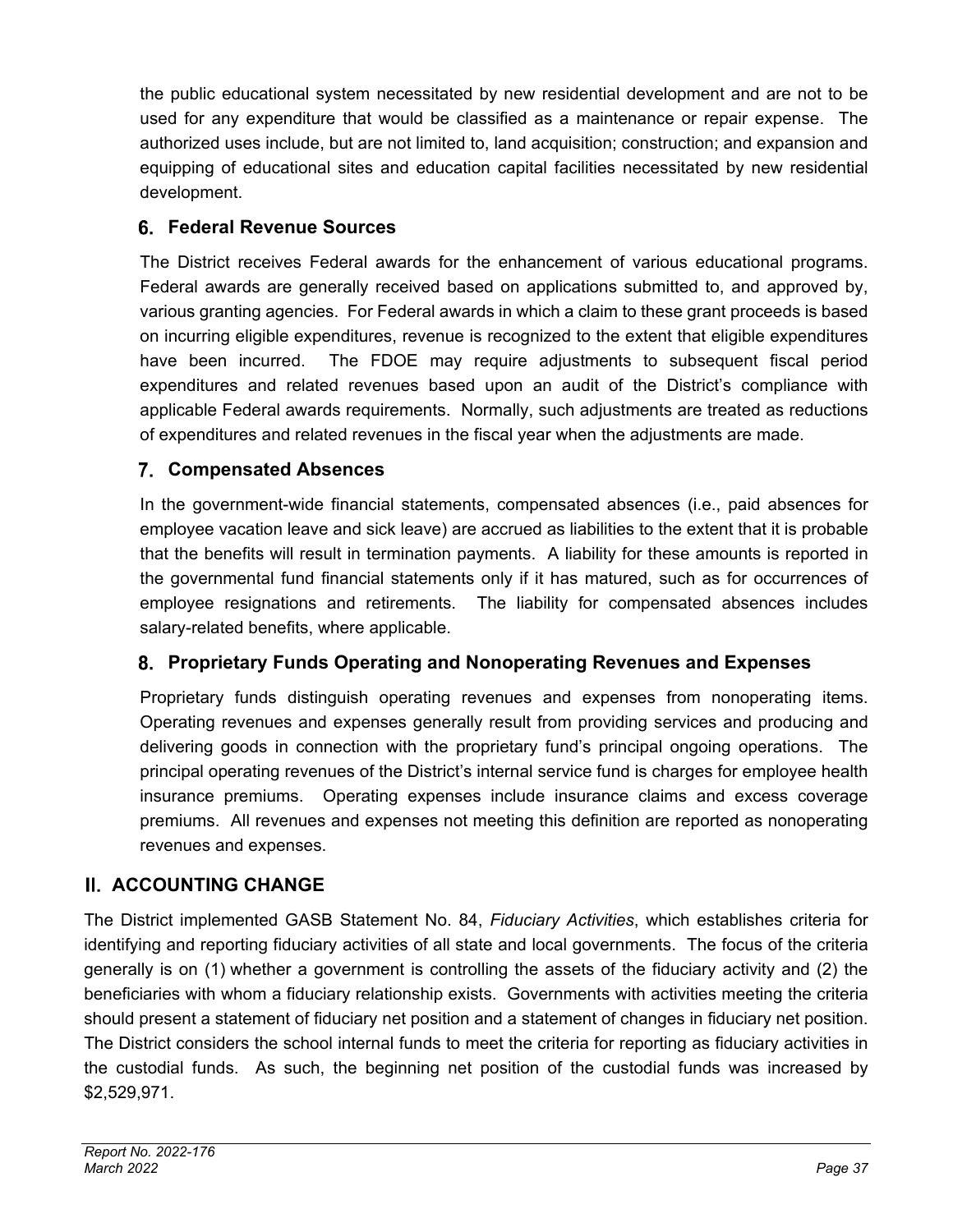### **DETAILED NOTES ON ALL ACTIVITIES AND FUNDS**

#### **A. Cash Deposits with Financial Institutions**

**Custodial Credit Risk**. In the case of deposits, this is the risk that, in the event of the failure of a depository financial institution, the District will not be able to recover deposits or will not be able to recover collateral securities that are in the possession of an outside party. The District does not have a policy for custodial credit risk. All bank balances of the District are fully insured or collateralized as required by Chapter 280, Florida Statutes.

#### **B. Investments**

The District's investments at June 30, 2021, are reported as follows:

| <b>Investments</b>                               | <b>Maturities</b> | <b>Fair Value</b> |
|--------------------------------------------------|-------------------|-------------------|
| SBA:                                             |                   |                   |
| Florida PRIME (1)                                | 50 Days           | \$40,944,260.79   |
| Debt Service Accounts                            | 6 Months          | 2,194.03          |
| U.S. Treasury Securities (2)                     | October 21, 2021  | 4,741,336.12      |
| Money Market Mutual Fund:                        |                   |                   |
| <b>Dreyfus Institutional Treasury Securities</b> |                   |                   |
| Cash Advantage Fund (1)(3)(4)                    | 39 Day Average    | 40,262.96         |
| <b>Total Investments</b>                         |                   | 45,728,053.90     |

- (1) These investments are reported as cash equivalents for financial statement reporting purposes.
- (2) The investment is held by a paying agent in connection with a QZAB financing arrangement.
- (3) Money market mutual funds are invested in U.S. Treasury Securities and repurchase agreements relating to such securities.
- (4) The investment includes \$2,645.08 held by a paying agent in connection with a QZAB financing arrangement.

#### **Fair Value Measurement**

The District categorizes its fair value measurements within the fair value hierarchy established by generally accepted accounting principles. The hierarchy is based on the valuation inputs used to measure the fair value of the asset.

|                                                              | <b>Fair Value Measurements Using</b> |                                                                                                 |                                                                                       |                                                                  |
|--------------------------------------------------------------|--------------------------------------|-------------------------------------------------------------------------------------------------|---------------------------------------------------------------------------------------|------------------------------------------------------------------|
| <b>Investments by Fair Value Level</b>                       | <b>Amount</b>                        | <b>Quoted Prices</b><br>in Active<br><b>Markets for</b><br><b>Identical Assets</b><br>(Level 1) | <b>Significant</b><br><b>Other</b><br><b>Observable</b><br><b>Inputs</b><br>(Level 2) | <b>Significant</b><br>Unobservable<br><b>Inputs</b><br>(Level 3) |
| <b>SBA Debt Service Accounts</b><br>U.S. Treasury Securities | 2,194.03<br>\$<br>4,741,336.12       | 2.194.03<br>S<br>4,741,336.12                                                                   | - \$<br>$\blacksquare$<br>$\blacksquare$                                              | \$                                                               |
| <b>Total Investments Measured at Fair Value</b>              | \$4,743,530.15                       | \$4,743,530.15                                                                                  | 0.00                                                                                  | \$.<br>0.00                                                      |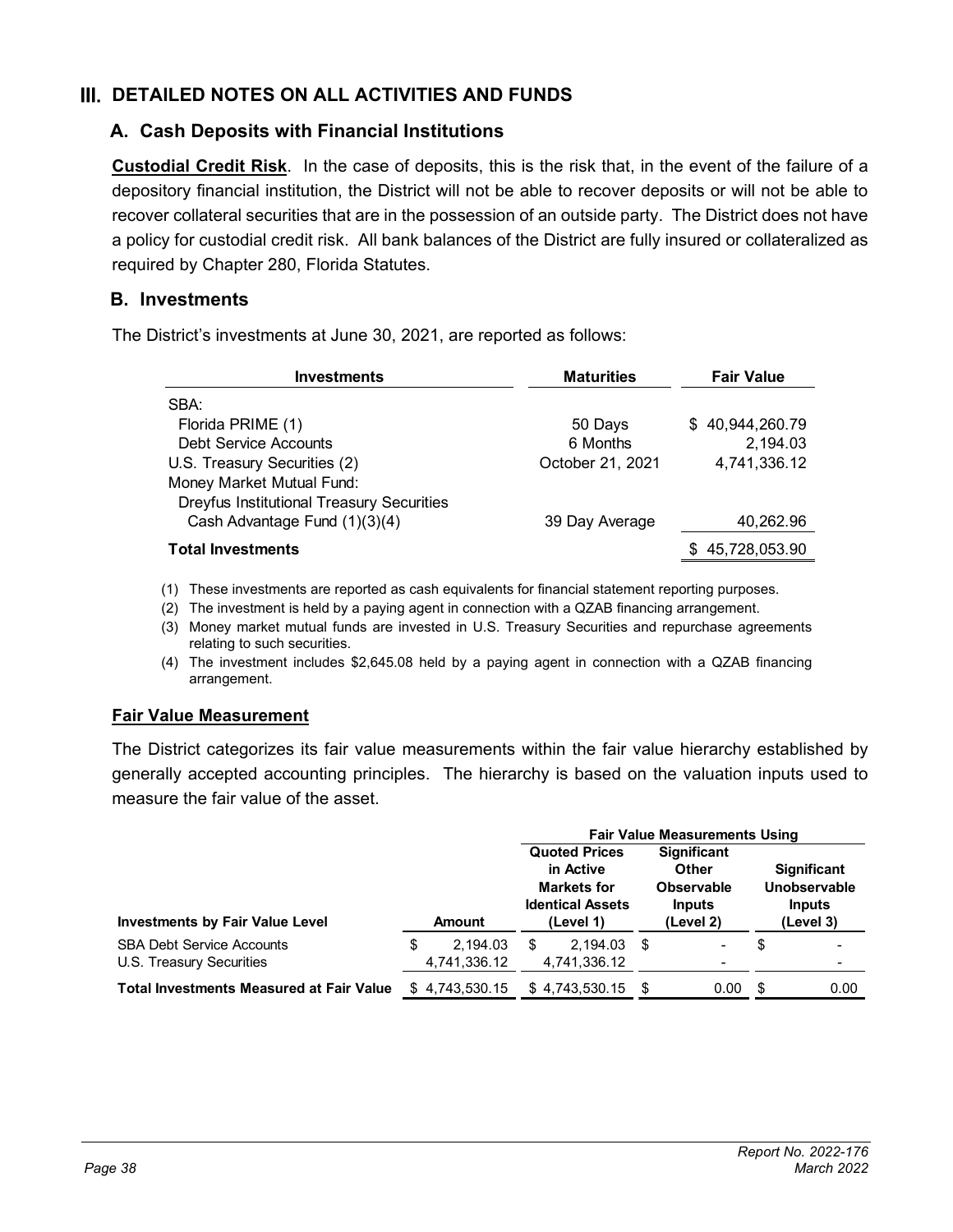### **Interest Rate Risk**

Interest rate risk is the risk that changes in interest rates will adversely affect the fair value of an investment. Section 218.415(17), Florida Statutes, limits investment maturities to provide sufficient liquidity to pay obligations as they come due. The District does not have a formal investment policy that limits investment maturities as a means of managing its exposure to fair value losses from increasing interest rates.

Florida PRIME and Dreyfus Institutional Treasury Securities Cash Advantage Fund use a weighted average days to maturity (WAM). A portfolio's WAM reflects the average maturity in days based on final maturity or reset date, in the case of floating rate instruments. WAM measures the sensitivity of the portfolio to interest rate changes.

For Florida PRIME, with regard to redemption gates, Section 218.409(8)(a), Florida Statutes, states, "The principal, and any part thereof, of each account constituting the trust fund is subject to payment at any time from the moneys in the trust fund. However, the executive director may, in good faith, on the occurrence of an event that has a material impact on liquidity or operations of the trust fund, for 48 hours limit contributions to or withdrawals from the trust fund to ensure that the board [State Board of Administration] can invest moneys entrusted to it in exercising its fiduciary responsibility. Such action must be immediately disclosed to all participants, the trustees, the Joint Legislative Auditing Committee, and the Investment Advisory Council. The trustees shall convene an emergency meeting as soon as practicable from the time the executive director has instituted such measures and review the necessity of those measures. If the trustees are unable to convene an emergency meeting before the expiration of the 48-hour moratorium on contributions and withdrawals, the moratorium may be extended by the executive director until the trustees are able to meet to review the necessity for the moratorium. If the trustees agree with such measures, the trustees shall vote to continue the measures for up to an additional 15 days. The trustees must convene and vote to continue any such measures before the expiration of the time limit set, but in no case may the time limit set by the trustees exceed 15 days." As of June 30, 2021, there were no redemption fees, maximum transaction amounts, or any other requirements that serve to limit a participant's daily access to 100 percent of their account value.

### **Credit Risk**

Credit risk is the risk that an issuer or other counterparty to an investment will not fulfill its obligations. Section 218.415(17), Florida Statutes, limits investments to the Local Government Surplus Funds Trust Fund [Florida PRIME], or any intergovernmental investment pool authorized pursuant to the Florida Interlocal Cooperation Act as provided in Section 163.01, Florida Statutes; Securities and Exchange Commission registered money market funds with the highest credit quality rating from a nationally recognized rating agency; interest-bearing time deposits or savings accounts in qualified public depositories, as defined in Section 280.02, Florida Statutes; and direct obligations of the United States Treasury. The District does not have a formal investment policy that limits its investment choices.

The District's investments in the SBA debt service accounts are to provide for debt service payments on bond debt issued by the SBE for the benefit of the District. The District relies on policies developed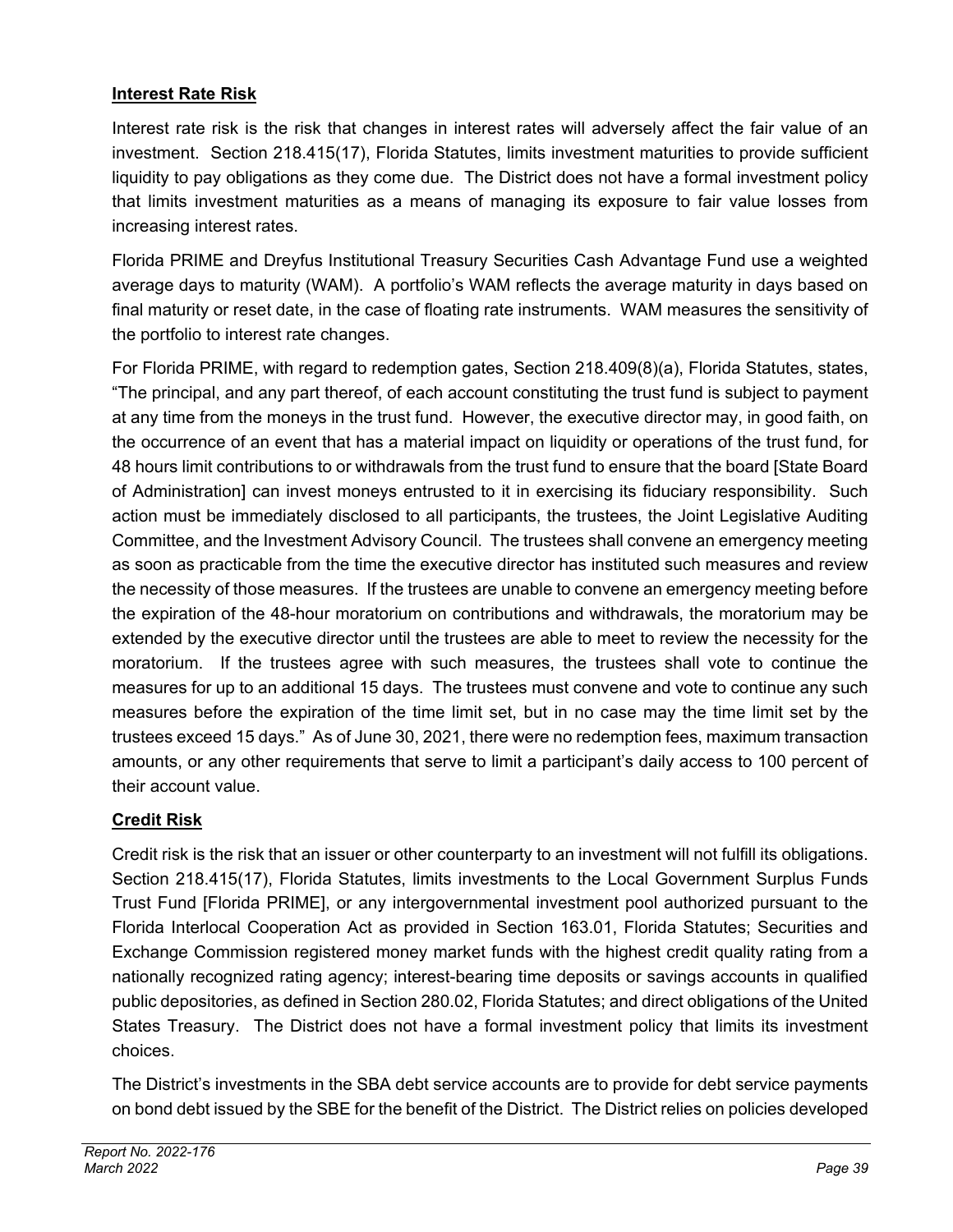by the SBA for managing interest rate risk and credit risk for this account. Disclosures for the Debt Service Accounts are included in the notes to financial statements of the State's Comprehensive Annual Financial Report.

The District's investment in Florida PRIME and the Dreyfus Institutional Treasury Securities Cash Advantage Fund are rated AAAm by Standard & Poor's.

## **Custodial Credit Risk**

Custodial credit risk for investments is the risk that, in the event of the failure of the counterparty to a transaction, the District will not be able to recover the value of investment or collateral securities that are in the possession of an outside party. Section 218.415(18), Florida Statutes, requires the District to earmark all investments and (1) if registered with the issuer or its agents, the investment must be immediately placed for safekeeping in a location that protects the governing body's interest in the security; (2) if in book-entry form, the investment must be held for the credit of the governing body by a depository chartered by the Federal Government, the State, or any other state or territory of the United States which has a branch or principal place of business in this State, or by a national association organized and existing under the laws of the United States which is authorized to accept and execute trusts and which is doing business in this State, and must be kept by the depository in an account separate and apart from the assets of the financial institution; or (3) if physically issued to the holder but not registered with the issuer or its agents, the investment must be immediately placed for safekeeping in a secured vault. The District does not have a formal investment policy that addresses custodial credit risk.

The District's investment in United States Treasury Securities is held by the trustee in the name of the District.

# **C. Receivables**

The majority of receivables are due from other governmental agencies. These receivables and the remaining accounts receivable are considered fully collectible. As such, no allowance for uncollected accounts receivable is accrued.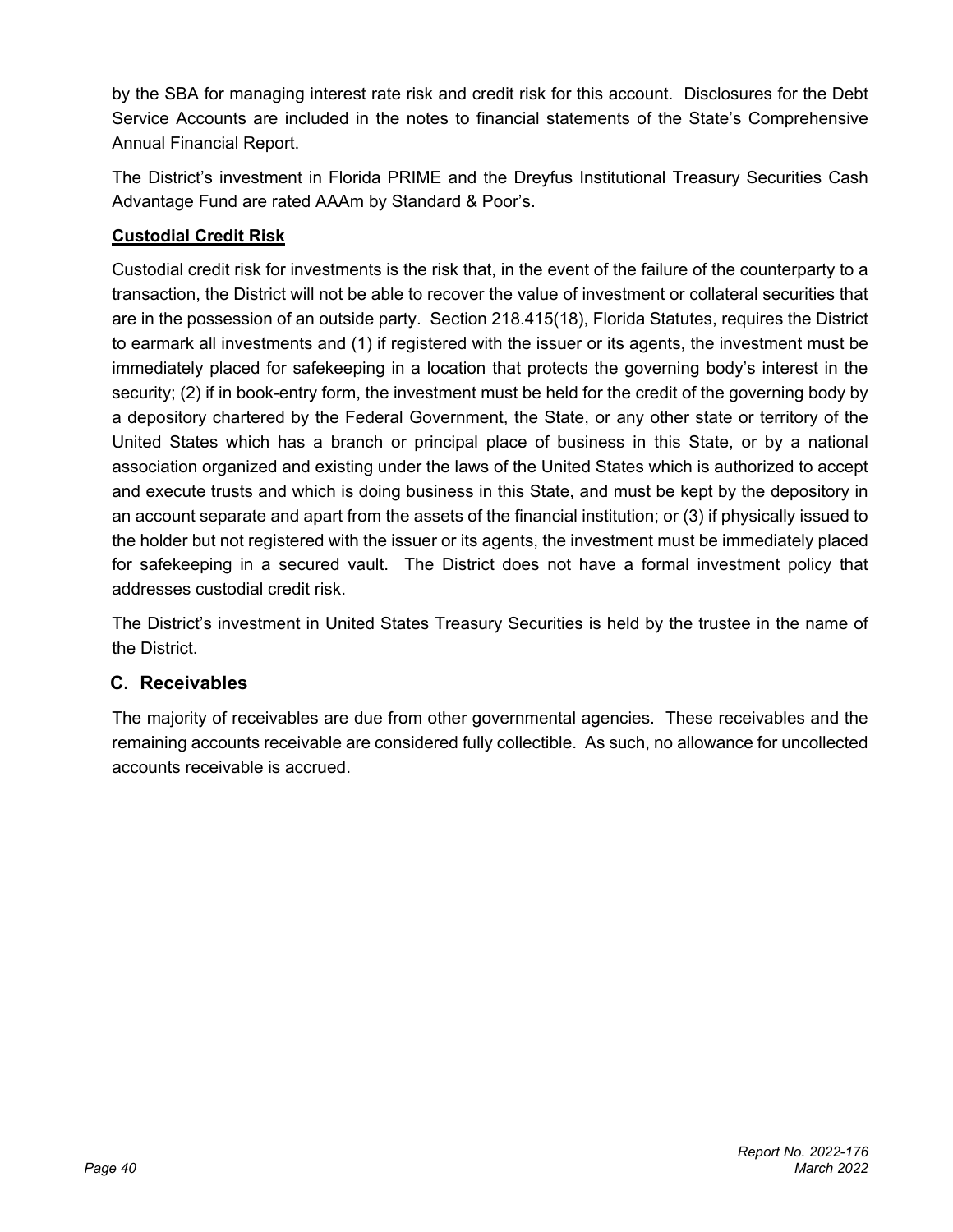## **D. Changes in Capital Assets**

Changes in capital assets are presented in the following table:

|                                                   | <b>Beginning</b><br><b>Balance</b> | <b>Additions</b>      | <b>Deletions</b> | <b>Ending</b><br><b>Balance</b> |
|---------------------------------------------------|------------------------------------|-----------------------|------------------|---------------------------------|
| <b>GOVERNMENTAL ACTIVITIES</b>                    |                                    |                       |                  |                                 |
| Capital Assets Not Being Depreciated:<br>Land     | \$<br>9,013,811.21                 | \$                    | \$               | \$<br>9,013,811.21              |
| <b>Construction in Progress</b>                   | 359,338.00                         |                       |                  | 359,338.00                      |
| <b>Total Capital Assets Not Being Depreciated</b> | 9,373,149.21                       |                       |                  | 9,373,149.21                    |
| Capital Assets Being Depreciated:                 |                                    |                       |                  |                                 |
| Improvements Other Than Buildings                 | 7,818,715.06                       | 99, 165.69            |                  | 7.917,880.75                    |
| <b>Buildings and Fixed Equipment</b>              | 295,013,224.58                     |                       |                  | 295,013,224.58                  |
| Furniture, Fixtures, and Equipment                | 13.639.671.69                      | 449.634.01            | 558.813.57       | 13,530,492.13                   |
| <b>Motor Vehicles</b>                             | 13,826,207.87                      | 785,760.30            | 1,449,904.79     | 13, 162, 063. 38                |
| <b>Audio Visual Materials</b>                     | 8.064.80                           |                       |                  | 8.064.80                        |
| <b>Computer Software</b>                          | 1,745,756.61                       |                       |                  | 1,745,756.61                    |
| <b>Total Capital Assets Being Depreciated</b>     | 332,051,640.61                     | 1,334,560.00          | 2,008,718.36     | 331, 377, 482. 25               |
| Less Accumulated Depreciation for:                |                                    |                       |                  |                                 |
| Improvements Other Than Buildings                 | 6,507,862.66                       | 241,308.14            |                  | 6,749,170.80                    |
| <b>Buildings and Fixed Equipment</b>              | 130,913,995.95                     | 7.089,665.78          |                  | 138,003,661.73                  |
| Furniture, Fixtures, and Equipment                | 11,781,418.09                      | 637.656.45            | 550.839.84       | 11,868,234.70                   |
| <b>Motor Vehicles</b>                             | 9,810,787.18                       | 570,965.44            | 1,449,904.79     | 8,931,847.83                    |
| <b>Audio Visual Materials</b>                     | 8.064.80                           |                       |                  | 8.064.80                        |
| <b>Computer Software</b>                          | 1,745,756.61                       |                       |                  | 1,745,756.61                    |
| <b>Total Accumulated Depreciation</b>             | 160,767,885.29                     | 8,539,595.81          | 2,000,744.63     | 167,306,736.47                  |
| Total Capital Assets Being Depreciated, Net       | 171,283,755.32                     | (7, 205, 035.81)      | 7,973.73         | 164,070,745.78                  |
| Governmental Activities Capital Assets, Net       | 180,656,904.53<br>\$               | (7, 205, 035.81)<br>S | 7,973.73<br>\$   | 173,443,894.99<br>S             |

Depreciation expense was charged to functions as follows:

| <b>Function</b>                                      | <b>Amount</b>      |
|------------------------------------------------------|--------------------|
| <b>GOVERNMENTAL ACTIVITIES</b>                       |                    |
| Instruction                                          | 7,628,984.89<br>S  |
| <b>Student Support Services</b>                      | 20,008.93          |
| Instructional Media Services                         | 1,045.78           |
| Instruction and Curriculum Development Services      | 6,661.60           |
| <b>Instructional Staff Training Services</b>         | 3,909.32           |
| Instruction-Related Technology                       | 497.72             |
| Board                                                | 5,270.28           |
| <b>General Administration</b>                        | 5,336.05           |
| <b>School Administration</b>                         | 1,734.69           |
| <b>Fiscal Services</b>                               | 3,992.09           |
| <b>Food Services</b>                                 | 58,937.15          |
| <b>Central Services</b>                              | 4,011.23           |
| <b>Student Transportation Services</b>               | 506,493.93         |
| Operation of Plant                                   | 44,475.40          |
| Maintenance of Plant                                 | 115,854.88         |
| Administrative Technology Services                   | 106,608.16         |
| <b>Community Services</b>                            | 25,773.71          |
| Total Depreciation Expense - Governmental Activities | 8,539,595.81<br>\$ |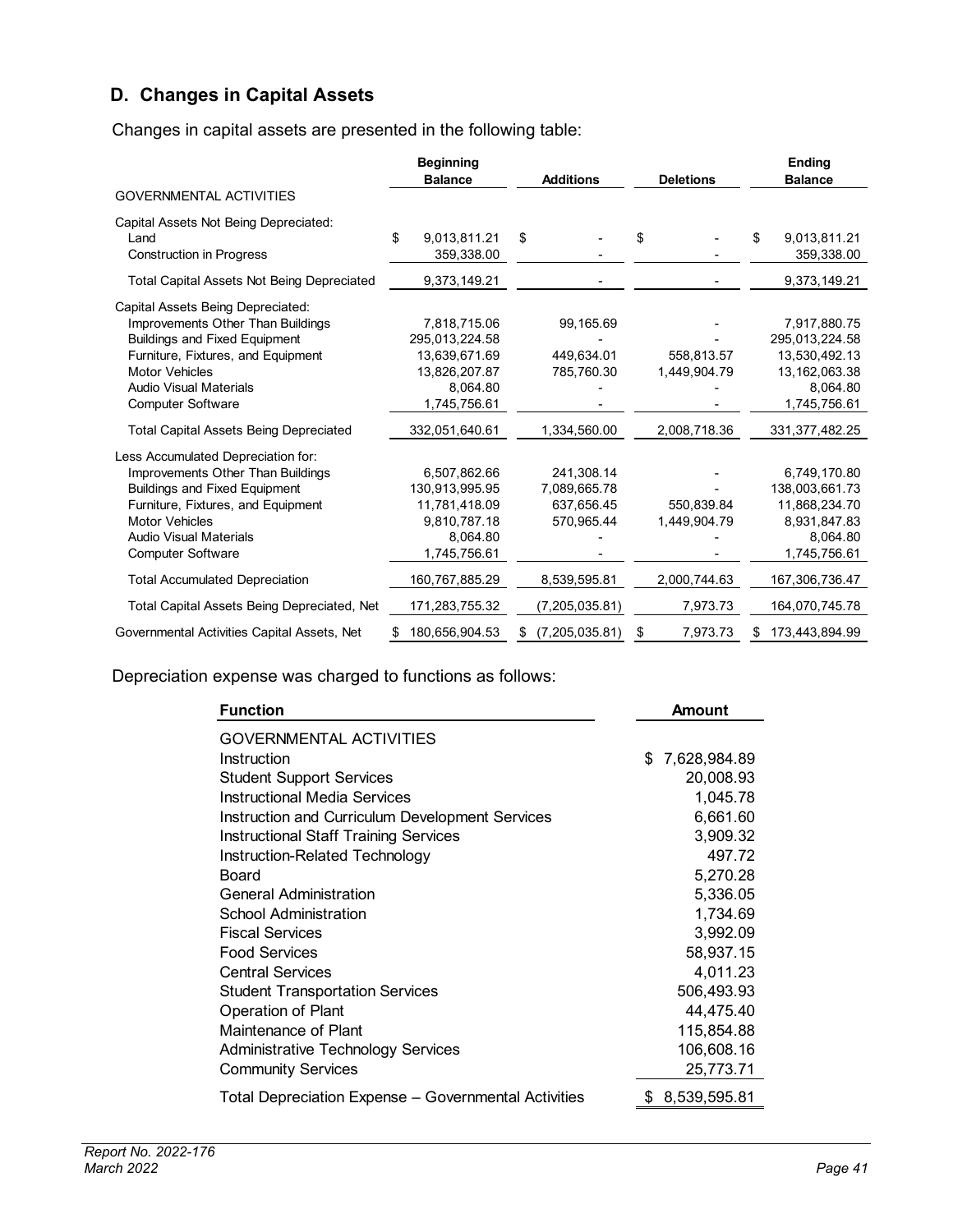#### **E. Retirement Plans**

### **FRS – Defined Benefit Pension Plans**

#### **General Information about the FRS**

The FRS was created in Chapter 121, Florida Statutes, to provide a defined benefit pension plan for participating public employees. The FRS was amended in 1998 to add the Deferred Retirement Option Program (DROP) under the defined benefit plan and amended in 2000 to provide a defined contribution plan alternative to the defined benefit plan for FRS members effective July 1, 2002. This integrated defined contribution pension plan is the FRS Investment Plan. Chapter 112, Florida Statutes, established the Retiree HIS Program, a cost-sharing multiple-employer defined benefit pension plan, to assist retired members of any State-administered retirement system in paying the costs of health insurance.

Essentially all regular employees of the District are eligible to enroll as members of the State-administered FRS. Provisions relating to the FRS are established by Chapters 121 and 122, Florida Statutes; Chapter 112, Part IV, Florida Statutes; Chapter 238, Florida Statutes; and FRS Rules, Chapter 60S, Florida Administrative Code; wherein eligibility, contributions, and benefits are defined and described in detail. Such provisions may be amended at any time by further action from the Florida Legislature. The FRS is a single retirement system administered by the Florida Department of Management Services, Division of Retirement, and consists of the two cost-sharing multiple-employer defined benefit plans and other nonintegrated programs. A comprehensive annual financial report of the FRS, which includes its financial statements, required supplementary information, actuarial report, and other relevant information, is available from the Florida Department of Management Services Web site (www.dms.myflorida.com).

The District's FRS and HIS pension expense totaled \$14,570,114 for the fiscal year ended June 30, 2021.

#### **FRS Pension Plan**

*Plan Description*. The FRS Pension Plan (Plan) is a cost-sharing multiple-employer defined benefit pension plan, with a DROP for eligible employees. The general classes of membership are:

- *Regular* Members of the FRS who do not qualify for membership in the other classes.
- *Elected County Officers* Members who hold specified elective offices in local government.
- *Senior Management Service*  Members in senior management level positions.

Employees enrolled in the Plan prior to July 1, 2011, vest at 6 years of creditable service and employees enrolled in the Plan on or after July 1, 2011, vest at 8 years of creditable service. All vested members, enrolled prior to July 1, 2011, are eligible for normal retirement benefits at age 62 or at any age after 30 years of service. All members enrolled in the Plan on or after July 1, 2011, once vested, are eligible for normal retirement benefits at age 65 or any time after 33 years of creditable service. Employees enrolled in the Plan may include up to 4 years of credit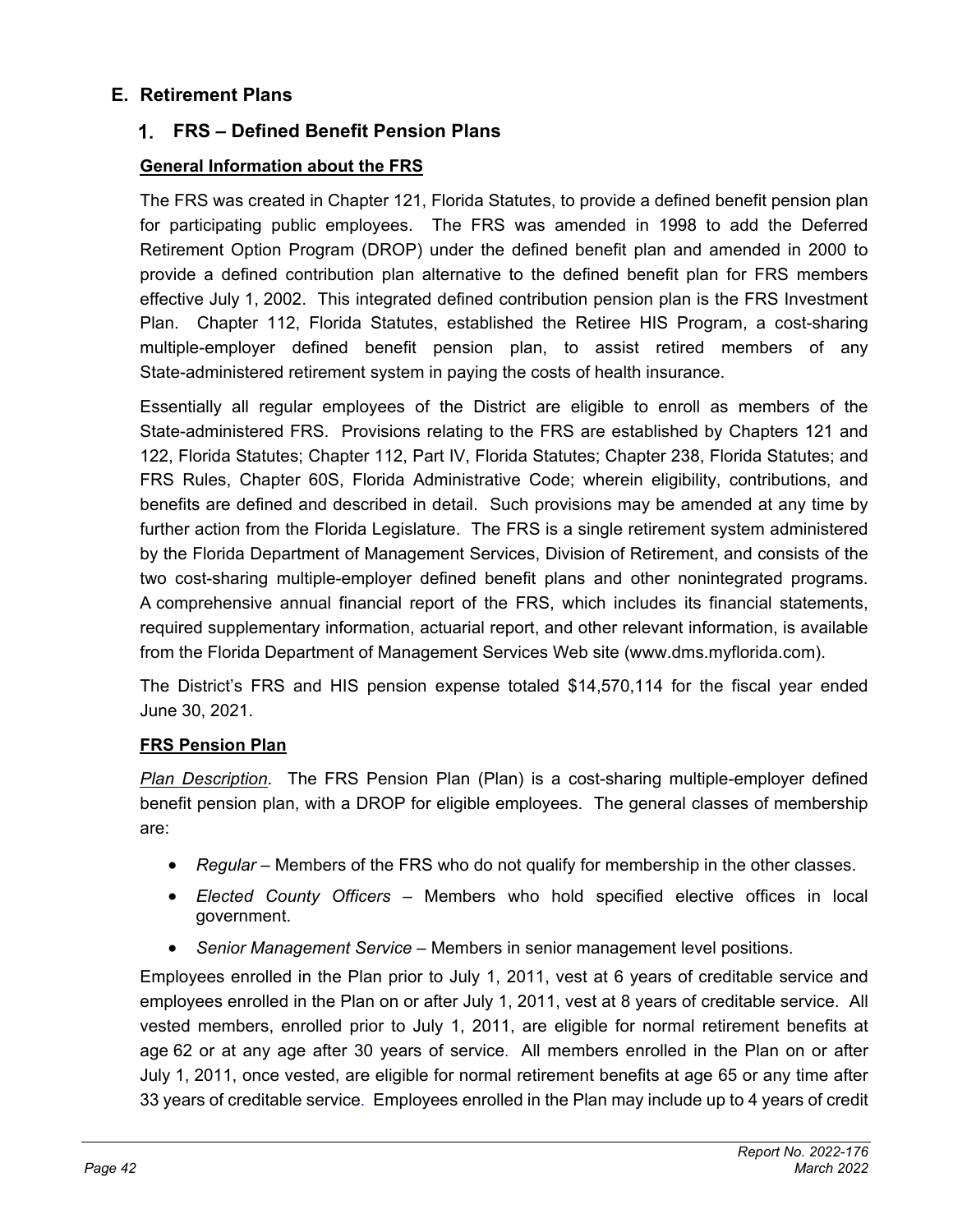for military service toward creditable service. The Plan also includes an early retirement provision; however, there is a benefit reduction for each year a member retires before his or her normal retirement date. The Plan provides retirement, disability, death benefits, and annual cost-of-living adjustments to eligible participants.

The DROP, subject to provisions of Section 121.091, Florida Statutes, permits employees eligible for normal retirement under the Plan to defer receipt of monthly benefit payments while continuing employment with an FRS participating employer. An employee may participate in DROP for a period not to exceed 60 months after electing to participate, except that certain instructional personnel may participate for up to 96 months. During the period of DROP participation, deferred monthly benefits are held in the FRS Trust Fund and accrue interest. The net pension liability does not include amounts for DROP participants, as these members are considered retired and are not accruing additional pension benefits.

*Benefits Provided*. Benefits under the Plan are computed on the basis of age and/or years of service, average final compensation, and service credit. Credit for each year of service is expressed as a percentage of the average final compensation. For members initially enrolled before July 1, 2011, the average final compensation is the average of the 5 highest fiscal years' earnings; for members initially enrolled on or after July 1, 2011, the average final compensation is the average of the 8 highest fiscal years' earnings. The total percentage value of the benefit received is determined by calculating the total value of all service, which is based on the retirement class to which the member belonged when the service credit was earned. Members are eligible for in-line-of-duty or regular disability and survivors' benefits. The following table shows the percentage value for each year of service credit earned:

| <b>Class, Initial Enrollment, and Retirement Age/Years of Service</b> | <b>Percent Value</b> |
|-----------------------------------------------------------------------|----------------------|
| Regular Members Initially Enrolled Before July 1, 2011                |                      |
| Retirement up to age 62 or up to 30 years of service                  | 1.60                 |
| Retirement at age 63 or with 31 years of service                      | 1.63                 |
| Retirement at age 64 or with 32 years of service                      | 1.65                 |
| Retirement at age 65 or with 33 or more years of service              | 1.68                 |
| Regular Members Initially Enrolled On or After July 1, 2011           |                      |
| Retirement up to age 65 or up to 33 years of service                  | 1.60                 |
| Retirement at age 66 or with 34 years of service                      | 1.63                 |
| Retirement at age 67 or with 35 years of service                      | 1.65                 |
| Retirement at age 68 or with 36 or more years of service              | 1.68                 |
| <b>Elected County Officers</b>                                        | 3.00                 |
| <b>Senior Management Service</b>                                      | 2.00                 |

As provided in Section 121.101, Florida Statutes, if the member was initially enrolled in the Plan before July 1, 2011, and all service credit was accrued before July 1, 2011, the annual cost-of-living adjustment is 3 percent per year. If the member was initially enrolled before July 1, 2011, and has service credit on or after July 1, 2011, there is an individually calculated cost-of-living adjustment. The annual cost-of-living adjustment is a proportion of 3 percent determined by dividing the sum of the pre-July 2011 service credit by the total service credit at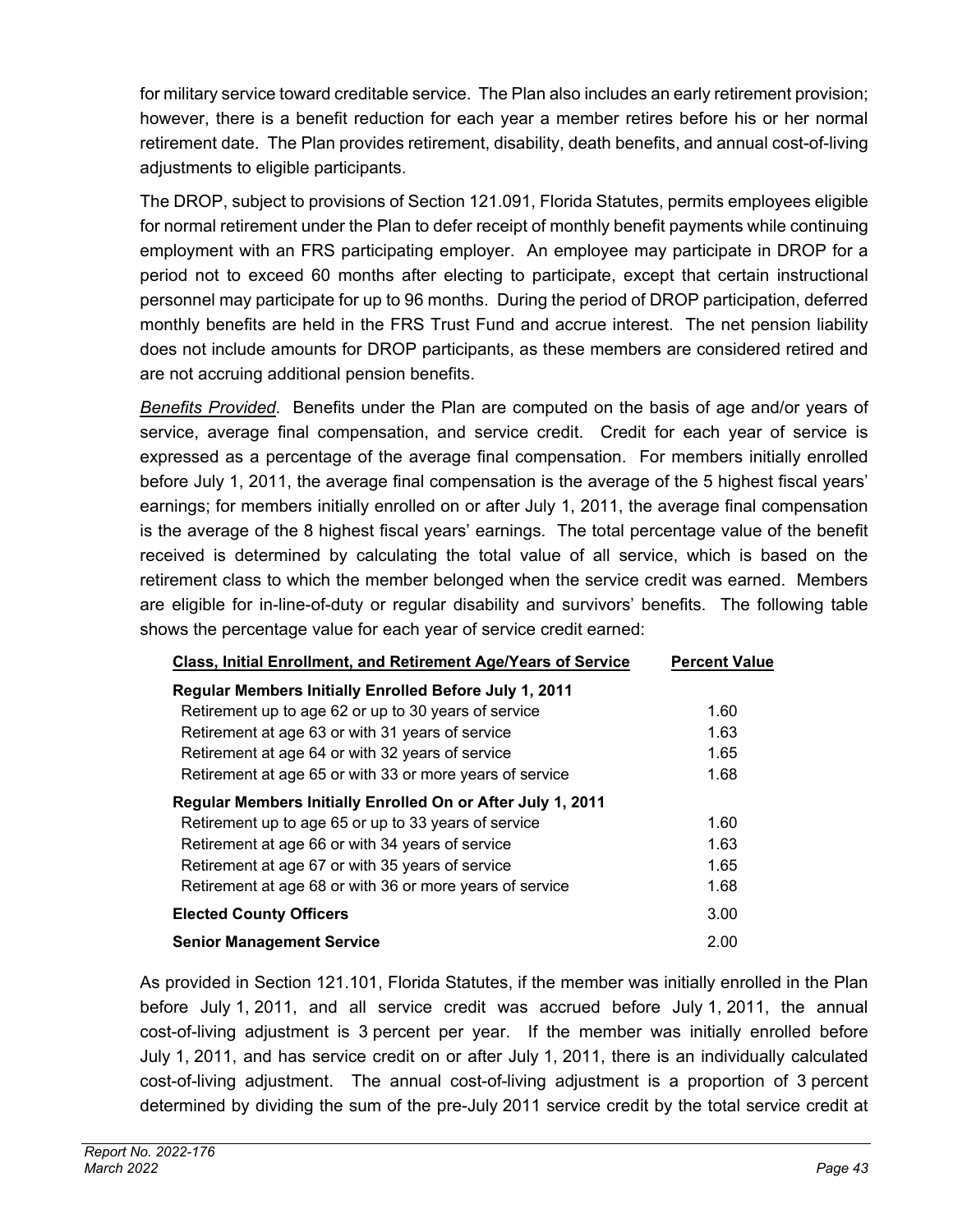retirement multiplied by 3 percent. Plan members initially enrolled on or after July 1, 2011, will not have a cost-of-living adjustment after retirement.

*Contributions*. The Florida Legislature establishes contribution rates for participating employers and employees. Contribution rates during the 2020-21 fiscal year were as follows:

|                                                               |                 | <b>Percent of Gross Salary</b> |
|---------------------------------------------------------------|-----------------|--------------------------------|
| <b>Class</b>                                                  | <b>Employee</b> | Employer $(1)$                 |
| FRS, Regular                                                  | 3.00            | 10.00                          |
| FRS, Elected County Officers                                  | 3.00            | 49.18                          |
| FRS, Senior Management Service                                | 3.00            | 27.29                          |
| DROP - Applicable to<br>Members from All of the Above Classes | 0.00            | 16.98                          |
| FRS, Reemployed Retiree                                       | (2)             | (2)                            |

(1) Employer rates include 1.66 percent for the postemployment health insurance subsidy. Also, employer rates, other than for DROP participants, include 0.06 percent for administrative costs of the Investment Plan.

(2) Contribution rates are dependent upon retirement class in which reemployed.

The District's contributions to the Plan totaled \$5,958,204 for the fiscal year ended June 30, 2021.

*Pension Liabilities, Pension Expense, and Deferred Outflows of Resources and Deferred Inflows of Resources Related to Pensions*. At June 30, 2021, the District reported a liability of \$63,200,852 for its proportionate share of the Plan's net pension liability. The net pension liability was measured as of June 30, 2020, and the total pension liability used to calculate the net pension liability was determined by an actuarial valuation as of July 1, 2020. The District's proportionate share of the net pension liability was based on the District's 2019-20 fiscal year contributions relative to the total 2019-20 fiscal year contributions of all participating members. At June 30, 2020, the District's proportionate share was 0.145817540 percent, which was a decrease of 0.001004667 from its proportionate share measured as of June 30, 2019.

For the fiscal year ended June 30, 2021, the District recognized the Plan pension expense of \$12,726,170. In addition, the District reported deferred outflows of resources and deferred inflows of resources related to pensions from the following sources:

| <b>Description</b>                            | <b>Deferred Outflows</b><br>of Resources |            | <b>Deferred Inflows</b><br>of Resources |           |
|-----------------------------------------------|------------------------------------------|------------|-----------------------------------------|-----------|
| Differences Between Expected and              |                                          |            |                                         |           |
| <b>Actual Experience</b>                      | \$                                       | 2,418,772  | - \$                                    |           |
| <b>Change of Assumptions</b>                  |                                          | 11,441,115 |                                         |           |
| Net Difference Between Projected and Actual   |                                          |            |                                         |           |
| Earnings on FRS Pension Plan Investments      |                                          | 3,762,957  |                                         |           |
| Changes in Proportion and Differences Between |                                          |            |                                         |           |
| District FRS Contributions and Proportionate  |                                          |            |                                         |           |
| <b>Share of Contributions</b>                 |                                          | 130.017    |                                         | 1.023.664 |
| District FRS Contributions Subsequent to      |                                          |            |                                         |           |
| the Measurement Date                          |                                          | 5,958,204  |                                         |           |
| Total                                         | œ                                        | 23,711,065 | S                                       | 1,023,664 |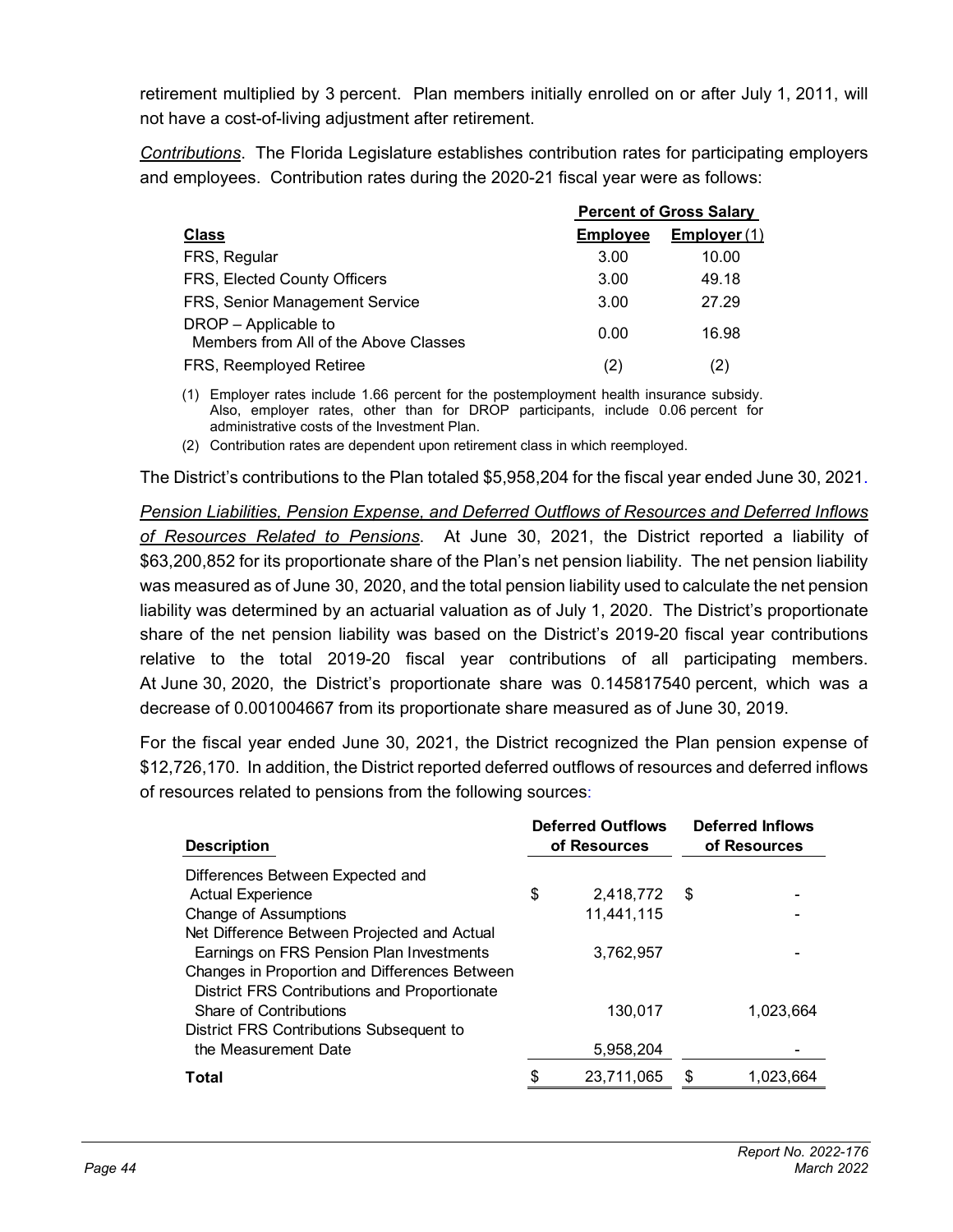The deferred outflows of resources related to pensions resulting from District contributions to the Plan subsequent to the measurement date, totaling \$5,958,204, will be recognized as a reduction of the net pension liability in the fiscal year ending June 30, 2022. Other amounts reported as deferred outflows of resources and deferred inflows of resources related to pensions will be recognized in pension expense as follows:

| <b>Fiscal Year Ending June 30</b> | Amount          |  |
|-----------------------------------|-----------------|--|
| 2022                              | 3,176,510<br>\$ |  |
| 2023                              | 5,454,601       |  |
| 2024                              | 4,713,862       |  |
| 2025                              | 2,782,603       |  |
| 2026                              | 601,621         |  |
| Total                             | 16,729,197      |  |

*Actuarial Assumptions*. The total pension liability in the July 1, 2020, actuarial valuation was determined using the following actuarial assumptions, applied to all periods included in the measurement:

| Inflation        | 2.40 percent                                                           |
|------------------|------------------------------------------------------------------------|
| Salary Increases | 3.25 percent, average, including inflation                             |
|                  | Investment Rate of Return 6.80 percent, net of pension plan investment |
|                  | expense, including inflation                                           |

Mortality rates were based on the PUB-2010 base table, projected generationally with Scale MP-2018.

The actuarial assumptions used in the July 1, 2020, valuation were based on the results of an actuarial experience study for the period July 1, 2013, through June 30, 2018.

The long-term expected rate of return on pension plan investments was not based on historical returns, but instead is based on a forward-looking capital market economic model. The allocation policy's description of each asset class was used to map the target allocation to the asset classes shown below. Each asset class assumption is based on a consistent set of underlying assumptions and includes an adjustment for the inflation assumption. The target allocation and best estimates of arithmetic and geometric real rates of return for each major asset class are summarized in the following table: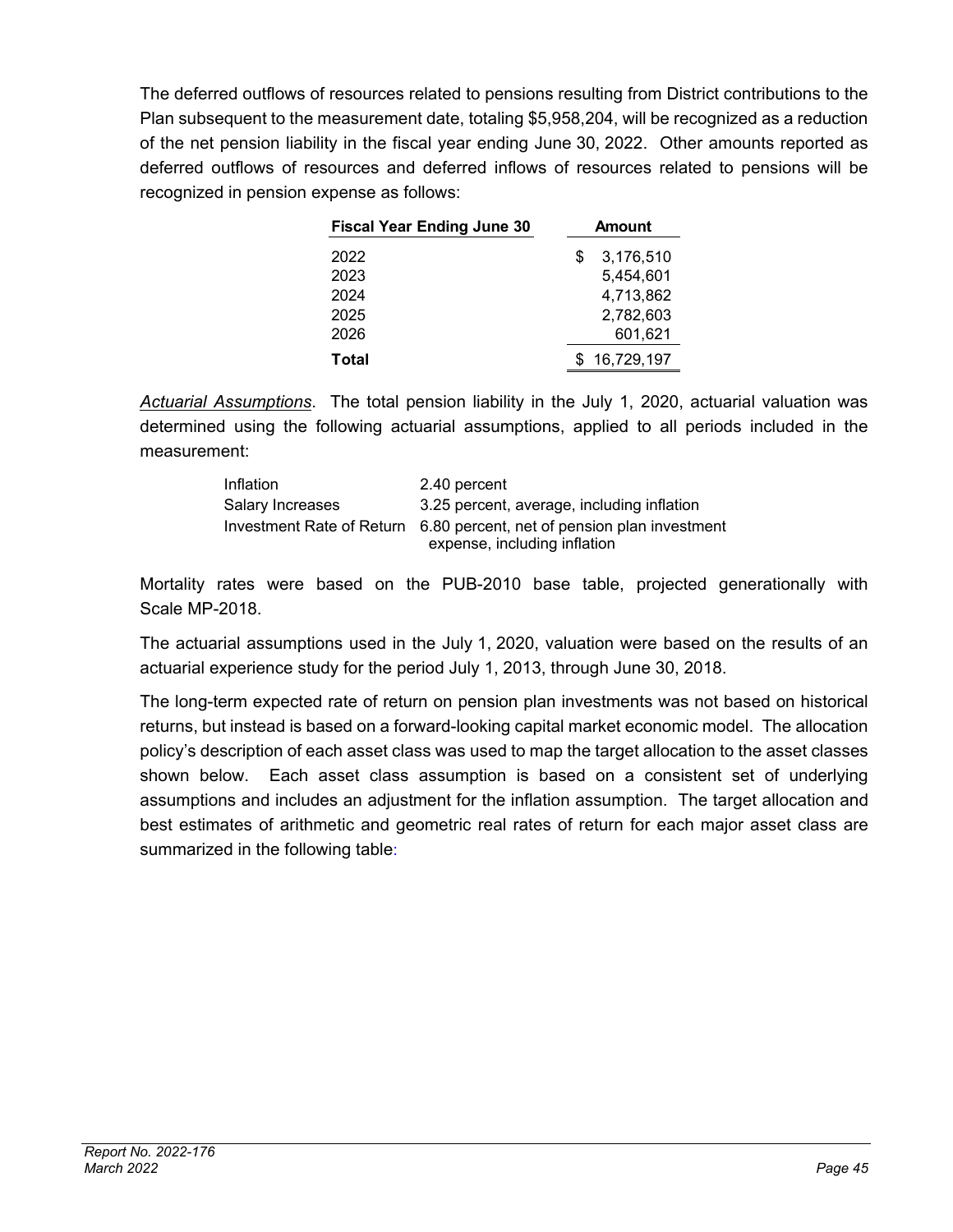| <b>Asset Class</b>           | <b>Target</b><br><b>Allocation (1)</b> | Annual<br><b>Arithmetic</b><br>Return | Compound<br>Annual<br>(Geometric)<br>Return | <b>Standard</b><br><b>Deviation</b> |
|------------------------------|----------------------------------------|---------------------------------------|---------------------------------------------|-------------------------------------|
| Cash                         | 1.0%                                   | 2.2%                                  | 2.2%                                        | $1.2\%$                             |
| <b>Fixed Income</b>          | 19.0%                                  | 3.0%                                  | 2.9%                                        | 3.5%                                |
| <b>Global Equity</b>         | 54.2%                                  | 8.0%                                  | 6.7%                                        | 17.1%                               |
| Real Estate (Property)       | 10.3%                                  | 6.4%                                  | 5.8%                                        | 11.7%                               |
| <b>Private Equity</b>        | 11.1%                                  | 10.8%                                 | 8.1%                                        | 25.7%                               |
| <b>Strategic Investments</b> | 4.4%                                   | 5.5%                                  | 5.3%                                        | 6.9%                                |
| Total                        | 100%                                   |                                       |                                             |                                     |
| Assumed inflation - Mean     |                                        |                                       | 2.4%                                        | 1.7%                                |

(1) As outlined in the Plan's investment policy.

*Discount Rate*. The discount rate used to measure the total pension liability was 6.8 percent. The Plan's fiduciary net position was projected to be available to make all projected future benefit payments of current active and inactive employees. Therefore, the discount rate for calculating the total pension liability is equal to the long-term expected rate of return. The discount rate used in the 2020 valuation was updated from 6.9 percent to 6.8 percent.

*Sensitivity of the District's Proportionate Share of the Net Pension Liability to Changes in the Discount Rate*. The following presents the District's proportionate share of the net pension liability calculated using the discount rate of 6.8 percent, as well as what the District's proportionate share of the net pension liability would be if it were calculated using a discount rate that is 1 percentage point lower (5.8 percent) or 1 percentage point higher (7.8 percent) than the current rate:

|                                                                | 1%                        | <b>Current</b>                    | 1%                           |
|----------------------------------------------------------------|---------------------------|-----------------------------------|------------------------------|
|                                                                | <b>Decrease</b><br>(5.8%) | <b>Discount Rate</b><br>$(6.8\%)$ | <b>Increase</b><br>$(7.8\%)$ |
| District's Proportionate Share of<br>the Net Pension Liability | \$100,918,934             | \$63,200,852                      | \$31,696,011                 |

*Pension Plan Fiduciary Net Position*. Detailed information about the Plan's fiduciary net position is available in the separately issued FRS Pension Plan and Other State Administered Systems Comprehensive Annual Financial Report.

*Payables to the Pension Plan*. At June 30, 2021, the District reported a payable of \$925,049 for the outstanding amount of contributions to the Plan required for the fiscal year ended June 30, 2021.

#### **HIS Pension Plan**

*Plan Description*. The HIS Pension Plan (HIS Plan) is a cost-sharing multiple-employer defined benefit pension plan established under Section 112.363, Florida Statutes, and may be amended by the Florida Legislature at any time. The benefit is a monthly payment to assist retirees of State-administered retirement systems in paying their health insurance costs and is administered by the Florida Department of Management Services, Division of Retirement.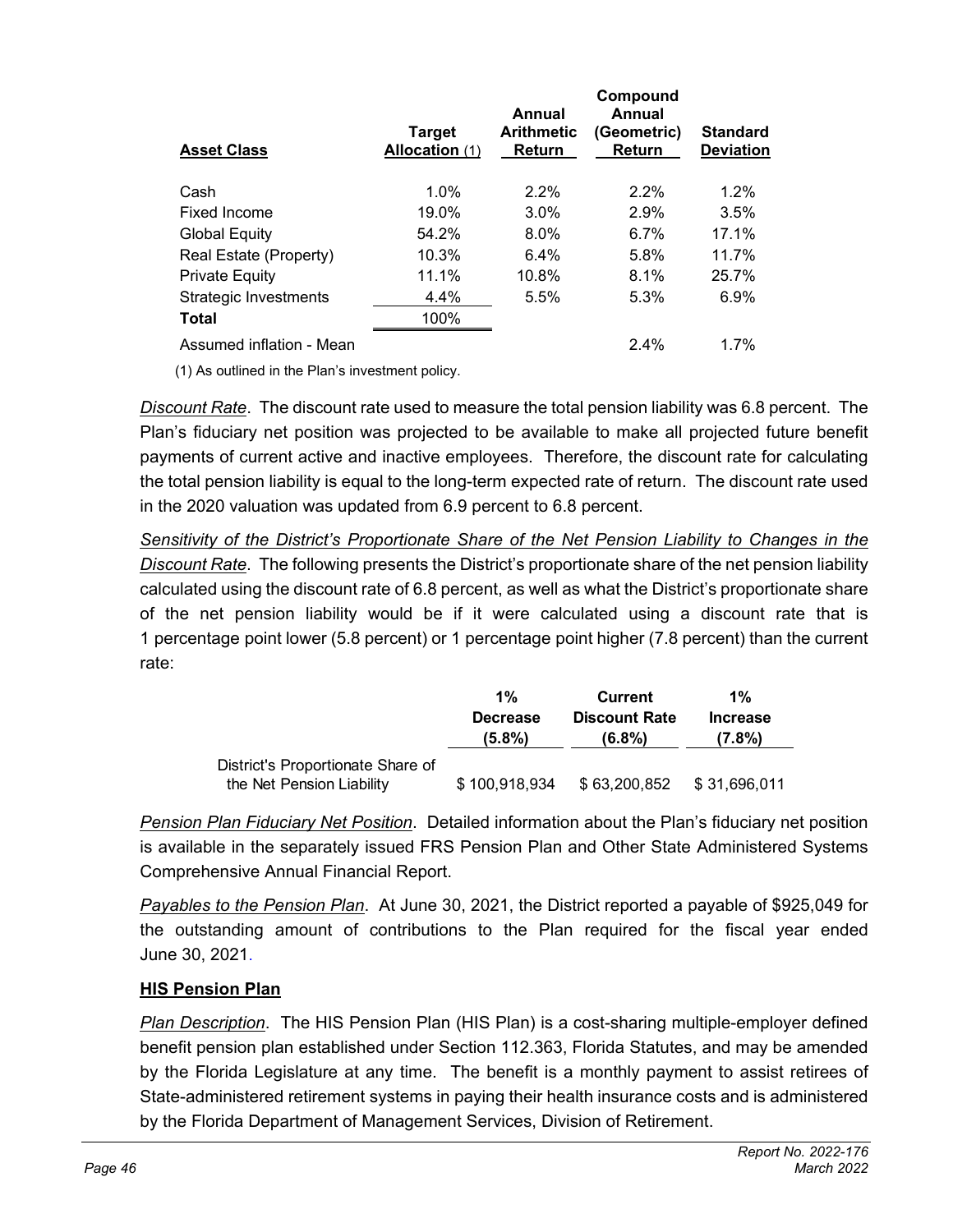*Benefits Provided*. For the fiscal year ended June 30, 2021, eligible retirees and beneficiaries received a monthly HIS payment of \$5 for each year of creditable service completed at the time of retirement, with a minimum HIS payment of \$30 and a maximum HIS payment of \$150 per month, pursuant to Section 112.363, Florida Statutes. To be eligible to receive a HIS Plan benefit, a retiree under a State-administered retirement system must provide proof of health insurance coverage, which may include Federal Medicare.

*Contributions*. The HIS Plan is funded by required contributions from FRS participating employers as set by the Florida Legislature. Employer contributions are a percentage of gross compensation for all active FRS members. For the fiscal year ended June 30, 2021, the contribution rate was 1.66 percent of payroll pursuant to Section 112.363, Florida Statutes. The District contributed 100 percent of its statutorily required contributions for the current and preceding 3 years. HIS Plan contributions are deposited in a separate trust fund from which payments are authorized. HIS Plan benefits are not guaranteed and are subject to annual legislative appropriation. In the event the legislative appropriation or available funds fail to provide full subsidy benefits to all participants, benefits may be reduced or canceled.

The District's contributions to the HIS Plan totaled \$1,199,972 for the fiscal year ended June 30, 2021.

*Pension Liabilities, Pension Expense, and Deferred Outflows of Resources and Deferred Inflows of Resources Related to Pensions*. At June 30, 2021, the District reported a net pension liability of \$25,118,152 for its proportionate share of the HIS Plan's net pension liability. The current portion of the net pension liability is the District's proportionate share of benefit payments expected to be paid within 1 year, net of the District's proportionate share of the HIS Plan's fiduciary net position available to pay that amount. The net pension liability was measured as of June 30, 2020, and the total pension liability used to calculate the net pension liability was determined by an actuarial valuation as of July 1, 2020. The District's proportionate share of the net pension liability was based on the District's 2019-20 fiscal year contributions relative to the total 2019-20 fiscal year contributions of all participating members. At June 30, 2020, the District's proportionate share was 0.205720612 percent, which was a decrease of 0.001002142 from its proportionate share measured as of June 30, 2019.

For the fiscal year ended June 30, 2021, the District recognized the HIS Plan pension expense of \$1,843,944. In addition, the District reported deferred outflows of resources and deferred inflows of resources related to pensions from the following sources: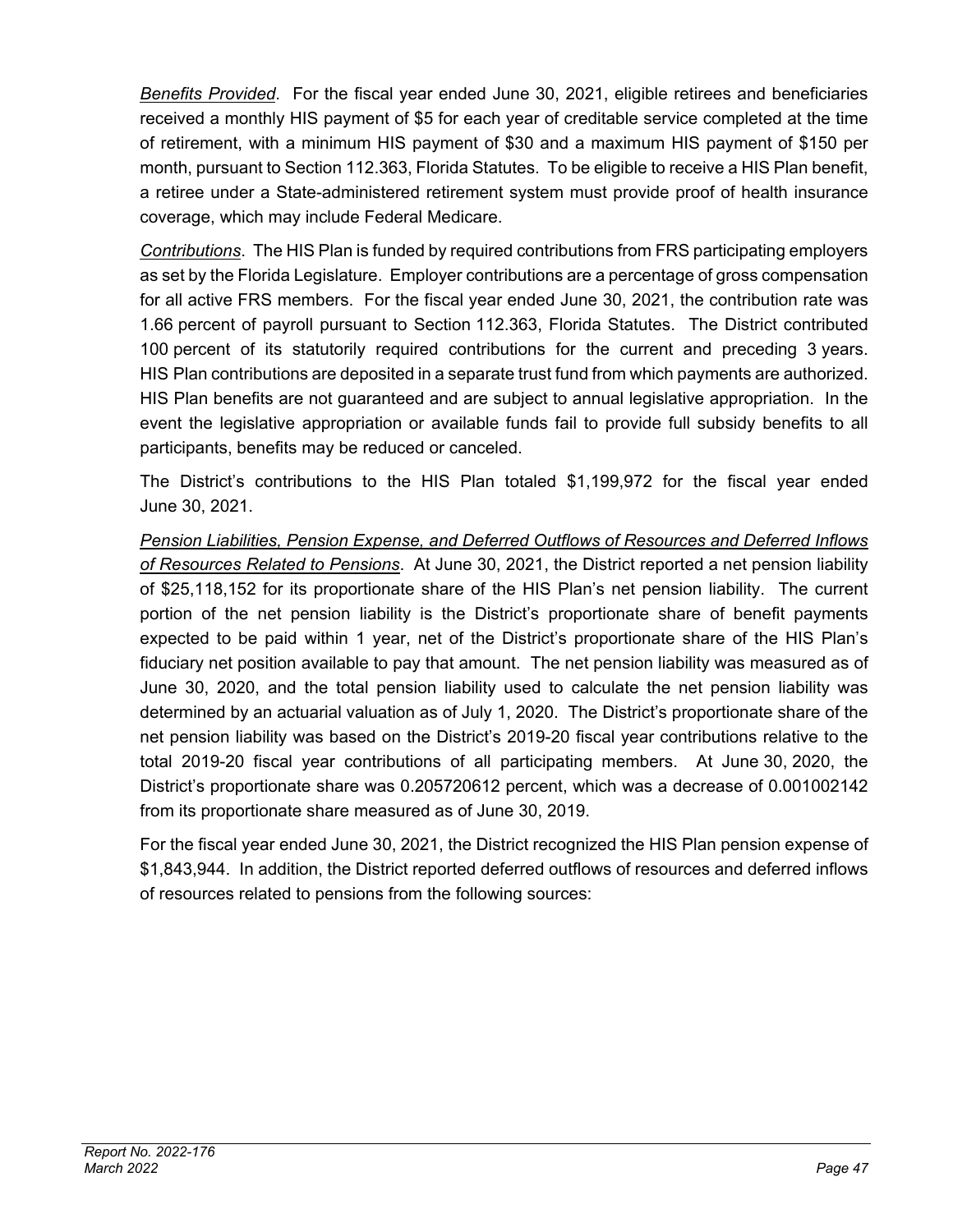|                                               | <b>Deferred Outflows</b> |              | <b>Deferred Inflows</b> |           |  |
|-----------------------------------------------|--------------------------|--------------|-------------------------|-----------|--|
| <b>Description</b>                            |                          | of Resources | of Resources            |           |  |
| Differences Between Expected and              |                          |              |                         |           |  |
| <b>Actual Experience</b>                      | \$                       | 1,027,485    | \$                      | 19.377    |  |
| <b>Change of Assumptions</b>                  |                          | 2,700,917    |                         | 1,460,523 |  |
| Net Difference Between Projected and Actual   |                          |              |                         |           |  |
| Earnings on HIS Pension Plan Investments      |                          | 20,055       |                         |           |  |
| Changes in Proportion and Differences Between |                          |              |                         |           |  |
| District HIS Contributions and Proportionate  |                          |              |                         |           |  |
| <b>Share of Contributions</b>                 |                          | 12,813       |                         | 658,451   |  |
| District HIS Contributions Subsequent to      |                          |              |                         |           |  |
| the Measurement Date                          |                          | 1,199,972    |                         |           |  |
| Total                                         | \$                       | 4.961.242    | S                       | 2,138,351 |  |

The deferred outflows of resources related to pensions resulting from District contributions to the HIS Plan subsequent to the measurement date, totaling \$1,199,972, will be recognized as a reduction of the net pension liability in the fiscal year ending June 30, 2022. Other amounts reported as deferred outflows of resources and deferred inflows of resources related to pensions will be recognized in pension expense as follows:

| <b>Fiscal Year Ending June 30</b> | <b>Amount</b> |           |  |
|-----------------------------------|---------------|-----------|--|
| 2022                              | \$            | 399,170   |  |
| 2023                              |               | 289,894   |  |
| 2024                              |               | 33,824    |  |
| 2025                              |               | 216,414   |  |
| 2026                              |               | 356,179   |  |
| Thereafter                        |               | 327,438   |  |
| Total                             |               | 1,622,919 |  |

*Actuarial Assumptions*. The total pension liability in the July 1, 2020, actuarial valuation was determined using the following actuarial assumptions, applied to all periods included in the measurement:

| Inflation           | 2.40 percent                               |
|---------------------|--------------------------------------------|
| Salary Increases    | 3.25 percent, average, including inflation |
| Municipal Bond Rate | 2.21 percent                               |

Mortality rates were based on the PUB-2010 base table, projected generationally with Scale MP-2018. This is a change from the prior year mortality assumption which was based on the Generational RP-2000 with Projection Scale BB tables.

While an experience study had not been completed for the HIS Plan, the actuarial assumptions that determined the total pension liability for the HIS Plan were based on certain results of the most recent experience study for the FRS Plan.

*Discount Rate*. The discount rate used to measure the total pension liability was 2.21 percent. In general, the discount rate for calculating the total pension liability is equal to the single rate equivalent to discounting at the long-term expected rate of return for benefit payments prior to the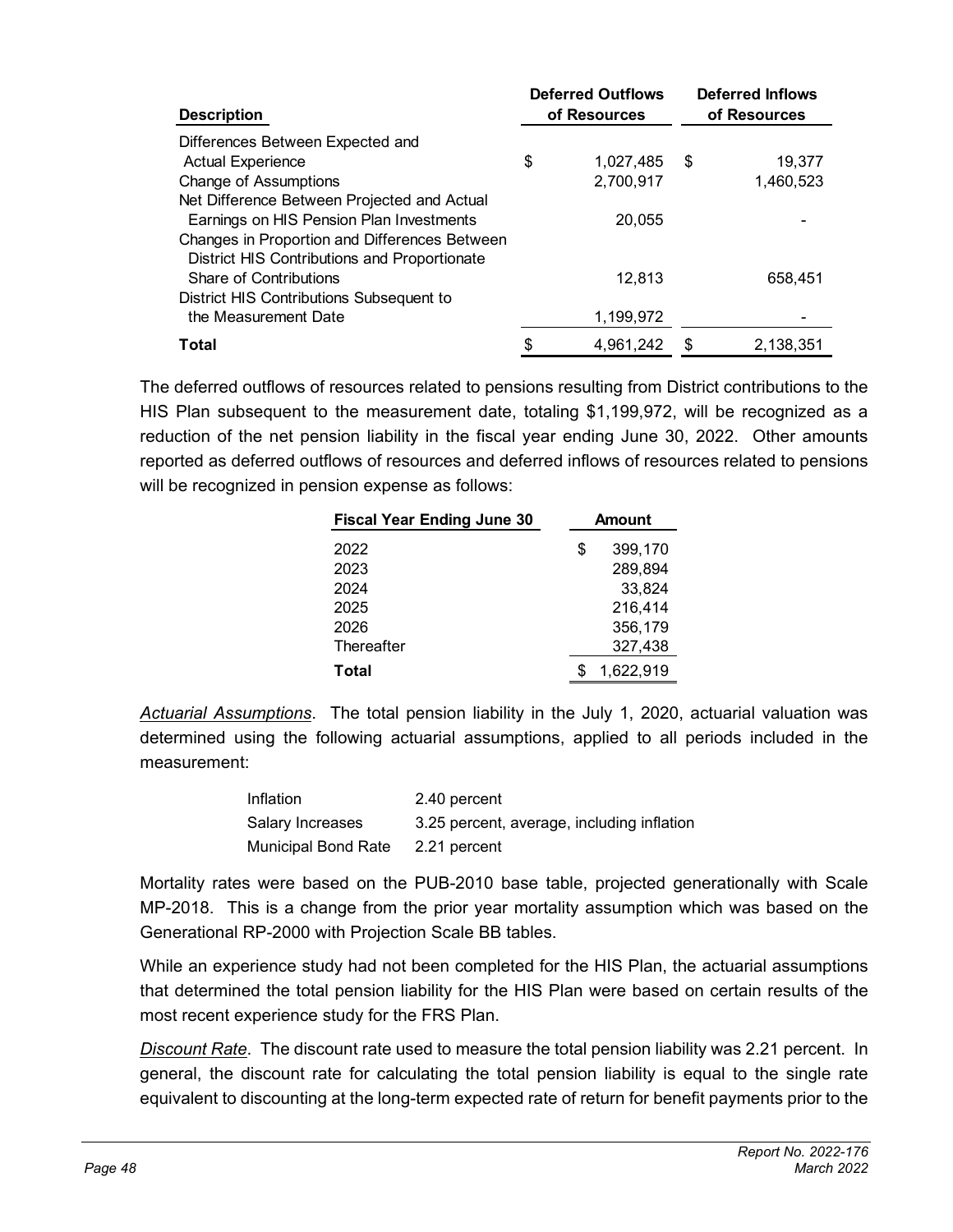projected depletion date. Because the HIS benefit is essentially funded on a pay-as-you-go basis, the depletion date is considered to be immediate, and the single equivalent discount rate is equal to the municipal bond rate selected by the HIS Plan sponsor. The Bond Buyer General Obligation 20-Bond Municipal Bond Index was adopted as the applicable municipal bond index. The discount rate changed from 3.5 percent to 2.21 percent.

*Sensitivity of the District's Proportionate Share of the Net Pension Liability to Changes in the Discount Rate*. The following presents the District's proportionate share of the net pension liability calculated using the discount rate of 2.21 percent, as well as what the District's proportionate share of the net pension liability would be if it were calculated using a discount rate that is 1 percentage point lower (1.21 percent) or 1 percentage point higher (3.21 percent) than the current rate.

|                                                                | $1\%$                         | <b>Current</b>                     | 1%                            |
|----------------------------------------------------------------|-------------------------------|------------------------------------|-------------------------------|
|                                                                | <b>Decrease</b><br>$(1.21\%)$ | <b>Discount Rate</b><br>$(2.21\%)$ | <b>Increase</b><br>$(3.21\%)$ |
| District's Proportionate Share of<br>the Net Pension Liability | \$29,035,462                  | \$ 25,118,152 \$ 21,911,844        |                               |

*Pension Plan Fiduciary Net Position*. Detailed information about the HIS Plan's fiduciary net position is available in the separately issued FRS Pension Plan and Other State Administered Systems Comprehensive Annual Financial Report.

*Payables to the Pension Plan*. At June 30, 2021, the District reported a payable of \$165,591 for the outstanding amount of contributions to the HIS Plan required for the fiscal year ended June 30, 2021.

# **FRS – Defined Contribution Pension Plan**

The SBA administers the defined contribution plan officially titled the FRS Investment Plan (Investment Plan). The Investment Plan is reported in the SBA's annual financial statements and in the State's Comprehensive Annual Financial Report.

As provided in Section 121.4501, Florida Statutes, eligible FRS members may elect to participate in the Investment Plan in lieu of the FRS defined benefit plan. District employees participating in DROP are not eligible to participate in the Investment Plan. Employer and employee contributions, including amounts contributed to individual member's accounts, are defined by law, but the ultimate benefit depends in part on the performance of investment funds. Retirement benefits are based upon the value of the member's account upon retirement. Benefit terms, including contribution requirements, for the Investment Plan are established and may be amended by the Florida Legislature. The Investment Plan is funded with the same employer and employee contribution rates that are based on salary and membership class (Regular, Elected County Officers, etc.), as the FRS defined benefit plan. Contributions are directed to individual member accounts and the individual members allocate contributions and account balances among various approved investment choices. Costs of administering the Investment Plan, including the FRS Financial Guidance Program, are funded through an employer contribution of 0.06 percent of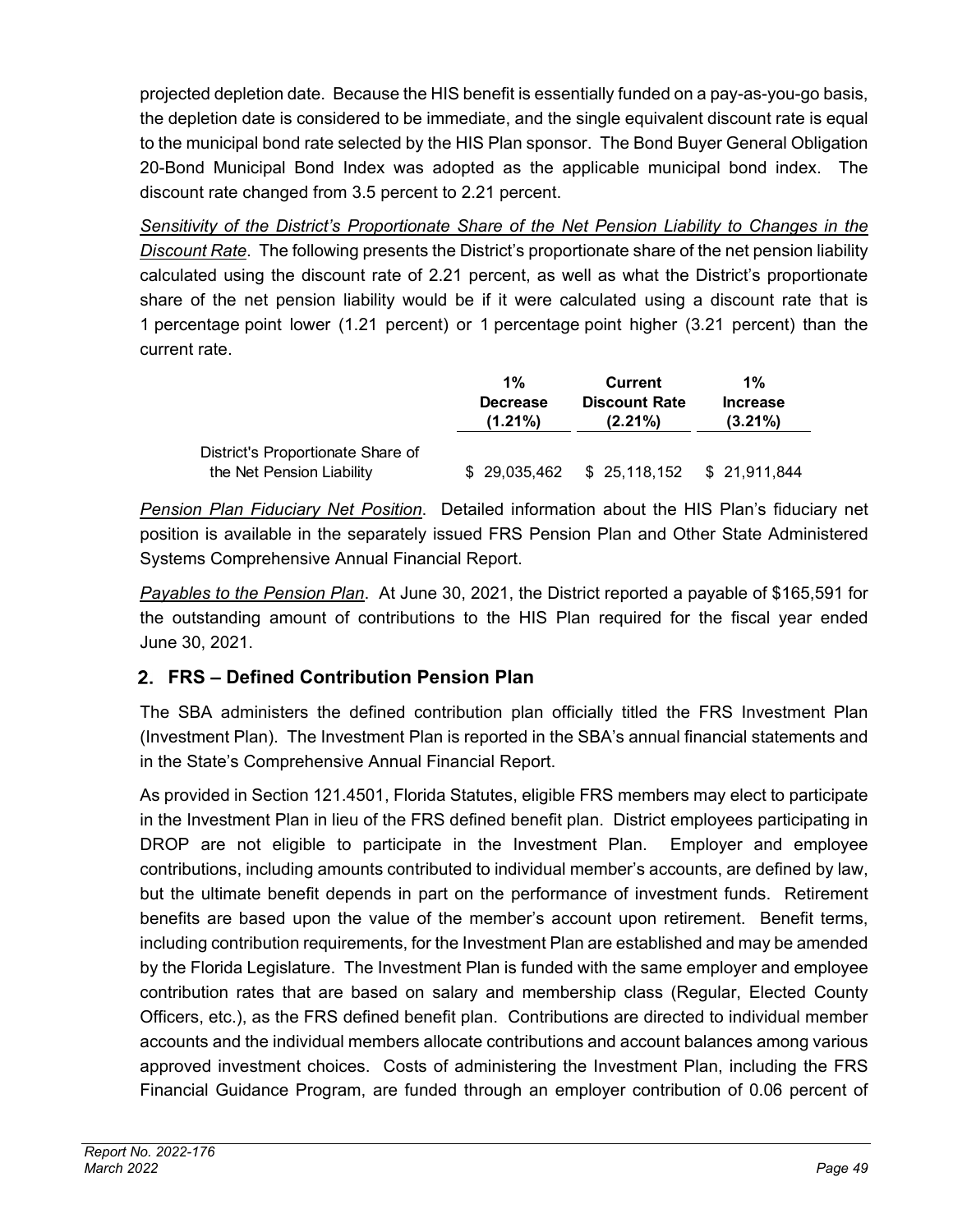payroll and by forfeited benefits of Investment Plan members. Allocations to the Investment Plan member accounts during the 2020-21 fiscal year were as follows:

|                                | <b>Percent of</b> |
|--------------------------------|-------------------|
|                                | Gross             |
| <b>Class</b>                   | Compensation      |
| FRS, Regular                   | 6.30              |
| FRS, Elected County Officers   | 11.34             |
| FRS, Senior Management Service | 7 67              |

For all membership classes, employees are immediately vested in their own contributions and are vested after 1 year of service for employer contributions and investment earnings, regardless of membership class. If an accumulated benefit obligation for service credit originally earned under the FRS Pension Plan is transferred to the Investment Plan, the member must have the years of service required for FRS Pension Plan vesting (including the service credit represented by the transferred funds) to be vested for these funds and the earnings on the funds. Nonvested employer contributions are placed in a suspense account for up to 5 years. If the employee returns to FRS-covered employment within the 5-year period, the employee will regain control over their account. If the employee does not return within the 5-year period, the employee will forfeit the accumulated account balance. For the fiscal year ended June 30, 2021, the information for the amount of forfeitures was unavailable from the SBA; however, management believes that these amounts, if any, would be immaterial to the District.

After termination and applying to receive benefits, the member may rollover vested funds to another qualified plan, structure a periodic payment under the Investment Plan, receive a lump-sum distribution, leave the funds invested for future distribution, or any combination of these options. Disability coverage is provided in which the member may either transfer the account balance to the FRS Pension Plan when approved for disability retirement to receive guaranteed lifetime monthly benefits under the FRS Pension Plan or remain in the Investment Plan and rely upon that account balance for retirement income.

The District's Investment Plan pension expense totaled \$1,170,302 for the fiscal year ended June 30, 2021.

*Payables to the Investment Plan.* At June 30, 2021, the District reported a payable of \$245,382 for the outstanding amount of contributions to the Investment Plan required for the fiscal year ended June 30, 2021.

### **F. Other Postemployment Benefit Obligations**

*Plan Description*. The Other Postemployment Benefits Plan (OPEB Plan) is a single-employer defined benefit plan administered by the District that provides OPEB for all employees who satisfy the District's retirement eligibility provisions. Pursuant to Section 112.0801, Florida Statutes, former employees who retire from the District are eligible to participate in the District's health and hospitalization plan for medical, prescription drug, and dental coverage. Retirees and their eligible dependents shall be offered the same health and hospitalization insurance coverage as is offered to active employees at a premium cost of no more than the premium cost applicable to active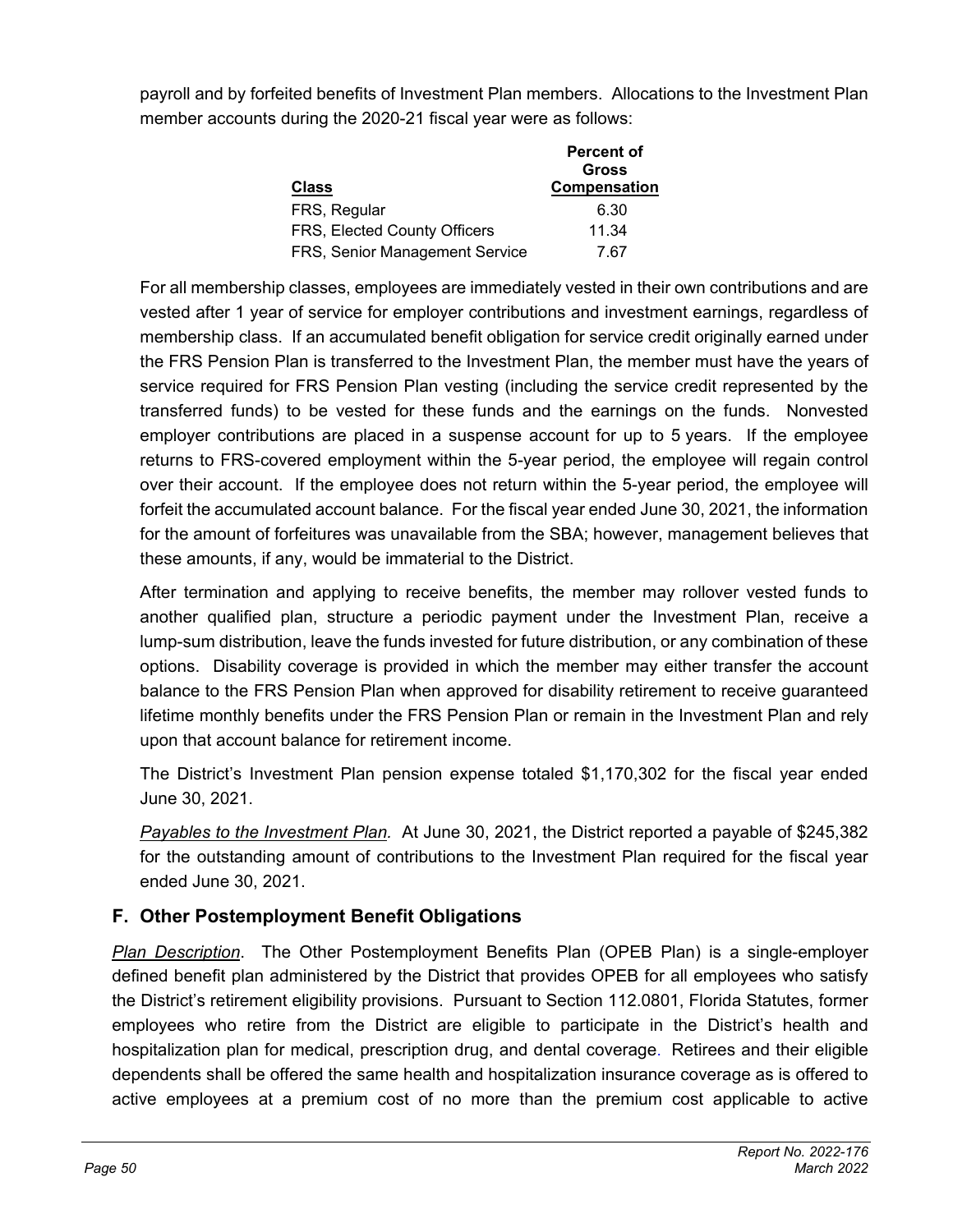employees. The District subsidizes the premium rates paid by retirees by allowing them to participate in the OPEB Plan at reduced or blended group (implicitly subsidized) premium rates for both active and retired employees. These rates provide an implicit subsidy for retirees because retiree healthcare costs are generally greater than active employee healthcare costs. The OPEB Plan contribution requirements and benefit terms of the District and the OPEB Plan members are established and may be amended through recommendations of the Insurance Committee and action from the Board. No assets are accumulated in a trust that meet the criteria in paragraph 4 of GASB Statement No. 75.

*Benefits Provided*.The OPEB Plan provides healthcare, prescription drug, and dental benefits for retirees and their dependents. The OPEB Plan only provides an implicit subsidy as described above.

*Employees Covered by Benefit Terms*. At June 30, 2021, the following employees were covered by the benefit terms:

| Inactive Employees or Beneficiaries Currently Receiving Benefits | 43    |
|------------------------------------------------------------------|-------|
| Active Employees                                                 | 1.671 |
| Total                                                            | 1.714 |

*Total OPEB Liability*. The District's total OPEB liability of \$3,270,494 was measured as of June 30, 2021, and was determined by an actuarial valuation as of March 1, 2019, and update procedures were used to determine the total OPEB liability as of June 30, 2021.

*Actuarial Assumptions and Other Inputs*. The total OPEB liability was determined using the following actuarial assumptions and other inputs, applied to all periods included in the measurement, unless otherwise specified:

| Inflation                          | 2.3 percent                                                                                                                                 |
|------------------------------------|---------------------------------------------------------------------------------------------------------------------------------------------|
| Salary Increases                   | Male - 4.87 percent decreasing to an ultimate rate of<br>1.75 percent over 30 years                                                         |
|                                    | Female – 5.07 percent decreasing to an ultimate rate<br>of 1.36 percent over 30 years                                                       |
| <b>Discount Rate</b>               | 2.16 percent                                                                                                                                |
| <b>Healthcare Cost Trend Rates</b> | Based on the Getzen Model, with trend rates starting<br>at 8.1 percent and gradually decreasing to an<br>ultimate trend rate of 3.8 percent |

The discount rate was based on the Bond Buyer 20-Year Bond GO Index as of the respective measurement date.

The demographic assumptions used are predominantly consistent with those used in the 2018 actuarial valuation of the Florida Retirement System for Regular Class members.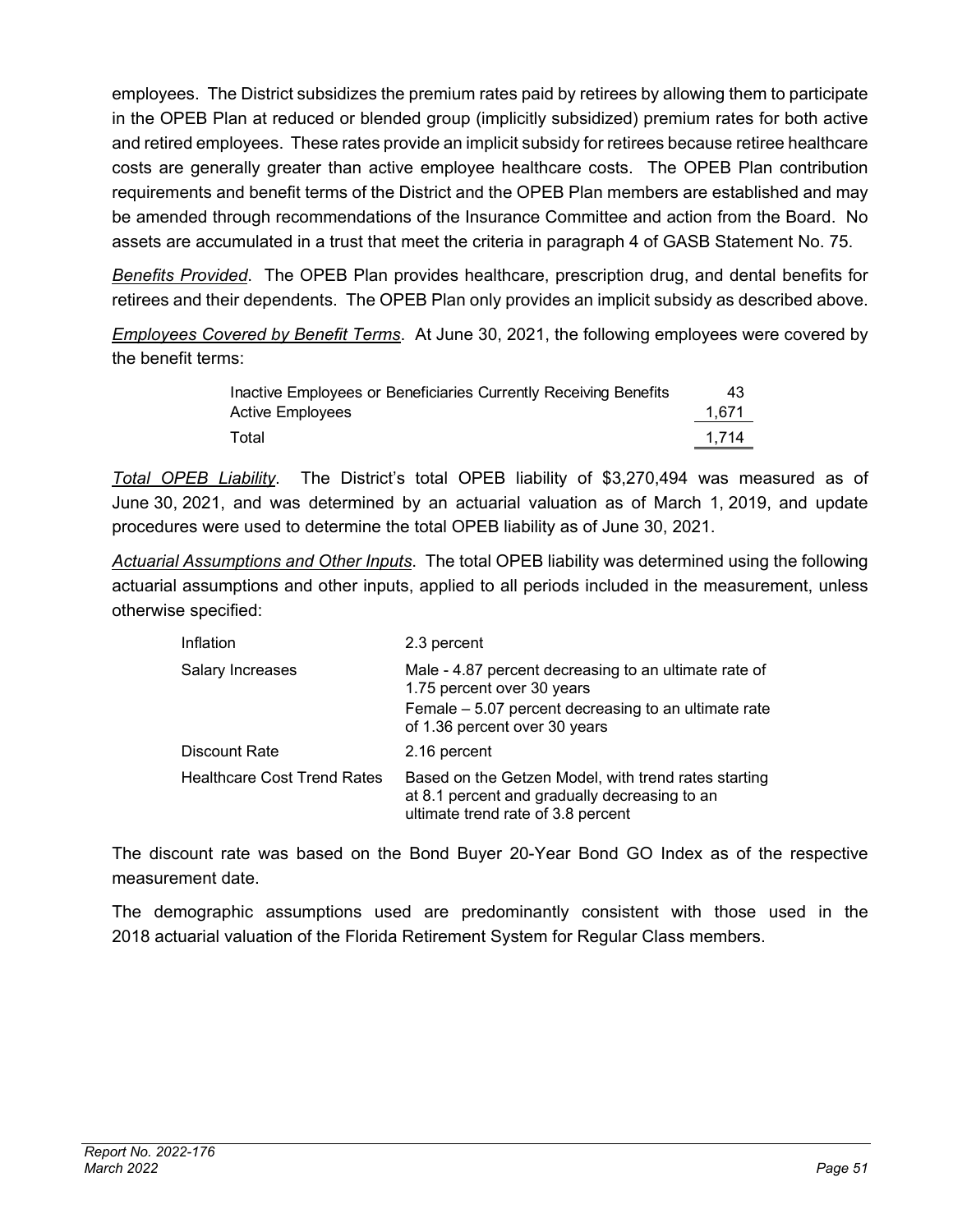#### *Changes in the Total OPEB Liability*.

|                                        |   | <b>Amount</b> |
|----------------------------------------|---|---------------|
| Balance at June 30, 2020               | S | 3,066,267     |
| Changes for the year:                  |   |               |
| Service Cost                           |   | 301,294       |
| Interest                               |   | 72,499        |
| Changes of Assumptions or Other Inputs |   | 5,464         |
| <b>Benefit Payments</b>                |   | (175,030)     |
| Net Changes                            |   | 204,227       |
| Balance at June 30, 2021               | S | 3,270,494     |

The changes of assumptions or other inputs included a decrease in the discount rate from 2.21 percent as of June 30, 2020, to 2.16 percent as of June 30, 2021.

*Sensitivity of the Total OPEB Liability to Changes in the Discount Rate*. The following table presents the total OPEB liability of the District, as well as what the District's total OPEB liability would be if it were calculated using a discount rate that is 1 percentage point lower (1.16 percent) or 1 percentage point higher (3.16 percent) than the current rate:

|                             | $1\%$<br><b>Decrease</b><br>$(1.16\%)$ | <b>Current</b><br><b>Discount Rate</b><br>$(2.16\%)$ |                           | 1%<br><b>Increase</b><br>(3.16%) |  |
|-----------------------------|----------------------------------------|------------------------------------------------------|---------------------------|----------------------------------|--|
| <b>Total OPEB Liability</b> | \$ 3,365,981                           |                                                      | \$ 3.270.494 \$ 3.151.339 |                                  |  |

*Sensitivity of the Total OPEB Liability to Changes in the Healthcare Cost Trend Rates*. The following table presents the total OPEB liability of the District, as well as what the District's total OPEB liability would be if it were calculated using healthcare cost trend rates that are 1 percentage point lower (7.1 percent decreasing to 2.8 percent) or 1 percentage point higher (9.1 percent decreasing to 4.8 percent) than the current healthcare cost trend rates:

|                             |   |                                  |    | <b>Healthcare Cost</b>           |                                  |
|-----------------------------|---|----------------------------------|----|----------------------------------|----------------------------------|
|                             |   | 1% Decrease                      |    | <b>Trend Rates</b>               | 1% Increase                      |
|                             |   | (7.1% decreasing<br>to $2.8\%$ ) |    | (8.1% decreasing<br>to $3.8\%$ ) | (9.1% decreasing<br>to $4.8\%$ ) |
| <b>Total OPEB Liability</b> | S | 2,803,793                        | -S | 3.270.494                        | 3,829,358                        |

*OPEB Expense and Deferred Outflows of Resources and Deferred Inflows of Resources Related to OPEB*. For the fiscal year ended June 30, 2021, the District recognized OPEB expense of \$542,035. At June 30, 2021, the District reported deferred outflows of resources and deferred inflows of resources related to OPEB from the following sources: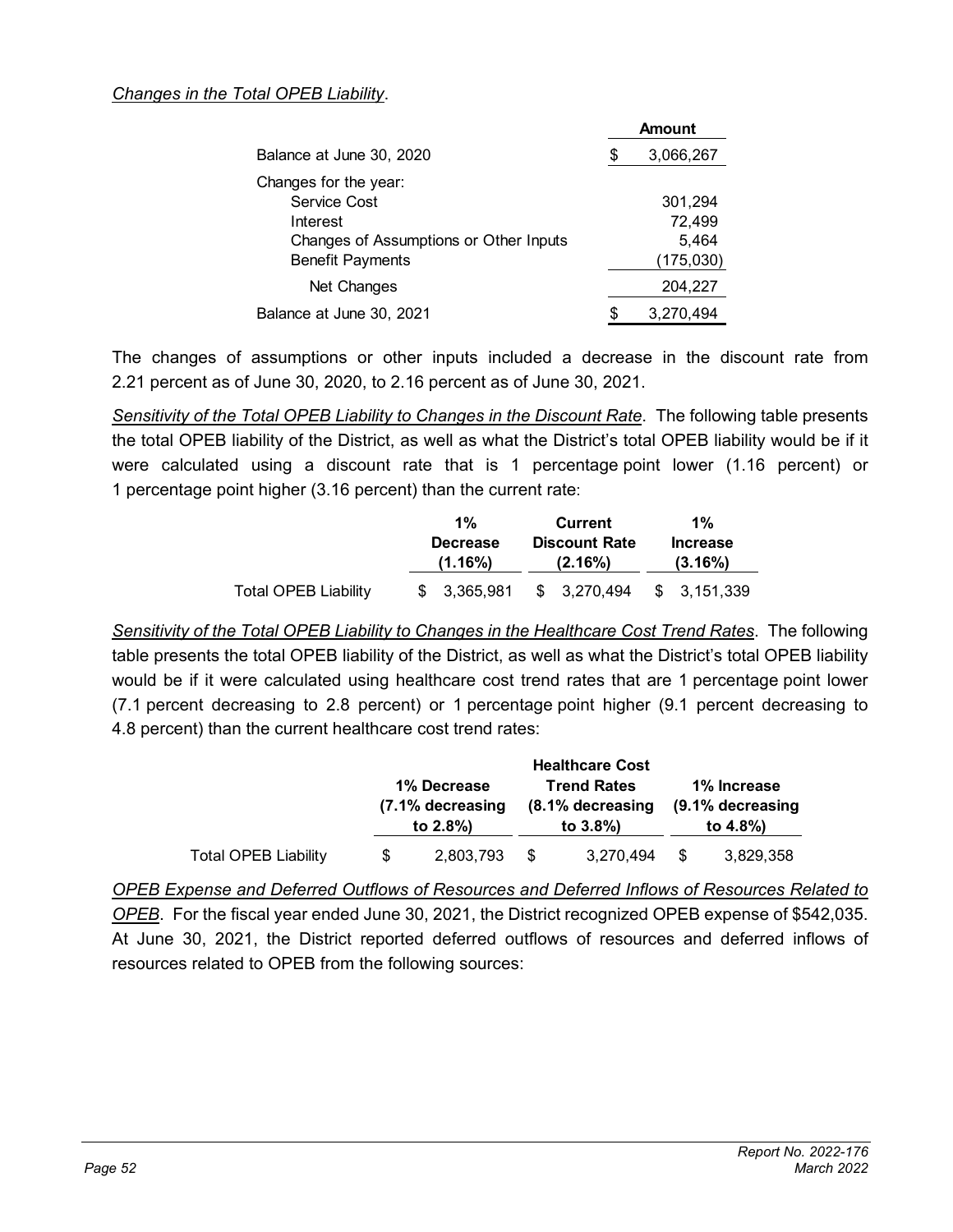| <b>Description</b>                                                                                     |    | <b>Deferred Outflows</b><br>of Resources | <b>Deferred Inflows</b><br>of Resources |
|--------------------------------------------------------------------------------------------------------|----|------------------------------------------|-----------------------------------------|
| Differences Between Expected and<br><b>Actual Experience</b><br>Changes of Assumptions or Other Inputs | S  | 720,347                                  | 94,596<br>10,040                        |
| Total                                                                                                  | ß. | 720,347                                  | 104,636                                 |

Amounts reported as deferred outflows of resources and deferred inflows of resources related to OPEB will be recognized in OPEB expense as follows:

| <b>Fiscal Year Ending June 30</b> | Amount |         |
|-----------------------------------|--------|---------|
| 2022                              | S      | 168.242 |
| 2023                              |        | 169,360 |
| 2024                              |        | 173.821 |
| 2025                              |        | 104,288 |
| Total                             | S.     | 615,711 |

## **G. Special Termination Benefits**

The Board's collective bargaining agreements with Flagler County Educators Association and Flagler Educational Support Personnel Association provide for the payment of special termination benefit bonuses of \$6,000 to qualifying employees at the date of their retirement. In addition to payments for accrued leave balances, the District recorded expenditures of \$486,000 during the 2020-21 fiscal year for these special termination benefit bonuses. The reported amount of \$1,944,000 represents the District's estimated liability for future payments to qualified employees as of June 30,2021.

### **H. Other Significant Commitments**

**Encumbrances**. Appropriations in governmental funds are encumbered upon issuance of purchase orders for goods and services. Even though appropriations lapse at the end of the fiscal year, unfilled purchase orders of the current year are carried forward and the next fiscal year's appropriations are likewise encumbered.

|                                                                                                                                                         |   | <b>Major Funds</b>                 |   |                                       |   |           |
|---------------------------------------------------------------------------------------------------------------------------------------------------------|---|------------------------------------|---|---------------------------------------|---|-----------|
| <b>Capital Projects -</b><br><b>Special Revenue -</b><br><b>Federal Education</b><br><b>Local Capital</b><br><b>Stabilization</b><br><b>Improvement</b> |   | <b>Capital Projects -</b><br>Other |   | Total<br>Governmental<br><b>Funds</b> |   |           |
| \$<br>87.709                                                                                                                                            | S | 845,000                            | S | 123,906                               | S | 1,056,615 |

The following is a schedule of encumbrances at June 30, 2021:

### **I. Risk Management Programs**

The District is exposed to various risks of loss related to torts; theft of, damage to, and destruction of assets; errors and omissions; injuries to employees; and natural disasters. The Flagler County District School Board is a member of the North East Florida Educational Consortium (Consortium) under which several district school boards have established a combined limited self-insurance program for property protection, general liability, automobile liability, workers' compensation, money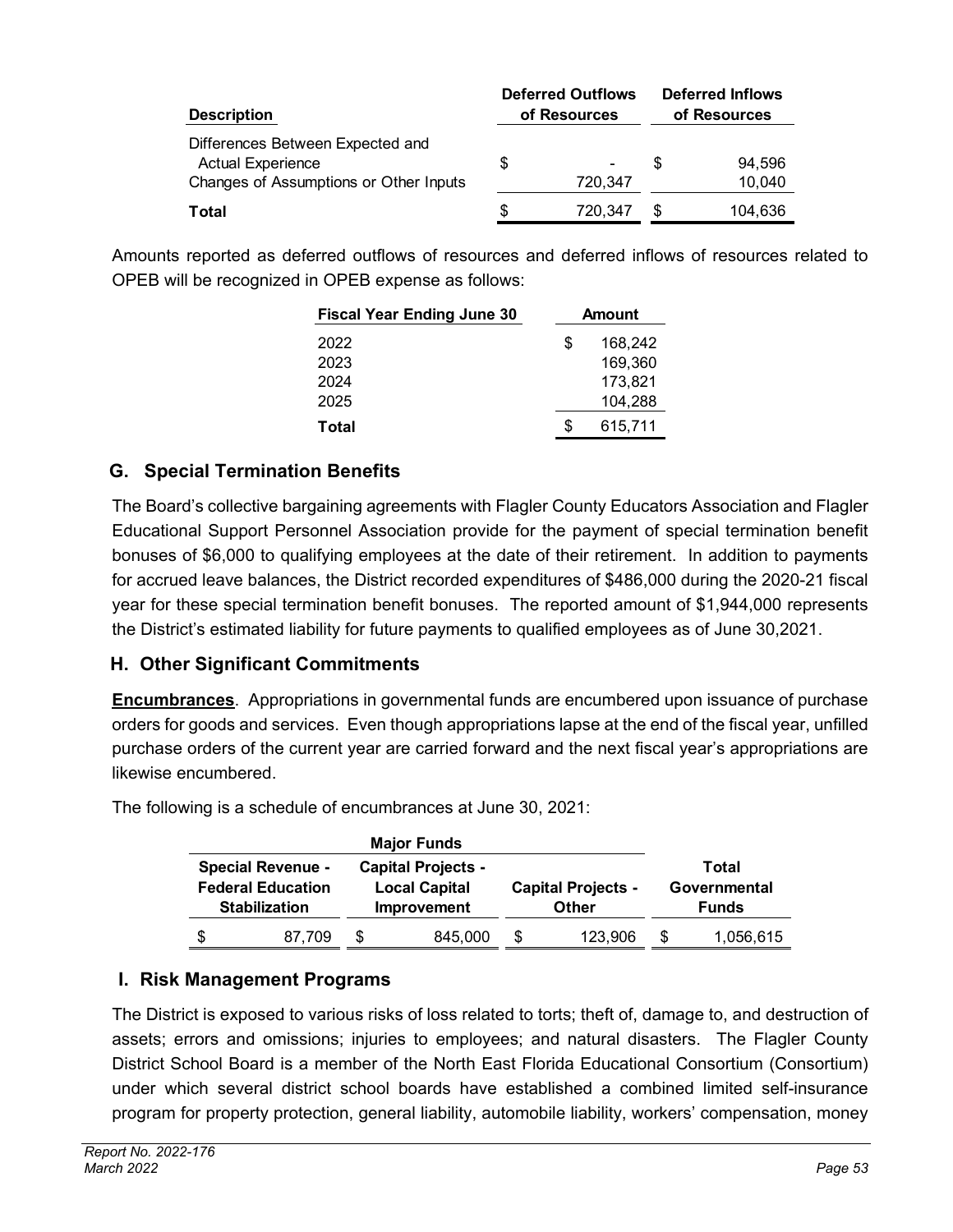and securities, employee fidelity and faithful performance, boiler and machinery, and other coverage deemed necessary by the members of the Consortium. Section 1001.42(12)(k), Florida Statutes, provides the authority for the District to enter into such a risk management program. The Consortium is self-sustaining through member assessments (premiums), and purchases coverage through commercial companies for claims in excess of specified amounts. The Board of Directors for the Consortium is composed of superintendents of all participating districts. The Putnam County District School Board serves as fiscal agent for the Consortium.

The Board has established a self-insurance program for group health and hospitalization coverage, which includes medical and prescription drug coverage up to specified amounts. The District has entered into an agreement with an insurance company to provide specific excess coverage of claim amounts above the stated amount on an individual claim basis, and aggregate excess coverage when total claims minus specific excess coverage exceeds the loss fund established annually by the District. The District has contracted with an insurance administrator to administer the self-insurance programs, including the processing, investigating, and payment of claims. Dental, vision, and life insurance is being provided through commercial insurance with minimum deductibles for each line of coverage.

The District's health and hospitalization insurance program was administered by an insurance carrier under an agreement wherein the total premium was divided, and the District retained on deposit a portion of the premium in a minimum premium account. The insurance carrier made draws on this account to pay claims submitted by District employees and dependents. Effective September 1, 2019, the District changed insurance carriers to administer its health and hospital insurance program, and remits payments to the insurance carrier for claims paid against the District's program. The minimum premium account used for claim payments by the previous insurance carrier was closed in March 2021.

Settled claims resulting from these risks have not exceeded commercial coverage in any of the past 3 fiscal years.

A liability in the amount of \$995,000 was actuarially determined to cover estimated incurred, but not reported, insurance claims payable at June 30, 2021.

The following schedule represents the changes in claims liability for the past 2 fiscal years for the District's self-insurance program:

| <b>Beginning of</b><br><b>Fiscal Year</b><br><b>Fiscal Year</b><br>Liability |    |                          | <b>Current Year</b><br><b>Claims and</b><br><b>Changes in</b><br><b>Estimates</b> | <b>Claims</b><br><b>Payments</b> |  | <b>Balance at</b><br><b>Fiscal</b><br><b>Year End</b> |   |                          |
|------------------------------------------------------------------------------|----|--------------------------|-----------------------------------------------------------------------------------|----------------------------------|--|-------------------------------------------------------|---|--------------------------|
| 2019-20<br>2020-21                                                           | \$ | 892,000.00<br>926,000.00 | \$.                                                                               | 8,527,738.04<br>9,389,842.69     |  | \$ (8,493,738.04)<br>(9,320,842.69)                   | S | 926,000.00<br>995,000.00 |

### **J. Operating Lease Commitment**

The District leases computers under operating leases which expire on July 15, 2022. The leased assets and the related commitment are not reported on the District's statement of net position. Operating lease payments are recorded as expenses when paid and incurred. Outstanding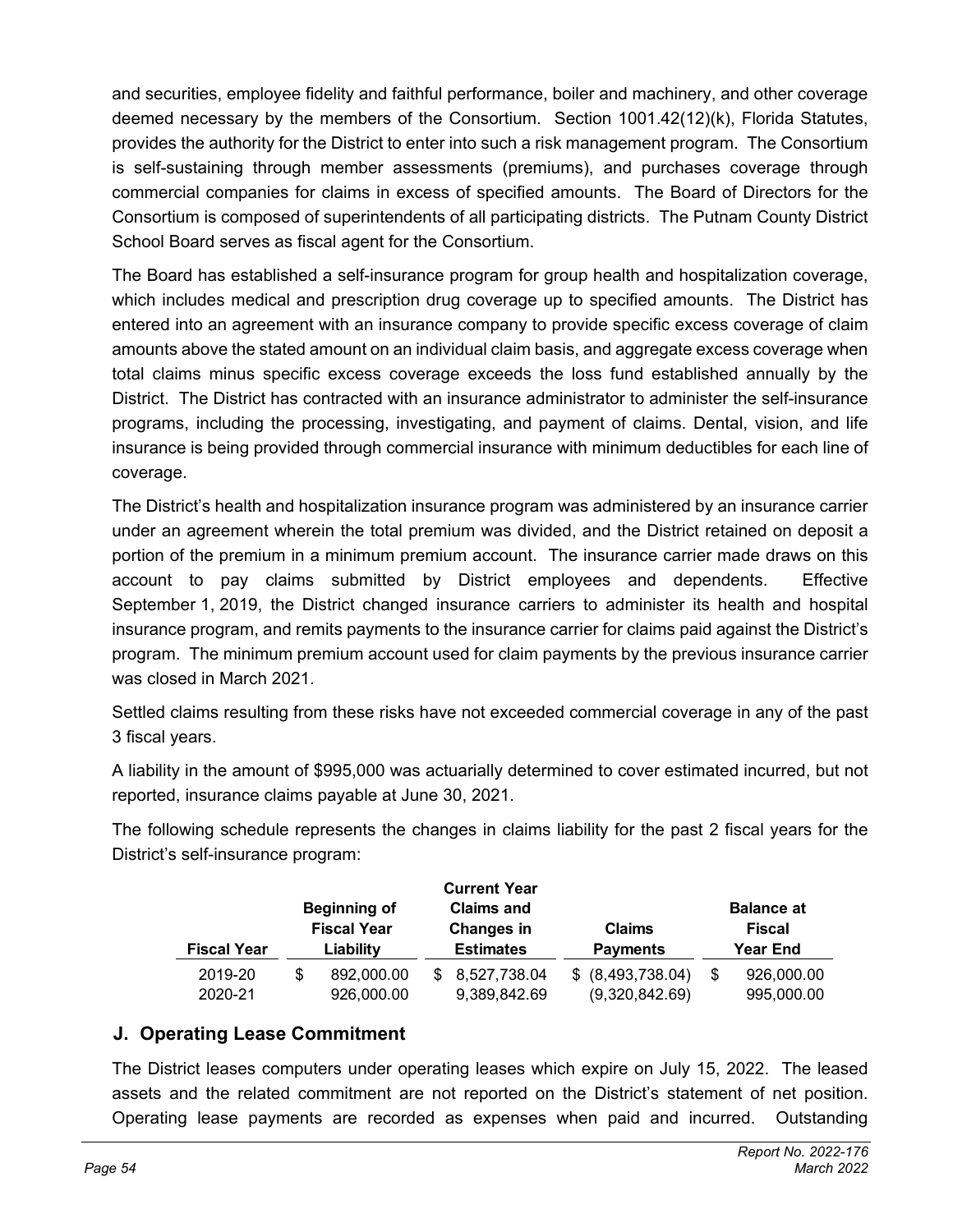commitments resulting from the lease agreements are contingent upon future appropriations. Future minimum lease commitments for these noncancelable operating leases are as follows:

| <b>Fiscal Year Ending June 30</b>      | Amount                     |  |  |  |
|----------------------------------------|----------------------------|--|--|--|
| 2022<br>2023                           | \$478.901.33<br>300,000.00 |  |  |  |
| <b>Total Minimum Payments Required</b> | \$778,901.33               |  |  |  |

### **K. Changes in Short-Term Debt**

The following is a schedule of changes in short-term debt:

|                                | <b>Beginning</b><br><b>Balance</b> |      |   | <b>Additions</b> | <b>Deductions</b> | <b>Ending</b><br><b>Balance</b> |
|--------------------------------|------------------------------------|------|---|------------------|-------------------|---------------------------------|
| <b>GOVERNMENTAL ACTIVITIES</b> |                                    |      |   |                  |                   |                                 |
| <b>Tax Anticipation Note</b>   |                                    | 0.00 | S | 9.000.000        | \$<br>9,000,000   | 0.00                            |

Proceeds from the tax anticipation note were used for the payment of operating expenses incurred in operating the District's schools for the 2020-21 fiscal year. The note was issued on August 27, 2020, under the provisions of Section 1011.13, Florida Statutes, with a stated interest rate of 0.72 percent. The note was repaid on January 19, 2021.

#### **L. Long-Term Liabilities**

#### **Certificates of Participation**

Certificates of participation at June 30, 2021, are as follows:

| <b>Series</b>                                                | <b>Amount</b><br>Outstanding | <b>Interest</b><br><b>Rates</b><br>(Percent) | Lease<br>Term<br><b>Maturity</b> | Original<br><b>Amount</b> |
|--------------------------------------------------------------|------------------------------|----------------------------------------------|----------------------------------|---------------------------|
|                                                              |                              |                                              |                                  |                           |
| Series 2005-QZAB                                             | 5,000,000<br>\$              | None                                         | 2022                             | 5,000,000<br>\$.          |
| Series 2014A, Refunding                                      | 32,455,000                   | $3.25 - 5.00$                                | 2031                             | 43,870,000                |
| Series 2015A, Refunding                                      | 3,485,000                    | 2.08                                         | 2024                             | 8,915,000                 |
| Subtotal Certificates of Participation                       | 40,940,000                   |                                              |                                  | \$57,785,000              |
| <b>Plus Unamortized Premiums:</b><br>Series 2014A, Refunding | 2,626,048                    |                                              |                                  |                           |
| <b>Total Certificates of Participation</b>                   | \$43,566,048                 |                                              |                                  |                           |

The District entered a financing arrangement on April 1, 1998, which was characterized as a lease-purchase agreement, with the Leasing Corporation whereby the District secured financing of various educational facilities. The financing was accomplished through the issuance of certificates of participation to be repaid from the proceeds of rents paid by the District.

As a condition of the financing arrangement, the District has given a ground lease on District property to the Leasing Corporation, with a rental fee of \$10 per year. The properties covered by the ground leases are, together with the improvements constructed thereon from the financing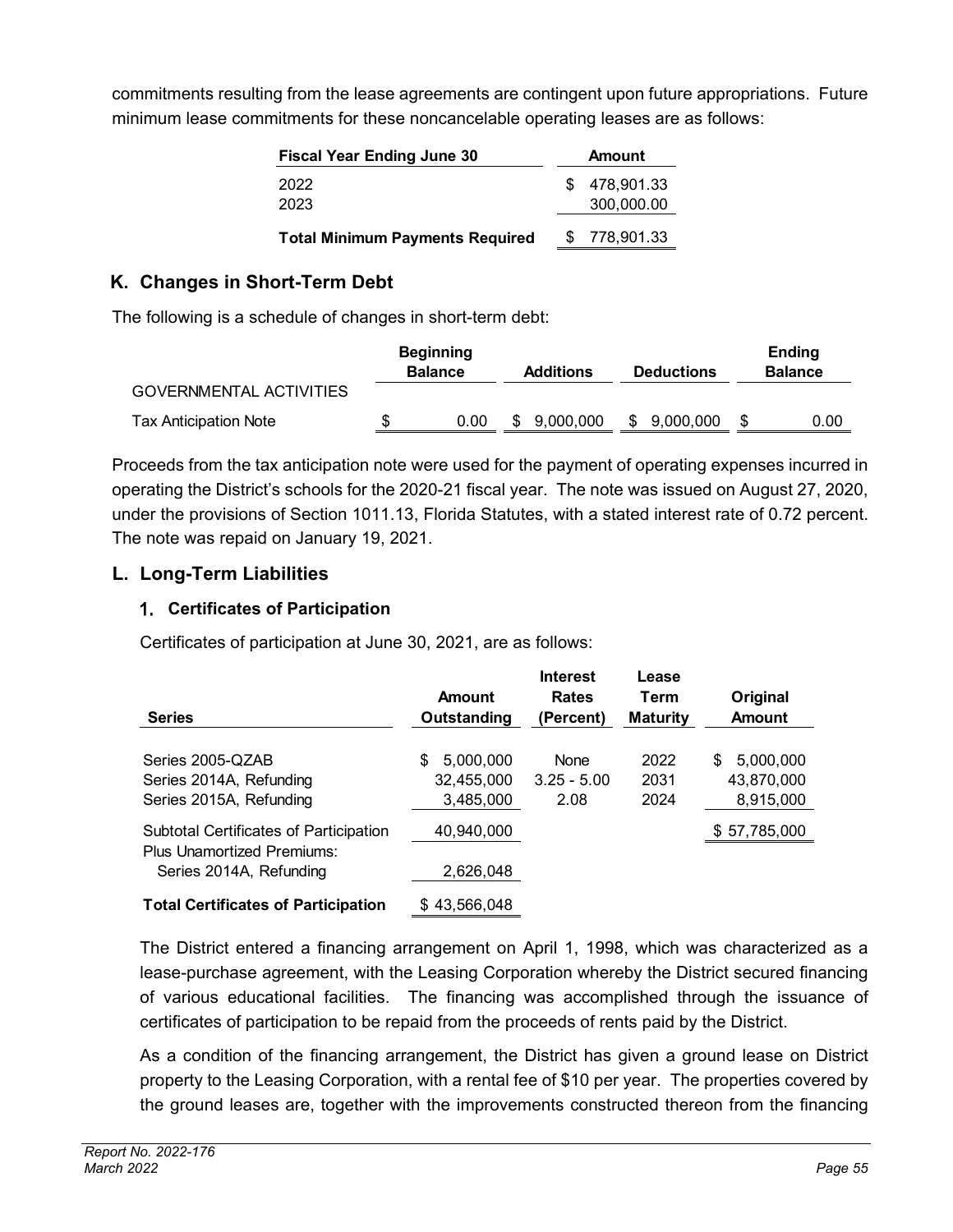proceeds, leased back to the District. If the District fails to renew the leases and to provide for the rent payments through to term, the District may be required to surrender the sites included under the Ground Lease Agreement for the benefit of the securers of the certificates for a period of time specified by the arrangement which may be up to 30 years from the date of inception of the arrangement.

| <b>Certificates</b>     | <b>Lease Term</b>                            |  |  |  |  |
|-------------------------|----------------------------------------------|--|--|--|--|
|                         |                                              |  |  |  |  |
| Series 2014A, Refunding | Earlier of date paid in full or July 1, 2030 |  |  |  |  |
| Series 2015A, Refunding | Earlier of date paid in full or July 1, 2023 |  |  |  |  |

The District properties included in the various ground leases under these arrangements include Rymfire Elementary School; Matanzas High School; Government Services Building; and various school facility renovations.

On October 1, 2005, the District entered a financing arrangement for Series 2005-QZAB Certificates of Participation issued under a special program whereby the certificates, commencing on October 27, 2005, will mature in full on October 27, 2021, for the original amount of \$5,000,000. There is no interest cost for borrowing moneys under the program. The financing proceeds were used for improvements and to acquire technology-related equipment at two designated schools, which are leased by the District from the Leasing Corporation. The District entered into a forward delivery agreement under which mandatory deposits (rent payments) of \$257,691 for 16 consecutive years began on October 27, 2006. The forward delivery agreement provides a guaranteed investment return whereby the required deposits, along with accrued interest, will be sufficient to redeem the certificates at maturity. The invested assets accumulate pursuant to the forward delivery agreement and are held under a trust agreement until the certificates mature. The Series 2005-QZAB issue is secured by the assets held under the trust agreement in the event of cancellation or default.

With the exception of the Series 2005-QZAB issue, the lease payments are payable by the District semiannually, on August 1 and February 1, and must be remitted by the District as of the 15th day of the month preceding the payment dates.

The following is a schedule by years of future minimum lease payments under the lease agreement together with the present value of minimum lease payments as of June 30:

|                                                                      |              |                  | <b>COPs</b>      | <b>COPs from Direct</b><br><b>Borrowings</b> |                 |  |  |
|----------------------------------------------------------------------|--------------|------------------|------------------|----------------------------------------------|-----------------|--|--|
| <b>Fiscal Year Ending June 30</b>                                    | Total        | <b>Principal</b> | <b>Interest</b>  | <b>Principal</b>                             | <b>Interest</b> |  |  |
| 2022                                                                 | \$10,231,044 | 7.620.000<br>\$  | 1.410.412<br>\$. | 1.140.000<br>S                               | \$<br>60,632    |  |  |
| 2023                                                                 | 5.222.874    | 2.750.000        | 1.276.162        | 1.160.000                                    | 36.712          |  |  |
| 2024                                                                 | 5,217,611    | 2,885,000        | 1,135,287        | 1.185.000                                    | 12,324          |  |  |
| 2025                                                                 | 4.017.412    | 3.030.000        | 987.412          |                                              |                 |  |  |
| 2026                                                                 | 4.044.906    | 3.185.000        | 859,906          |                                              |                 |  |  |
| 2027-2031                                                            | 20.058.180   | 17.985.000       | 2,073,180        |                                              |                 |  |  |
| Subtotal Minimum Lease Payments<br><b>Plus Unamortized Premiums:</b> | 48.792.027   | 37.455.000       | 7.742.359        | 3.485.000                                    | 109.668         |  |  |
| Series 2014A, Refunding                                              | 2,626,048    | 2.626.048        |                  |                                              |                 |  |  |
| <b>Total Minimum Lease Payments</b>                                  | \$51,418,075 | \$40,081,048     | 7,742,359<br>S.  | 3,485,000<br>S                               | \$<br>109,668   |  |  |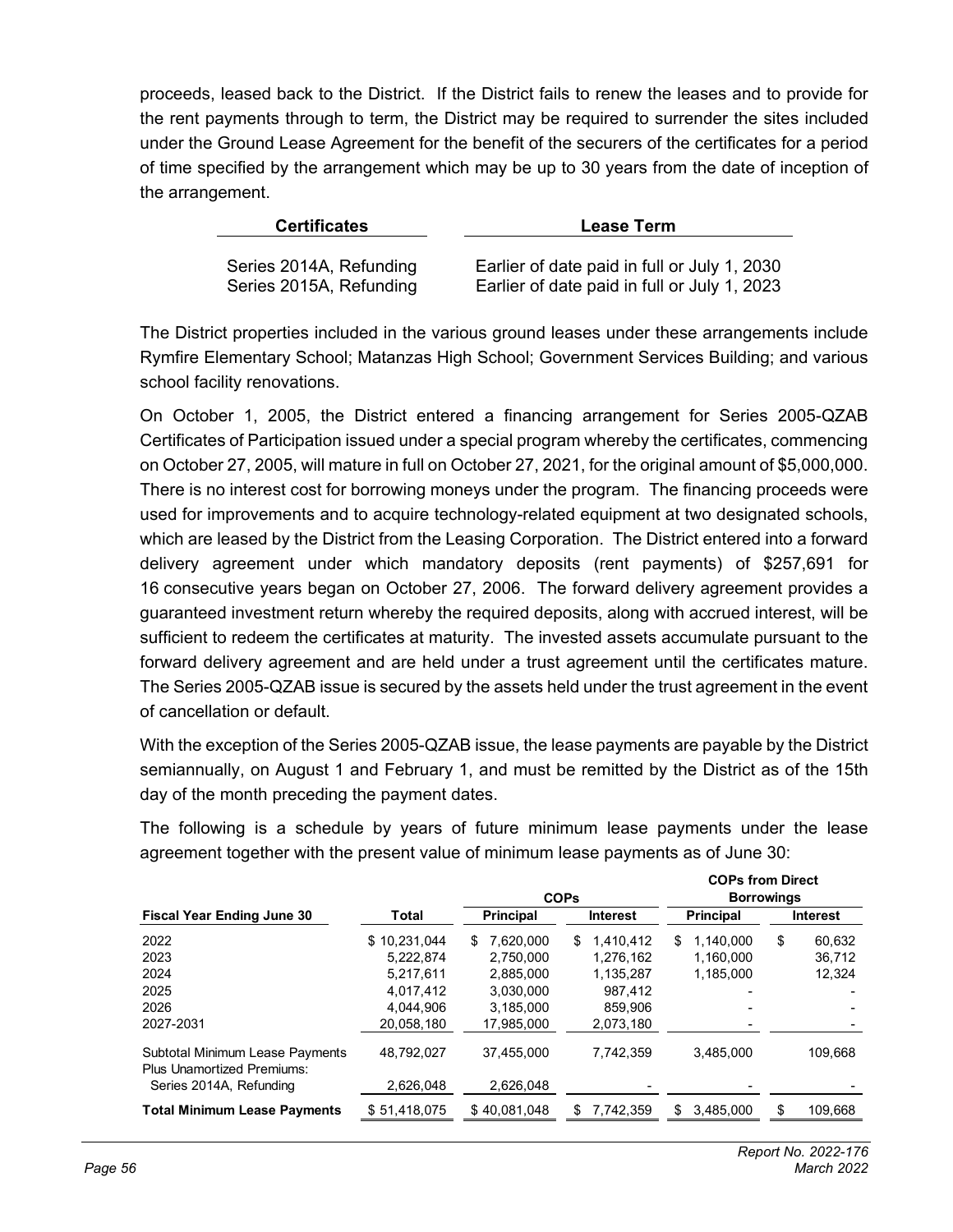## **Bonds Payable**

Bonds payable at June 30, 2021, are as follows:

| <b>Bond Type</b>                                                          |    | Amount<br>Outstanding | Interest<br><b>Rates</b><br>(Percent) | Annual<br><b>Maturity</b><br>Τo |  |
|---------------------------------------------------------------------------|----|-----------------------|---------------------------------------|---------------------------------|--|
| State School Bonds:<br>Series 2011A, Refunding<br>District Revenue Bonds: | \$ | 145.000               | $3 - 5$                               | 2023                            |  |
| Series 1998                                                               |    | 1,220,000             | 5                                     | 2029                            |  |
| <b>Total Bonds Payable</b>                                                | S  | 1,365,000             |                                       |                                 |  |

The various bonds were issued to finance capital outlay projects of the District. The following is a description of the bonded debt issues:

#### **State School Bonds**

These bonds are issued by the SBE on behalf of the District. The bonds mature serially and are secured by a pledge of the District's portion of the State-assessed motor vehicle license tax. The State's full faith and credit is also pledged as security for these bonds. Principal and interest payments, investment of debt service fund resources, and compliance with reserve requirements are administered by the SBE and the SBA.

#### **District Revenue Bonds**

Capital Improvement Revenue Bonds, Series 1998, issued in the amount of \$3,010,000, are authorized by Chapter 1011, Florida Statutes, and Section 550.135, Florida Statutes, as supplemented by Chapter 3011, Laws of Florida (1955), as amended by Chapters 71-367, 71-639, and 73-466, Laws of Florida. The principal and interest on the bonds are paid solely from, and secured by, a prior lien upon and pledge of that portion of the money distributed to the District from the State's Pari-mutuel Tax Collection Trust Fund pursuant to Chapter 550, Florida Statutes (effective July 1, 2000, tax proceeds are distributed pursuant to Section 212.20(6)(d)6.a., Florida Statutes). The annual distribution is remitted by the Florida Department of Financial Services to the District.

The District has pledged a total of \$1,480,000 of sales tax revenues in connection with the District Revenue Bonds, Series 1998, described above. During the 2020-21 fiscal year, the District pledged revenues totaling \$223,250 and expended \$184,000 (83 percent) of these revenues for debt service directly collateralized by these revenues. Approximately 83 percent of the pledged revenues are committed until final maturity of the debt on August 1, 2028.

Annual requirements to amortize all bonded debt outstanding as of June 30, 2021, are as follows: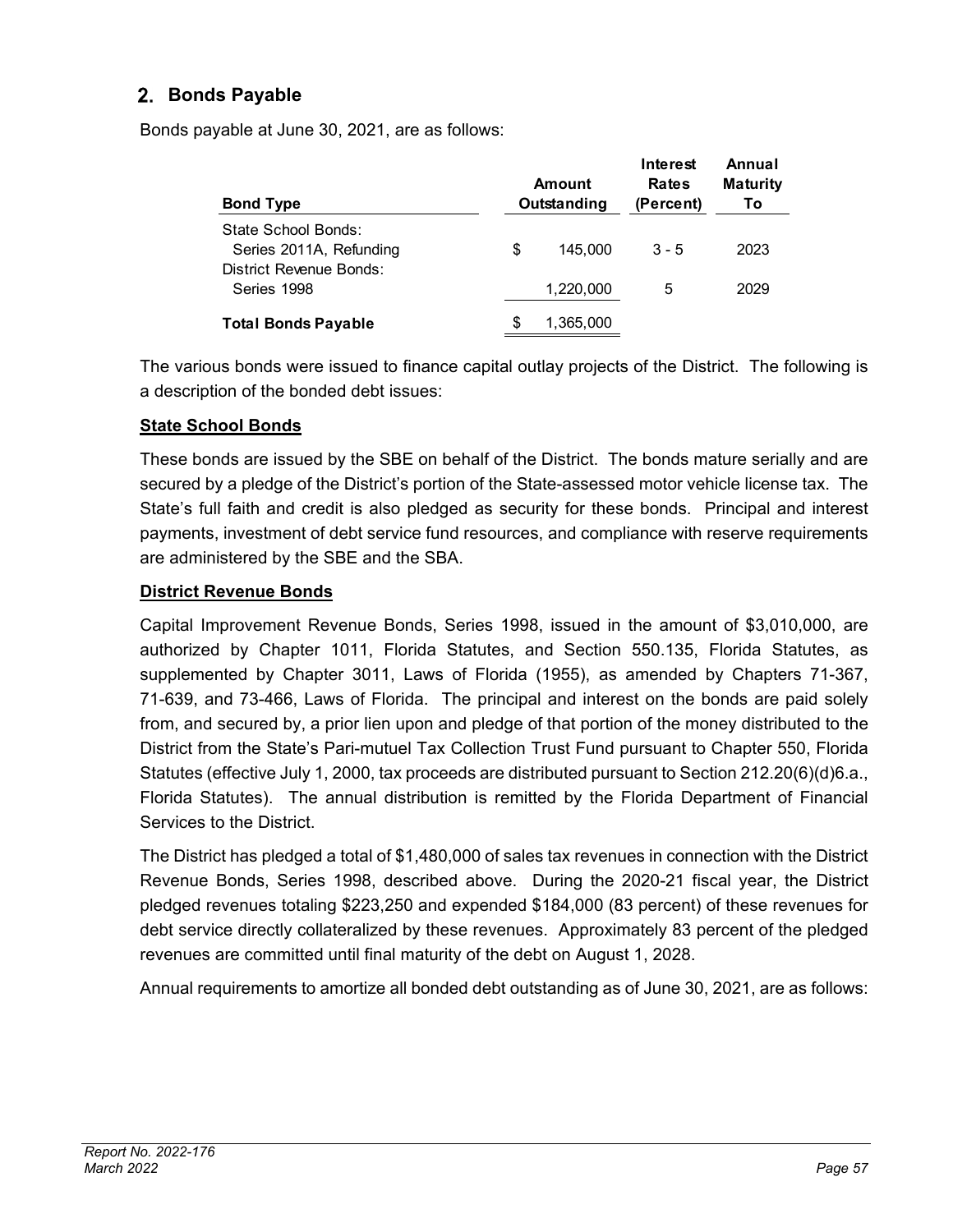| <b>Fiscal Year Ending June 30</b>                                            | Total                                                          | <b>Principal</b>                                               | <b>Interest</b>                                          |  |
|------------------------------------------------------------------------------|----------------------------------------------------------------|----------------------------------------------------------------|----------------------------------------------------------|--|
| State School Bonds:<br>2022<br>2023                                          | \$<br>74,350<br>77,250                                         | \$<br>70,000<br>75,000                                         | \$<br>4,350<br>2,250                                     |  |
| <b>Total State School Bonds</b>                                              | 151,600                                                        | 145,000                                                        | 6,600                                                    |  |
| District Revenue Bonds:<br>2022<br>2023<br>2024<br>2025<br>2026<br>2027-2029 | 182,875<br>186,375<br>184,500<br>187,250<br>184,625<br>554,375 | 125,000<br>135,000<br>140,000<br>150,000<br>155,000<br>515,000 | 57,875<br>51,375<br>44,500<br>37,250<br>29,625<br>39,375 |  |
| Total District Revenue Bonds                                                 | 1,480,000                                                      | 1,220,000                                                      | 260,000                                                  |  |
| <b>Total Bonds Payable</b>                                                   | 1,631,600<br>S                                                 | 1,365,000<br>S                                                 | 266,600<br>S                                             |  |

## **Changes in Long-Term Liabilities**

The following is a summary of changes in long-term liabilities:

| <b>Description</b>                                                                                                                                   | <b>Beginning</b><br><b>Balance</b>                | <b>Additions</b>                            | <b>Deductions</b>                             | <b>Ending</b><br><b>Balance</b>                   | Due In<br><b>One Year</b>                |  |
|------------------------------------------------------------------------------------------------------------------------------------------------------|---------------------------------------------------|---------------------------------------------|-----------------------------------------------|---------------------------------------------------|------------------------------------------|--|
| <b>GOVERNMENTAL ACTIVITIES</b>                                                                                                                       |                                                   |                                             |                                               |                                                   |                                          |  |
| <b>Bonds Payable</b>                                                                                                                                 | 1,550,000<br>\$                                   | \$                                          | \$<br>185.000                                 | \$<br>1.365.000                                   | \$<br>195,000                            |  |
| Certificates of Participation Payable<br>Unamortized Premiums<br>Certificates of Participation Payable, Net                                          | 44.550.000<br>2.900.998<br>47.450.998             |                                             | 3.610.000<br>274.950<br>3.884.950             | 40.940.000<br>2.626.048<br>43.566.048             | 8.760.000<br>262.604<br>9,022,604        |  |
| <b>Compensated Absences Payable</b><br><b>Special Termination Benefits Payable</b><br>Other Postemployment Benefits Payable<br>Net Pension Liability | 5.617.074<br>2.040.000<br>3,066,267<br>73,693,731 | 872.954<br>390,000<br>379.257<br>43.764.654 | 1.179.256<br>486.000<br>175.030<br>29,139,381 | 5.310.772<br>1.944.000<br>3.270.494<br>88,319,004 | 405,341<br>390.000<br>379.257<br>261,857 |  |
| <b>Total Governmental Activities</b>                                                                                                                 | \$133,418,070                                     | \$45.406.865                                | \$35,049.617                                  | \$143.775.318                                     | \$10.654.059                             |  |

For the governmental activities, compensated absences, special termination benefits, pensions, and other postemployment benefits are generally liquidated with resources of the General Fund.

### **M. Fund Balance Reporting**

In addition to committed and assigned fund balance categories discussed in Note I.F.10., fund balances may be classified as follows:

- **Nonspendable Fund Balance**. Nonspendable fund balance is the net current financial resources that cannot be spent because they are either not in spendable form or are legally or contractually required to be maintained intact. Generally, not in spendable form means that an item is not expected to be converted to cash.
- **Restricted Fund Balance**. Restricted fund balance is the portion of fund balance on which constraints have been placed by creditors, grantors, contributors, laws or regulations of other governments, constitutional provisions, or enabling legislation. Restricted fund balance places the most binding level of constraint on the use of fund balance.
- **Unassigned Fund Balance**. The unassigned fund balance is the portion of fund balance that is the residual classification for the General Fund. This balance represents amounts that have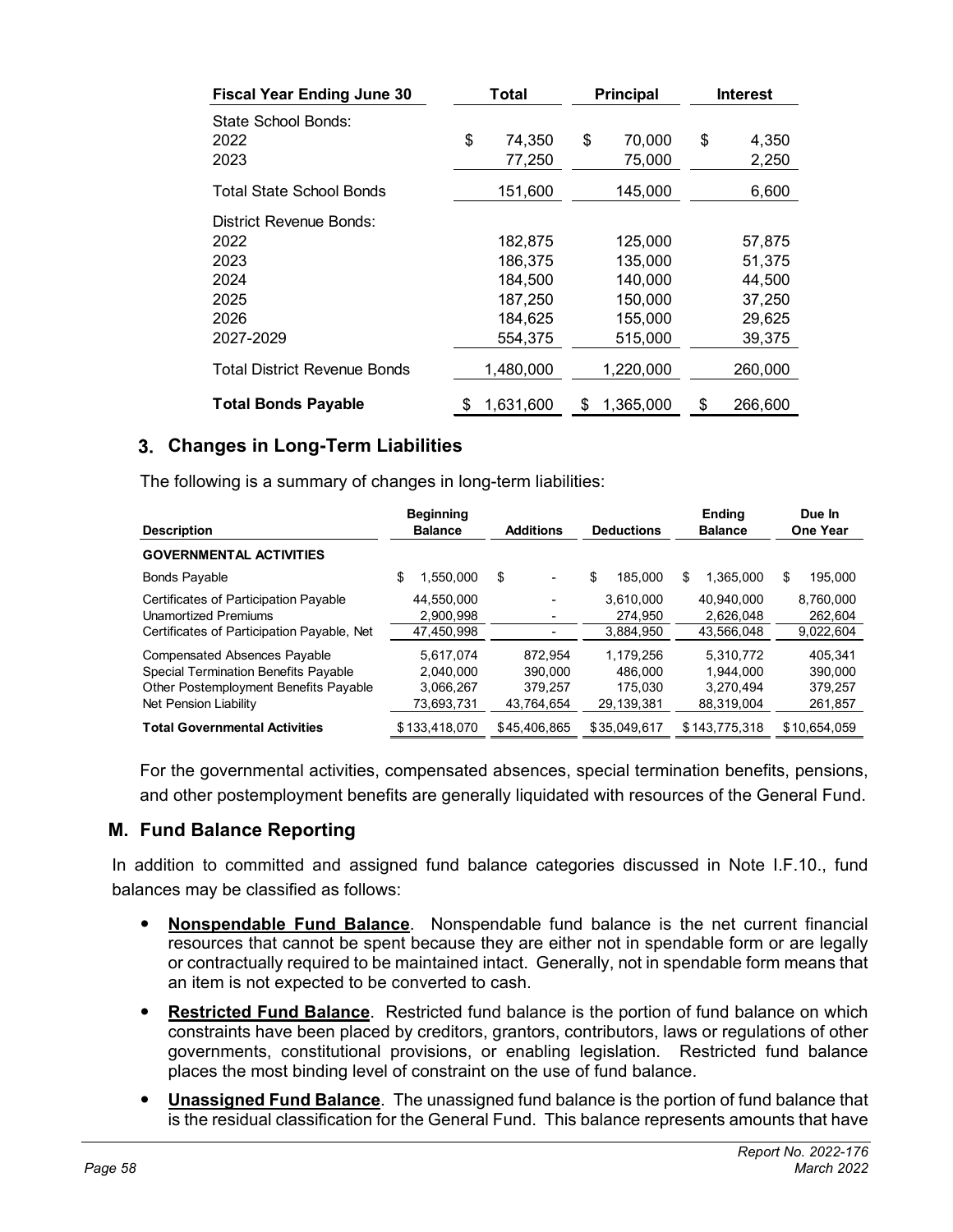not been assigned to other funds and that have not been restricted, committed, or assigned for specific purposes.

#### **N. Interfund Receivables and Payables**

The following is a summary of interfund receivables and payables reported in the fund financial statements:

|                                        |    |                    |                 | <b>Interfund</b> |  |  |  |
|----------------------------------------|----|--------------------|-----------------|------------------|--|--|--|
| <b>Funds</b>                           |    | <b>Receivables</b> | <b>Payables</b> |                  |  |  |  |
| Major:                                 |    |                    |                 |                  |  |  |  |
| General                                | \$ | 2,600,349.67       | S               | 4,707.73         |  |  |  |
| Special Revenue:                       |    |                    |                 |                  |  |  |  |
| Other                                  |    | 1,075.56           |                 | 2,021,132.33     |  |  |  |
| <b>Federal Education Stabilization</b> |    |                    |                 | 579,410.84       |  |  |  |
| Nonmajor Governmental                  |    | 193.50             |                 |                  |  |  |  |
| <b>Internal Service</b>                |    | 3,632.17           |                 |                  |  |  |  |
| Total                                  |    | 2,605,250.90       | S               | 2,605,250.90     |  |  |  |

The interfund receivables and payables represent the payment of expenditures by one fund for another fund and will be repaid within 12 months.

#### **O. Revenues**

#### **Schedule of State Revenue Sources**

The following is a schedule of the District's State revenue sources for the 2020-21 fiscal year:

| <b>Source</b>                                               | Amount          |
|-------------------------------------------------------------|-----------------|
| Florida Education Finance Program                           | \$34,865,276.00 |
| Categorical Educational Program - Class Size Reduction      | 13,053,061.00   |
| Workforce Development Program                               | 1,016,068.00    |
| <b>Adults with Disabilities</b>                             | 535,891.99      |
| Voluntary Prekindergarten Program                           | 525,827.83      |
| Motor Vehicle License Tax (Capital Outlay and Debt Service) | 459,784.21      |
| Charter School Capital Outlay                               | 437,588.00      |
| <b>Sales Tax Distribution</b>                               | 223,250.00      |
| Miscellaneous                                               | 604,812.60      |
| Total                                                       | \$51,721,559.63 |

Accounting policies relating to certain State revenue sources are described in Note I.G.2.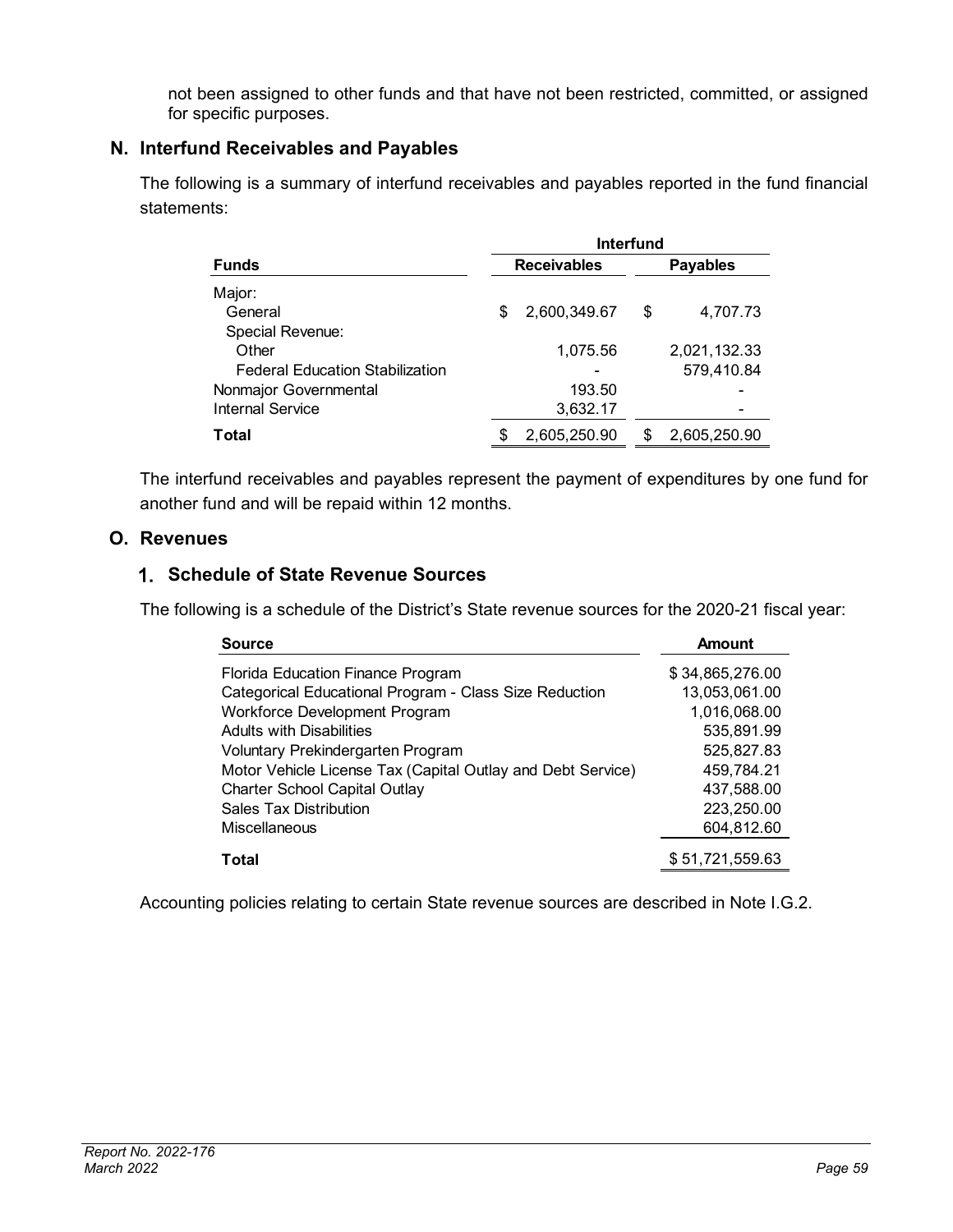# **Property Taxes**

The following is a summary of millages and taxes levied on the 2020 tax roll for the 2020-21 fiscal year:

|                                                          | <b>Millages</b> |     | Taxes Levied |
|----------------------------------------------------------|-----------------|-----|--------------|
| <b>General Fund</b>                                      |                 |     |              |
| Nonvoted School Tax:                                     |                 |     |              |
| Required Local Effort                                    | 3.754           | \$  | 41,304,392   |
| <b>Basic Discretionary Local Effort</b>                  | 0.748           |     | 8,230,064    |
| <b>Capital Projects - Local Capital Improvement Fund</b> |                 |     |              |
| Nonvoted Tax:                                            |                 |     |              |
| Local Capital Improvements                               | 1.500           |     | 16,504,140   |
| Total                                                    | 6.002           | \$. | 66,038,596   |

## **P. Interfund Transfers**

The following is a summary of interfund transfers reported in the fund financial statements:

|                                  |                     | <b>Interfund</b>     |  |  |  |  |  |
|----------------------------------|---------------------|----------------------|--|--|--|--|--|
| <b>Funds</b>                     | <b>Transfers In</b> | <b>Transfers Out</b> |  |  |  |  |  |
| Major:                           |                     |                      |  |  |  |  |  |
| General                          | \$3,640,202.67      | S                    |  |  |  |  |  |
| Debt Service:                    |                     |                      |  |  |  |  |  |
| Other                            | 5,578,615.81        |                      |  |  |  |  |  |
| Capital Projects:                |                     |                      |  |  |  |  |  |
| <b>Local Capital Improvement</b> |                     | 6,703,730.48         |  |  |  |  |  |
| Other                            |                     | 2,077,500.00         |  |  |  |  |  |
| Nonmajor Governmental            |                     | 437,588.00           |  |  |  |  |  |
| Total                            | 9,218,818.48<br>S   | \$9,218,818.48       |  |  |  |  |  |

The transfers out of the capital projects funds were to provide debt service principal and interest payments, to pay a portion of property casualty insurance premiums, and to assist in funding maintenance operations of the District.

# **INTERLOCAL AGREEMENT**

On September 8, 2005, the Board entered into an interlocal agreement with the County pursuant to Section 163.01, Florida Statutes, to construct and use an administrative office facility. The District owns 44.2 percent and the County owns 55.8 percent of the facility, which represents their respective share of office space. The facility is owned by the participants as tenants-in-common in proportion to their ownership interest. The costs and expenses of maintaining the facility and any capital improvements are the responsibility of each party in their respective share of office space. The operating costs necessary to operate, maintain, repair, and replace the common areas are to be shared equally by each participant. The District's share of operating costs was \$293,035 for the 2020-21 fiscal year.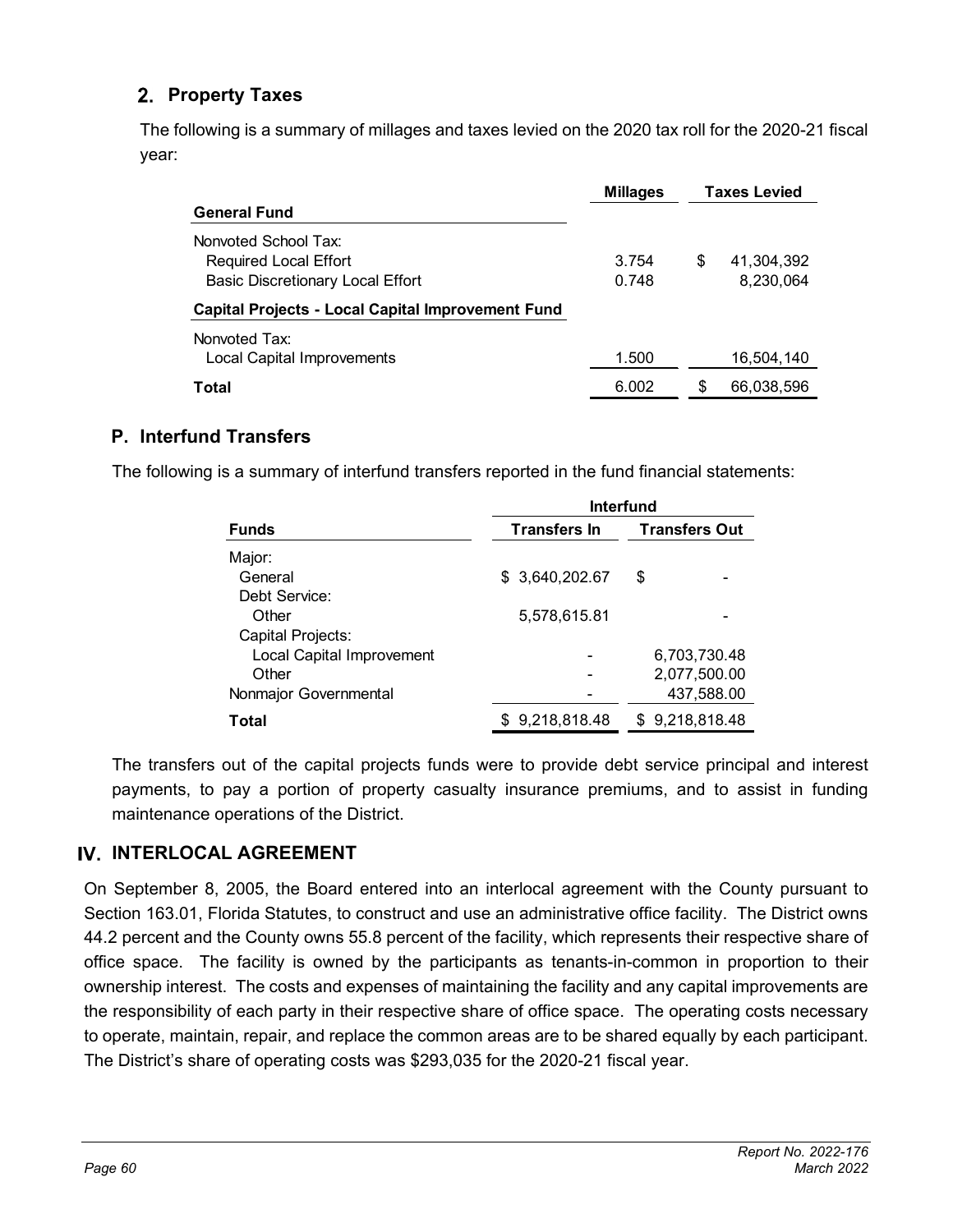The District disbursed a total of \$10,225,611 for the construction of its respective share of office space. A separate grounds lease agreement was executed with the County for land upon which the District's office space is located. The ground lease agreement provides for an annual rental payment of \$10.

# **LITIGATION**

The District is a defendant in various lawsuits. Although the outcome of these lawsuits is not presently determinable, in the opinion of the District's legal counsel, the resolution of these matters will not have a material adverse effect on the financial condition of the District.

# **SUBSEQUENT EVENTS**

The Board authorized the issuance of a tax anticipation note (Note) in the amount of \$7,000,000. The proceeds were used for operating expenses for the fiscal year ending June 30, 2022. The closing of the Note took place on August 19, 2021, and the Note matured on January 20, 2022. The stated interest rate was 0.6 percent. On January 20, 2022, the Note was paid in full.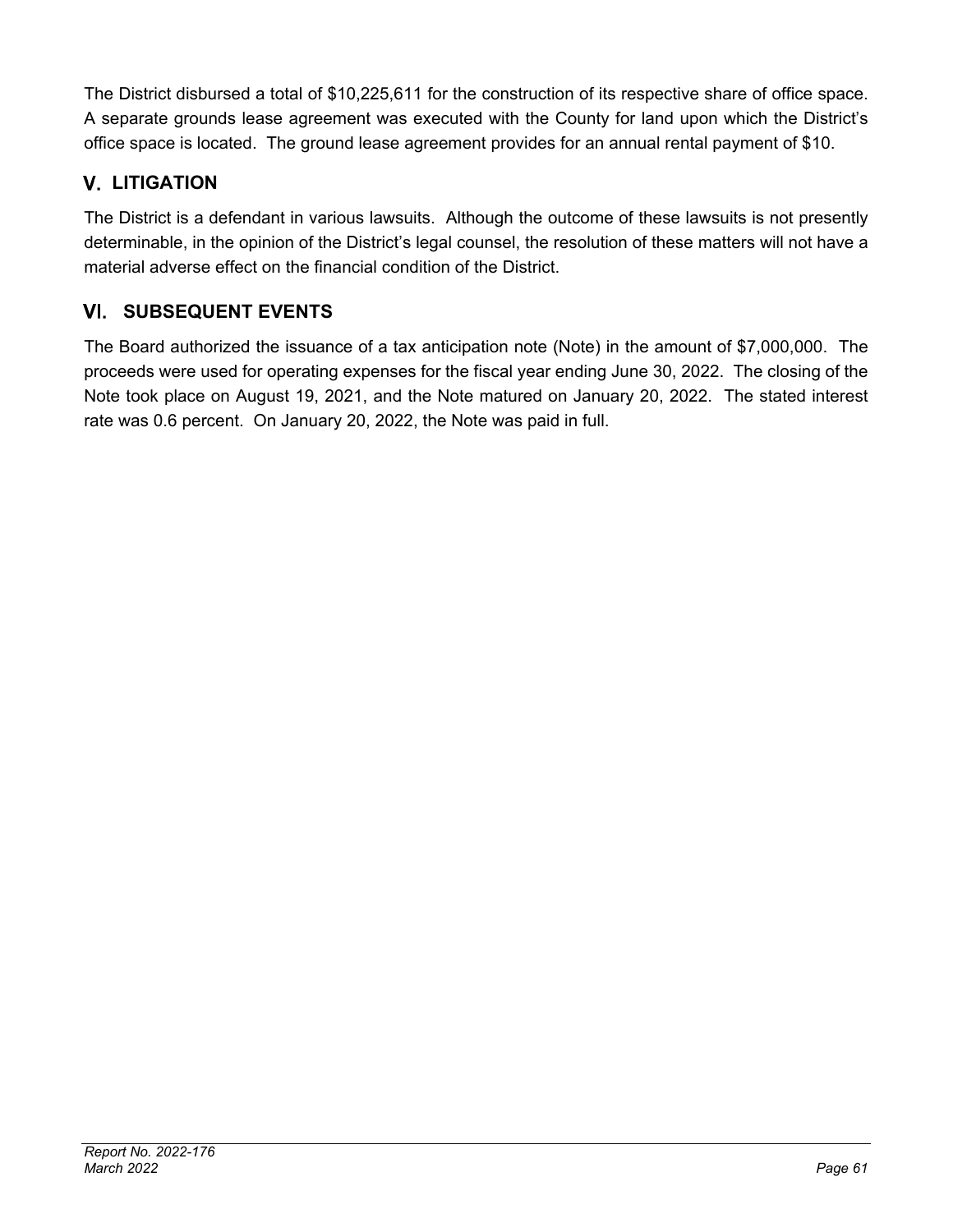# *OTHER REQUIRED SUPPLEMENTARY INFORMATION*

#### **Budgetary Comparison Schedule General and Major Special Revenue Funds For the Fiscal Year Ended June 30, 2021**

|                                                                                                                                                                                                                                                                                                                                                                                                                                                                                                                                                                                                                                                                       | <b>General Fund</b> |                                                                                                                                                                                                                                                                  |    |                                                                                                                                                                                                                                                                                       |    |                                                                                                                                                                                                                                                                                       |    |                                                                                                                                                                                                       |
|-----------------------------------------------------------------------------------------------------------------------------------------------------------------------------------------------------------------------------------------------------------------------------------------------------------------------------------------------------------------------------------------------------------------------------------------------------------------------------------------------------------------------------------------------------------------------------------------------------------------------------------------------------------------------|---------------------|------------------------------------------------------------------------------------------------------------------------------------------------------------------------------------------------------------------------------------------------------------------|----|---------------------------------------------------------------------------------------------------------------------------------------------------------------------------------------------------------------------------------------------------------------------------------------|----|---------------------------------------------------------------------------------------------------------------------------------------------------------------------------------------------------------------------------------------------------------------------------------------|----|-------------------------------------------------------------------------------------------------------------------------------------------------------------------------------------------------------|
|                                                                                                                                                                                                                                                                                                                                                                                                                                                                                                                                                                                                                                                                       |                     | Original<br><b>Budget</b>                                                                                                                                                                                                                                        |    | Final<br><b>Budget</b>                                                                                                                                                                                                                                                                |    | <b>Actual</b>                                                                                                                                                                                                                                                                         |    | <b>Variance with</b><br><b>Final Budget -</b><br><b>Positive</b><br>(Negative)                                                                                                                        |
| <b>Revenues</b>                                                                                                                                                                                                                                                                                                                                                                                                                                                                                                                                                                                                                                                       |                     |                                                                                                                                                                                                                                                                  |    |                                                                                                                                                                                                                                                                                       |    |                                                                                                                                                                                                                                                                                       |    |                                                                                                                                                                                                       |
| Intergovernmental:<br><b>Federal Direct</b><br>Federal Through State and Local<br><b>State</b>                                                                                                                                                                                                                                                                                                                                                                                                                                                                                                                                                                        | \$                  | 125,000.00<br>700,000.00<br>52,061,328.00                                                                                                                                                                                                                        |    | \$<br>132,000.00<br>650,000.00<br>50,400,112.75                                                                                                                                                                                                                                       | \$ | 131,613.28<br>645,984.87<br>50, 343, 276. 73                                                                                                                                                                                                                                          | \$ | (386.72)<br>(4,015.13)<br>(56, 836.02)                                                                                                                                                                |
| Local:<br><b>Property Taxes</b><br>Miscellaneous<br><b>Total Local Revenues</b>                                                                                                                                                                                                                                                                                                                                                                                                                                                                                                                                                                                       |                     | 51,285,445.00<br>51,285,445.00                                                                                                                                                                                                                                   |    | 50,888,588.00<br>50,888,588.00                                                                                                                                                                                                                                                        |    | 47,790,541.85<br>3,034,470.75<br>50,825,012.60                                                                                                                                                                                                                                        |    | (3,098,046.15)<br>3,034,470.75<br>(63, 575.40)                                                                                                                                                        |
| <b>Total Revenues</b>                                                                                                                                                                                                                                                                                                                                                                                                                                                                                                                                                                                                                                                 |                     | 104, 171, 773.00                                                                                                                                                                                                                                                 |    | 102,070,700.75                                                                                                                                                                                                                                                                        |    | 101,945,887.48                                                                                                                                                                                                                                                                        |    | (124, 813.27)                                                                                                                                                                                         |
| <b>Expenditures</b>                                                                                                                                                                                                                                                                                                                                                                                                                                                                                                                                                                                                                                                   |                     |                                                                                                                                                                                                                                                                  |    |                                                                                                                                                                                                                                                                                       |    |                                                                                                                                                                                                                                                                                       |    |                                                                                                                                                                                                       |
| Current - Education:<br>Instruction<br><b>Student Support Services</b><br><b>Instructional Media Services</b><br>Instruction and Curriculum Development Services<br>Instructional Staff Training Services<br>Instruction-Related Technology<br>Board<br><b>General Administration</b><br><b>School Administration</b><br><b>Fiscal Services</b><br><b>Food Services</b><br><b>Central Services</b><br><b>Student Transportation Services</b><br>Operation of Plant<br>Maintenance of Plant<br><b>Administrative Technology Services</b><br><b>Community Services</b><br>Fixed Capital Outlay:<br>Other Capital Outlay<br>Debt Service:<br>Interest and Fiscal Charges |                     | 68,090,657.78<br>8,564,134.84<br>1,020,455.21<br>1,028,775.82<br>707,407.26<br>864, 135.97<br>725,885.63<br>468,273.94<br>5,693,763.32<br>678,073.92<br>1,399,316.70<br>5,487,916.36<br>8,966,565.29<br>3,050,437.04<br>517,980.00<br>1,650,995.31<br>122,000.00 |    | 65,100,787.84<br>8,650,741.34<br>980,036.26<br>1,110,163.25<br>646,084.67<br>824,835.37<br>646,498.44<br>450,660.24<br>5,775,026.10<br>670,778.93<br>3,462.91<br>1,250,077.75<br>4,475,814.79<br>9,140,032.00<br>3,029,213.92<br>650,320.10<br>1,720,039.93<br>21,209.59<br>48,409.89 |    | 64,981,993.55<br>8,635,049.06<br>980,036.26<br>1,106,547.25<br>645,560.77<br>819,696.51<br>645,430.06<br>445,242.09<br>5,773,778.26<br>666,546.94<br>3,462.91<br>1,235,883.08<br>4,461,798.05<br>9,136,823.11<br>3,021,689.39<br>645,328.62<br>1,719,873.87<br>21,209.59<br>48,409.89 |    | 118,794.29<br>15,692.28<br>$\overline{a}$<br>3,616.00<br>523.90<br>5,138.86<br>1,068.38<br>5,418.15<br>1,247.84<br>4,231.99<br>14, 194. 67<br>14,016.74<br>3,208.89<br>7,524.53<br>4,991.48<br>166.06 |
| <b>Total Expenditures</b>                                                                                                                                                                                                                                                                                                                                                                                                                                                                                                                                                                                                                                             |                     | 109,036,774.39                                                                                                                                                                                                                                                   |    | 105, 194, 193. 32                                                                                                                                                                                                                                                                     |    | 104,994,359.26                                                                                                                                                                                                                                                                        |    | 199,834.06                                                                                                                                                                                            |
| Deficiency of Revenues Over Expenditures                                                                                                                                                                                                                                                                                                                                                                                                                                                                                                                                                                                                                              |                     | (4,865,001.39)                                                                                                                                                                                                                                                   |    | (3, 123, 492.57)                                                                                                                                                                                                                                                                      |    | (3,048,471.78)                                                                                                                                                                                                                                                                        |    | 75,020.79                                                                                                                                                                                             |
| <b>Other Financing Sources</b>                                                                                                                                                                                                                                                                                                                                                                                                                                                                                                                                                                                                                                        |                     |                                                                                                                                                                                                                                                                  |    |                                                                                                                                                                                                                                                                                       |    |                                                                                                                                                                                                                                                                                       |    |                                                                                                                                                                                                       |
| Transfers In<br>Sale of Capital Assets<br>Loss Recoveries                                                                                                                                                                                                                                                                                                                                                                                                                                                                                                                                                                                                             |                     | 3,630,000.00<br>19,000.00<br>19,000.00                                                                                                                                                                                                                           |    | 3,645,000.00<br>19,000.00<br>19,000.00                                                                                                                                                                                                                                                |    | 3,640,202.67<br>9,497.49<br>14,482.42                                                                                                                                                                                                                                                 |    | (4, 797.33)<br>(9,502.51)<br>(4, 517.58)                                                                                                                                                              |
| <b>Total Other Financing Sources</b>                                                                                                                                                                                                                                                                                                                                                                                                                                                                                                                                                                                                                                  |                     | 3,668,000.00                                                                                                                                                                                                                                                     |    | 3,683,000.00                                                                                                                                                                                                                                                                          |    | 3,664,182.58                                                                                                                                                                                                                                                                          |    | (18, 817.42)                                                                                                                                                                                          |
| <b>Net Change in Fund Balances</b><br>Fund Balances, Beginning                                                                                                                                                                                                                                                                                                                                                                                                                                                                                                                                                                                                        |                     | (1, 197, 001.39)<br>7,500,000.00                                                                                                                                                                                                                                 |    | 559,507.43<br>7,500,000.00                                                                                                                                                                                                                                                            |    | 615,710.80<br>9,316,105.11                                                                                                                                                                                                                                                            |    | 56,203.37<br>1,816,105.11                                                                                                                                                                             |
| <b>Fund Balances, Ending</b>                                                                                                                                                                                                                                                                                                                                                                                                                                                                                                                                                                                                                                          | \$                  | 6,302,998.61                                                                                                                                                                                                                                                     | \$ | 8,059,507.43                                                                                                                                                                                                                                                                          | \$ | 9,931,815.91                                                                                                                                                                                                                                                                          | \$ | 1,872,308.48                                                                                                                                                                                          |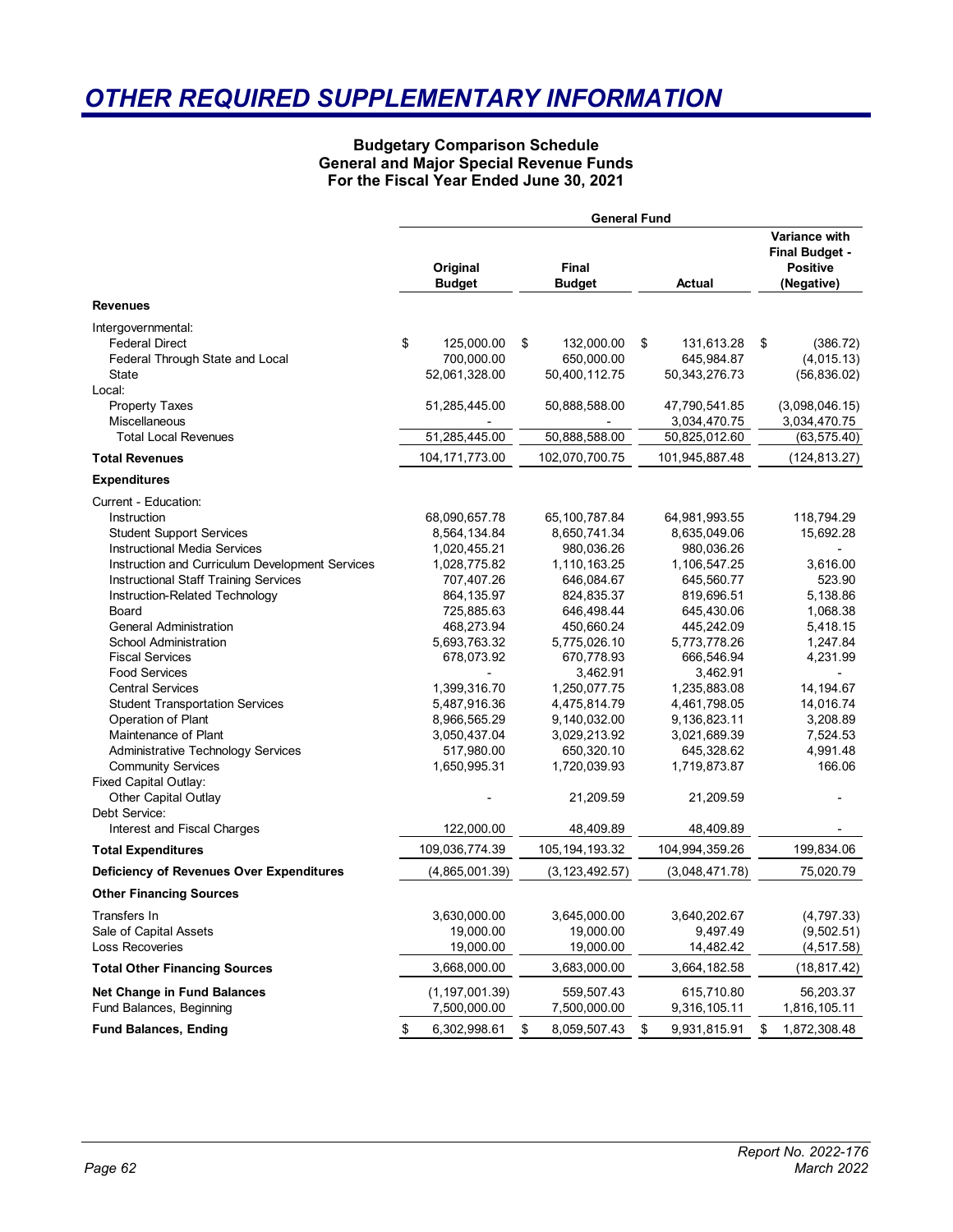|                           |                        | Special Revenue - Other Fund |                                                                  |                                        | Special Revenue - Federal Education Stabilization Fund |               |                                                                  |  |  |
|---------------------------|------------------------|------------------------------|------------------------------------------------------------------|----------------------------------------|--------------------------------------------------------|---------------|------------------------------------------------------------------|--|--|
| Original<br><b>Budget</b> | Final<br><b>Budget</b> | <b>Actual</b>                | Variance with<br>Final Budget -<br><b>Positive</b><br>(Negative) | Original<br><b>Budget</b>              | Final<br><b>Budget</b>                                 | Actual        | Variance with<br>Final Budget -<br><b>Positive</b><br>(Negative) |  |  |
|                           |                        |                              |                                                                  |                                        |                                                        |               |                                                                  |  |  |
| \$                        | 124,995.01 \$<br>\$    | 124,995.01 \$                |                                                                  |                                        | 225,952.79 \$<br>\$                                    | 225,952.79 \$ |                                                                  |  |  |
| 7,275,756.00              | 7,156,657.03           | 7,156,657.03                 |                                                                  | 2,622,356.00                           | 2,676,239.16                                           | 2,676,239.16  |                                                                  |  |  |
|                           |                        |                              |                                                                  |                                        |                                                        |               |                                                                  |  |  |
|                           |                        |                              |                                                                  |                                        |                                                        |               |                                                                  |  |  |
|                           |                        |                              |                                                                  |                                        |                                                        |               |                                                                  |  |  |
|                           |                        |                              | $\blacksquare$                                                   |                                        |                                                        |               |                                                                  |  |  |
| 7,275,756.00              | 7,281,652.04           | 7,281,652.04                 | $\mathcal{L}^{\pm}$                                              | 2,622,356.00                           | 2,902,191.95                                           | 2,902,191.95  | $\overline{\phantom{0}}$                                         |  |  |
|                           |                        |                              |                                                                  |                                        |                                                        |               |                                                                  |  |  |
| 3,345,542.00              | 3,394,549.10           | 3,394,549.10                 |                                                                  | 1,596,397.00                           | 1,753,752.98                                           | 1,753,752.98  |                                                                  |  |  |
| 1,852,159.00              | 2,006,664.05           | 2,006,664.05                 |                                                                  | 29,758.00                              | 215,764.59                                             | 215,764.59    |                                                                  |  |  |
|                           |                        |                              |                                                                  | $\overline{\phantom{a}}$               |                                                        |               |                                                                  |  |  |
| 788,317.00                | 779,458.19             | 779,458.19                   |                                                                  |                                        | 403,830.96                                             | 403,830.96    |                                                                  |  |  |
| 730,841.00                | 604,387.38             | 604,387.38                   |                                                                  | 466,620.00                             | 76,349.61                                              | 76,349.61     |                                                                  |  |  |
|                           |                        |                              |                                                                  |                                        | 34,768.33                                              | 34,768.33     |                                                                  |  |  |
|                           |                        |                              |                                                                  |                                        |                                                        |               |                                                                  |  |  |
| 222,509.00                | 196,917.07             | 196,917.07                   |                                                                  |                                        |                                                        |               |                                                                  |  |  |
|                           |                        |                              |                                                                  |                                        | 45,198.96                                              | 45,198.96     |                                                                  |  |  |
|                           |                        |                              |                                                                  |                                        |                                                        | 30,397.16     |                                                                  |  |  |
| 5,000.00                  | 1,122.30               | 1,122.30                     |                                                                  | 211,795.00                             | 30,397.16<br>26,959.70                                 | 26,959.70     |                                                                  |  |  |
| 34,348.00                 | 1,191.42               | 1,191.42                     |                                                                  | 71,456.00                              | 58,583.87                                              | 58,583.87     |                                                                  |  |  |
| 15,740.00                 |                        |                              |                                                                  | 165,580.00                             | 130,021.46                                             | 130,021.46    |                                                                  |  |  |
|                           |                        |                              |                                                                  | 80,750.00                              |                                                        |               |                                                                  |  |  |
|                           |                        |                              |                                                                  |                                        |                                                        |               |                                                                  |  |  |
| 281,300.00                | 288,224.78             | 288,224.78                   |                                                                  |                                        |                                                        |               |                                                                  |  |  |
|                           |                        |                              |                                                                  |                                        |                                                        |               |                                                                  |  |  |
|                           | 9,137.75               | 9,137.75                     |                                                                  |                                        | 126,564.33                                             | 126,564.33    |                                                                  |  |  |
|                           |                        |                              |                                                                  |                                        |                                                        |               |                                                                  |  |  |
| 7,275,756.00              | 7,281,652.04           | 7,281,652.04                 | $\sim$                                                           | 2,622,356.00                           | 2,902,191.95                                           | 2,902,191.95  |                                                                  |  |  |
|                           |                        |                              |                                                                  |                                        |                                                        |               |                                                                  |  |  |
|                           |                        |                              |                                                                  |                                        |                                                        |               |                                                                  |  |  |
|                           |                        |                              |                                                                  |                                        |                                                        |               |                                                                  |  |  |
|                           |                        |                              |                                                                  |                                        |                                                        |               |                                                                  |  |  |
|                           |                        |                              |                                                                  |                                        |                                                        |               |                                                                  |  |  |
|                           |                        |                              |                                                                  |                                        |                                                        |               |                                                                  |  |  |
|                           |                        |                              |                                                                  |                                        |                                                        |               |                                                                  |  |  |
|                           |                        |                              |                                                                  |                                        |                                                        |               |                                                                  |  |  |
| $0.00$ \$                 | $0.00$ \$              | $0.00$ \$                    | 0.00                                                             | $\boldsymbol{\mathsf{S}}$<br>$0.00$ \$ | $0.00$ \$                                              | $0.00\,$ \$   | 0.00                                                             |  |  |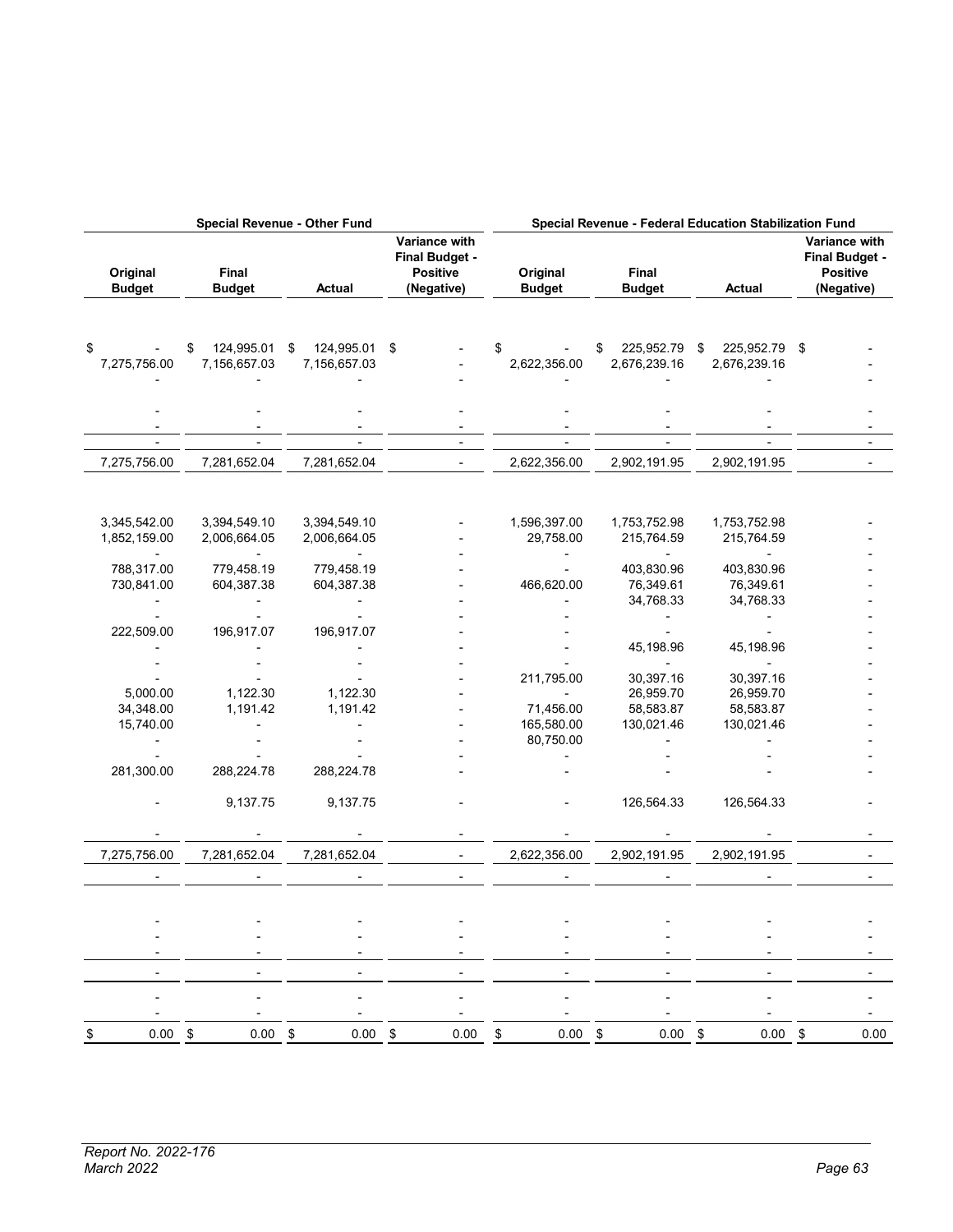#### **Schedule of Changes in the District's Total OPEB Liability and Related Ratios**

|                                                                            | 2021 |            | 2020 |            |    | 2019       | 2018 |            |
|----------------------------------------------------------------------------|------|------------|------|------------|----|------------|------|------------|
| <b>Total OPEB Liability</b>                                                |      |            |      |            |    |            |      |            |
| Service Cost                                                               | \$   | 301,294    | \$   | 250,309    | \$ | 119,857    | \$   | 123,424    |
| Interest                                                                   |      | 72,499     |      | 101,153    |    | 61,765     |      | 62,763     |
| Differences Between Expected and                                           |      |            |      |            |    |            |      |            |
| <b>Actual Experience</b>                                                   |      |            |      |            |    | (173, 424) |      |            |
| Changes of Assumptions or Other Inputs                                     |      | 5,464      |      | 153,609    |    | 1,131,759  |      | (32, 356)  |
| <b>Benefit Payments</b>                                                    |      | (175, 030) |      | (155,839)  |    | (143,639)  |      | (124, 620) |
| <b>Net Change in Total OPEB Liability</b>                                  |      | 204,227    |      | 349,232    |    | 996,318    |      | 29,211     |
| <b>Total OPEB Liability - Beginning</b>                                    |      | 3,066,267  |      | 2,717,035  |    | 1,720,717  |      | 1,691,506  |
| <b>Total OPEB Liability - Ending</b>                                       |      | 3,270,494  | \$   | 3,066,267  | \$ | 2,717,035  | \$   | 1,720,717  |
| Covered-Employee Payroll                                                   | \$   | 61,799,336 | \$   | 61,799,336 | \$ | 61,799,336 | \$   | 60,420,849 |
| <b>Total OPEB Liability as a Percentage</b><br>of Covered-Employee Payroll |      | 5.29%      |      | 4.96%      |    | 4.40%      |      | 2.85%      |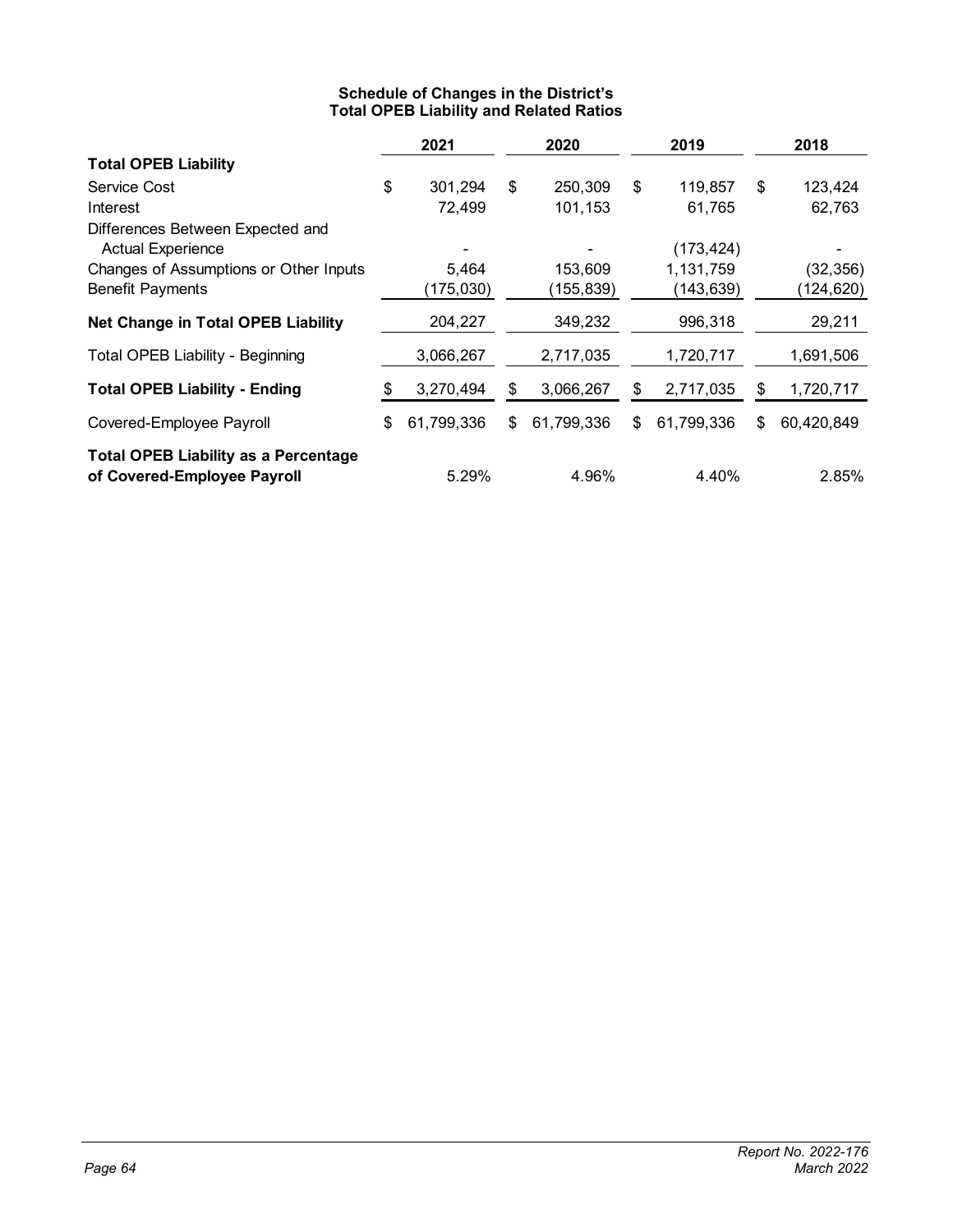#### **Schedule of the District's Proportionate Share of the Net Pension Liability – Florida Retirement System Pension Plan** (1)

| <b>Fiscal Year</b><br><b>Ending</b><br>June 30 | District's<br><b>Proportion of the</b><br><b>FRS Net Pension</b><br>Liability | District's<br><b>Proportionate Share</b><br>of the FRS Net<br><b>Pension Liability</b> | District's<br><b>Covered Payroll</b> | District's<br><b>Proportionate Share</b><br>of the FRS Net<br>Pension Liability as a<br>Percentage of its<br><b>Covered Payroll</b> | <b>FRS Plan Fiduciary</b><br><b>Net Position as a</b><br>Percentage of the<br><b>Total Pension</b><br>Liability |
|------------------------------------------------|-------------------------------------------------------------------------------|----------------------------------------------------------------------------------------|--------------------------------------|-------------------------------------------------------------------------------------------------------------------------------------|-----------------------------------------------------------------------------------------------------------------|
| 2013                                           | 0.167575155%                                                                  | \$<br>28,847,142                                                                       | \$<br>64,634,943                     | 44.63%                                                                                                                              | 88.54%                                                                                                          |
| 2014                                           | 0.168802183%                                                                  | 10,299,416                                                                             | 66,283,680                           | 15.54%                                                                                                                              | 96.09%                                                                                                          |
| 2015                                           | 0.162963957%                                                                  | 21,048,981                                                                             | 66,098,185                           | 31.85%                                                                                                                              | 92.00%                                                                                                          |
| 2016                                           | 0.147039316%                                                                  | 37, 127, 543                                                                           | 65,226,241                           | 56.92%                                                                                                                              | 84.88%                                                                                                          |
| 2017                                           | 0.149276535%                                                                  | 44,170,153                                                                             | 67,360,067                           | 65.57%                                                                                                                              | 83.89%                                                                                                          |
| 2018                                           | 0.147839575%                                                                  | 44,530,046                                                                             | 68,056,538                           | 65.43%                                                                                                                              | 84.26%                                                                                                          |
| 2019                                           | 0.146822207%                                                                  | 50,563,524                                                                             | 69,143,948                           | 73.13%                                                                                                                              | 82.61%                                                                                                          |
| 2020                                           | 0.145817540%                                                                  | 63.200.852                                                                             | 71.443.797                           | 88.46%                                                                                                                              | 78.85%                                                                                                          |

(1) The amounts presented for each fiscal year were determined as of June 30.

#### **Schedule of District Contributions – Florida Retirement System Pension Plan** (1)

| <b>Fiscal</b><br><b>Year Ending</b><br>June 30 | Contractually<br><b>Required</b><br><b>FRS Contribution</b> |           | <b>FRS Contributions</b><br>in Relation to the<br>Contractually<br><b>Required</b><br><b>Contribution</b> |               | <b>FRS</b><br><b>Contribution</b><br><b>Deficiency (Excess)</b> |                |    | District's<br><b>Covered Payroll</b> | <b>FRS</b><br><b>Contributions</b><br>as a Percentage of<br><b>Covered Payroll</b> |  |
|------------------------------------------------|-------------------------------------------------------------|-----------|-----------------------------------------------------------------------------------------------------------|---------------|-----------------------------------------------------------------|----------------|----|--------------------------------------|------------------------------------------------------------------------------------|--|
| 2014                                           | \$                                                          | 3,697,484 | \$                                                                                                        | (3,697,484)   | \$                                                              | $\blacksquare$ | \$ | 66,283,680                           | 5.58%                                                                              |  |
| 2015                                           |                                                             | 3,973,200 |                                                                                                           | (3,973,200)   |                                                                 |                |    | 66.098.185                           | 6.01%                                                                              |  |
| 2016                                           |                                                             | 3,585,788 |                                                                                                           | (3,585,788)   |                                                                 |                |    | 65,226,241                           | 5.50%                                                                              |  |
| 2017                                           |                                                             | 3,886,036 |                                                                                                           | (3,886,036)   |                                                                 |                |    | 67,360,067                           | 5.77%                                                                              |  |
| 2018                                           |                                                             | 4,213,309 |                                                                                                           | (4,213,309)   |                                                                 |                |    | 68,056,538                           | 6.19%                                                                              |  |
| 2019                                           |                                                             | 4,552,548 |                                                                                                           | (4, 552, 548) |                                                                 |                |    | 69,143,948                           | 6.58%                                                                              |  |
| 2020                                           |                                                             | 4,844,871 |                                                                                                           | (4,844,871)   |                                                                 |                |    | 71,443,797                           | 6.78%                                                                              |  |
| 2021                                           |                                                             | 5,958,204 |                                                                                                           | (5,958,204)   |                                                                 |                |    | 72,279,302                           | 8.24%                                                                              |  |
|                                                |                                                             |           |                                                                                                           |               |                                                                 |                |    |                                      |                                                                                    |  |

(1) The amounts presented for each fiscal year were determined as of June 30.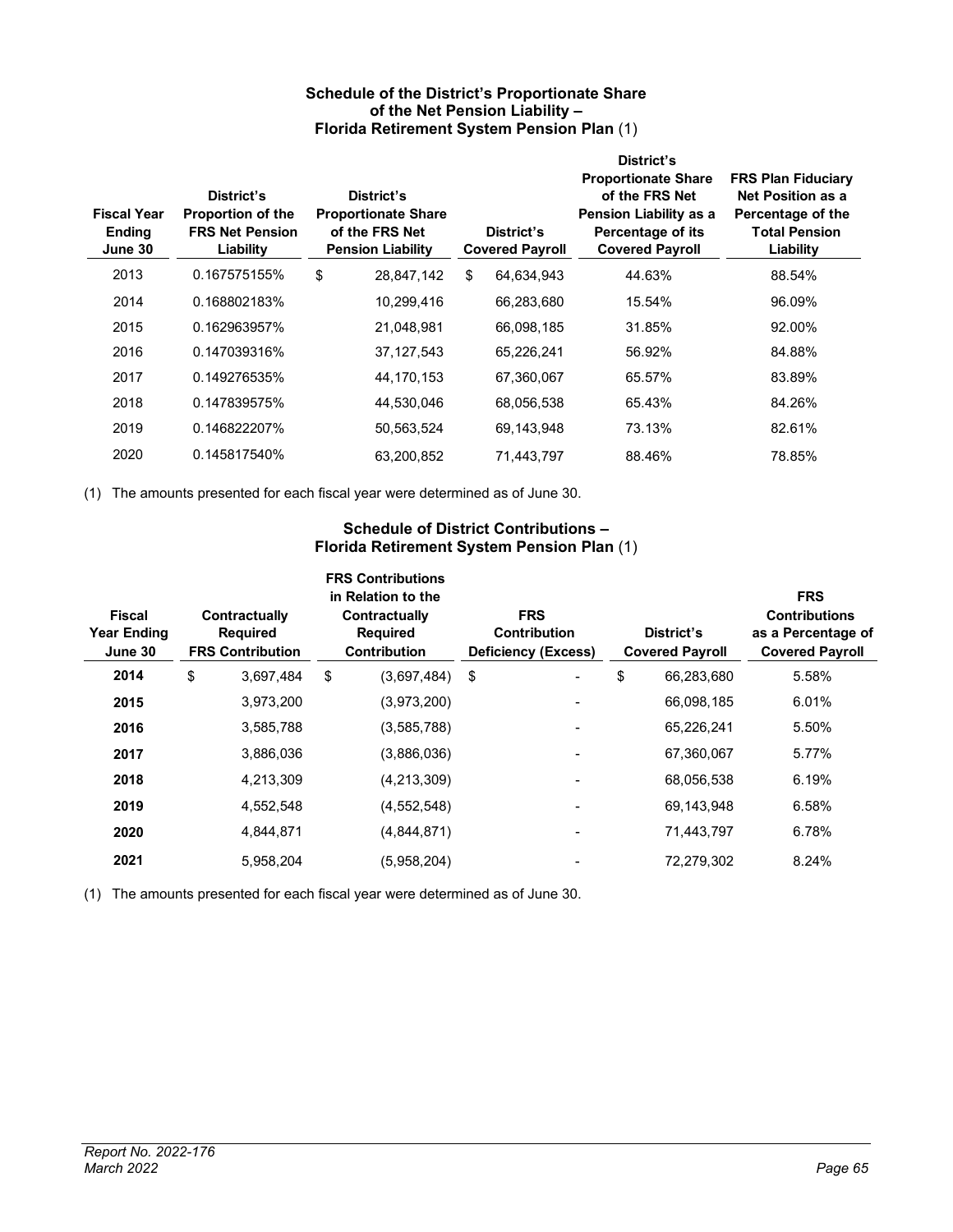#### **Schedule of the District's Proportionate Share of the Net Pension Liability – Health Insurance Subsidy Pension Plan** (1)

|                                                |                                                                 |                                                                          |                                      | District's                                                            |                                                        |
|------------------------------------------------|-----------------------------------------------------------------|--------------------------------------------------------------------------|--------------------------------------|-----------------------------------------------------------------------|--------------------------------------------------------|
|                                                | District's                                                      | District's                                                               |                                      | <b>Proportionate Share</b><br>of the HIS Net                          | <b>HIS Plan Fiduciary</b><br>Net Position as a         |
| <b>Fiscal</b><br><b>Year Ending</b><br>June 30 | <b>Proportion of the</b><br><b>HIS Net Pension</b><br>Liability | <b>Proportionate Share</b><br>of the HIS Net<br><b>Pension Liability</b> | District's<br><b>Covered Payroll</b> | Pension Liability as a<br>Percentage of its<br><b>Covered Payroll</b> | Percentage of the<br><b>Total Pension</b><br>Liability |
| 2013                                           | 0.222488454%                                                    | \$<br>19,370,545                                                         | \$<br>64,634,943                     | 29.97%                                                                | 1.78%                                                  |
| 2014                                           | 0.223047535%                                                    | 20,855,489                                                               | 66.283.680                           | 31.46%                                                                | 0.99%                                                  |
| 2015                                           | 0.217635719%                                                    | 22,195,420                                                               | 66.098.185                           | 33.58%                                                                | 0.50%                                                  |
| 2016                                           | 0.211038018%                                                    | 24,595,607                                                               | 65,226,241                           | 37.71%                                                                | 0.97%                                                  |
| 2017                                           | 0.211299915%                                                    | 22,593,162                                                               | 67,360,067                           | 33.54%                                                                | 1.64%                                                  |
| 2018                                           | 0.208314558%                                                    | 22,048,247                                                               | 68,056,538                           | 32.40%                                                                | 2.15%                                                  |
| 2019                                           | 0.206722754%                                                    | 23, 130, 207                                                             | 69,143,948                           | 33.45%                                                                | 2.63%                                                  |
| 2020                                           | 0.205720612%                                                    | 25,118,152                                                               | 71.443.797                           | 35.16%                                                                | 3.00%                                                  |

(1) The amounts presented for each fiscal year were determined as of June 30.

#### **Schedule of District Contributions – Health Insurance Subsidy Pension Plan** (1)

| <b>Fiscal</b><br><b>Year Ending</b><br>June 30 | Contractually<br><b>Required</b><br><b>HIS Contribution</b> |           | <b>HIS Contributions</b><br>in Relation to the<br>Contractually<br><b>Required</b><br><b>Contribution</b> |               |     | <b>HIS</b><br><b>Contribution</b><br><b>Deficiency (Excess)</b> | District's<br><b>Covered Payroll</b> | <b>HIS</b><br><b>Contributions</b><br>as a Percentage of<br><b>Covered Payroll</b> |  |
|------------------------------------------------|-------------------------------------------------------------|-----------|-----------------------------------------------------------------------------------------------------------|---------------|-----|-----------------------------------------------------------------|--------------------------------------|------------------------------------------------------------------------------------|--|
| 2014                                           | \$                                                          | 764.086   | \$                                                                                                        | (764, 086)    | -\$ | $\blacksquare$                                                  | \$<br>66,283,680                     | 1.15%                                                                              |  |
| 2015                                           |                                                             | 831,939   |                                                                                                           | (831,939)     |     | $\qquad \qquad \blacksquare$                                    | 66,098,185                           | 1.26%                                                                              |  |
| 2016                                           |                                                             | 1,081,704 |                                                                                                           | (1,081,704)   |     | $\blacksquare$                                                  | 65,226,241                           | 1.66%                                                                              |  |
| 2017                                           |                                                             | 1,118,260 |                                                                                                           | (1, 118, 260) |     | $\blacksquare$                                                  | 67,360,067                           | 1.66%                                                                              |  |
| 2018                                           |                                                             | 1,129,695 |                                                                                                           | (1, 129, 695) |     | $\blacksquare$                                                  | 68,056,538                           | 1.66%                                                                              |  |
| 2019                                           |                                                             | 1,147,911 |                                                                                                           | (1, 147, 911) |     |                                                                 | 69,143,948                           | 1.66%                                                                              |  |
| 2020                                           |                                                             | 1,185,471 |                                                                                                           | (1, 185, 471) |     | $\qquad \qquad \blacksquare$                                    | 71.443.797                           | 1.66%                                                                              |  |
| 2021                                           |                                                             | 1,199,972 |                                                                                                           | (1, 199, 972) |     |                                                                 | 72,279,302                           | 1.66%                                                                              |  |

(1) The amounts presented for each fiscal year were determined as of June 30.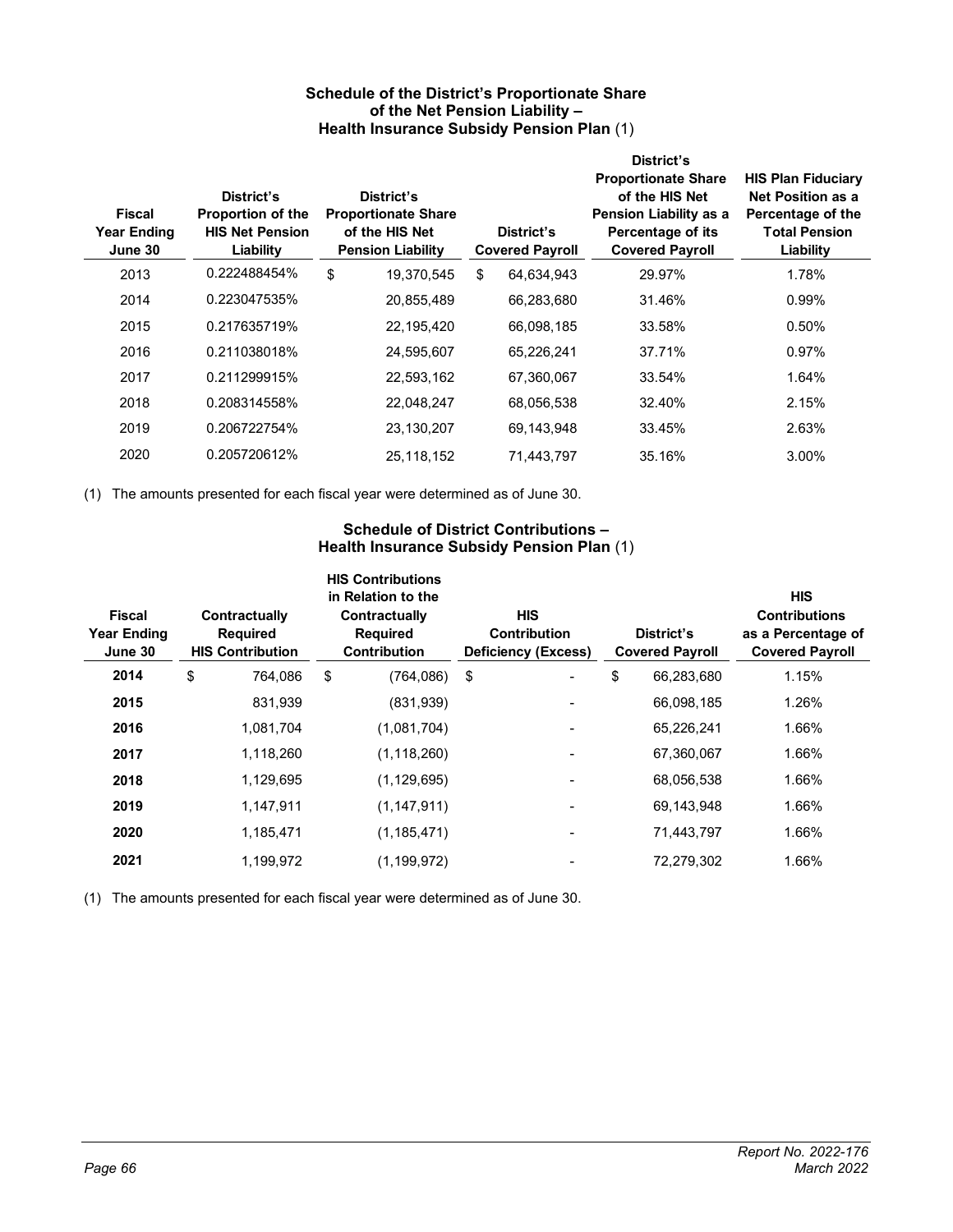#### NOTES TO REQUIRED SUPPLEMENTARY INFORMATION

#### **1. Budgetary Basis of Accounting**

The Board follows procedures established by State law and State Board of Education (SBE) rules in establishing budget balances for governmental funds, as described below:

- Budgets are prepared, public hearings are held, and original budgets are adopted annually for all governmental fund types in accordance with procedures and time intervals prescribed by State law and SBE rules.
- Appropriations are controlled at the object level (e.g., salaries, purchased services, and capital outlay) within each activity (e.g., instruction, student transportation services, and school administration) and may be amended by resolution at any Board meeting prior to the due date for the annual financial report.
- Budgets are prepared using the same modified accrual basis as is used to account for governmental funds.
- Budgetary information is integrated into the accounting system and, to facilitate budget control, budget balances are encumbered when purchase orders are issued. Appropriations lapse at fiscal year end and encumbrances outstanding are honored from the subsequent year's appropriations.

#### **2. Schedule of Changes in the District's Total Other Postemployment Benefits Liability and Related Ratios**

No assets are accumulated in a trust that meet the criteria in paragraph 4 of GASB Statement No. 75 to pay related benefits.

*Changes of Assumptions.* In 2021, the discount rate was changed from 2.21 percent as of June 30, 2020, to 2.16 percent as of June 30, 2021.

#### **3. Schedule of Net Pension Liability and Schedule of Contributions – Florida Retirement System Pension Plan**

*Changes of Assumptions.* In 2020, the long-term expected rate of return was decreased from 6.9 percent to 6.8 percent.

#### **4. Schedule of Net Pension Liability and Schedule of Contributions – Health Insurance Subsidy Pension Plan**

*Changes of Assumptions.* In 2020, the municipal bond rate used to determine total pension liability was decreased from 3.5 percent to 2.21 percent, and the mortality assumption was updated.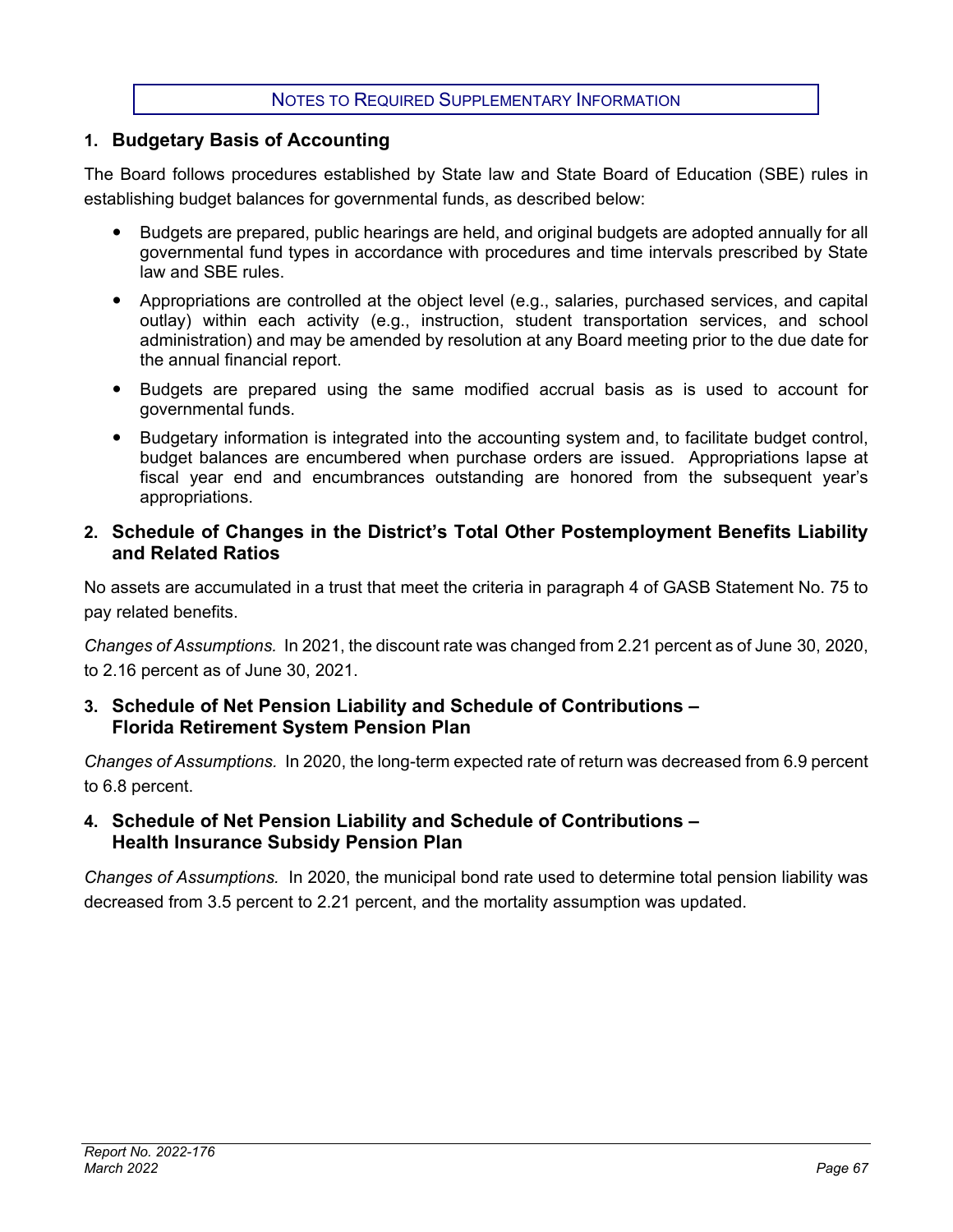## *SCHEDULE OF EXPENDITURES OF FEDERAL AWARDS*

#### **Flagler County District School Board Schedule of Expenditures of Federal Awards For the Fiscal Year Ended June 30, 2021**

| Federal Grantor/Pass-Through Grantor/<br><b>Program or Cluster</b>                                                                                                                                                                                                                          | Federal<br><b>Assistance Listing</b><br>Number   | Pass - Through<br><b>Entity Identifying</b><br><b>Number</b> | <b>Total</b><br><b>Expenditures</b>                           |
|---------------------------------------------------------------------------------------------------------------------------------------------------------------------------------------------------------------------------------------------------------------------------------------------|--------------------------------------------------|--------------------------------------------------------------|---------------------------------------------------------------|
| <b>Clustered</b>                                                                                                                                                                                                                                                                            |                                                  |                                                              |                                                               |
| <b>Child Nutrition Cluster</b><br>United States Department of Agriculture:<br>Florida Department of Agriculture and Consumer Services:<br>School Breakfast Program<br>National School Lunch Program<br>COVID-19 National School Lunch Program<br><b>Total National School Lunch Program</b> | 10.553<br>10.555<br>COVID-19, 10.555<br>10.555   | 21002<br>21001, 21003<br>21001, 21003                        | 45,541.16<br>\$<br>4,232,105.89<br>374,890.54<br>4,606,996.43 |
| <b>Total Child Nutrition Cluster</b>                                                                                                                                                                                                                                                        |                                                  |                                                              | 4,652,537.59                                                  |
| <b>WIOA Cluster</b><br>United States Department of Labor:<br>Florida Crown Workforce Development Board:<br><b>WIOA Youth Activities</b>                                                                                                                                                     | 17.259                                           | None                                                         | 297,000.56                                                    |
| <b>Student Financial Assistance Cluster</b><br>United States Department of Education:<br>Federal Pell Grant Program                                                                                                                                                                         | 84.063                                           | N/A                                                          | 124,995.01                                                    |
| <b>Special Education Cluster</b><br>United States Department of Education:<br>Florida Department of Education:<br>Special Education - Grants to States<br>Special Education - Preschool Grants                                                                                              | 84.027<br>84.173                                 | 263<br>267                                                   | 2,550,751.00<br>41,509.90                                     |
| <b>Total Special Education Cluster</b>                                                                                                                                                                                                                                                      |                                                  |                                                              | 2,592,260.90                                                  |
| <b>Child Care and Development Fund Cluster</b><br>United States Department of Health and Human Services:<br>Early Learning Coalition of Flagler and Volusia Counties, Inc.:<br>Child Care and Development Block Grant                                                                       | COVID-19, 93.575                                 | None                                                         | 139,582.92                                                    |
| <b>Not Clustered</b>                                                                                                                                                                                                                                                                        |                                                  |                                                              |                                                               |
| United States Department of Agriculture<br>Florida Department of Health:<br>Child and Adult Care Food Program                                                                                                                                                                               | 10.558                                           | A-4477                                                       | 263,739.79                                                    |
| United States Department of Defense<br>Army Junior Reserve Officers Training Corps                                                                                                                                                                                                          | 12.UNK                                           | <b>N/A</b>                                                   | 131,613.28                                                    |
| United States Department of Education<br><b>Education Stabilization Fund:</b>                                                                                                                                                                                                               | 84.425                                           |                                                              |                                                               |
| Higher Education Emergency Relief Fund - Student Aid Portion<br>Higher Education Emergency Relief Fund - Fund for the                                                                                                                                                                       | COVID-19, 84.425E                                | N/A                                                          | 33,483.00                                                     |
| Improvement of Postsecondary Education Formula Grant<br>Florida Department of Education:                                                                                                                                                                                                    | COVID-19, 84.425N                                | N/A                                                          | 192,469.79                                                    |
| Governor's Emergency Education Relief Fund<br>Elementary and Secondary School Emergency Relief Fund<br><b>Total Education Stabilization Fund</b><br>Florida Department of Education:                                                                                                        | COVID-19, 84.425C<br>COVID-19, 84.425D<br>84.425 | 123<br>124                                                   | 512,827.13<br>2,008,995.44<br>2,747,775.36                    |
| Adult Education - Basic Grants to States<br>Title I Grants to Local Educational Agencies<br>Education for Homeless Children and Youth                                                                                                                                                       | 84.002<br>84.010<br>84.196                       | 191, 193<br>212<br>127                                       | 131,260.84<br>2,817,242.51<br>66,738.14                       |
| <b>Twenty-First Century Community Learning Centers</b><br><b>English Language Acquisition State Grants</b><br>Supporting Effective Instruction State Grants<br>Student Support and Academic Enrichment Program                                                                              | 84.287<br>84.365<br>84.367<br>84.424             | 244<br>102<br>224<br>241                                     | 216,295.75<br>72,777.89<br>468,985.48<br>208,462.42           |
| Florida Gulf Coast University:<br>State Personnel Development Grant<br>Career and Technical Education - Basic Grants to States:                                                                                                                                                             | 84.323<br>84.048                                 | None                                                         | 16,572.02                                                     |
| Florida Department of Education<br>Daytona State College<br>Total Career and Technical Education - Basic Grants to States                                                                                                                                                                   | 84.048                                           | 161<br>None                                                  | 238,930.52<br>30,130.00<br>269,060.52                         |
| <b>Total United States Department of Education</b>                                                                                                                                                                                                                                          |                                                  |                                                              | 7,015,170.93                                                  |
| United States Department of Health and Human Services<br><b>Provider Relief Fund</b>                                                                                                                                                                                                        | COVID-19, 93.498                                 | N/A                                                          | 14,833.67                                                     |
| <b>Total Expenditures of Federal Awards</b><br>noton are an integral nort of this Cahadula                                                                                                                                                                                                  |                                                  |                                                              | \$15,231,734.65                                               |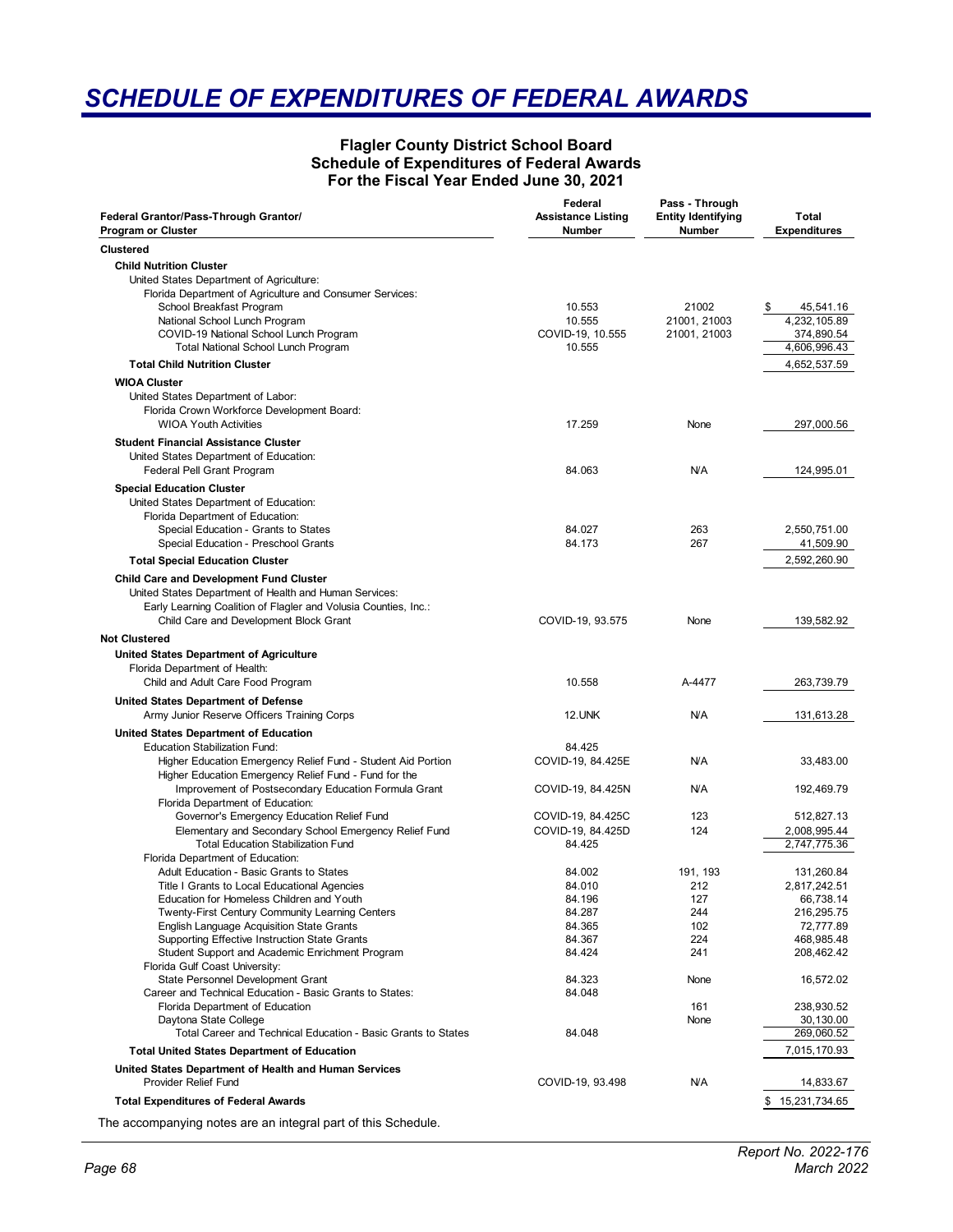- Notes: (1) Basis of Presentation. The accompanying Schedule of Expenditures of Federal Awards (Schedule) includes the Federal award activity of the Flagler County District School Board under programs of the Federal Government for the fiscal year ended June 30, 2021. The information in this Schedule is presented in accordance with the requirements of Title 2 U.S. *Code of Federal Regulations* Part 200, *Uniform Administrative Requirements, Cost Principles, and Audit Requirements for Federal Awards* (Uniform Guidance). Because the Schedule presents only a selected portion of the operations of the District, it is not intended to and does not present the financial position, changes in net position, or cash flows of the District.
	- (2) Summary of Significant Accounting Policies. Expenditures reported on the Schedule are reported on the modified accrual basis of accounting. Such expenditures are recognized following the cost principles contained in the Uniform Guidance, wherein certain types of expenditures are not allowable or are limited as to reimbursement.
	- (3) Indirect Cost Rate. The District has not elected to use the 10 percent de minimis cost rate allowed under the Uniform Guidance.
	- (4) Noncash Assistance for National School Lunch Program. Includes \$433,852.69 of donated food received during the fiscal year. Donated foods are valued at fair value as determined at the time of donation.
	- (5) COVID-19 National School Lunch Program. The District incurred \$374,890.54 in expenditures for the COVID-19 National School Lunch Program grant in the prior fiscal year.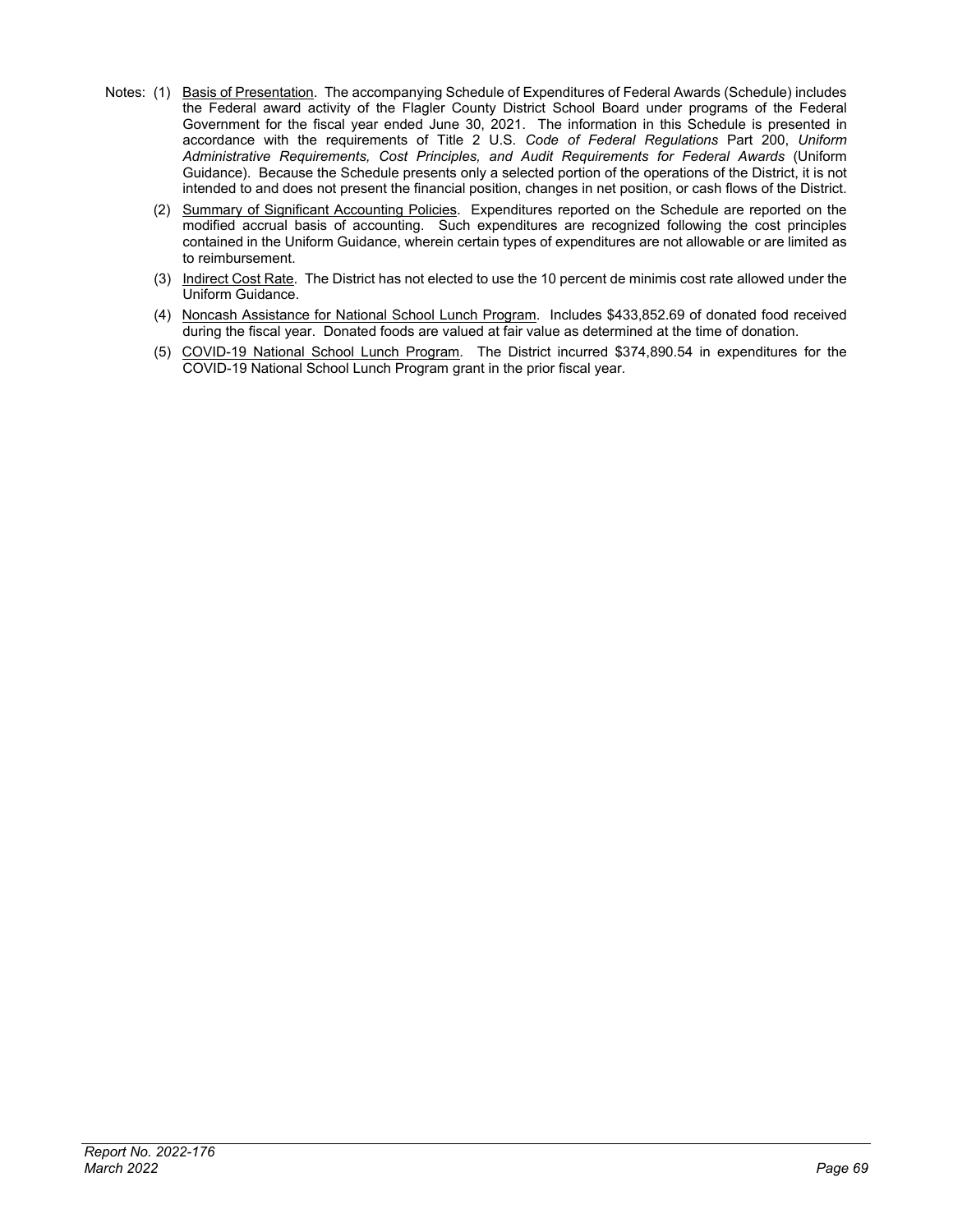

Sherrill F. Norman, CPA Auditor General

# **AUDITOR GENERAL STATE OF FLORIDA**

Claude Denson Pepper Building, Suite G74 111 West Madison Street Tallahassee, Florida 32399-1450



Phone: (850) 412-2722 Fax: (850) 488-6975

The President of the Senate, the Speaker of the House of Representatives, and the Legislative Auditing Committee

### **INDEPENDENT AUDITOR'S REPORT ON INTERNAL CONTROL OVER FINANCIAL REPORTING AND ON COMPLIANCE AND OTHER MATTERS BASED ON AN AUDIT OF FINANCIAL STATEMENTS PERFORMED IN ACCORDANCE WITH** *GOVERNMENT AUDITING STANDARDS*

We have audited, in accordance with the auditing standards generally accepted in the United States of America and the standards applicable to financial audits contained in *Government Auditing Standards* issued by the Comptroller General of the United States, the financial statements of the governmental activities, the aggregate discretely presented component units, each major fund, and the aggregate remaining fund information of the Flagler County District School Board as of and for the fiscal year ended June 30, 2021, and the related notes to the financial statements, which collectively comprise the District's basic financial statements, and have issued our report thereon dated March 24, 2022, included under the heading **INDEPENDENT AUDITOR'S REPORT**. Our report includes a reference to other auditors who audited the financial statements of the school internal funds and the aggregate discretely presented component units, as described in our report on the District's financial statements. This report does not include the results of the other auditors' testing of internal control over financial reporting or compliance and other matters that are reported on separately by those auditors.

#### **Internal Control Over Financial Reporting**

In planning and performing our audit of the financial statements, we considered the District's internal control over financial reporting (internal control) as a basis for designing audit procedures that are appropriate in the circumstances for the purpose of expressing our opinions on the financial statements, but not for the purpose of expressing an opinion on the effectiveness of the District's internal control. Accordingly, we do not express an opinion on the effectiveness of the District's internal control.

A *deficiency in internal control* exists when the design or operation of a control does not allow management or employees, in the normal course of performing their assigned functions, to prevent, or detect and correct, misstatements on a timely basis. A *material weakness* is a deficiency, or a combination of deficiencies, in internal control such that there is a reasonable possibility that a material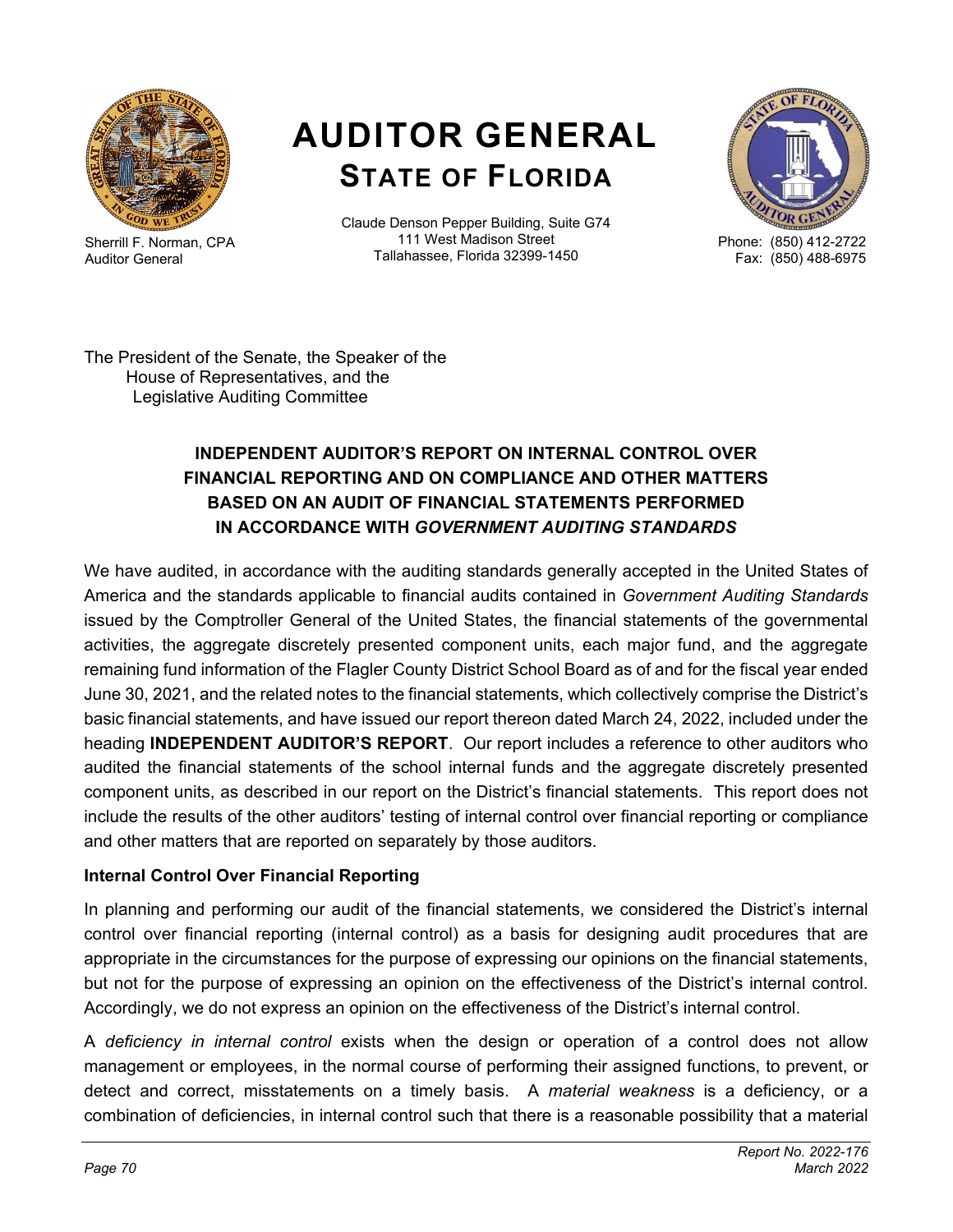misstatement of the District's financial statements will not be prevented, or detected and corrected on a timely basis. A *significant deficiency* is a deficiency, or a combination of deficiencies, in internal control that is less severe than a material weakness, yet important enough to merit attention by those charged with governance.

Our consideration of internal control was for the limited purpose described in the first paragraph of this section and was not designed to identify all deficiencies in internal control that might be material weaknesses or significant deficiencies. Given these limitations, during our audit we did not identify any deficiencies in internal control that we consider to be material weaknesses. However, material weaknesses may exist that have not been identified.

#### **Compliance and Other Matters**

As part of obtaining reasonable assurance about whether the District's financial statements are free from material misstatement, we performed tests of its compliance with certain provisions of laws, rules, regulations, contracts, and grant agreements, noncompliance with which could have a direct and material effect on the financial statements. However, providing an opinion on compliance with those provisions was not an objective of our audit and, accordingly, we do not express such an opinion. The results of our tests disclosed no instances of noncompliance or other matters that are required to be reported under *Government Auditing Standards*.

#### **Purpose of this Report**

The purpose of this report is solely to describe the scope of our testing of internal control and compliance and the results of that testing, and not to provide an opinion on the effectiveness of the District's internal control or on compliance. This report is an integral part of an audit performed in accordance with *Government Auditing Standards* in considering the District's internal control and compliance. Accordingly, this communication is not suitable for any other purpose.

Respectfully submitted,

Sherrill F. Norman, CPA Tallahassee, Florida March 24, 2022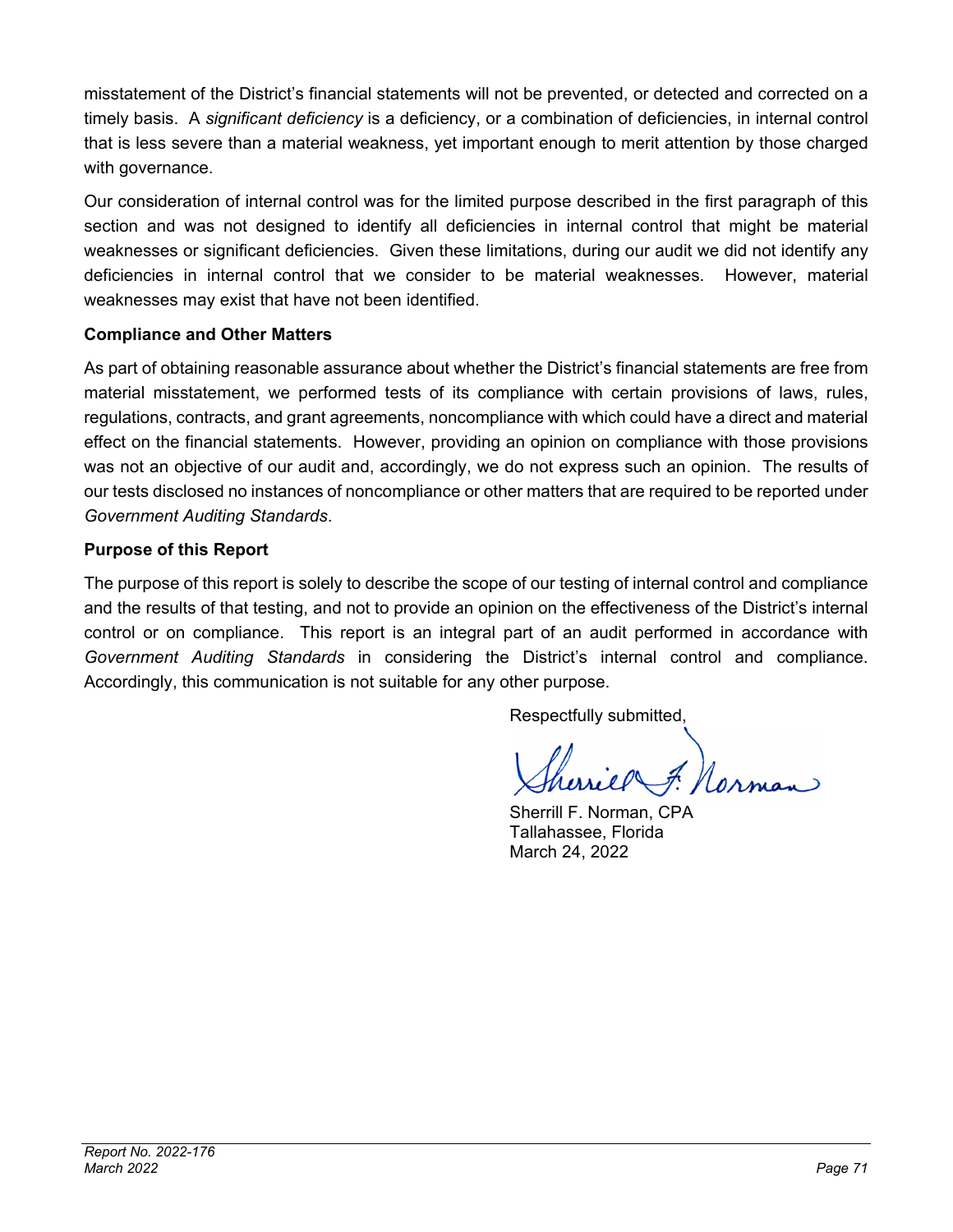

Sherrill F. Norman, CPA Auditor General

# **AUDITOR GENERAL STATE OF FLORIDA**

Claude Denson Pepper Building, Suite G74 111 West Madison Street Tallahassee, Florida 32399-1450



Phone: (850) 412-2722 Fax: (850) 488-6975

The President of the Senate, the Speaker of the House of Representatives, and the Legislative Auditing Committee

### **INDEPENDENT AUDITOR'S REPORT ON COMPLIANCE FOR EACH MAJOR FEDERAL PROGRAM AND REPORT ON INTERNAL CONTROL OVER COMPLIANCE REQUIRED BY THE UNIFORM GUIDANCE**

#### **Report on Compliance for Each Major Federal Program**

We have audited the Flagler County District School Board's compliance with the types of compliance requirements described in the *OMB Compliance Supplement* that could have a direct and material effect on each of the District's major Federal programs for the fiscal year ended June 30, 2021. The District's major Federal programs are identified in **SECTION I – SUMMARY OF AUDITOR'S RESULTS** of the accompanying **SCHEDULE OF FINDINGS AND QUESTIONED COSTS**.

The District's basic financial statements include the operations of Imagine Schools at Town Center, (Charter School) as part of the reported aggregate discretely presented component units on the accompanying basic financial statements. The Charter School expended \$756,826 in Federal awards, which is not included in the District's **SCHEDULE OF EXPENDITURES OF FEDERAL AWARDS** during the fiscal year ended June 30, 2021. Our audit, described below, did not include the operations of the Charter School because, pursuant to Section 218.39(1)(e), Florida Statutes, the Charter School engaged other auditors to perform an audit in accordance with Uniform Guidance.

#### *Management's Responsibility*

Management is responsible for compliance with Federal statutes, regulations, and the terms and conditions of its Federal awards applicable to its Federal programs.

#### *Auditor's Responsibility*

Our responsibility is to express an opinion on compliance for each of the District's major Federal programs based on our audit of the types of compliance requirements referred to above. We conducted our audit of compliance in accordance with auditing standards generally accepted in the United States of America; the standards applicable to financial audits contained in *Government Auditing Standards*, issued by the Comptroller General of the United States; and the audit requirements of Title 2 U.S. *Code of Federal*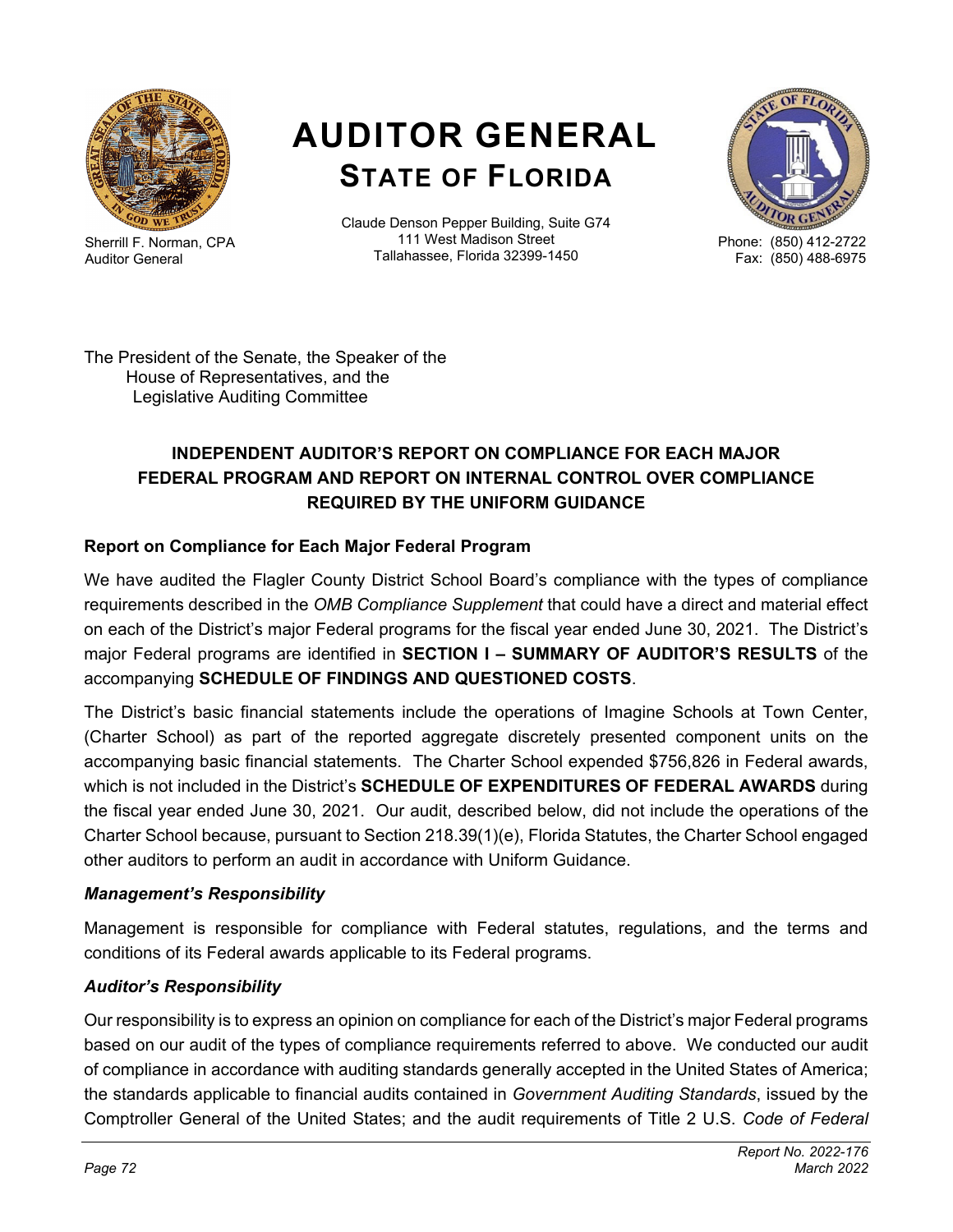*Regulations* Part 200, *Uniform Administrative Requirements, Cost Principles, and Audit Requirements for Federal Awards* (Uniform Guidance). Those standards and the Uniform Guidance require that we plan and perform the audit to obtain reasonable assurance about whether noncompliance with the types of compliance requirements referred to above that could have a direct and material effect on a major Federal program occurred. An audit includes examining, on a test basis, evidence about the District's compliance with those requirements and performing such other procedures as we considered necessary in the circumstances.

We believe that our audit provides a reasonable basis for our opinion on compliance for each major Federal program. However, our audit does not provide a legal determination of the District's compliance.

#### *Opinion on Each Major Federal Program*

In our opinion, the District complied, in all material respects, with the types of compliance requirements referred to above that could have a direct and material effect on each of its major Federal programs for the fiscal year ended June 30, 2021.

#### **Report on Internal Control Over Compliance**

District management is responsible for establishing and maintaining effective internal control over compliance with the types of compliance requirements referred to above. In planning and performing our audit of compliance, we considered the District's internal control over compliance with the types of requirements that could have a direct and material effect on each major Federal program to determine the auditing procedures that are appropriate in the circumstances for the purpose of expressing an opinion on compliance for each major Federal program and to test and report on internal control over compliance in accordance with the Uniform Guidance, but not for the purpose of expressing an opinion on the effectiveness of internal control over compliance. Accordingly, we do not express an opinion on the effectiveness of the District's internal control over compliance.

A *deficiency in internal control over compliance* exists when the design or operation of a control over compliance does not allow management or employees, in the normal course of performing their assigned functions, to prevent, or detect and correct, noncompliance with a type of compliance requirement of a Federal program on a timely basis. A *material weakness in internal control over compliance* is a deficiency, or a combination of deficiencies, in internal control over compliance, such that there is a reasonable possibility that material noncompliance with a type of compliance requirement of a Federal program will not be prevented, or detected and corrected, on a timely basis. A *significant deficiency in internal control over compliance* is a deficiency, or a combination of deficiencies, in internal control over compliance with a type of compliance requirement of a Federal program that is less severe than a material weakness in internal control over compliance, yet important enough to merit attention by those charged with governance.

Our consideration of internal control over compliance was for the limited purpose described in the first paragraph of this section and was not designed to identify all deficiencies in internal control over compliance that might be material weaknesses or significant deficiencies. We did not identify any deficiencies in internal control over compliance that we consider to be material weaknesses. However, material weaknesses may exist that have not been identified.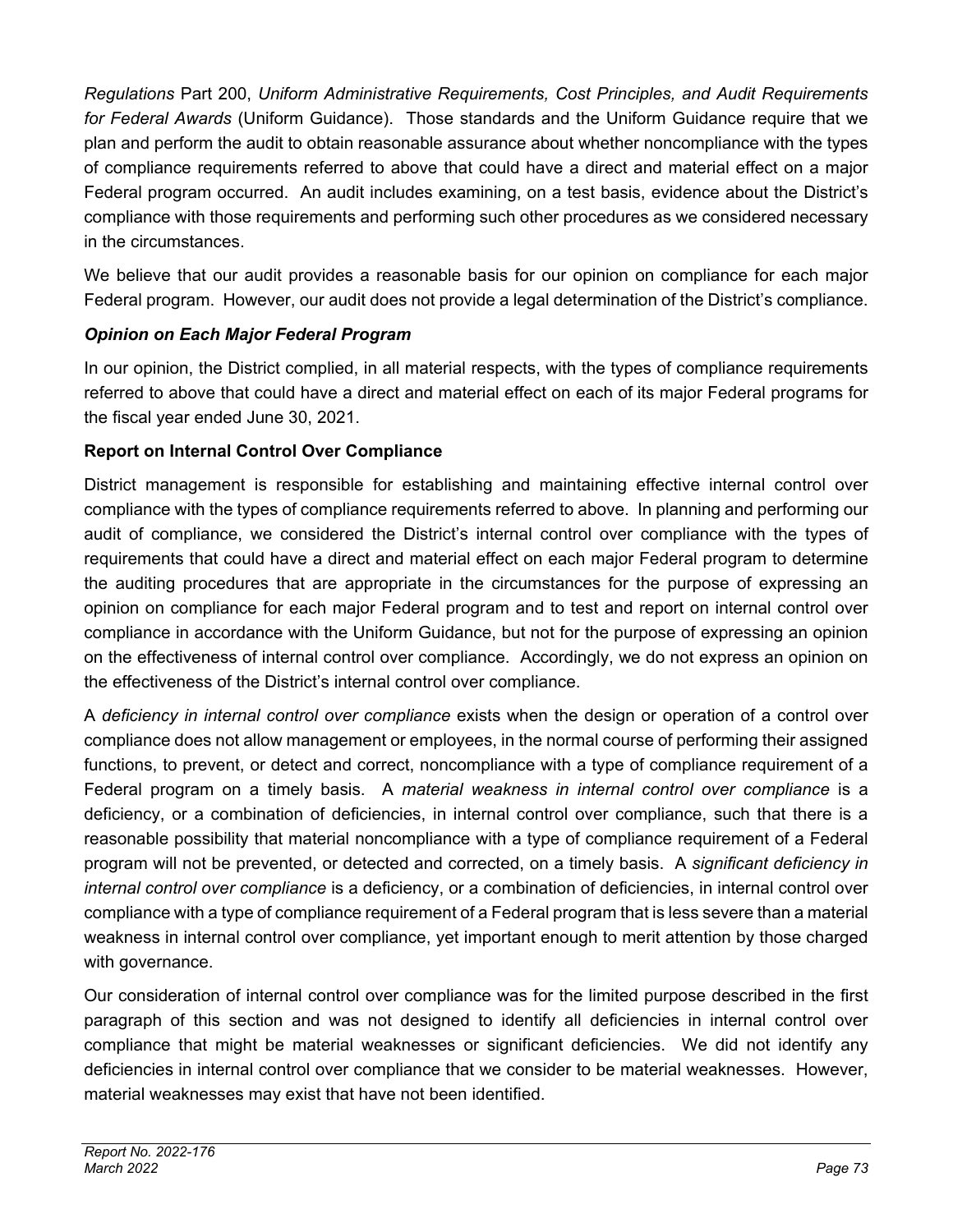The purpose of this report on internal control over compliance is solely to describe the scope of our testing of internal control over compliance and the results of that testing based on the requirements of the Uniform Guidance. Accordingly, this report is not suitable for any other purpose.

Respectfully submitted,

F. Norman

Sherrill F. Norman, CPA Tallahassee, Florida March 24, 2022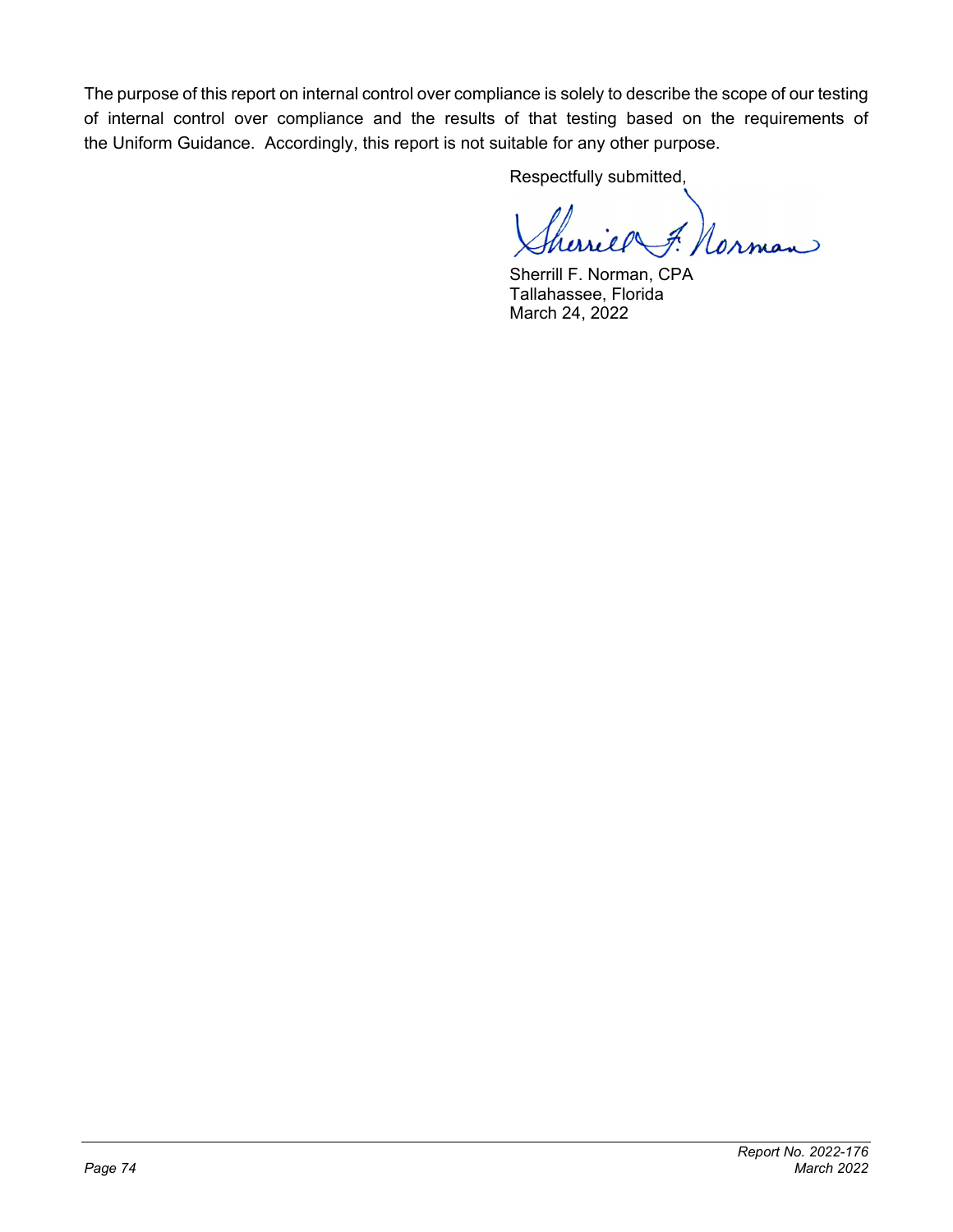# *SCHEDULE OF FINDINGS AND QUESTIONED COSTS*

## SECTION I – SUMMARY OF AUDITOR'S RESULTS

#### **Financial Statements**

| Type of auditor's report issued on whether the financial<br>statements audited were prepared in accordance with<br>GAAP: | Unmodified                                                              |
|--------------------------------------------------------------------------------------------------------------------------|-------------------------------------------------------------------------|
| Internal control over financial reporting:                                                                               |                                                                         |
| Material weakness(es) identified?                                                                                        | <b>No</b>                                                               |
| Significant deficiency(ies) identified?                                                                                  | None reported                                                           |
| Noncompliance material to financial statements noted?                                                                    | No                                                                      |
| <b>Federal Awards</b>                                                                                                    |                                                                         |
| Internal control over major Federal programs:                                                                            |                                                                         |
| Material weakness(es) identified?                                                                                        | No                                                                      |
| Significant deficiency(ies) identified?                                                                                  | None reported                                                           |
| Type of auditor's report issued on compliance for major<br>Federal programs:                                             | Unmodified                                                              |
| Any audit findings disclosed that are required to be<br>reported in accordance with 2 CFR 200.516(a)?                    | No                                                                      |
| Identification of major Federal programs:                                                                                |                                                                         |
| <b>Assistance Listing Numbers:</b>                                                                                       | Name of Federal Program or Cluster:                                     |
| 84.027 and 84.173<br>84.425                                                                                              | <b>Special Education Cluster</b><br><b>Education Stabilization Fund</b> |
| Dollar threshold used to distinguish between<br>type A and type B programs:                                              | \$750,000                                                               |
| Auditee qualified as low risk auditee?                                                                                   | Yes                                                                     |

## SECTION II – FINANCIAL STATEMENT FINDINGS

No matters are reported.

## SECTION III – FEDERAL AWARD FINDINGS AND QUESTIONED COSTS

No matters are reported.